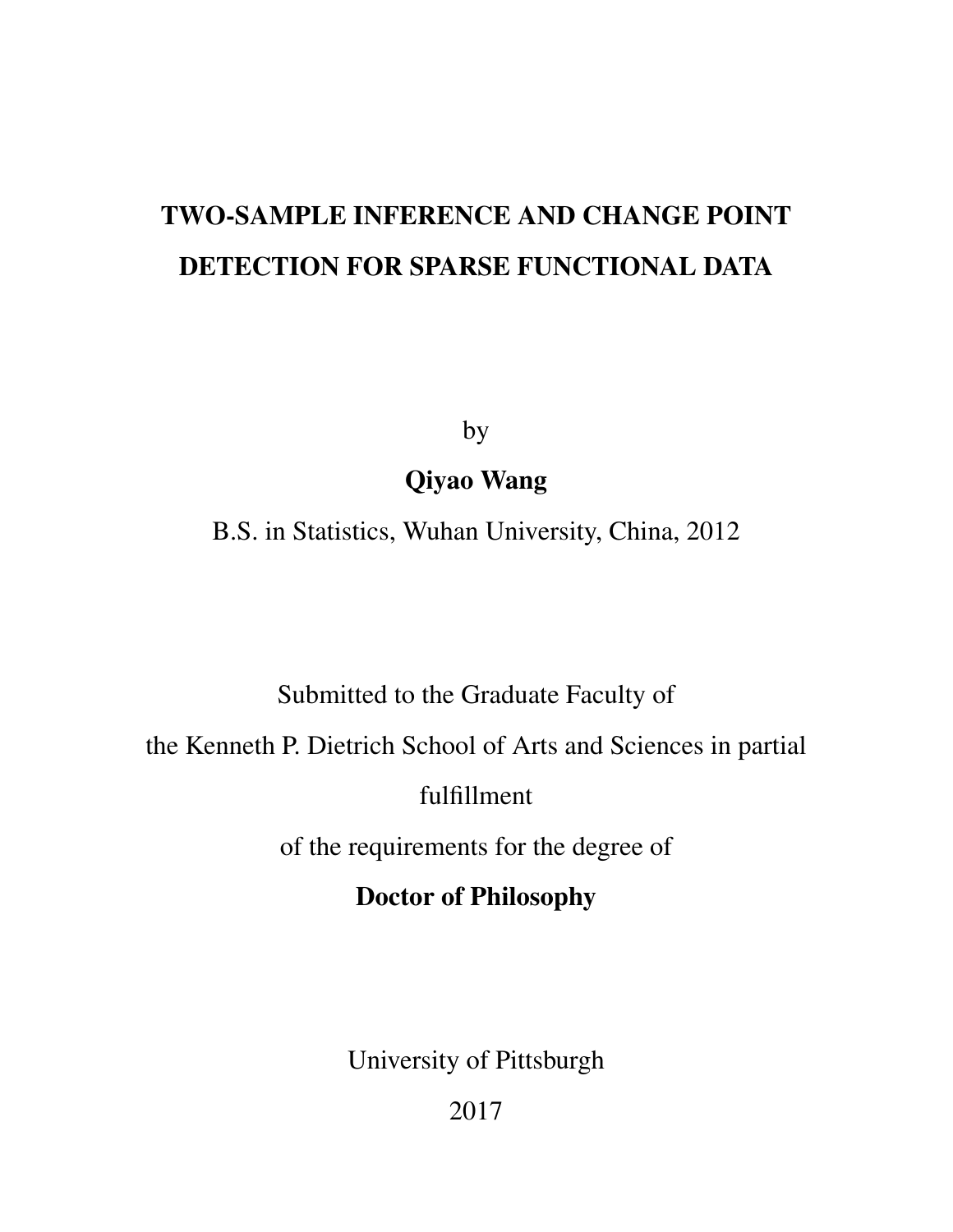### UNIVERSITY OF PITTSBURGH

### KENNETH P. DIETRICH SCHOOL OF ARTS AND SCIENCES

This dissertation was presented

by

Qiyao Wang

It was defended on

May 24, 2017

and approved by

Kehui Chen, PhD, Departments of Statistics and Psychiatry

Satish Iyengar, PhD, Department of Statistics

Sungkyu Jung, PhD, Department of Statistics

Ying Ding, PhD, Department of Biostatistics

Dissertation Director: Kehui Chen, PhD, Departments of Statistics and Psychiatry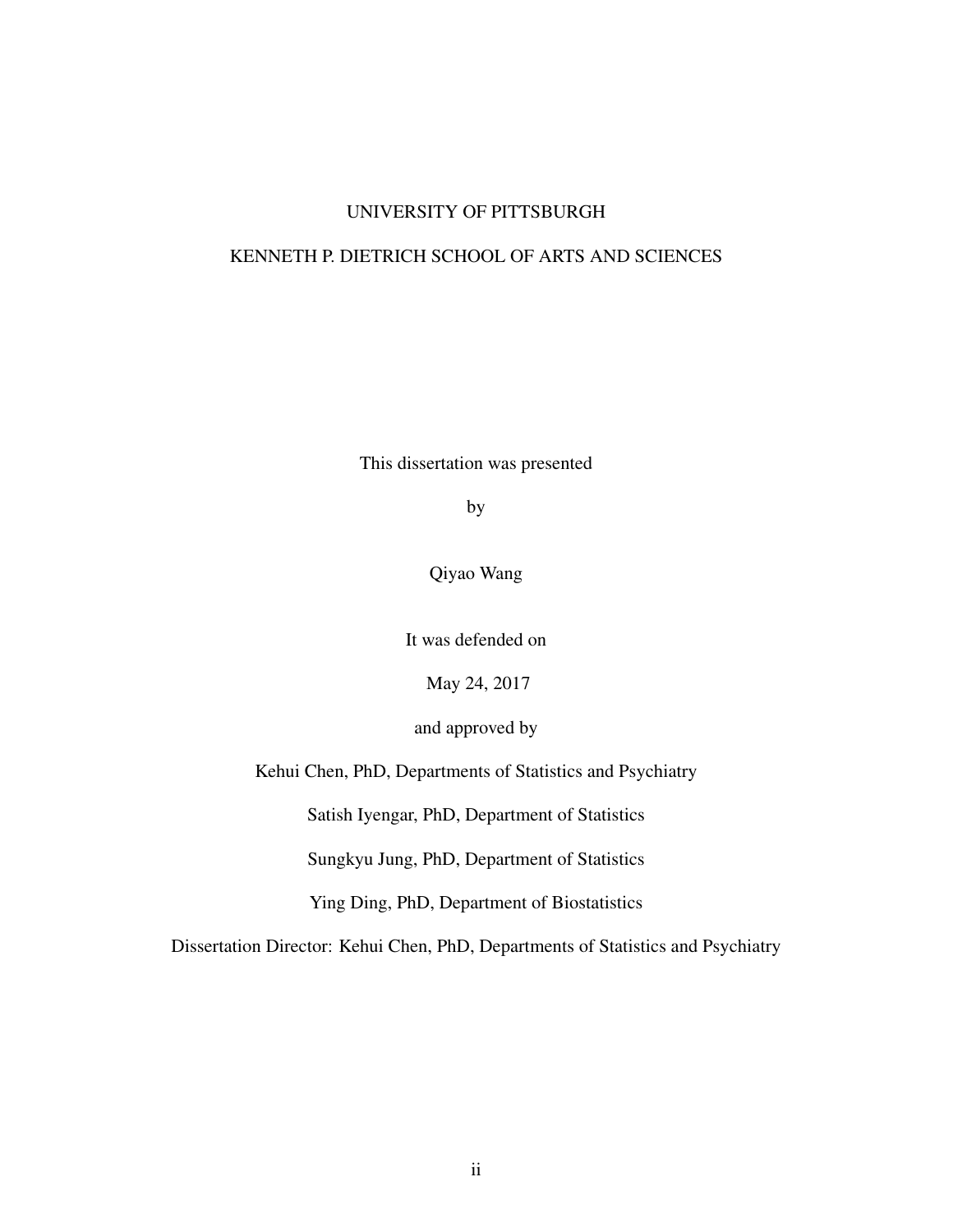Copyright  $\odot$  by Qiyao Wang 2017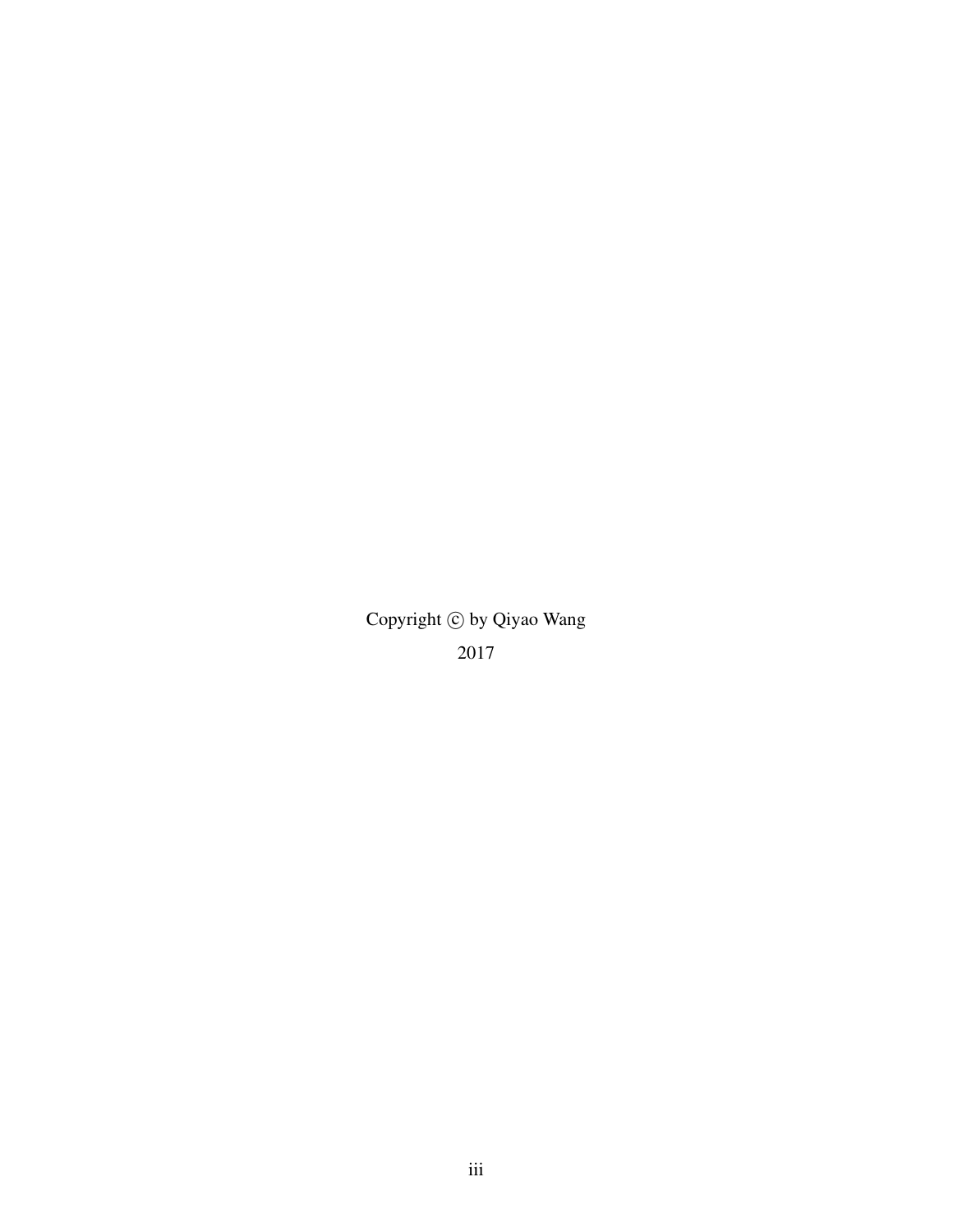# TWO-SAMPLE INFERENCE AND CHANGE POINT DETECTION FOR SPARSE FUNCTIONAL DATA

Qiyao Wang, PhD

University of Pittsburgh, 2017

With recent advances in technology, functional-type data is arising fast in a number of fields, including finance, physics, meteorology, public health, and information technology. Driven by explosive needs in real practice, statistical methods for functional data have been developed quickly in recent decades. There are two typical types of functional data which possess different features and require different sets of techniques to model. One is called dense functional data, where for each random subject there are a large number of regularly-spaced observations. Dense functional data has been relatively well studied in terms of modeling, estimation and inference. The second one is called sparse functional data, where only a few irregularly-spaced observations are attainable for each subject. Statistical methods for sparse functional data are of less development, despite the importance and demand for these methods. In this thesis, we focus on three topics within the field of sparse functional data inference: two-sample inference of mean functions of two independent groups of functional data, one-way functional ANOVA (FANOVA), and change point detection in mean functions for sparse functional time series.

For each of the three topics mentioned above, methods for dense functional data are firstly reviewed. It helps us to understand why or why not each of these methods is applicable to sparse functional data situations. For the two-sample mean function testing problem and one-way functional ANOVA, we develop asymptotic chi-square tests for detecting differences among mean functions when sparse and irregular observations are drawn from the underlying stochastic processes for each subject. For the change point detection in a sequence of functional samples, we create two test procedures whose asymptotic distributions are related to a summation of independent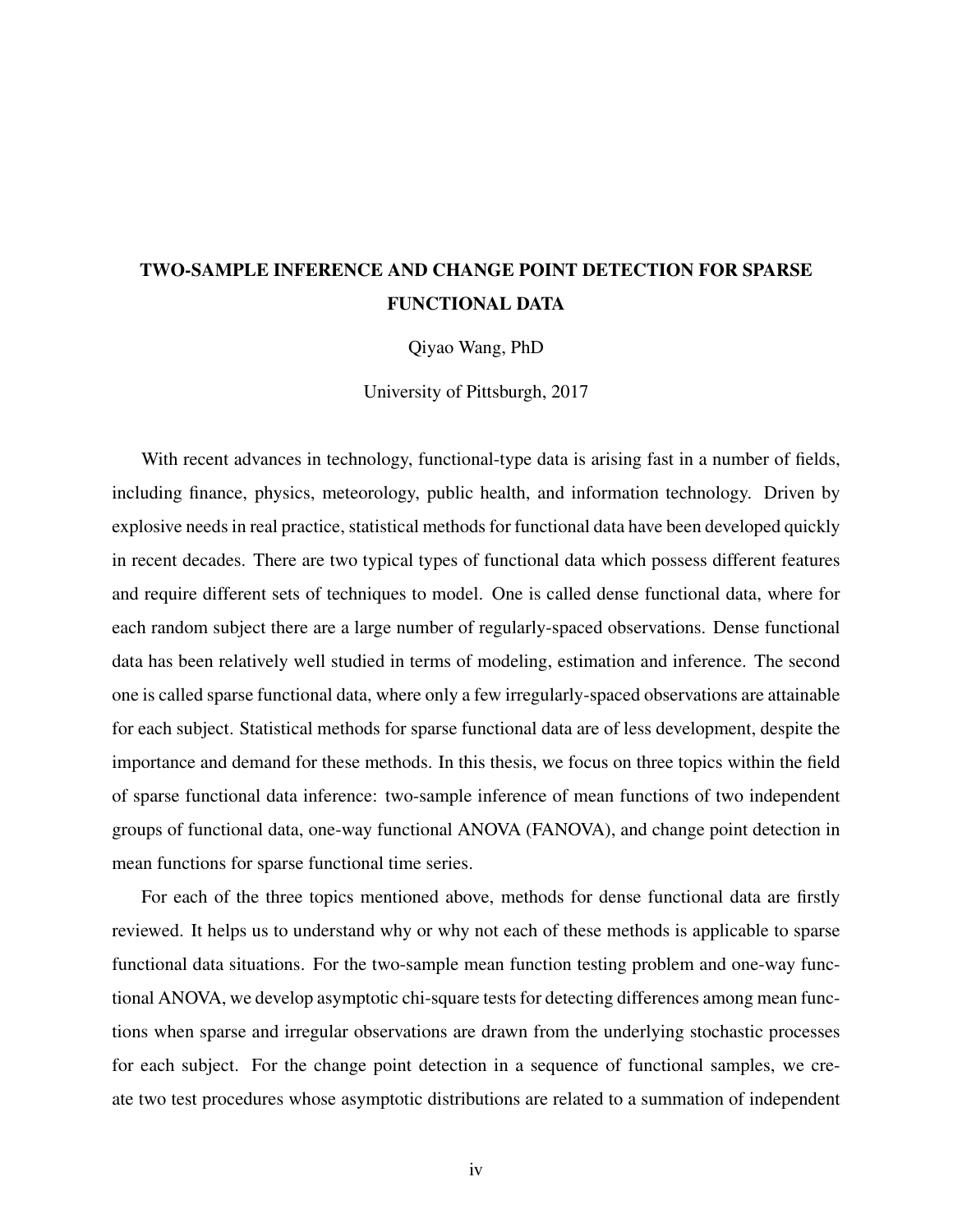Brownian Bridge squares. We provide theoretical arguments to justify the validity of the proposed tests. Numerical experiments, including simulation studies and applications to a CD4 count data set and two eBay online auction data sets, are presented to demonstrate the good performances of the proposed test procedures.

Keywords: mean function, shrinkage estimator, sparse design, functional time series, asymptotic distribution, CD4 count, eBay auction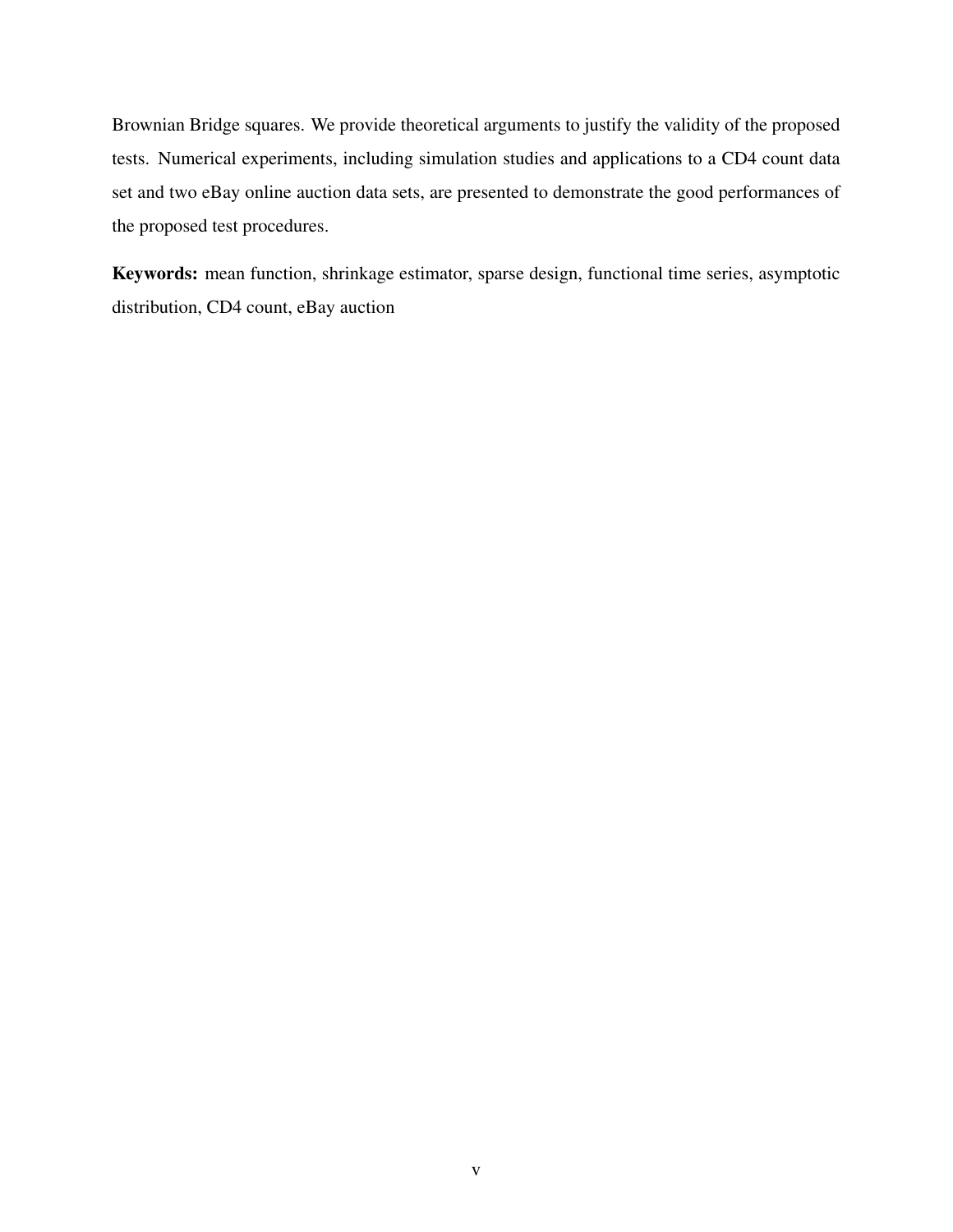### TABLE OF CONTENTS

| 1.0 |                                                                                    | -1             |
|-----|------------------------------------------------------------------------------------|----------------|
|     |                                                                                    | $\mathbf{1}$   |
|     |                                                                                    | $\overline{3}$ |
|     | 1.2.1 Motivation for two-sample mean function inference for sparse functional data | $\overline{4}$ |
|     | 1.2.2 Motivation for one-way functional ANOVA for sparse functional data           | 6              |
|     | 1.2.3 Motivation for change point detection for sparse functional time series      | 6              |
| 2.0 | <b>TWO-SAMPLE MEAN FUNCTION INFERENCE FOR SPARSE FUNCTIONAL</b>                    |                |
|     | <b>DATA</b>                                                                        | 9              |
|     | 2.1                                                                                | 11             |
|     |                                                                                    | 12             |
|     |                                                                                    | 12             |
|     |                                                                                    | 13             |
|     |                                                                                    | 14             |
|     |                                                                                    | 15             |
|     |                                                                                    | 17             |
|     |                                                                                    | 19             |
|     |                                                                                    | 19             |
|     |                                                                                    | 24             |
|     |                                                                                    | 26             |
|     |                                                                                    | 29             |
|     |                                                                                    | 32             |
|     |                                                                                    | 32             |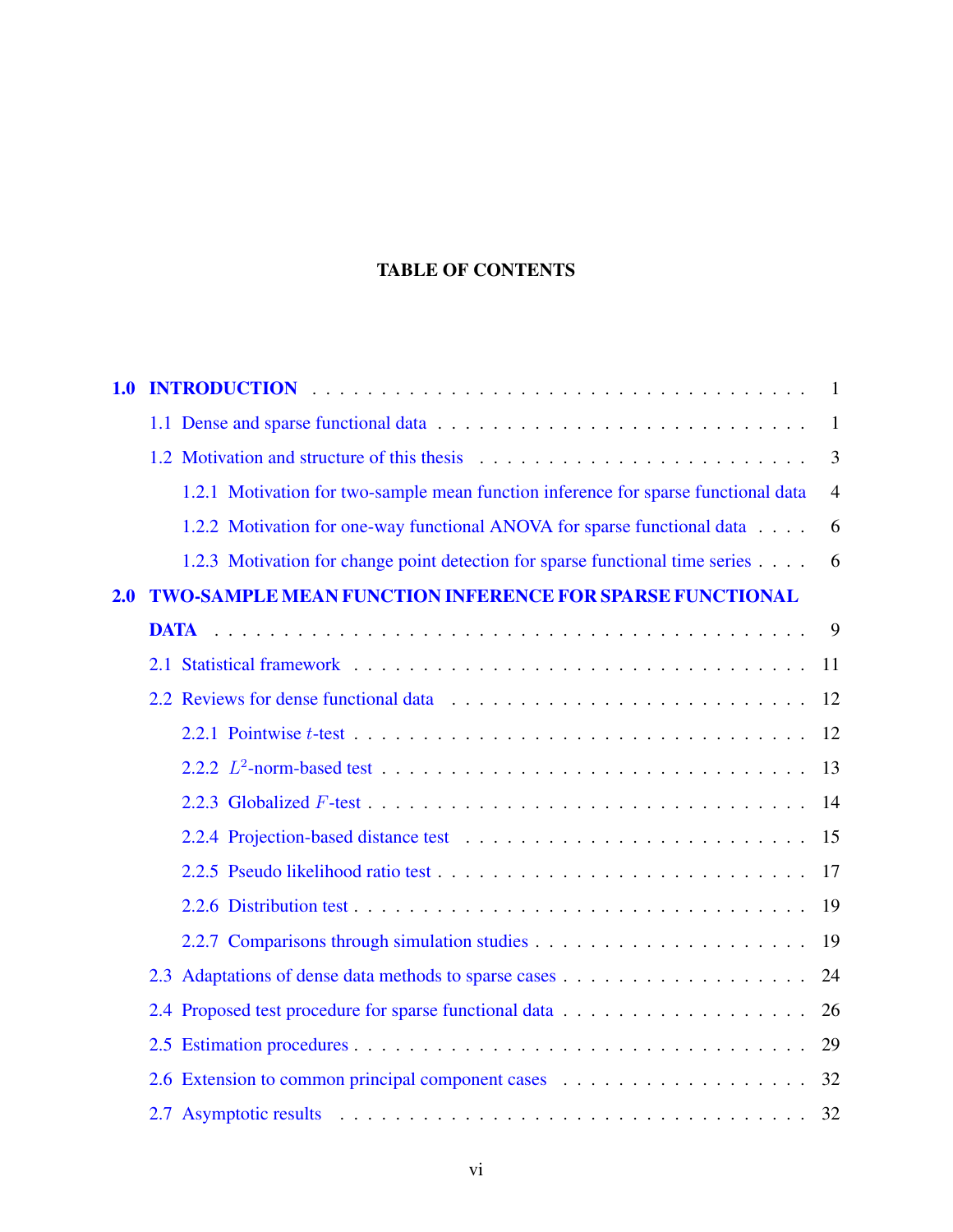|     |     |                                                                              | 34 |
|-----|-----|------------------------------------------------------------------------------|----|
|     |     |                                                                              | 34 |
|     |     |                                                                              |    |
|     |     |                                                                              | 40 |
| 3.0 |     | <b>ONE-WAY FUNCTIONAL ANOVA FOR SPARSE FUNCTIONAL DATA</b>                   | 51 |
|     |     |                                                                              | 51 |
|     |     |                                                                              | 52 |
|     |     |                                                                              | 53 |
|     |     |                                                                              | 56 |
|     |     |                                                                              | 56 |
|     |     |                                                                              | 58 |
| 4.0 |     | <b>CHANGE POINT DETECTION FOR SPARSE FUNCTIONAL TIME SERIES</b>              | 64 |
|     |     | 4.1 Reviews for the change point detection problem in univariate time series | 65 |
|     | 4.2 | Statistical framework for functional change point detection                  | 67 |
|     |     |                                                                              | 68 |
|     |     |                                                                              | 68 |
|     |     |                                                                              | 72 |
|     |     |                                                                              | 74 |
|     |     |                                                                              | 76 |
|     |     |                                                                              | 76 |
|     |     |                                                                              | 76 |
|     |     |                                                                              | 79 |
| 5.0 |     |                                                                              | 84 |
|     |     |                                                                              | 85 |
|     |     |                                                                              | 98 |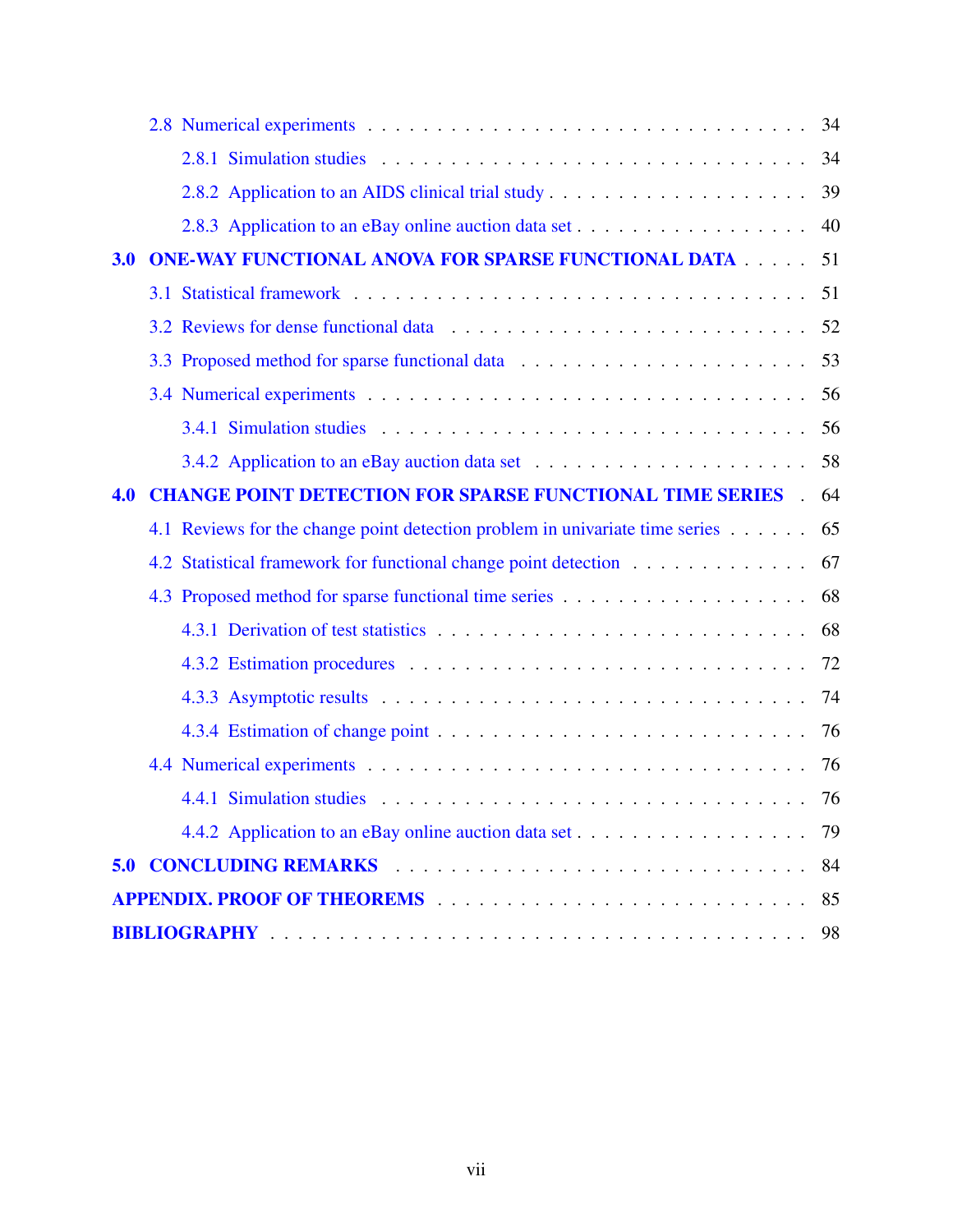#### LIST OF TABLES

- [2.1 Results for simulation study I \(](#page-36-0) $p=4$ ). We presented results for  $(N, \sigma) = (100, 0)$ ,  $(100, 0.3)$ ,  $(50, 0)$ , where *N* [is the number of grids on each curve and](#page-36-0)  $\sigma$  is the [standard deviation of random error. Sample sizes are](#page-36-0)  $n_1 = n_2 = 100$  or 200. The type I error ( $\varsigma = 0$ ) and powers ( $\varsigma = 0.4, 0.8, 1.2$ [\) for four different methods: the](#page-36-0) [pointwise t-test \('pointwise'\), the](#page-36-0) *L* 2 -norm-based test, the Globalized *F*-test, the [projection-based test are calculated based on 1000 repetitions.](#page-36-0) . . . . . . . . . . . . 23
- [2.2 Results for simulation study II \(](#page-39-1)*p* unknown). We presented results  $N = 100$ ,  $\sigma = 0$ and  $n_1 = n_2 = 100$  or 200[. Fraction of variance explained methods \('FVE80' and](#page-39-1) 'FVE90') are utilized to choose *p* [for the projection-based test. We compare four](#page-39-1) [different methods: the pointwise t-test \('pointwise'\), the](#page-39-1)  $L^2$ -norm-based test, the Globalized *F*[-test, the Projection-based test. The type I error \(](#page-39-1) $\eta = 0$ ) and powers (*η* = 0*.*4*,* 0*.*8*,* 1*.*2[\) are calculated based on 1000 repetitions.](#page-39-1) . . . . . . . . . . . . . 26
- [2.3 Results for simulation I. Results for the number of observations on each curve is 4](#page-55-0)  $(N = 4)$  and 8 ( $N = 8$ [\), when the standard deviation of the random measurement](#page-55-0) error is 0 ( $\sigma = 0$ [\). Three different sample sizes](#page-55-0)  $(n_1, n_2) = (100, 100), (300, 300),$ and (600*,* 600) [are considered. We compare the performances of four different](#page-55-0) methods: the proposed  $\chi^2$  test  $T_{p,N}$  [\('shrink'\), the distribution test in \(Pomann](#page-55-0) [et al.,](#page-114-0) [2016\)\('distribution'\), the naive adaption of dense eigen-projection based test](#page-55-0) in (Horváth and Rice,  $2015$ ; [Lillo et al.,](#page-113-1)  $2015$ ) ('Naive dense'), and the pLRT test in [\(Staicu et al.,](#page-115-0) 2014)('pLRT-linear' and 'pLRT-cubic'). The type I error  $(\varsigma = 0)$ and powers  $(\varsigma = 0.8, 1.2, 1.6)$  are calculated based on 1000 repetitions. . . . . . . . 42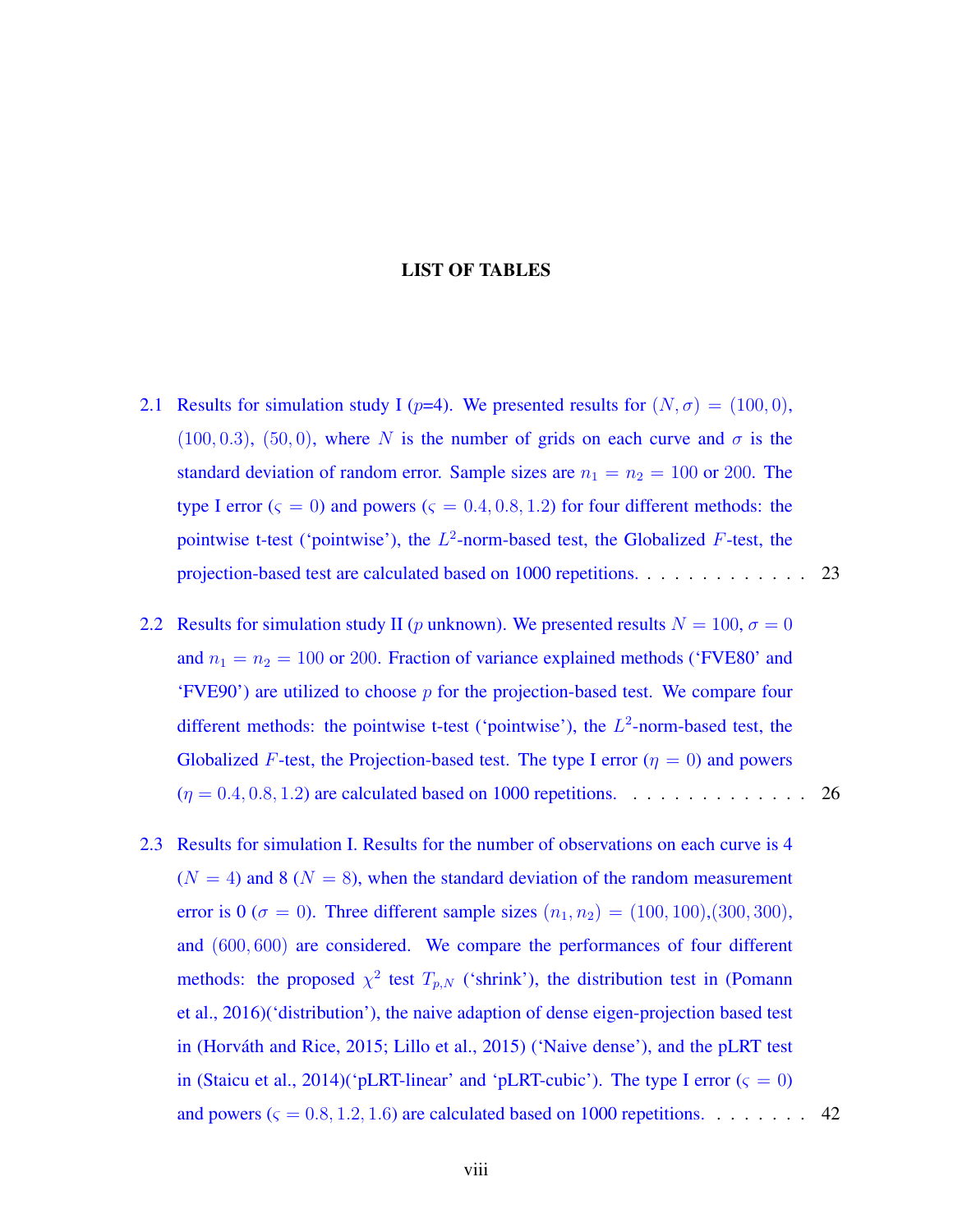- [2.4 Results for simulation I. Results for the number of observations on each curve is 4](#page-56-0)  $(N = 4)$  and 8 ( $N = 8$ [\), when the standard deviation of the random measurement](#page-56-0) error is 0.6 ( $\sigma$  = 0.6[\). Three different sample sizes](#page-56-0) ( $n_1, n_2$ ) = (100*,* 100),(300*,* 300), and (600*,* 600) [are considered. We compare the performances of four different](#page-56-0) methods: the proposed  $\chi^2$  test  $T_{p,N}$  [\('shrink'\), the distribution test in \(Pomann](#page-56-0) [et al.,](#page-114-0) [2016\)\('distribution'\), the naive adaption of dense eigen-projection based test](#page-56-0) in (Horváth and Rice, [2015;](#page-113-0) [Lillo et al.,](#page-113-1) [2015\) \('Naive dense'\), and the pLRT test](#page-56-0) in [\(Staicu et al.,](#page-115-0) 2014)('pLRT-linear' and 'pLRT-cubic'). The type I error  $(\varsigma = 0)$ and powers  $(\varsigma = 0.8, 1.2, 1.6)$  are calculated based on 1000 repetitions. . . . . . . . 43
- [2.5 Results for simulation I. Results for the number of observation on each curve is 4](#page-57-0)  $(N = 4)$  and 8 ( $N = 8$ [\), when the standard deviation of the random measurement](#page-57-0) error is 1.2 ( $\sigma = 1.2$ [\). Three different sample sizes](#page-57-0) ( $n_1, n_2$ ) = (100*,* 100),(300*,* 300), and (600*,* 600) [are considered. We compare the performances of four different](#page-57-0) methods: the proposed  $\chi^2$  test  $T_{p,N}$  [\('shrink'\), the distribution test in \(Pomann](#page-57-0) [et al.,](#page-114-0) [2016\)\('distribution'\), the naive adaption of dense eigen-projection based test](#page-57-0) in (Horváth and Rice, [2015;](#page-113-0) [Lillo et al.,](#page-113-1) [2015\) \('Naive dense'\), and the pLRT test](#page-57-0) in [\(Staicu et al.,](#page-115-0) 2014)('pLRT-linear' and 'pLRT-cubic'). The type I error  $(\varsigma = 0)$ and powers  $(\varsigma = 0.8, 1.2, 1.6)$  are calculated based on 1000 repetitions. . . . . . . . 44
- [2.6 Results for simulation study II. Performances of our](#page-58-0)  $\chi^2$  test is examined under a [non-Gaussian case. We presented results for the standard deviation of the random](#page-58-0) [measurement error is 0 \(](#page-58-0) $\sigma = 0$ ), 0.6 ( $\sigma = 0.6$ ), and 1.2 ( $\sigma = 1.2$ ), when the number of observation on each curve is  $4(N = 4)$ . Three different sample sizes  $(n_1, n_2) = (100, 100), (300, 300),$  or  $(600, 600)$  [are considered. The type I error](#page-58-0)  $(\varsigma = 0)$  and powers  $(\varsigma = 0.8, 1.2, 1.6)$  are calculated based on 1000 repetitions. . . . 45
- [2.7 Results for simulation III. True value of](#page-60-0) *p* is 30, and the leave one curve out cross[validation method \("CV"\) \(Peng and Paul,](#page-60-0) [2009\)](#page-114-1) as well as the fraction of variance [explained rule \("FVE80" and "FVE85"\) are implemented to choose an appropriate](#page-60-0) *p*[. Performances of our shrink test are evaluated in terms of type I error \(](#page-60-0) $\delta_1 = 0$ ) and powers  $(\delta_1 = 1.2, 2.4, 3.6)$  over 1000 repetitions. . . . . . . . . . . . . . . . . 47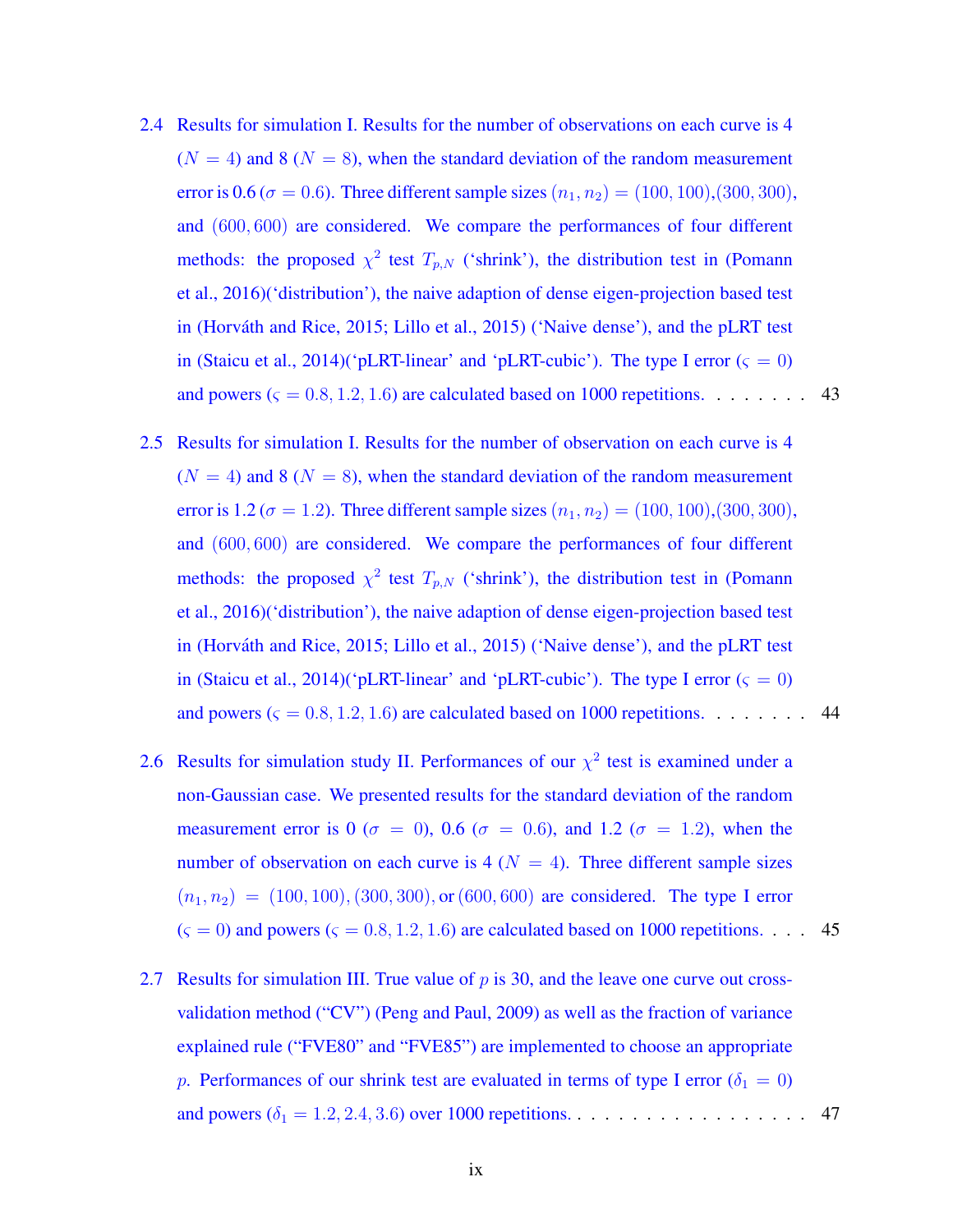- [2.8 Results for simulation III. True value of](#page-61-0) *p* is unknown, and the leave one curve [out cross-validation method \("CV"\) \(Peng and Paul,](#page-61-0) [2009\)](#page-114-1) as well as the fraction [of variance explained rule \("FVE80" and "FVE85"\) are implemented to choose an](#page-61-0) appropriate *p*[. Performances of our shrink test are evaluated in terms of type I error](#page-61-0)  $(\delta_2 = 0)$  and powers  $(\delta_2 = 0.3, 0.6, 0.9)$  over 1000 repetitions. . . . . . . . . . . . 48
- [3.1 Results for simulation I. We presented results for the number of observation on each](#page-70-0) random curve is  $4 (N = 4)$  and the standard deviation of the random measurement error is 1.2 ( $\sigma = 1.2$ [\), different sample sizes \(](#page-70-0) $n<sub>g</sub> = 100, 300,$  or 600). The type I error  $((\varsigma_1, \varsigma_2, \varsigma_3)^T = (0, 0, 0)^T)$  and powers  $(H_{a1}: (\varsigma_1, \varsigma_2, \varsigma_3)^T = (0.6, 0.8, 1.0)^T$ ;  $H_{a2}:$  $(\zeta_1, \zeta_2, \zeta_3)^T = (1.0, 1.2, 1.4)^T$ ;  $H_{a3} : (\zeta_1, \zeta_2, \zeta_3)^T = (1.4, 1.6, 1.8)^T$  are calculated [based on 1000 repetitions. The significance level](#page-70-0)  $\alpha$  is 0.05.  $\dots \dots \dots \dots \dots$  . 57
- [3.2 Results for simulation II \(the first setting\). True value of](#page-74-0) *p* is 30, and the leave one [curve out cross-validation method \("CV"\) \(Peng and Paul,](#page-74-0) [2009\)](#page-114-1) as well as the frac[tion of variance explained rule \("FVE80" and "FVE90"\) are implemented to choose](#page-74-0) an appropriate *p*[. Performances of our shrink test are evaluated in terms of type I er](#page-74-0)ror  $((\delta_1,\delta_2,\delta_3)^T=(0,0,0)^T)$  and powers  $(H_{a1}:(\delta_1,\delta_2,\delta_3)^T=(0.2,0.3,0.4)^T;H_{a2}:$  $(\delta_1, \delta_2, \delta_3)^T = (0.4, 0.6, 0.8)^T$ ;  $H_{a3} : (\delta_1, \delta_2, \delta_3)^T = (0.6, 0.9, 1.2)^T$ [\) over 1000 rep](#page-74-0)[etitions.](#page-74-0) . . . . . . . . . . . . . . . . . . . . . . . . . . . . . . . . . . . . . . . . . 61
- [3.3 Results for simulation II \(the second setting\). True value of](#page-75-0) *p* is unknown, and the [leave one curve out cross-validation method \("CV"\) \(Peng and Paul,](#page-75-0) [2009\)](#page-114-1) as well [as the fraction of variance explained rule \("FVE80" and "FVE90"\) are implemented](#page-75-0) to choose an appropriate *p*[. Performances of our shrink test are evaluated in terms of](#page-75-0) type I error  $((\nu_1, \nu_2, \nu_3)^T = (0, 0, 0)^T)$  and powers  $((\nu_1, \nu_2, \nu_3)^T = (0.2, 0.3, 0.4)^T$ ;  $(0.4, 0.6, 0.8)^T$ ,  $(0.6, 0.9, 1.2)^T$ [\) over 1000 repetitions.](#page-75-0) . . . . . . . . . . . . . . . . . 62
- [4.1 Simulated critical values \(](#page-88-0) $\alpha = 0.01, 0.05, 0.10$ ) of the distribution of  $\sum_{l=1}^{p} \int_0^1 B_l^2(z) dz$ . [The value of](#page-88-0) *p* = 1*, ..,* 15. . . . . . . . . . . . . . . . . . . . . . . . . . . . . . . . 75
- [4.2 Simulated critical values \(](#page-89-3) $\alpha = 0.01, 0.05, 0.10$ ) of the distribution of sup  $\sum_{l=1}^{p} B_l^2(z)$ . [The value of](#page-89-3)  $p = 1, ..., 10, ..., 10, ..., 10, ..., 10$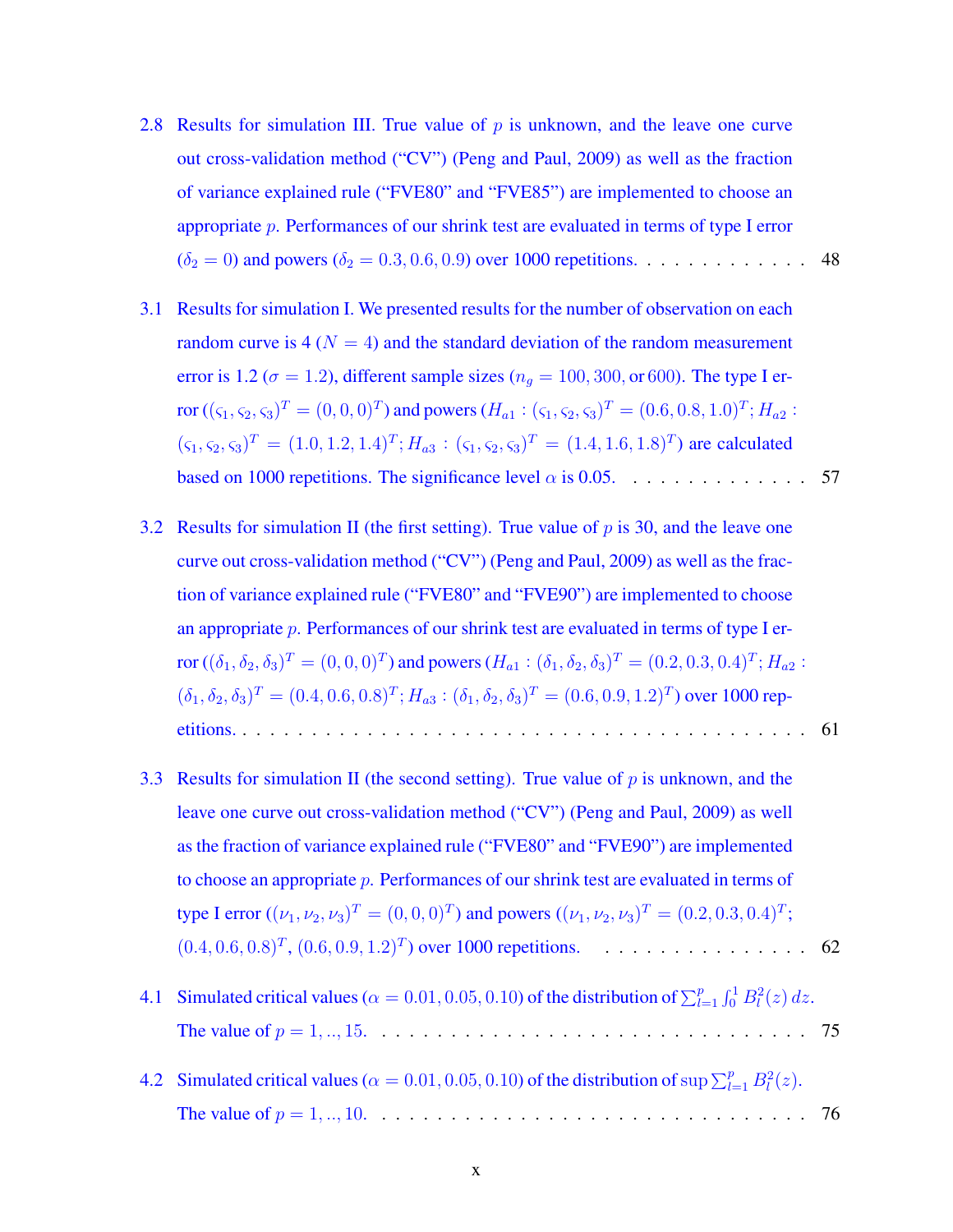- [4.3 Results for simulation I. We present results for both](#page-91-0)  $C_{p,n}^{(1)}$  and  $C_{p,n}^{(2)}$ . The length of the time series is  $n = 50, 100, 200$ [, and the change point is](#page-91-0)  $\theta = \begin{bmatrix} \frac{n}{4} \end{bmatrix}$ ,  $\begin{bmatrix} \frac{n}{2} \end{bmatrix}$  $\frac{n}{2}$  and  $\left[\frac{3n}{4}\right]$  $\frac{3n}{4}$ . The number of observation on each random curve is  $4(N = 4)$  and the standard [deviation of the random measurement error is 0.6 \(](#page-91-0) $\sigma = 0.6$ ). The type I error  $(\varsigma = 0)$  and powers  $(\varsigma = 1.2, 1.35, 1.5)$  are calculated based on 1000 repetitions. [The significance level](#page-91-0) *α* is 0.05. . . . . . . . . . . . . . . . . . . . . . . . . . . . . 78
- [4.4 Results for simulation II. We present results for both](#page-94-0)  $C_{p,n}^{(1)}$  and  $C_{p,n}^{(2)}$ . The length of the time series is  $n = 50, 100, 200$ [, and the change point location is](#page-94-0)  $\left[\frac{n}{2}\right]$  $\frac{n}{2}$  and  $\left[\frac{3n}{4}\right]$  $\frac{3n}{4}$ . The number of observation on each random curve is  $4(N = 4)$  and the standard [deviation of the random measurement error is 0.8 \(](#page-94-0) $\sigma$  = 0.8), different sample sizes  $(n = 50, 100, \text{or } 200)$ . The type I error  $(\rho = 0)$  and powers  $(\varsigma = 1.12, 1.24, 1.36)$ [are calculated based on 1000 repetitions.](#page-94-0) . . . . . . . . . . . . . . . . . . . . . . . 81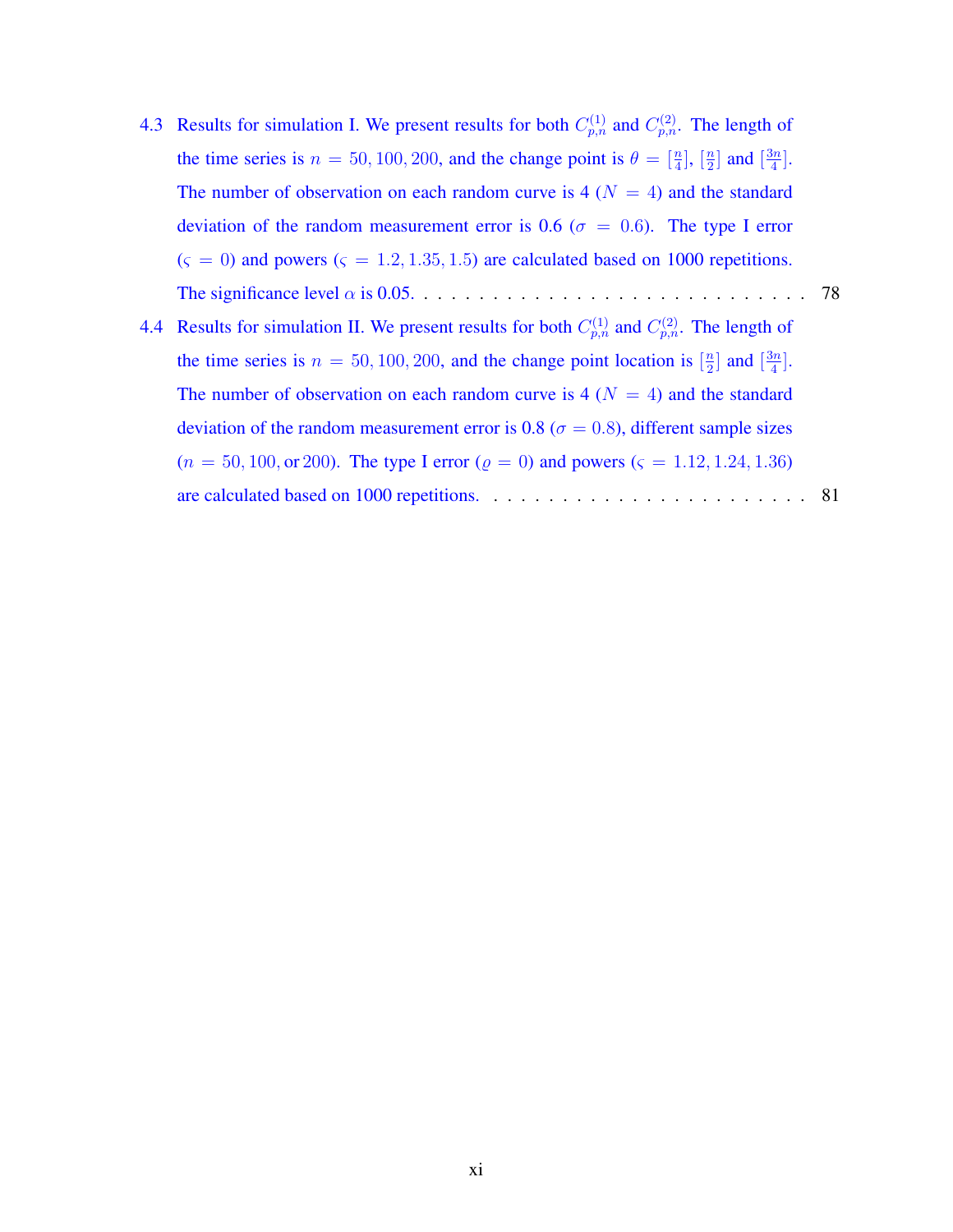### LIST OF FIGURES

| 1.1 | The observed daily average precipitation of a randomly selected weather station in                       |    |
|-----|----------------------------------------------------------------------------------------------------------|----|
|     | the Canadian Weather study are on the left panel; The observed CD4 counts of a                           |    |
|     | randomly selected subject in the AIDS Clinical Trial Group 193A study are on the                         |    |
|     |                                                                                                          | 2  |
| 2.1 | ( $N = 100$ , $\sigma = 0$ ). Simulated data for nine randomly chosen subjects in group 1.               |    |
|     | Note that in each plot, the black curve is the mean curve for this subject, and the                      |    |
|     |                                                                                                          | 21 |
|     | 2.2 ( $N = 100$ , $\sigma = 0.3$ ). Simulated data for nine randomly chosen subjects in group            |    |
|     | 1. Note that in each plot, the black curve is the mean curve for this subject, and the                   |    |
|     |                                                                                                          | 22 |
| 2.3 | Visualization for Simulation II. Eigenfunctions $\{\phi_1(t), \phi_2(t), \phi_3(t), \phi_4(t)\}\$ are on |    |
|     | the left panel; Mean functions under the null and three alternative hypotheses are                       |    |
|     |                                                                                                          | 25 |
|     | 2.4 ( $N = 4$ , $\sigma = 0.6$ ) Simulated data for nine randomly chosen subjects in group 1.            |    |
|     | Note that in each plot, the black curve is the underlying curve for this subject, and                    |    |
|     | the blue dots represent the observations contaminated with measurement errors. 37                        |    |
|     | 2.5 ( $N = 4$ , $\sigma = 1.2$ ) Simulated data for nine randomly chosen subjects in group 1.            |    |
|     | Note that in each plot, the black curve is the underlying curve for this subject, and                    |    |
|     | the blue dots represent the observations contaminated with measurement errors.                           | 38 |
| 2.6 | Visualizations of the first setting in Simulation III: first 10 eigenfunctions are on the                |    |
|     |                                                                                                          | 46 |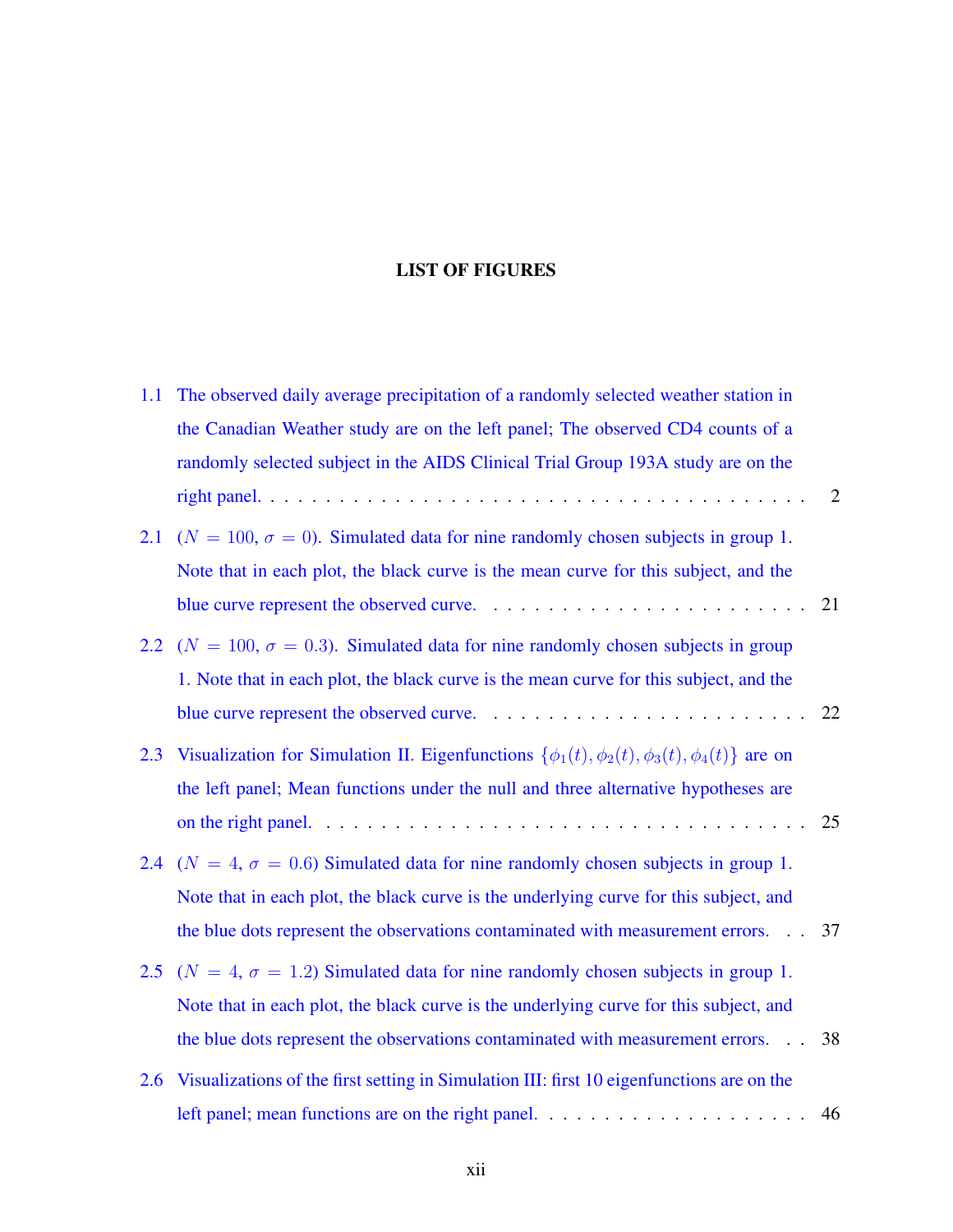| 2.7 | Visualizations of the second setting in Simulation III: first 10 eigenfunctions are on                                                                                                                            |    |
|-----|-------------------------------------------------------------------------------------------------------------------------------------------------------------------------------------------------------------------|----|
|     |                                                                                                                                                                                                                   | 46 |
| 2.8 | Plots of CD4 trajectories in group A are on the left panel; plots of CD4 trajectories                                                                                                                             |    |
|     | in group A are on the left panel $\ldots \ldots \ldots \ldots \ldots \ldots \ldots \ldots \ldots \ldots$                                                                                                          | 48 |
| 2.9 | Left: estimated mean CD4 curves of two treatment groups (group A: solid black;                                                                                                                                    |    |
|     | group B: dash blue); Right: estimated first three eigenfunctions of each group                                                                                                                                    |    |
|     |                                                                                                                                                                                                                   | 49 |
|     | 2.10 Left: histogram of number of observation within each item in the 3 days group;                                                                                                                               |    |
|     | Right: histogram of number of observation within each item in the 7 days group                                                                                                                                    | 49 |
|     | 2.11 Live bids for 9 randomly chosen Palm M515 in the 7 days group.                                                                                                                                               | 50 |
|     | 2.12 Left: estimated mean log(price) curves of two bidding groups (3 days: dashed blue;                                                                                                                           |    |
|     | 7 days: solid black); Right: estimated first three eigenfunctions of each group (3)                                                                                                                               |    |
|     | days: blue; 7days: black) $\ldots \ldots \ldots \ldots \ldots \ldots \ldots \ldots \ldots \ldots \ldots \ldots$                                                                                                   | 50 |
| 3.1 | Mean functions under the null and three alternative hypotheses of Simulation I.                                                                                                                                   | 57 |
| 3.2 | Mean functions under the null and three alternative hypotheses of the first setting                                                                                                                               |    |
|     |                                                                                                                                                                                                                   | 59 |
| 3.3 | Data for nine randomly chosen subjects under the first setting of Simulation II.                                                                                                                                  | 59 |
| 3.4 | Mean functions under the null and three alternative hypotheses of the second setting                                                                                                                              |    |
|     |                                                                                                                                                                                                                   | 60 |
| 3.5 | Left: estimated mean log(price) curves of three bidding groups (3 days: dash red; 5                                                                                                                               |    |
|     | days: dash blue; 7 days: solid black); Right: estimated first three eigenfunctions of                                                                                                                             |    |
|     | each groups (3 days: dash red; 5 days: dash blue; 7 days: solid black)                                                                                                                                            | 63 |
| 4.1 | On each row of the figure matrix, histograms of estimated change point $\theta$ is pre-                                                                                                                           |    |
|     | sented for length $n = 50, 100, 200$ . On each column of the plot matrix, histograms                                                                                                                              |    |
|     | is provided for $\theta = \begin{bmatrix} \frac{n}{4} \end{bmatrix}$ , $\begin{bmatrix} \frac{n}{2} \end{bmatrix}$ and $\begin{bmatrix} \frac{3n}{4} \end{bmatrix}$ . For all the situations, the majority of the |    |
|     | estimates are very close to the true value $\theta$ . For example, let's take a look at the                                                                                                                       |    |
|     | histogram right in the middle ( $n = 100, \theta = 50$ ), majority of $\hat{\theta}$ fall within the range                                                                                                        |    |
|     |                                                                                                                                                                                                                   | 80 |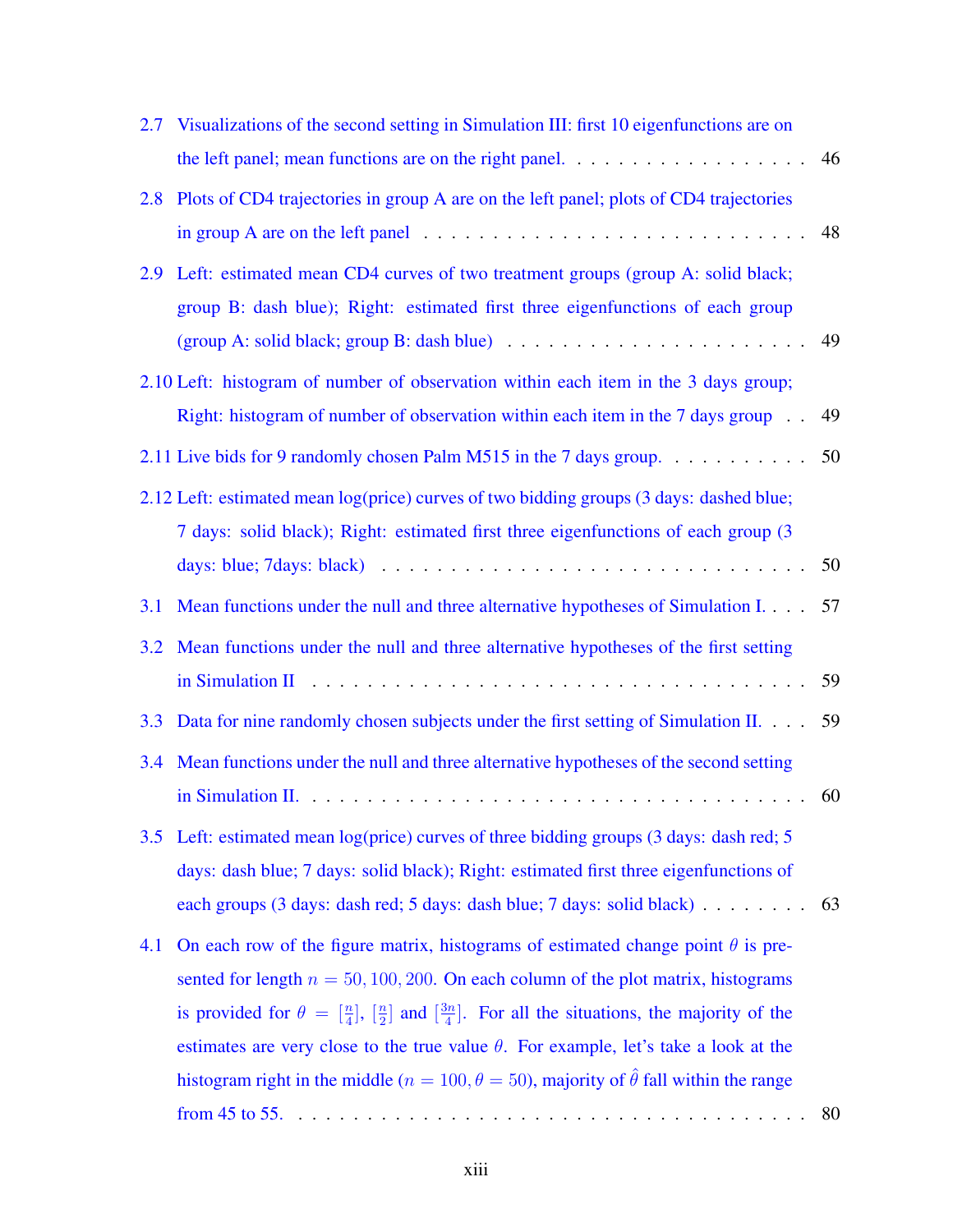|     | 4.2 On each row of the figure matrix, histograms of estimated change point $\theta$ is pre-                                            |  |
|-----|----------------------------------------------------------------------------------------------------------------------------------------|--|
|     | sented for length $n = 50, 100, 200$ . On each column of the plot matrix, histograms                                                   |  |
|     | is provided for $\left[\frac{n}{2}\right]$ and $\left[\frac{3n}{4}\right]$ . For all the situations, the majority of the estimates are |  |
|     | very close to the true value $\theta$ . For instance, let's take a look at the last histogram                                          |  |
|     | on the left column in Figure 4.2 ( $n = 200, \theta = 100$ ), majority of $\hat{\theta}$ fall within the                               |  |
|     |                                                                                                                                        |  |
| 4.3 | Estimated mean function of iPhone 6 plus live biddings before September 9th, 2016                                                      |  |
|     | (solid black); estimated mean function of iPhone 6 plus live biddings after Septem-                                                    |  |
|     | ber 9th, 2016 (dash blue) $\ldots \ldots \ldots \ldots \ldots \ldots \ldots \ldots \ldots \ldots \ldots \ldots 83$                     |  |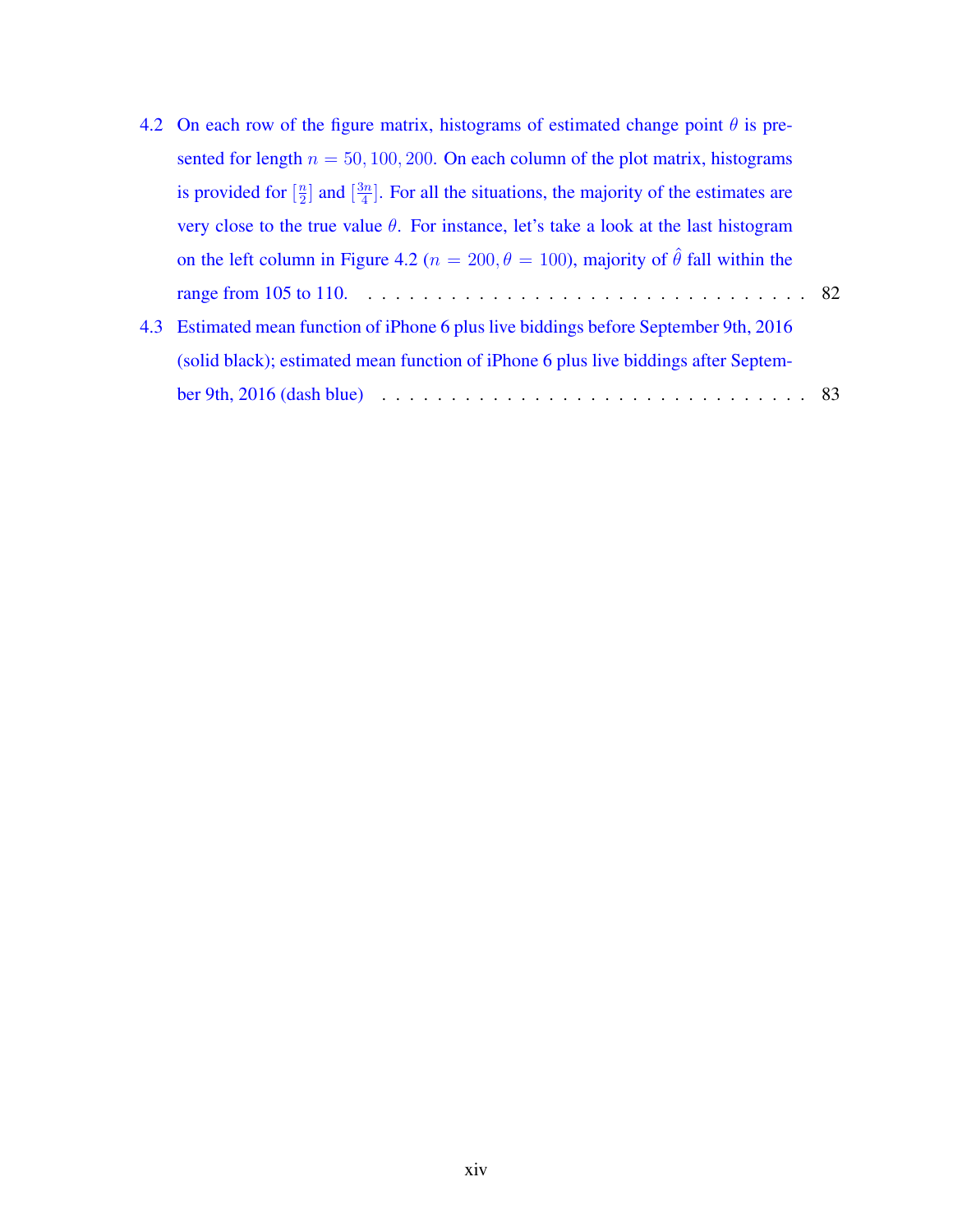### 1.0 INTRODUCTION

#### <span id="page-14-0"></span>1.1 DENSE AND SPARSE FUNCTIONAL DATA

<span id="page-14-1"></span>Functional data refers to data drawn from continuous underlying random processes. Put differently, each subject in the sample is a random function (a curve), instead of a random number or a random vector. With recent advances in technology, functional data is arising fast in a number of scientific fields, including finance, psychiatry, physics and public health. It has become one of the most commonly encountered types of data. Practically functional data is consist of discretized realizations of the underlying random function. For each subject, there are a number of repeated observations over time or any other continuum. Even though both functional data and vector data contain multiple observations for each subject, function-type data do not require the same number of observations for all the subjects. Functional data also account for the order of observations within each subject. Examples of functional data include repeated measurements of stock prices over time for a collection of stocks and repeated measurements of brain signals over space for a sample of patients.

Driven by the increasing needs in various fields, statistical methods for functional data, called functional data analysis (FDA), have been expanded quickly in recent decades. In FDA, there are two typical types of data: dense functional data, where a large number of regularly-observed measurements for each subject are attainable; and sparse functional data, where only a few irregularlyspaced measurements are available for each subject. Dense functional data is very common in fields where automated instruments are used to record data. A Canadian Weather study mentioned in [\(Ramsay,](#page-114-2) [2006\)](#page-114-2) uses automated sensors to monitor the daily precipitation near 35 weather stations for a year. The left panel in Figure [1.1](#page-15-0) displays the precipitation trajectory for a randomly selected weather station within the study period. For dense functional data, smoothing techniques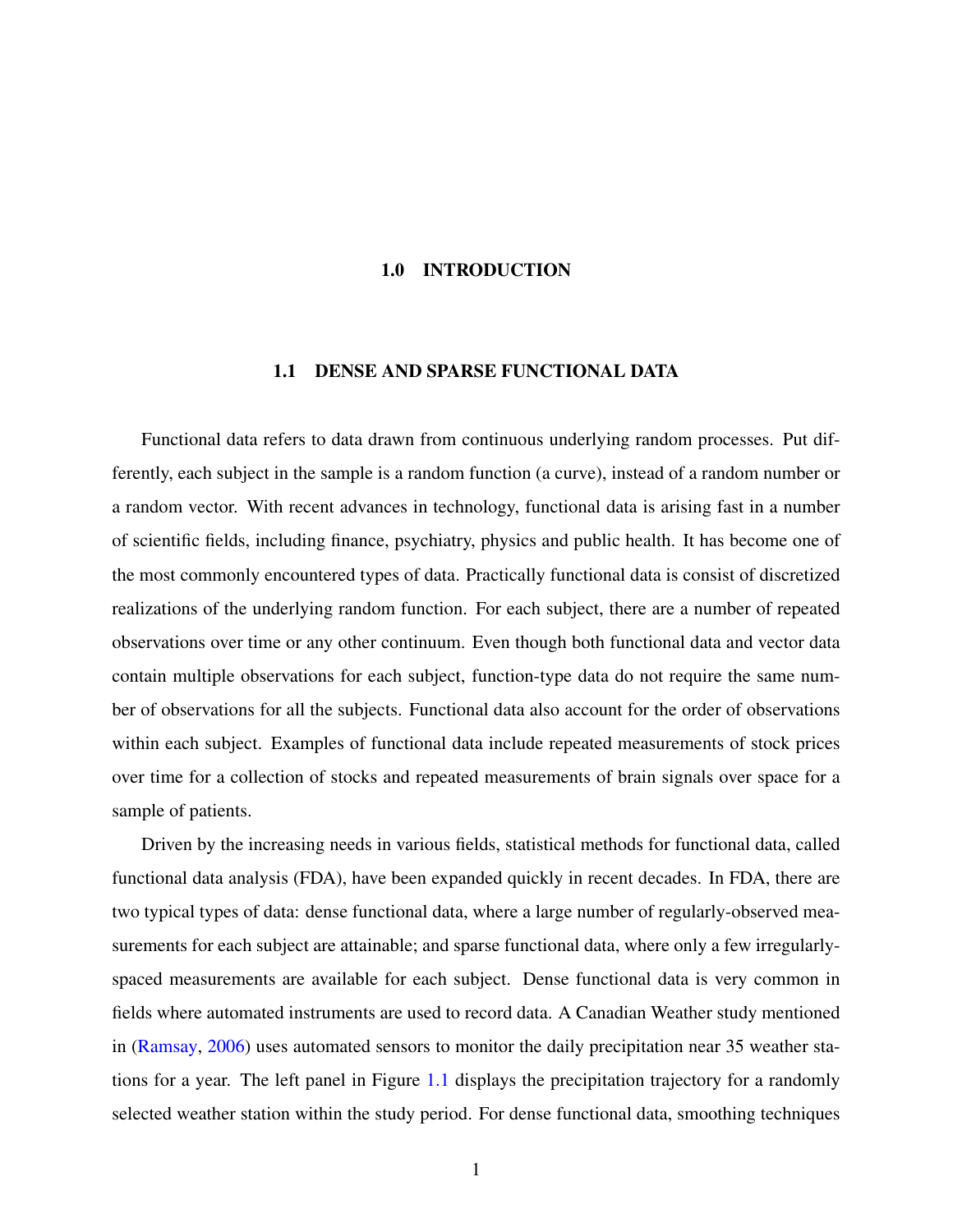

<span id="page-15-0"></span>Figure 1.1: The observed daily average precipitation of a randomly selected weather station in the Canadian Weather study are on the left panel; The observed CD4 counts of a randomly selected subject in the AIDS Clinical Trial Group 193A study are on the right panel.

can be used to recover the underlying individual trajectories. Sparse functional data arises frequently in longitudinal studies. For example, in the AIDS Clinical Trial Group 193A study, 2 to 10 irregularly distributed measurements of CD4 count data are available for each patients over the 40 week study period. The right panel in Figure [1.1](#page-15-0) visualizes the observations of a randomly selected subject in the study. Another typical example of sparse functional data comes from eBay online auctions where live bids are irregularly spaced for the pre-specified listing duration (3,5, or 7 days). For sparse functional data, pre-smoothing of each individual function is unreliable.

The reason for distinguishing between these two types of functional data is that they often exhibit different features and require different modeling techniques. Dense and sparse functional data are usually represented by two distinct formats. For dense functional data, a common practice is to first recover each underlying curve through pre-smoothing techniques, such as kernels, splines, and local polynomial. The resulting individual curves are consistent, given certain dense regular design assumptions. Then people can evaluate all recovered curves at a pre-specified common dense regular grid. Consequently, the dense functional data can be represented by an  $n \times M$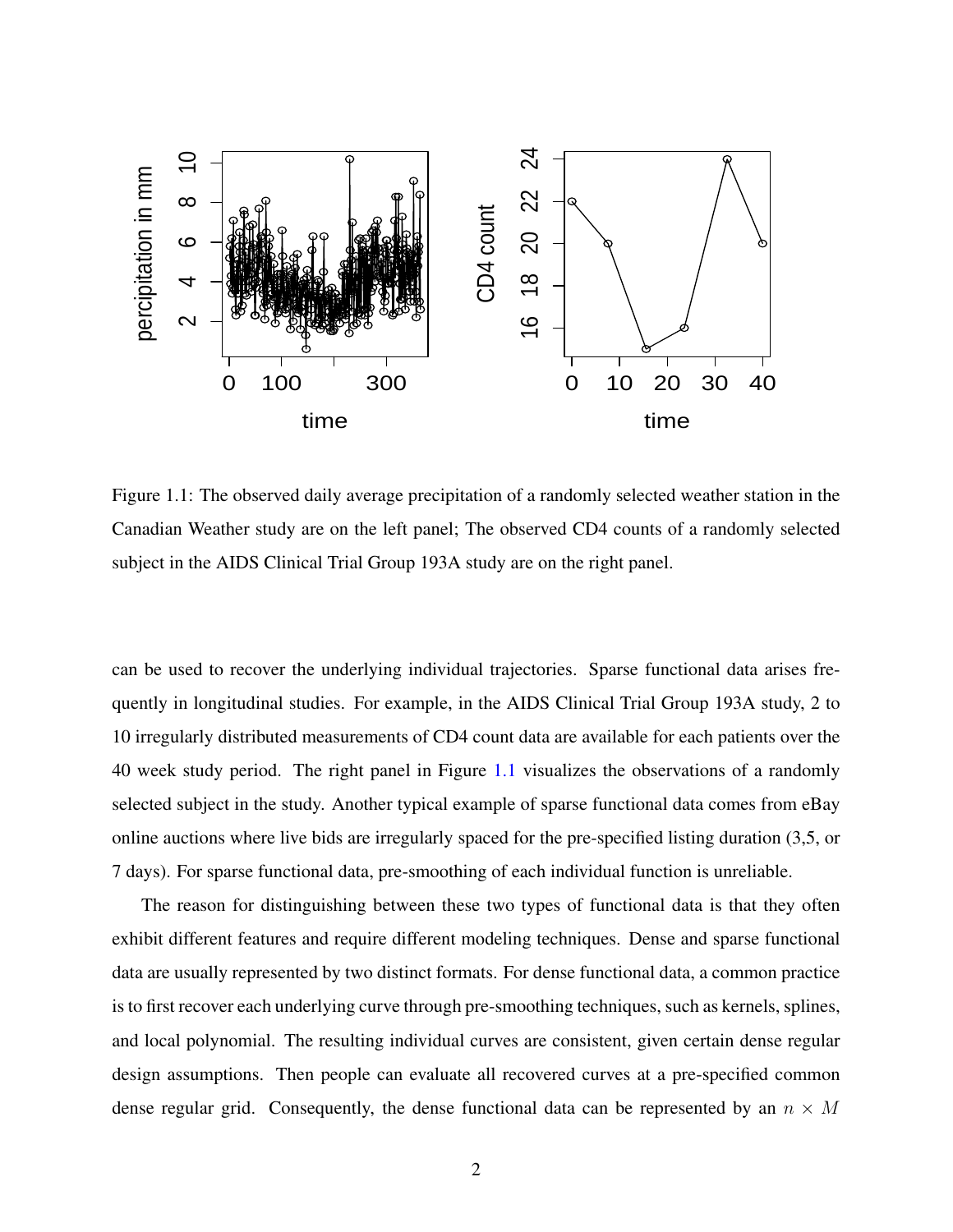matrix, where each row records *M* equally-spaced and noiseless observations from an individual curve. For sparse functional data, the pre-smoothing techniques no longer yield consistent recovery for the individual curves, because of the limited number of observations on each curve. The data is usually recorded in the form of  $(T_{ij}, Y_{ij})$ , for  $i = 1, \ldots, n$  and  $j = 1, \ldots, N_i$ , where  $Y_{ij}$  is the *j*th observation of the *i*th subject, and  $T_{ij}$  is the corresponding observing time. In addition to the format, dense and sparse functional data have different routines in terms of estimation and inference. For example, when estimating the population mean function for dense functional data, a regular mean sample function can be used. At each time point, the estimate equals the sample mean value at this time over all the subjects. For sparse functional data, it is usually assumed that the pooled data across different subjects are dense. Local linear smoothing on the pooled sample is used, and the achieved smoother estimates the population mean function. The book [\(Ramsay,](#page-114-2) [2006\)](#page-114-2) offers a comprehensive perspective of FDA methods for densely observed functional data, and the paper (Müller,  $2005$ ) provides a nice review for sparse functional data analysis.

#### 1.2 MOTIVATION AND STRUCTURE OF THIS THESIS

<span id="page-16-0"></span>Dense functional data is relatively well studied in terms of both modeling and inference. For modeling, some topics covered are functional principal component analysis [\(Cardot et al.,](#page-111-1) [2003;](#page-111-1) [Silverman,](#page-115-1) [1996\)](#page-115-1), regression with functional response, predictor or both [\(Cardot et al.,](#page-111-1) [2003;](#page-111-1) [Cai](#page-111-2) [et al.,](#page-111-2)  $2006$ ; [Yao et al.,](#page-115-2)  $2005$ ), functional classification and clustering (Müller,  $2005$ ), and functional quantile analysis [\(Cardot et al.,](#page-111-3) [2005;](#page-112-0) [Ferraty et al.,](#page-112-0) 2005; Chen and Müller, [2012a\)](#page-112-1). Recently, there are increasing interests in modeling multivariate functional data and repeatedly observed functional data [\(Morris and Carroll,](#page-114-4) [2006;](#page-114-4) Chen and Müller, [2012b;](#page-112-2) [Chen et al.,](#page-112-3) [2017\)](#page-112-3). As for statistical inferences for dense functional data, the two-sample inference for the population means of independent groups is studied by [\(Ramsay,](#page-114-2) [2006;](#page-114-2) [Zhang and Chen,](#page-115-3) [2007;](#page-115-3) [Faraway,](#page-112-4) [1997;](#page-112-4) [Zhang](#page-115-4) [and Liang,](#page-115-4) [2014;](#page-115-4) [Zhang et al.,](#page-115-5) [2010;](#page-115-5) [Abramovich et al.,](#page-111-4) [2004;](#page-111-4) [Lillo et al.,](#page-113-1) [2015;](#page-113-1) [Staicu et al.,](#page-115-0) [2014\)](#page-115-0) from several different perspectives. Extension to multiple independent group cases (oneway FANOVA) is justified by [\(Shen and Faraway,](#page-114-5) [2004;](#page-114-5) [Fan and Lin,](#page-112-5) [1998;](#page-112-5) [Cuevas et al.,](#page-112-6) [2004;](#page-112-6) [Paparoditis and Sapatinas,](#page-114-6) [2014\)](#page-114-6). Inferences for the covariance functions of multiple groups are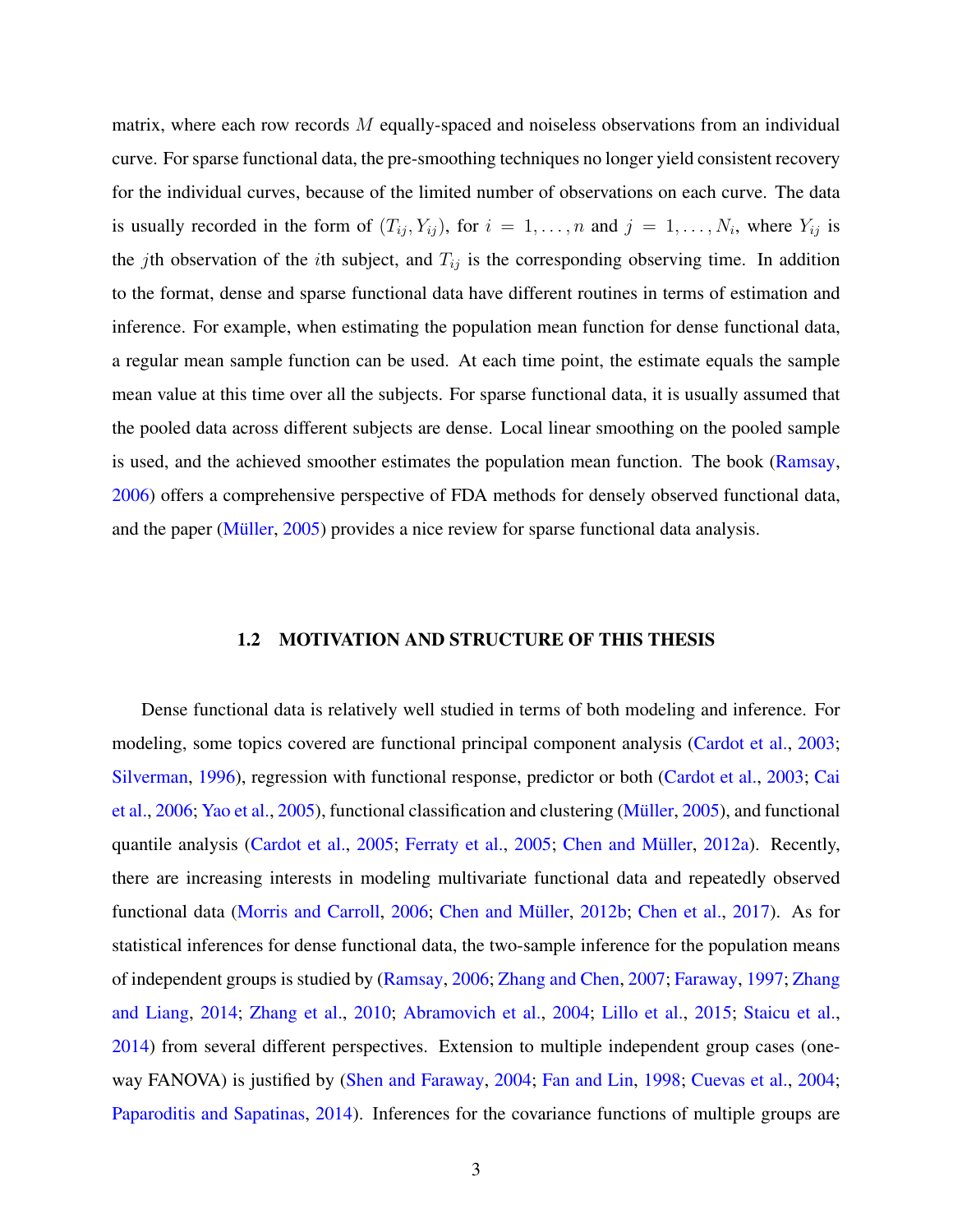presented in [\(Gaines et al.,](#page-112-7) [2011;](#page-112-7) [Fremdt et al.,](#page-112-8) [2013\)](#page-112-8). Hypothesis testings regarding the functional distributions across groups are given by [\(Pomann et al.,](#page-114-0) [2016\)](#page-114-0). For repeated dense functional data, i.e., functional time series, testing whether the mean function changes at some unknown time point is discussed in [\(Aston and Kirch,](#page-111-5) [2012;](#page-111-5) [Berkes et al.,](#page-111-6) [2009;](#page-111-7) [Aue et al.,](#page-111-7) 2009; Račkauskas [and Suquet,](#page-114-7) [2006\)](#page-114-7). This topic is known as the change point detection problem in functional time series.

For sparse functional data, there are some works regarding modeling, including principal component analysis [\(Yao et al.,](#page-115-2) [2005;](#page-115-2) [James et al.,](#page-113-2) [2000\)](#page-113-2), and clustering analysis [\(James and Sugar,](#page-113-3) [2003\)](#page-113-3). Statistical methods for inferencing on sparse functional data are less developed, despite their importances. In this thesis, we focus on three topics within the field of sparse functional data inference: two-sample inference of mean functions of two independent groups of functional data, one-way functional ANOVA (FANOVA), and change point detection in mean functions for sparse functional time series.

#### <span id="page-17-0"></span>1.2.1 Motivation for two-sample mean function inference for sparse functional data

The two-sample inference for the population mean functions problem is one of the most fundamental research topics in FDA. The statistical framework of the specific two-sample inference problem that we consider can be stated as follows. Let  $L^2(\mathcal{T})$  be the space that is consist of all squared-integrable functions within the closed interval  $\mathcal T$  (mathematically,  $L^2(\mathcal T) = \{f(t), t \in$  $\mathcal{T}: \int_{\mathcal{T}} f^2(t)dt < \infty$ ) and let  $X_g(t) \in L^2(\mathcal{T})$ ,  $g = 1, 2$ , denote the *g*th random process, with a continuous unknown mean function  $\mu_g(t)$ . Based on random samples of  $X_g(t)$ , we concentrate on testing  $\mu_1(t) = \mu_2(t)$ , against the general alternative that the two mean functions are not equal at some time points within the time range  $\mathcal T$ . Testing the equality of mean evolution curves of a variable across two groups is of interest in numerous fields. For example, in a historical study of African slave trade from 1650 to 1890, one of the most important questions that the researchers want to answer is whether the slave population of west Africa is the same as those of east Africa over the 250 years. Similarly, in an AIDS clinical trial, the researchers want to compare the timely effectivenesses of two medical treatments by determining whether the CD4 count curves of the two treatment groups are the same over the entire study period.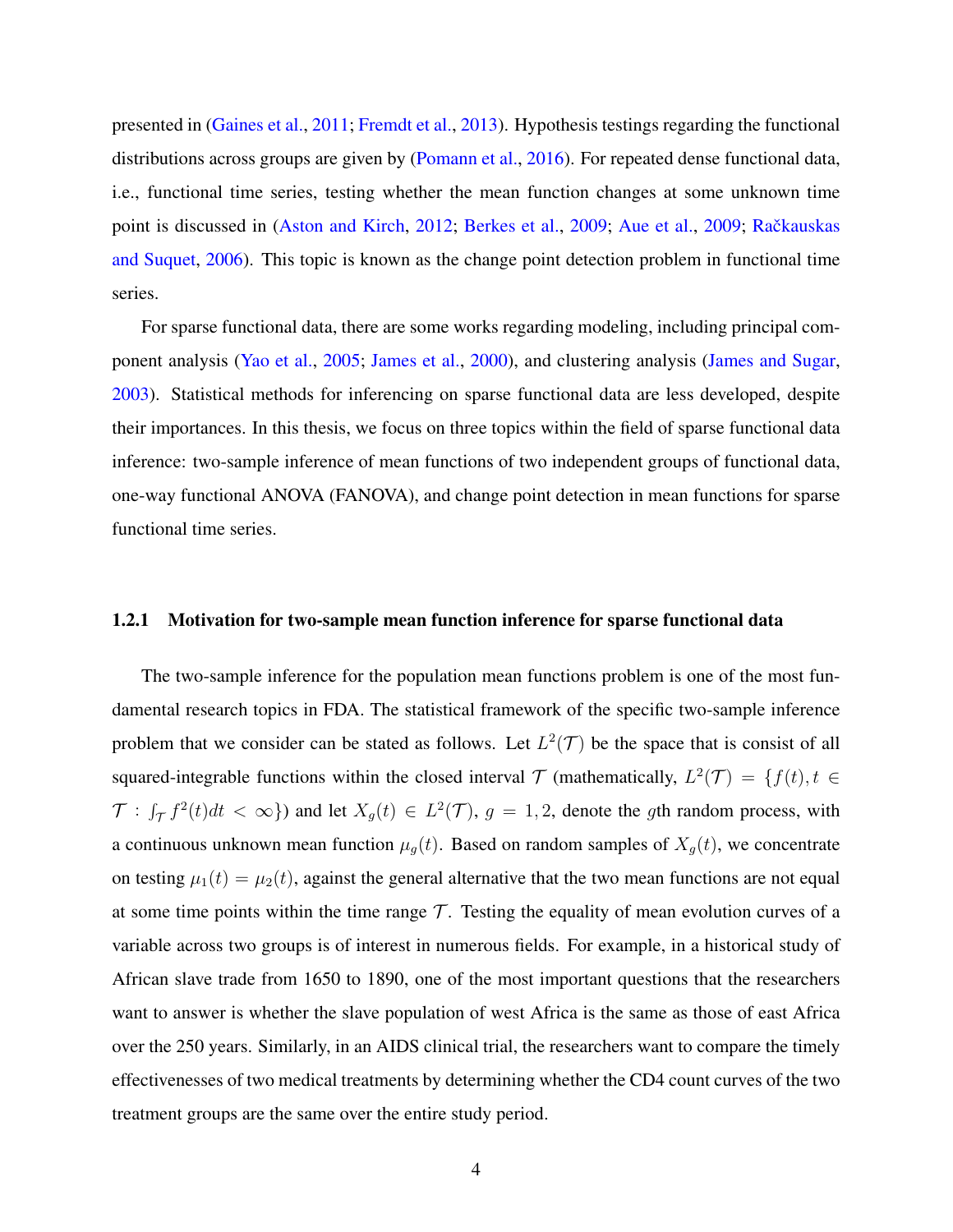For dense functional data, where a large number of regularly-observed measurements for each subject are attainable, some well-developed methods for the two-sample mean function testing problem exist. The pointwise t-test [\(Ramsay,](#page-114-2) [2006\)](#page-114-2) simplifies the problem by testing the null hypothesis over the alternative hypothesis at each time point separately. The L<sup>2</sup>-norm-based test and the *F*-type test [\(Zhang and Chen,](#page-115-3) [2007;](#page-115-3) [Faraway,](#page-112-4) [1997;](#page-112-4) [Zhang and Liang,](#page-115-4) [2014;](#page-115-4) [Zhang et al.,](#page-115-5) [2010\)](#page-115-5) quantify the overall difference between the two mean functions by integrating the standardized sample mean function difference over the entire time range. They prove that the defined random quantity follows an approximate  $\chi^2$  distribution. Tests involving basis representations [\(Abramovich et al.,](#page-111-4) [2004;](#page-111-4) [Lillo et al.,](#page-113-1) [2015\)](#page-113-1) project the sample mean function difference into a common orthonormal space. They argue that the original test problem is equivalent to testing whether the mean of the achieved random score vector is zero. The pseudo likelihood ratio test [\(Staicu et al.,](#page-115-0) [2014\)](#page-115-0) first represents the random samples in the  $L^2(\mathcal{T})$  by penalized spline bases, transforming the test problem into simultaneously testing a vector of polynomial parameters and a vector of random spline coefficients. Then they propose a pseudo likelihood ratio test (pseudo LRT) for this equivalent problem. In addition, tests aimed at detecting differences in functional distributions [\(Pomann et al.,](#page-114-0) [2016;](#page-114-0) [Hall and Van Keilegom,](#page-113-4) [2007\)](#page-113-4) are also applicable to functional mean testing problem under further assumptions. Before introducing our proposed method, we first review these test procedures, compare them through numerical studies, and discuss their advantages and disadvantages. These results can be found in Section [2.2.](#page-25-0)

When it comes to sparse functional data, where only a few irregularly-observed measurements are available for each subject, the two-sample mean testing problem is much more challenging. Most of the previous methods designed for dense functional data cannot be used with sparse data. The *L* 2 -norm-based test and the *F*-type test involve pre-smoothing for each individual curve such that regular sample mean and covariance functions are attainable. However, pre-smoothing is not reliable considering the limited amount of data for each subject. The projection-based tests require consistent scores obtained from basis expansions for individual curves. However these scores are no longer consistent due to the small number of observations on each curve. To the best of our knowledge, [\(Staicu et al.,](#page-115-0) [2014\)](#page-115-0) and [\(Pomann et al.,](#page-114-0) [2016\)](#page-114-0) are the only two dense data tests that are adaptive to sparse data. Their limitations will be detailed later in Section [2.3.](#page-37-0)

In Section [2.4,](#page-39-0) we propose a test procedure specially designed for the sparse functional mean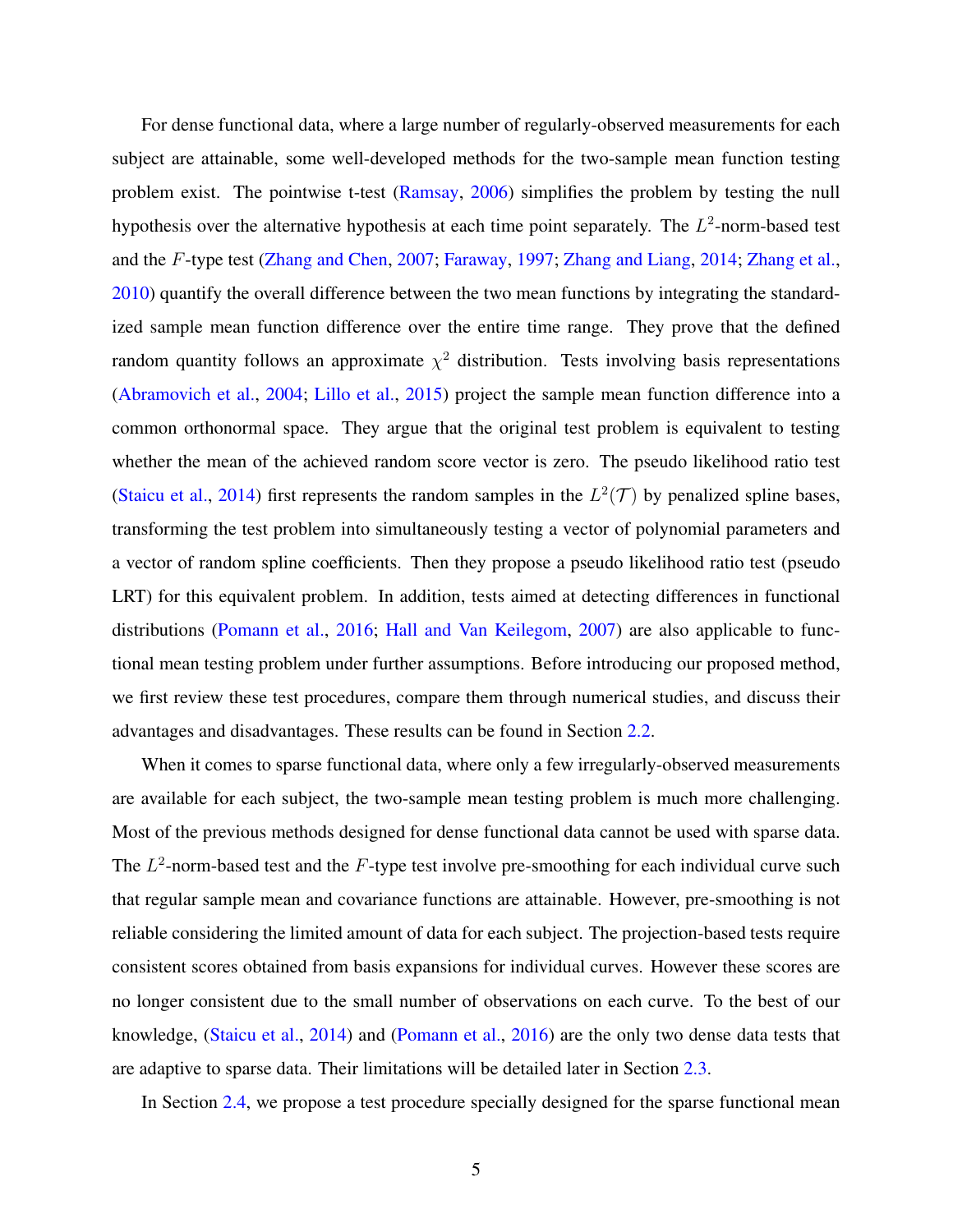testing problem. The test statistic is based on a shrinkage estimator for the projection score of each subject, conditional on the observing locations. Under the null, the proposed test statistic is proven to follow a  $\chi^2$  distribution asymptotically. We conduct several simulation studies and also apply the proposed method to a CD4 count data set and an eBay online auction data set to investigate the numerical performance of the proposed method. We also compare with several dense data methods which are adaptive to sparse functional data. The proposed method is demonstrated to have more satisfactory performances for sparse functional data.

#### <span id="page-19-0"></span>1.2.2 Motivation for one-way functional ANOVA for sparse functional data

In practice, there are oftentimes more than two independent groups being compared. For instance, in the CD4 data set in Chapter [2,](#page-22-0) the original data set contains four different therapy groups. The research goal is to see which of the four medical treatments is the most effective one at certain time within the study period. When there are multiple groups involved, the mean function testing problem is referred to as one-way functional ANOVA. It tries to determine whether there exist any statistically significant differences among the multiple mean functions. Mathematically, let  $L^2(\mathcal{T}) = \{f(t), t \in \mathcal{T} : \int_{\mathcal{T}} f^2(t)dt < \infty\}$ , and  $X_g(t) \in L^2(\mathcal{T})$ ,  $g = 1, ..., G(G > 2)$  denotes the *g*th random process, with a continuous unknown mean function  $\mu_q(t)$ . Based on random samples of  $X_g(t)$ , we concentrate on testing  $\mu_1(t) = \ldots = \mu_G(t)$ , against the general alternative that there exist  $i \neq j$  such that  $\mu_i(t)$  and  $\mu_j(t)$  are not equal at some time points within the time range  $\mathcal{T}$ .

We generalize the asymptotic  $\chi^2$  $\chi^2$  test proposed in Chapter 2 to multiple group cases, proposing a test statistic which is the summation of multiple quadratic forms. This new test statistic is still asymptotically  $\chi^2$  distributed, and its degree of freedom depends on the number of groups in addition to the dimension reduction result from orthogonal projections. Its performance is confirmed by simulation studies and an application to an eBay online auction data set. All of these results can be found in Chapter [3.](#page-64-0)

#### <span id="page-19-1"></span>1.2.3 Motivation for change point detection for sparse functional time series

In the domain of univariate time series analysis, change point detection is a fundamental problem that is widely of interest. In general, the change point detection problem tries to solve two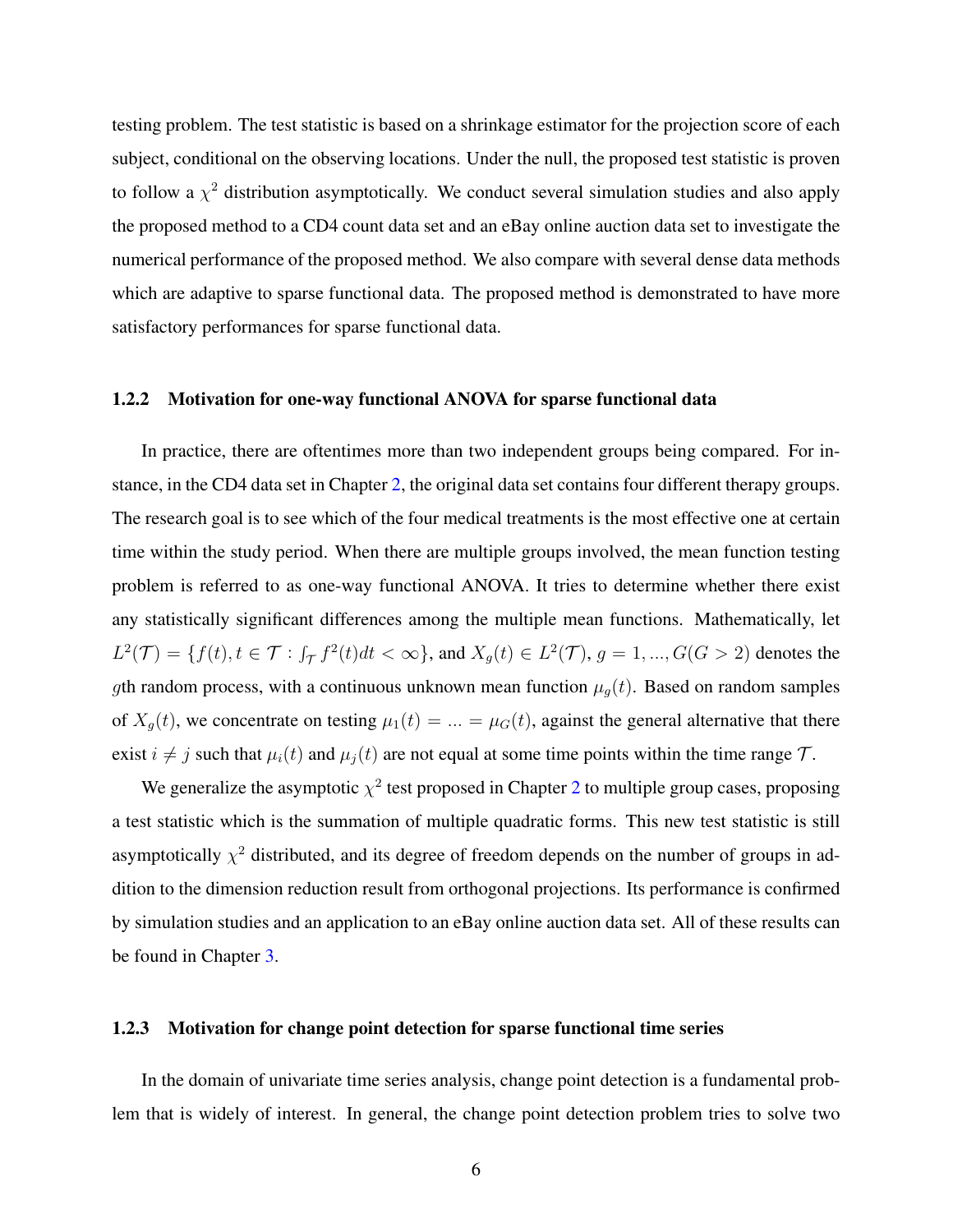tasks: determining whether certain statistical properties of a stochastic process changes significantly at some time points in the series, and identifying the times when such changes happen. Change point detection techniques have been found to be powerful in analyzing time series data in numerous fields, such as climate [\(Reeves et al.,](#page-114-8) [2007\)](#page-114-8), environment [\(Siris and Papagalou,](#page-115-6) [2004\)](#page-115-6), and information technology [\(Tartakovsky et al.,](#page-115-7) [2006;](#page-115-7) [Weng and Lee,](#page-115-8) [2011\)](#page-115-8). Driven by different needs, the change point detection problem can be represented in some form or other. There are several types of change point detection problems including the at most one change point problem (AMOC) [\(Hawkins,](#page-113-5) [1977;](#page-113-5) [Worsley,](#page-115-9) [1986\)](#page-115-9) and epidemic changes [\(Yao,](#page-115-10) [1993;](#page-115-10) [Ramanayake](#page-114-9) [and Gupta,](#page-114-9) [2003\)](#page-114-9), where the statistical property changes and then returns to its original level. Most of the time researchers are concerned with detecting possible changes in terms of mean levels, while detecting possible changes in distributions is considered by [\(Pollak,](#page-114-10) [1985;](#page-114-10) [Zhou et al.,](#page-115-11) [2017\)](#page-115-11). Traditional change point detection problems assume that random variables in the stochastic process are independently normal distributed. Exponential distribution situations is considered by [\(Ramanayake and Gupta,](#page-114-9) [2003;](#page-114-9) [Worsley,](#page-115-9) [1986\)](#page-115-9). Change point detection in non-independent sequences is studied by [\(Henderson,](#page-113-6) [1986;](#page-113-6) [Kim,](#page-113-7) [1996;](#page-113-7) [Joseph et al.,](#page-113-8) [1996\)](#page-113-8). Among all these variations, the simplest and most classical one is detecting a sequence of independent variables for a shift in mean level (the AMOC problem). Mathematically,  $X_i$  is the random variable at time *i*, with mean  $\mu_i = E[X_i]$  and variance  $\sigma^2$ . The hypothesis testing of interest is  $\mu_i = \mu$  for all  $i = 1, ..., n$ against the alternative that  $\mu_i = \mu$  for  $i = 1, ..., \theta$  ( $\theta$  is unknown) and  $\mu_i = \mu'$  for  $i = \theta + 1, ..., n$ . Note that the two means  $\mu$  and  $\mu'$  are not equal. Methods regarding this problem are reviewed in Section [4.1.](#page-78-0)

In this thesis, we consider a functional version of the aforementioned AMOC problem. For the rest of this thesis, we refer to the functional AMOC change point problem when we say functional change point detection. Basically, let  $X_1(t), ..., X_i(t), ..., X_n(t)$  be a sequence of independent stochastic processes with mean function  $\mu_i(t)$  and covariance function  $G(s, t)$ , with  $s, t \in \mathcal{T}$ [0, 1]. The functional change point detection problem tries to test  $\mu_i(t) = \mu(t)$  for all  $i = 1, ..., n$ against the alternative that  $\mu_i(t) = \mu(t)$  for  $i = 1, ..., \theta$  ( $\theta$  is unknown) and  $\mu_i(t) = \mu'(t)$  for  $i = \theta + 1, ..., n$ . Let's assume that we have the daily precipitation in Pittsburgh from 1951 to 2000. The climate researchers hope to utilize these data to determine whether the precipitation starts to differ since some year within the fifty years. To use the univariate time series change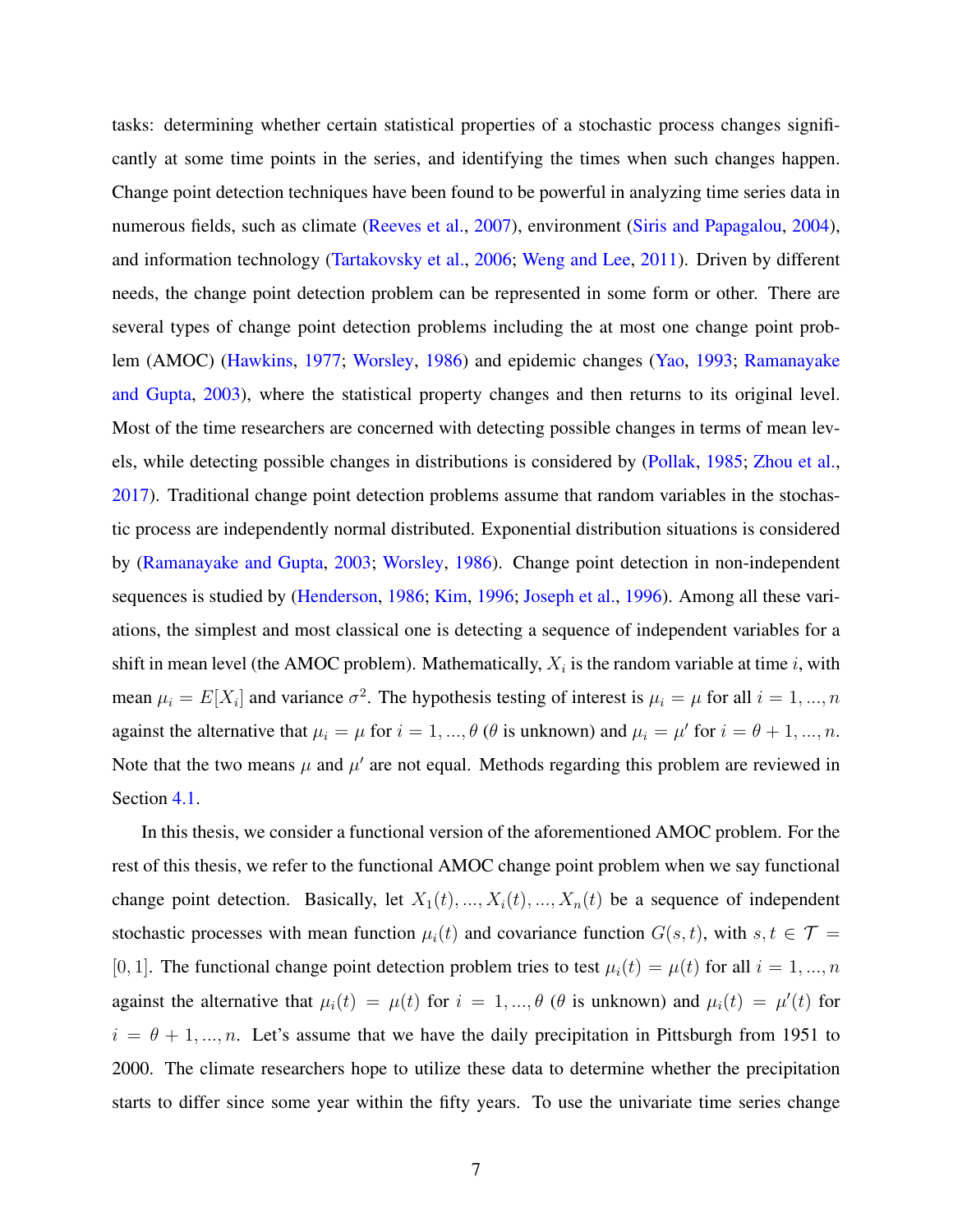point methods, one has to summarize the yearly profile by taking an average within a year. This method might lose valuable information and the different choices of pre-aggregation can lead to different testing results. Functional change point detection methods view the yearly profile as a function  $X_i(t)$ , for  $i = 1, ..., 50$ . The original problem can be answered by testing whether the mean function changes at some unknown year *θ*.

For dense functional data, there are several recent literature talking about the AMOC problem, such as, [\(Berkes et al.,](#page-111-6) [2009\)](#page-111-7) and [\(Aue et al.,](#page-111-7) 2009). They both utilize functional principal component analysis to approximate the infinite dimensional inference problem by an finite approximate in the eigenspace. As for sparse functional data, the change point detection problem has not been specifically explored. The aforementioned dense data methods no longer work for sparse data. This is because they require consistent individual projection scores, which are no longer achievable when only a few irregularly-spaced observations are available for each curve. In Chapter [4,](#page-77-0) we propose a testing method specifically designed for the sparse functional AMOC problem. The test statistic is formulated from shrinkage estimators of the individual projection scores, which are conditional on the subject-dependent observing locations. Under the null hypothesis, the proposed test statistic follows a finite summation of independent standard Brownian bridge squares. Two simulation studies are conducted to justify its finite sample performance. And it is also applied to an eBay online auction data set.

The rest of the thesis is organized as follows. Chapter [2](#page-22-0) first reviews the two-sample inference problem for dense functional data. It then thoroughly presents the proposed method for sparse functional data cases, including the statistical framework, proposed test statistics, estimation procedures, asymptotic theorems, and numerical experiments. Extension to multiple sample cases, i.e., one-way FANOVA, is investigated in Chapter [3.](#page-64-0) Chapter [4](#page-77-0) contains discussion for the functional change point detection problem. The univariate change point detection problem in univariate time series is briefly reviewed, followed by the proposed method for its counterpart under sparse functional data cases. The proposed sparse functional method is justified by simulation studies and application to an eBay online auction data set. Chapter [5](#page-97-0) summarizes the entire thesis with some further discussions. Proofs for the theorems are provided in the Appendix.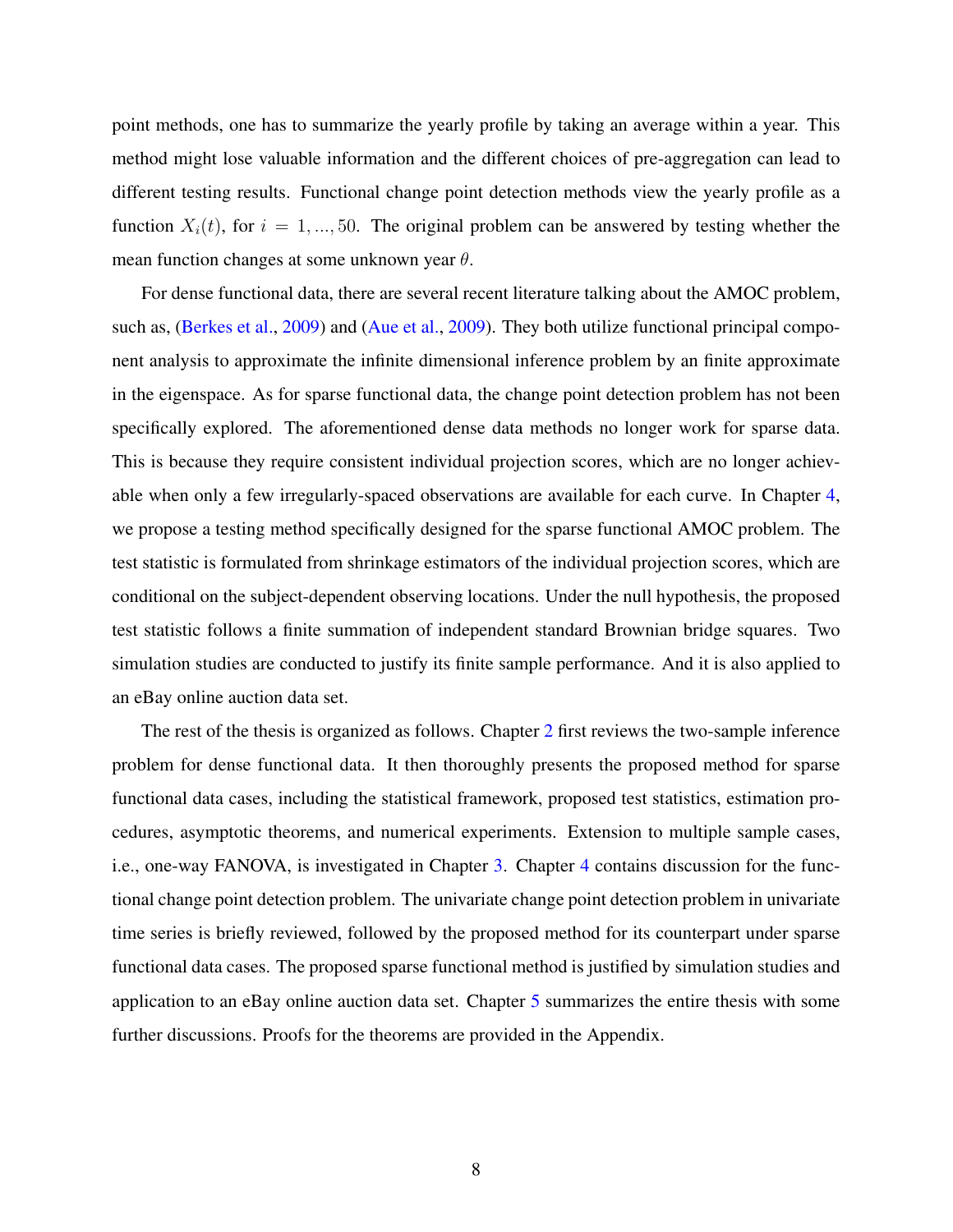## <span id="page-22-0"></span>2.0 TWO-SAMPLE MEAN FUNCTION INFERENCE FOR SPARSE FUNCTIONAL DATA

For the two-sample mean function testing problem, methodologies for dense regular designs have been relatively well developed. There exist several popular test procedures, including the pointwise *t*-test [\(Ramsay,](#page-114-2) [2006\)](#page-114-2), the L<sup>2</sup>-norm-based test and the F-type test [\(Zhang and Chen,](#page-115-3) [2007;](#page-115-3) [Faraway,](#page-112-4) [1997;](#page-112-4) [Zhang and Liang,](#page-115-4) [2014;](#page-115-4) [Zhang et al.,](#page-115-5) [2010\)](#page-115-5), tests involving basis repre-sentations [\(Abramovich et al.,](#page-111-4) [2004;](#page-111-4) Horváth and Rice, [2015;](#page-113-0) [Lillo et al.,](#page-113-1) [2015\)](#page-113-1), and the pseudo LRT test [\(Staicu et al.,](#page-115-0) [2014\)](#page-115-0). In addition, tests aiming at detecting differences in functional distributions [\(Pomann et al.,](#page-114-0) [2016;](#page-114-0) [Hall and Van Keilegom,](#page-113-4) [2007\)](#page-113-4) are also applicable to functional mean testing problems under further assumptions. These dense functional data methods are briefly reviewed in Section [2.2.](#page-25-0) They are invented by different people at different times, there is no universal conclusion to say which one is better than the others. We conduct several simulation studies to provide some insights for their advantages and disadvantages. Reviewing the literature for dense functional data not only helps us to have a thorough understanding about the two-sample mean function inference problem, but also allows us to figure out why or why not each of these methods are applicable to sparse functional data.

Sparse functional data is also very common in real world applications. Inventing two-sample mean function testing procedures for sparse functional data will be beneficial to researchers from all the fields where sparsely and repeatedly observed data are provided for answering the question of general interest: are the average curves of a variable the same across the groups? For instance, it can assist financial analysts to determine whether client's transaction behaviors in stock markets have changed from 2014 to 2015, even though for each client, only a few irregularly distributed transaction data are available in each year. Similarly, it can help researchers to figure out which of the two medical treatments is more effective for advanced AIDS patients, even though there are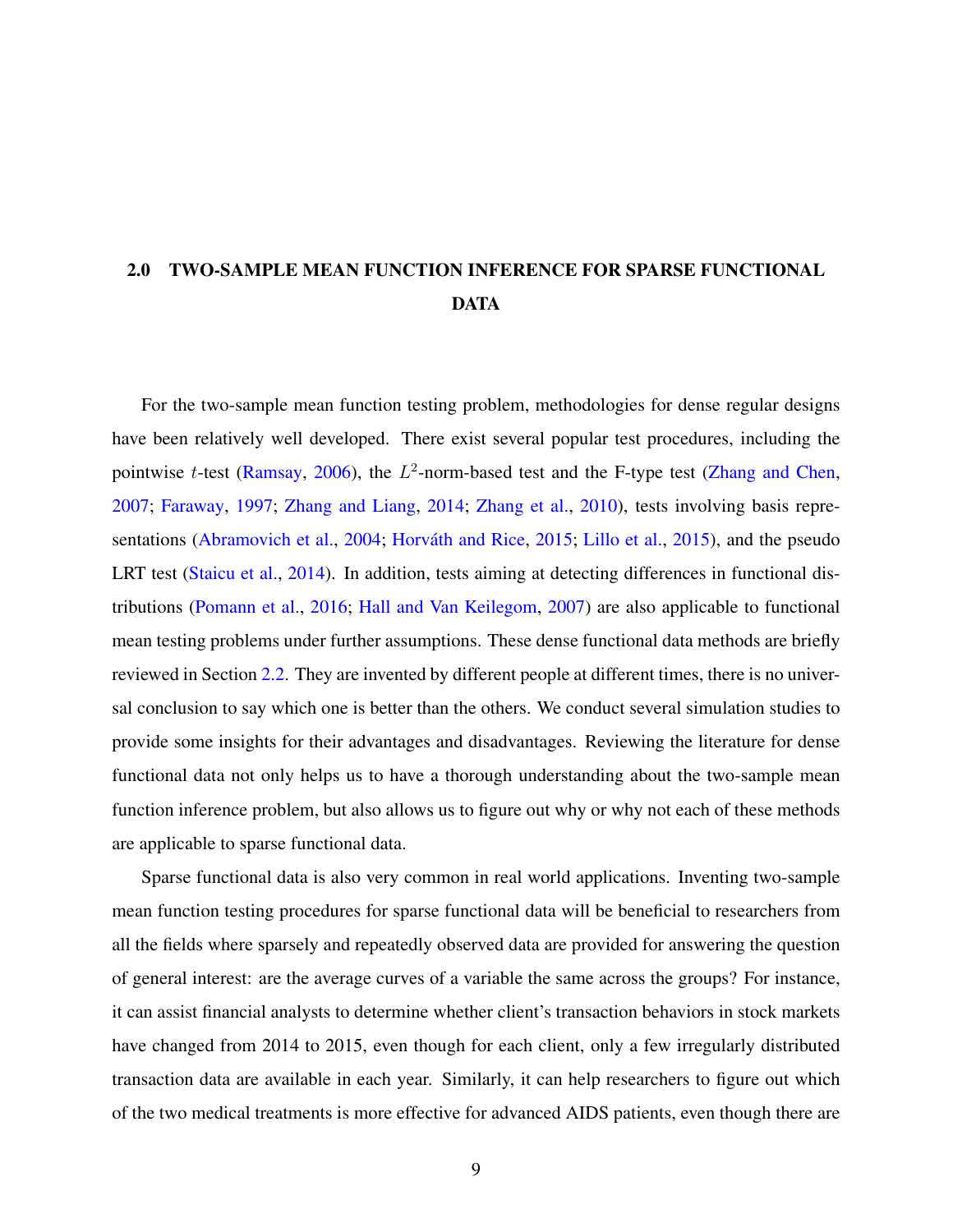only 2 to 10 irregularly-observed measurements for each patient.

Constructing appropriate test procedures for sparsely observed functional samples is rather challenging. Most of the aforementioned methods designed for dense functional data are unfeasible now. The *L* 2 -norm-based test and the *F*-type test require a dense regular design on each curve, such that the regular sample mean and sample covariance functions are attainable. When observing times are not the same for all the subjects, pre-smoothing for each individual curve is involved. However, pre-smoothing techniques are no longer reliable for sparse functional data, considering the limited amount of data for each subject. The projection-based tests are not applicable to sparse functional data because it is well known that the estimated scores obtained from basis expansions for individual curves are no longer consistent. There are some recent works regarding one-sample inference for sparse functional data [\(Ma et al.,](#page-114-11) [2012\)](#page-114-11). These methods cannot be easily generalized to two or more functional samples. To the best of our knowledge, the pLRT test in [\(Staicu et al.,](#page-115-0) [2014\)](#page-115-0) and and the distribution test in [\(Pomann et al.,](#page-114-0) [2016\)](#page-114-0) are the only two dense data tests that are adaptive to sparse data cases. How to extend these two methods to sparse data cases are briefly summarized in Section [2.3,](#page-37-0) and their performances are compared with those of our proposed procedure through simulation studies in Section [2.8.1.](#page-47-1)

In this chapter, we propose a test procedure specially designed for the sparse functional mean testing problem. We propose to construct a test statistic based on a shrinkage eigen-projection score vector. Unlike the regular eigen-projection score vector, the distribution of the individual shrinkage score depends on its specific design, i.e., the observing times. However, we notice that if we take the randomness of designs into consideration, the distribution of the shrinkage score is still i.i.d across all the subjects. Based on the distribution of the estimator of the shrinkage score, we propose a  $\chi^2$  type test statistic. We rigorously derive its asymptotic distribution under the null. The development of the asymptotic null distribution is nontrivial since we need to consider the estimation error of the shrinkage estimator for each individual subject, which is itself a random quantity. The overall error needs to be controlled uniformly across all subjects.

The remaining of this chapter is organized as follows. In Section [2.1,](#page-24-0) we state the statistical framework for the two-sample inference problem. In Section [2.2,](#page-25-0) we review and compare available tests for dense functional data. In Section [2.3,](#page-37-0) we concisely explain how to modify the adaptable dense data tests to sparse functional data. In Section [2.4](#page-39-0) through Section [2.8,](#page-47-0) all the details about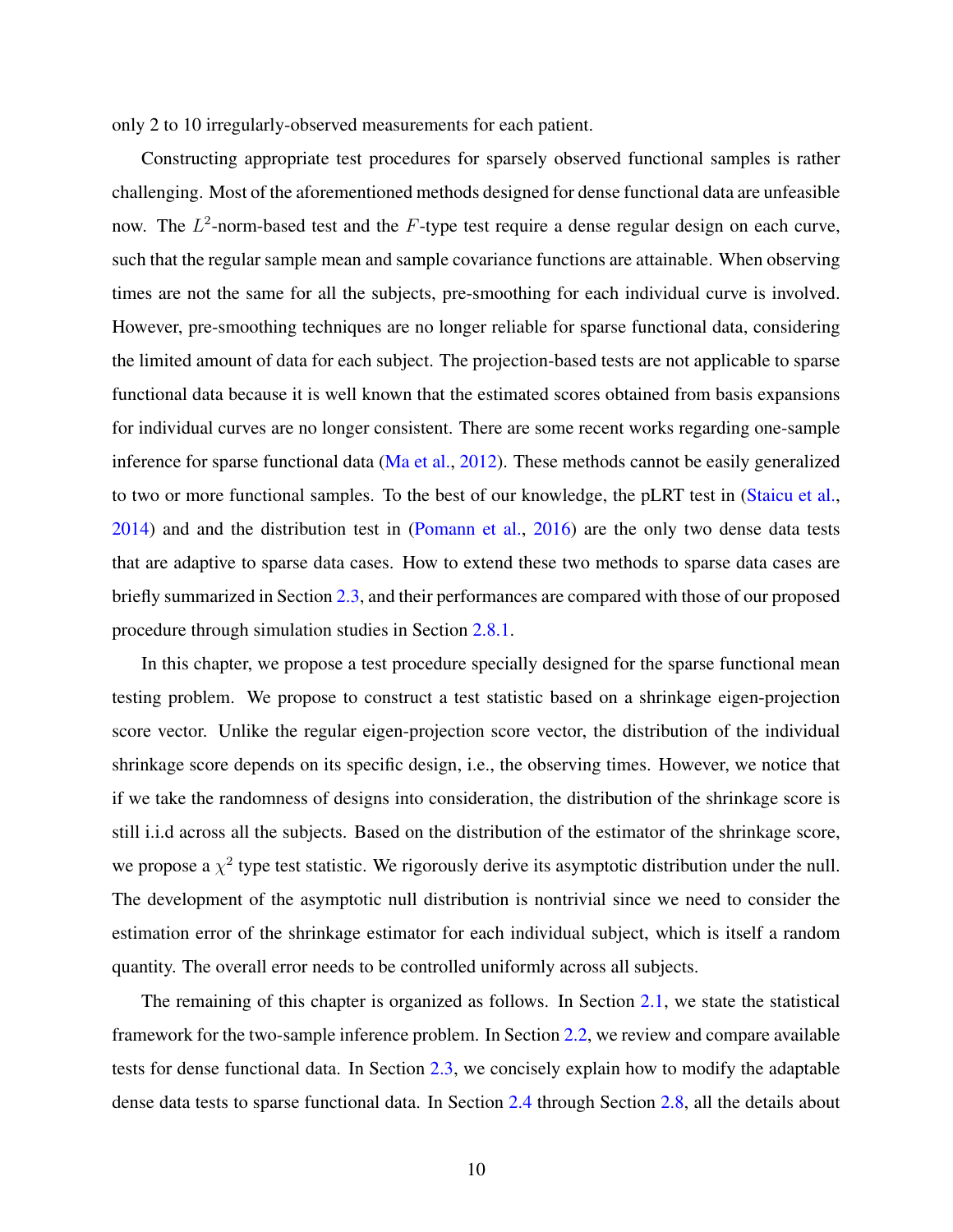the proposed test for sparse functional data are presented, including the derivation, estimation procedures, asymptotic results, simulation studies, and applications to both the CD4 count data set and the eBay online auction data set mentioned before.

#### <span id="page-24-2"></span>2.1 STATISTICAL FRAMEWORK

<span id="page-24-0"></span>The model we consider is

$$
Y_{gij} = X_{gi}(T_{gij}) + \epsilon_{gij} \tag{2.1}
$$

where  $Y_{gij}$ ,  $g = 1, 2, i = 1, ..., n_g$ ,  $j = 1, ..., N_{gi}$  denotes the *j*th observation of the *i*th subject in group *g*. The random samples *Xgi* are realizations of two independent stochastic processes with homogeneous covariance structures in a bounded time domain  $T$ . Without loss of generality, let's assume  $\mathcal{T} = [0, 1]$ . Basically,  $X_{gi}(t)$  are random samples from  $X_g(t) \sim SP(\mu_g(t), G(s, t))$ ,  $s, t \in$  $\mathcal{T} = [0, 1]$ . Here  $\epsilon_{gij} \sim N(0, \sigma^2)$  are i.i.d measurement errors. The number of observations for the *i*th subject in group *g* is denoted as  $N_{gi}$ . The corresponding observing times are  $\{T_{gi1}, ..., T_{giN_{gi}}\}$ .

For dense functional data, the number of observations  $N_{gi}$  is relatively large which goes to infinity with sample size  $n_g$  with a high rate, and the observing times  $\{T_{gi1}, ..., T_{giN_{gi}}\}$  are usually regularly-spaced. When observing times are not the same for all the subjects, one can use presmoothing techniques to get a consistent estimate for the entire underlying curve  $X_{gi}(t)$ , then evaluate all subjects at a common dense regular grid. Consequently, for dense functional data, the number of observations are often assumed to be the same across subjects, i.e.,  $N_{gi} = N$ . The common observing times  $\{T_1, ..., T_N\}$  are usually assumed to be fixed and equally spaced without loss of generality.

For sparse functional data, the number of observations  $N_{gi}$  is assumed to be finite or grow slowly with sample size  $n_g$ . Given  $N_{gi}$ , random observing times  $\{T_{gi1}, ..., T_{giN_{gi}}\}$  are i.i.d with a bounded density function (specified in Section [2.7\)](#page-45-1) within the time domain  $\mathcal{T}$ . It is also assumed that  $X_{gi}$ ,  $N_{gi}$  and  $\epsilon_{gij}$  are mutually independent.

Based on the observed data  $Y_{gij}$ ,  $g = 1, 2, i = 1, ..., n_g$ ,  $j = 1, ..., N_{gi}$ , the two-sample mean function testing problem is interested in testing

<span id="page-24-1"></span>
$$
H_0: \mu_1(t) = \mu_2(t), \ t \in \mathcal{T} \quad VS \quad H_a: \ \exists \ t \in \mathcal{T}, \ \mu_1(t) \neq \mu_2(t). \tag{2.2}
$$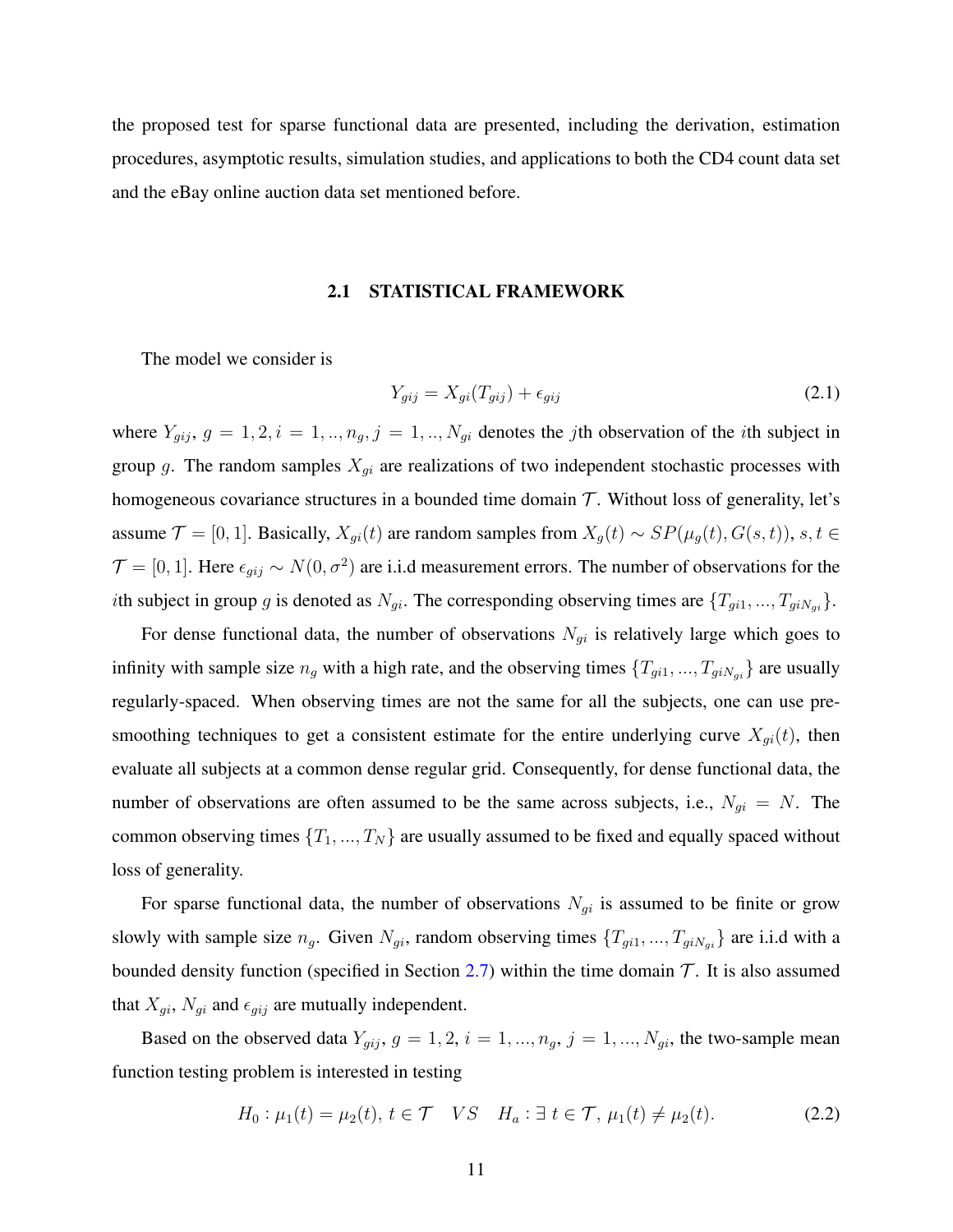#### 2.2 REVIEWS FOR DENSE FUNCTIONAL DATA

#### <span id="page-25-1"></span><span id="page-25-0"></span>2.2.1 Pointwise *t*-test

The pointwise test is introduced in [\(Ramsay,](#page-114-2) [2006\)](#page-114-2). Its key idea is to test the null hypothesis against the alternative hypothesis at each time point  $t_0 \in \mathcal{T}$ . In practice, one actually only can observe data on a grid of time points, so they need to first apply some pre-smoothing techniques, such as kernel, spline, and local polynomial, to each of the observed individual curve  $(Y_{gi1},..., Y_{giN})$  to consistently recover the underlying curve in the entire domain  $t \in \mathcal{T}$ . Let's denote the reconstructed curves as  $\check{X}_{gi}(t)$ . These recovered curves are  $\sqrt{n}$  consistent in supnorm to the true curves, therefore they are usually assumed to have the same properties as the true curve  $X_{qi}(t)$ . Under Gaussian processes, for each time point  $t_0 \in \mathcal{T}$ , the pointwise *t*-test use  $t_n(t_0) = \frac{\bar{\check{X}}_1.(t_0) - \bar{\check{X}}_2.(t_0)}{\sqrt{(1 + \bar{\check{X}}_1 + \bar{\check{X}}_2)}}$  $\frac{\dot{X}_{1}(t_0) - \dot{X}_{2}(t_0)}{(1/n_1 + 1/n_2)\hat{G}(t_0, t_0)} \sim t(n_1 + n_2 - 2)$ , where  $\hat{G}(t_0, t_0) = \frac{1}{n_1 + n_2 - 1} \sum_{g=1}^{n_2} \sum_{i=1}^{n_g} [\check{X}_{gi}(t_0) - \check{X}_{gi}(t_0)]$  $\bar{\check{X}}_g(t_0)][\check{X}_{gi}(t_0)-\bar{\check{X}}_g(t_0)],$  to test

<span id="page-25-2"></span>
$$
H_0: \mu_1(t_0) = \mu_2(t_0) \quad VS \quad H_a: \mu_1(t_0) \neq \mu_2(t_0). \tag{2.3}
$$

And they propose to reject the  $H_0$  in [\(2.2\)](#page-24-1) whenever there exist some time point  $t_0$  such that  $|t_n(t_0)| > t_{n_1+n_2-2}(1-\alpha/2)$ , for any predetermined significant level  $\alpha$ .

It is unrealistic to test  $(2.3)$  over all points in the entire domain. Empirically, people pre-specific a finite set of grids on which they want to test. And the  $H_0$  in [\(2.2\)](#page-24-1) is rejected, if [\(2.3\)](#page-25-2) is rejected for at least one time points in the pre-specific grids set.

There are four comments that we want to make. First, Gaussian processes are not required by the pointwise *t*-test. Under non-Gaussian cases, the test can be replaced by a pointwise *z*-test, as long as both *n*<sup>1</sup> and *n*<sup>2</sup> are large enough. Second, the pointwise *t*-test is user-dependent. A set of grids needs to be pre-specified by users. Third, even though our simulation studies show that pre-smoothing is not necessary when the subjects share a common observing grid and the measurement errors are not too large, it is required when the subjects do not share a common observing grid. Pre-smoothing for each individual subject could be very time consuming. Finally, the pointwise test cannot guarantee the overal significance level  $\alpha$ . All the other global tests in Section [2.2.2](#page-26-0) to Section [2.2.6](#page-32-0) can approximately control the type I errors. This point is clearly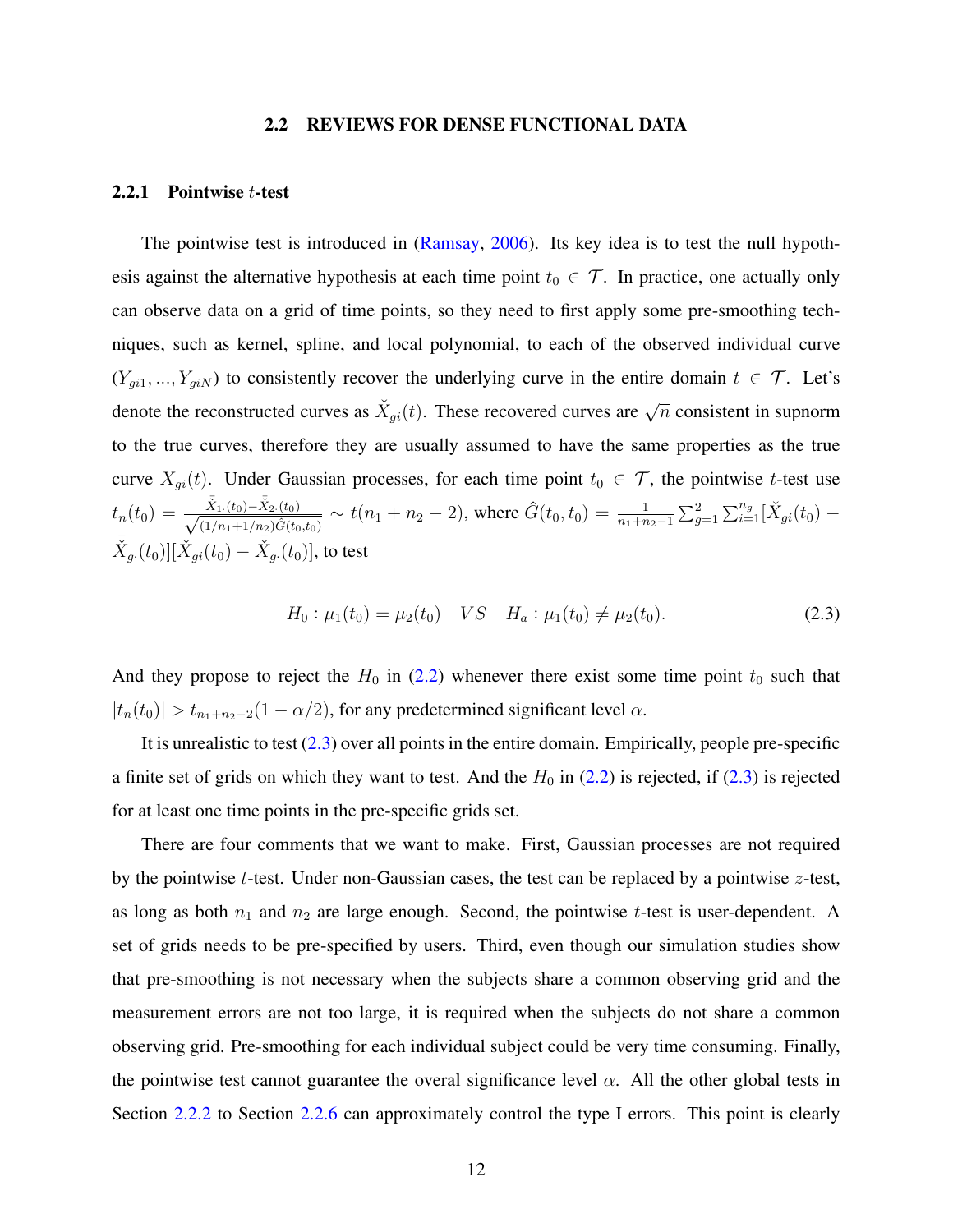illustrated by simulation studies in Section [2.2.7,](#page-32-1) where the type I errors of the pointwise *t*-test are much larger than the significance level  $\alpha = 0.05$ , while the type I errors of the  $L^2$ -norm-based test, the globalized *F*-test, and the eigen-space projection method are all successfully controlled.

#### <span id="page-26-0"></span>2.2.2 *L* 2 -norm-based test

The *L* 2 -norm-based test is described in detail by [\(Zhang,](#page-115-12) [2013\)](#page-115-12). Similar to the pointwise *t*-test, it is created based on the assumption that the entire curves  $X_{qi}(t)$  are obtainable. So the first step is again to achieve consistent curve estimates  $\check{X}_{gi}(t)$ . The  $L^2$ -norm-based test is motivated by the fact that the integration of the squared difference between the two group's sample mean functions is a reasonable statistical quantity to measure the overall difference between their population mean functions. The explicit formula of their test statistic is

$$
L_n = \frac{n_1 n_2}{n} \int_{\mathcal{T}} [\bar{\check{X}}_1(t) - \bar{\check{X}}_2(t)]^2 dt.
$$
 (2.4)

where  $n = n_1 + n_2$ ,  $\bar{X}_g(t) = \frac{1}{n_g} \sum_{i=1}^{n_g} \check{X}_{gi}(t)$ . Under Gaussian processes cases, they prove that

$$
L_n \stackrel{D}{=} \sum_{k=1}^p \lambda_k A_k, \text{ with } A_k \sim \text{i.i.d } \chi^2(1) \tag{2.5}
$$

where  $\cdot \stackrel{D}{=}$  denotes equal in distribution,  $\lambda_1, ..., \lambda_p$  are the positive eigenvalues of the common covariance function  $G(s, t)$ . They propose to use the Welch-Scatterthwaite  $\chi^2$ -approximation to get the following approximate for *Ln*,

$$
L_n \sim \beta \chi^2(d) \text{ approximately }, \text{where } \beta = \frac{\text{tr}(G^{\bigotimes 2})}{\text{tr}(G)}, d = \frac{\text{tr}^2(G)}{\text{tr}(G^{\bigotimes 2})}
$$
(2.6)

Note that  $tr(G) = \sum_{k=1}^{p} \lambda_k$ , and  $tr(G^{\bigotimes 2}) = \sum_{k=1}^{p} \lambda_k^2$ .

In terms of the numerical implementation of the  $L^2$ -norm-based test, they propose to evaluate values of the test statistics  $L_n$  by

$$
L_n = \frac{n_1 n_2}{n} \left\| \tilde{X}_{1.}(t) - \tilde{X}_{2.}(t) \right\|_2^2 \approx \frac{n_1 n_2}{n} \frac{1}{N} \sum_{j=1}^N (\tilde{X}_{1.}(T_j) - \tilde{X}_{2.}(T_j))^2, \tag{2.7}
$$

and  $tr(G)$  and  $tr(G^{\bigotimes 2})$  are estimated by

$$
\operatorname{tr}(\hat{G}) = \int_{\mathcal{T}} \hat{G}(t, t)dt \approx \frac{1}{N} \sum_{j=1}^{N} \hat{G}(T_j, T_j)
$$
\n(2.8)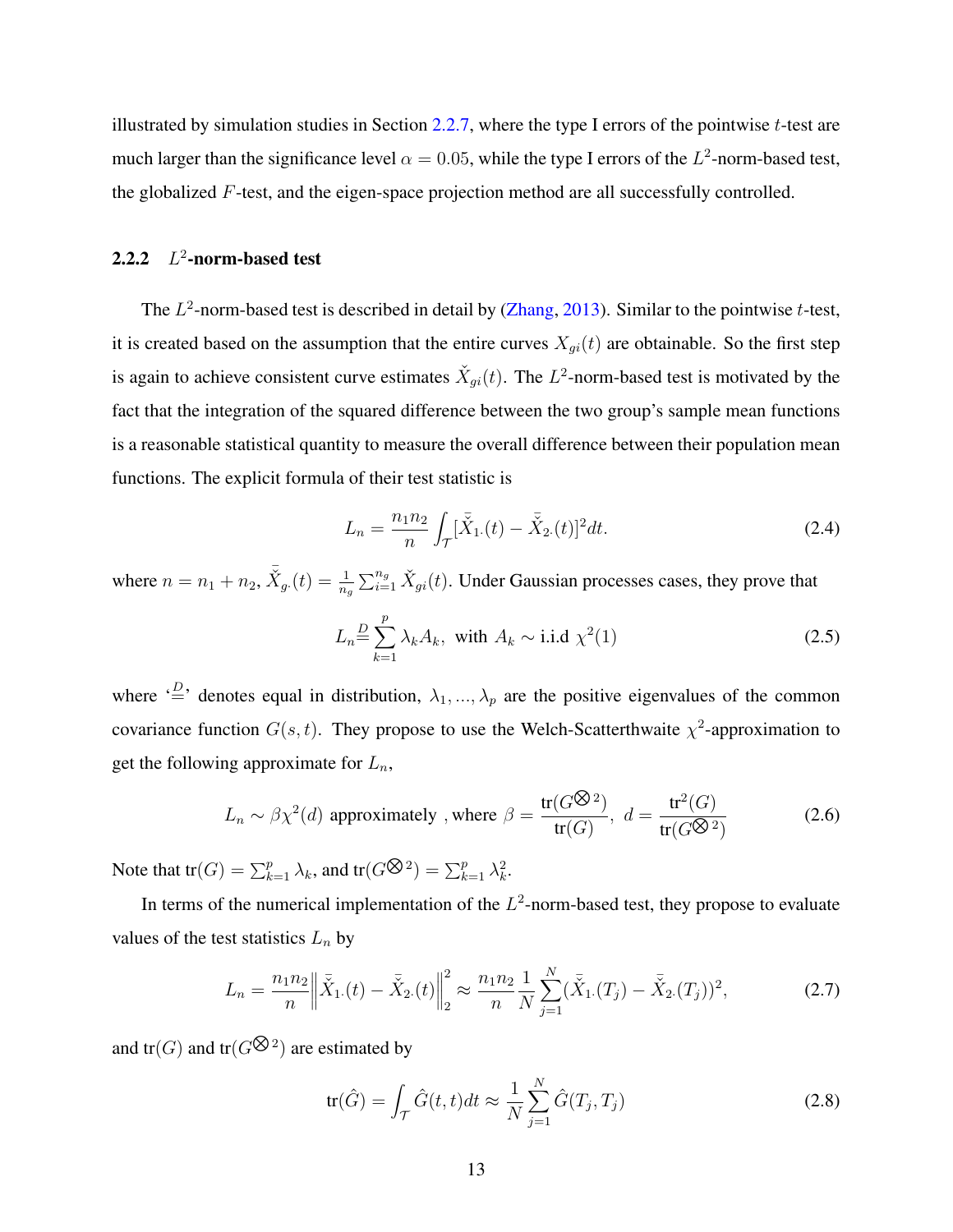$$
\text{tr}(\hat{G}^{\bigotimes 2}) = \int_{\mathcal{T}^2} \hat{G}^2(s, t) ds dt \approx \frac{1}{N^2} \sum_{j=1}^N \sum_{j'=1}^N \hat{G}^2(T_j, T_{j'}) \tag{2.9}
$$

where  $\hat{G}(s,t) = \frac{1}{n_1 + n_2 - 1} \sum_{g=1}^2 \sum_{i=1}^{n_g} [\check{X}_{gi}(s) - \check{\check{X}}_{g}(s)][\check{X}_{gi}(t) - \check{\check{X}}_{g}(t)].$ 

Under the Gaussian process assumption, the  $L^2$ -norm-based test statistic is shown to be a mixture  $\chi^2$  distribution. Empirically, it is approximated by a single  $\chi^2$  distribution, based on the Welch-Scatterthwaite method. So it is not an exact test, and as shown by the simulation studies in Section [2.2.7,](#page-32-1) performances of this approximation works well with relative large sample sizes. Under non-Gaussian cases, as long as  $n_1$  and  $n_2$  are both large enough, the distribution of the test statistic is approximately a mixture  $\chi^2$  distribution according to the functional Central Limit Theorem.

#### <span id="page-27-0"></span>2.2.3 Globalized *F*-test

The globalized *F*-test is studied in [\(Zhang and Liang,](#page-115-4) [2014\)](#page-115-4). The basic idea is to come up with a globalized version of the pointwise  $F$ -test by using its integral over  $\mathcal{T}$ ,

$$
F_n = \int_{\mathcal{T}} \frac{\sum_{g=1}^2 n_g [\bar{X}_g(t) - \bar{X}_g(t)]^2}{\sum_{g=1}^2 \sum_{i=1}^{n_g} [\bar{X}_{gi}(t) - \bar{X}_g(t)]^2 / (n-2)} dt.
$$
 (2.10)

Under Gaussian processes and several other regular assumptions, they prove that

$$
F_n \xrightarrow{D} \sum_{k=1}^{\infty} \lambda'_k A_k, \ A_k \sim \text{i.i.d } \chi^2(1)
$$
 (2.11)

where ' $\stackrel{D}{\longrightarrow}$ ' denotes converge in distribution,  $\lambda'_k$ ,  $k = 1, ..., \infty$  are the non-increasing eigenvalues of  $G_{\omega}(s,t) = G(s,t)/\sqrt{G(s,s)G(t,t)}$ . Similar to the *L*<sup>2</sup>-norm-based test in Section [2.2.2,](#page-26-0) the asymptotic distribution of  $F_n$  can be approximated by the Welch-Scatterthwaite  $\chi^2$ -approximation. The resulting approximation is

$$
F_n \xrightarrow{D} \beta_\omega \chi^2(d_\omega) \text{ approximately,}
$$
 (2.12)

where  $\beta_{\omega} = \text{tr}\,(G_{\omega}^{\bigotimes 2})$  and  $d_{\omega} = \frac{1}{\beta}$  $\sqrt{\text{tr}\,(G\omega^{\bigotimes 2})}$ . Note that  $tr(G_{\omega}^{\bigotimes 2}) = \sum_{k=1}^{p} \lambda_k^2$ .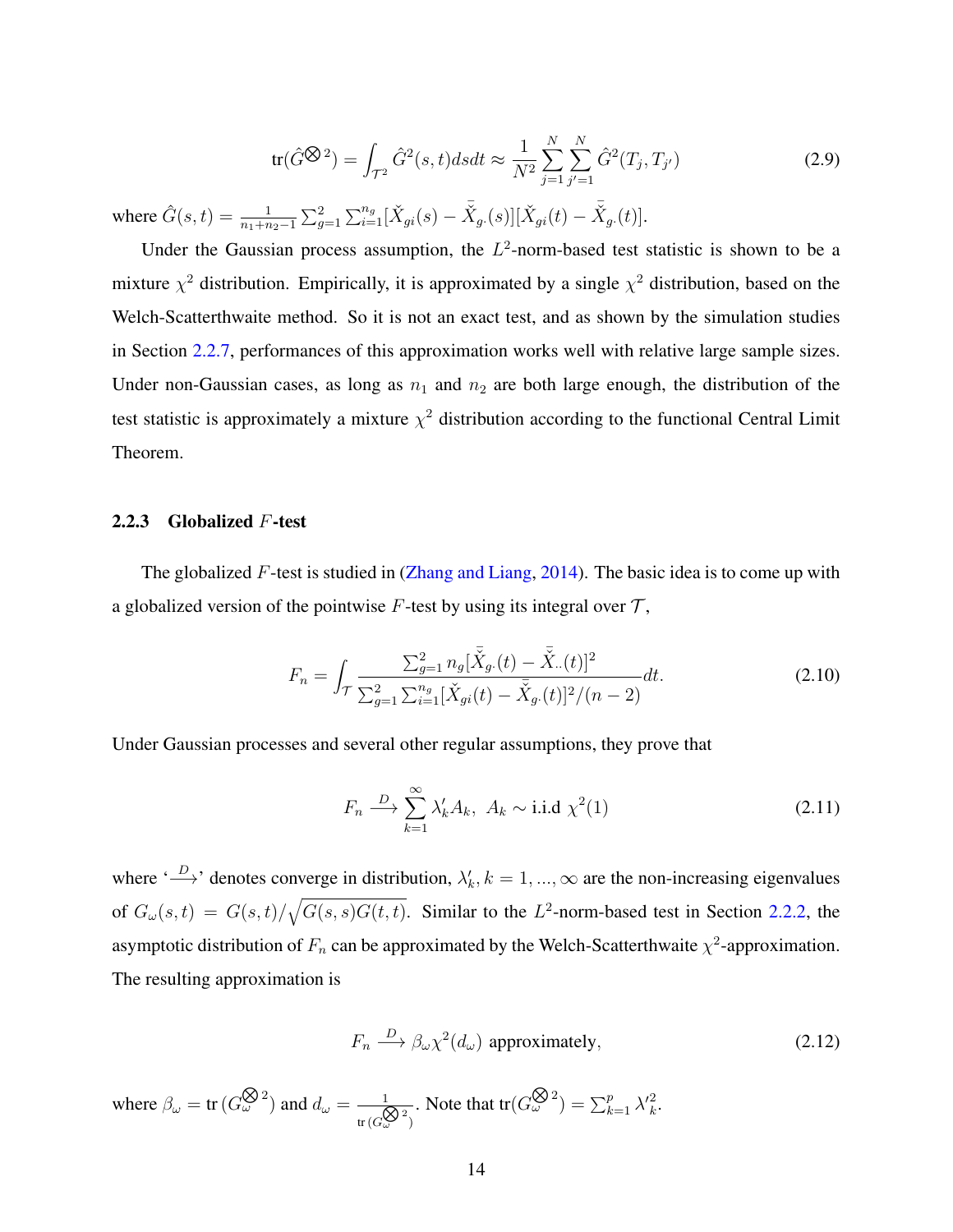The numerical implement for the Globalized  $F$ -test is very similar to the  $L^2$ -norm-based test in Section [2.2.3.](#page-27-0) The empirical  $F_n$  is evaluated by

$$
F_n = \int_{\mathcal{T}} \frac{\sum_{g=1}^2 n_g [\bar{X}_{g.}(t) - \bar{X}_{..}(t)]^2}{\sum_{g=1}^2 \sum_{i=1}^{n_g} [\bar{X}_{gi}(t) - \bar{X}_{g.}(t)]^2 / (n-2)} dt \approx \frac{1}{N} \sum_{j=1}^N \frac{\sum_{g=1}^2 n_g [\bar{X}_{g.}(T_j) - \bar{X}_{..}(T_j)]^2}{\sum_{g=1}^2 \sum_{i=1}^{n_g} [\bar{X}_{gi}(T_j) - \bar{X}_{g.}(T_j)]^2 / (n-2)}
$$
\n(2.13)

and  $\text{tr}(G_{\omega})$  and  $\text{tr}(G_{\omega}^{\bigotimes 2})$  are estimated by

$$
\operatorname{tr}(\hat{G}_{\omega}) = \int_{\mathcal{T}} \hat{G}_{\omega}(t, t) dt \approx \frac{1}{N} \sum_{j=1}^{N} \hat{G}_{\omega}(T_j, T_j)
$$
(2.14)

*,*

$$
\text{tr}(\hat{G}^{\bigotimes 2}) = \int_{\mathcal{T}^2} \hat{G}^2_{\omega}(s, t) ds dt \approx \frac{1}{N^2} \sum_{j=1}^N \sum_{j'=1}^N \hat{G}^2_{\omega}(T_j, T_{j'}) \tag{2.15}
$$

where  $\hat{G}_{\omega}(s,t) = \frac{\hat{G}(s,t)}{\sqrt{\hat{G}(\omega_{\omega})\hat{S}(\omega_{\omega})}}$  $\frac{\hat{G}(s,t)}{\hat{G}(s,s)\hat{G}(t,t)},$  with  $\hat{G}(s,t) = \frac{1}{n_1+n_2-1}\sum_{g=1}^2\sum_{i=1}^{n_g}[\check{X}_{gi}(s)-\bar{\check{X}}_{g\cdot}(s)][\check{X}_{gi}(t) \bar{\check{X}}_{g \cdot}(t)].$ 

The globalized *F*-test improves upon the pointwise *t*-test and can control the overall type I error. Similar to the L<sup>2</sup>-norm-based test in Section [2.2.2,](#page-26-0) the functional Central Limit Theorem ensures that  $F_n$  is still approximately mixture  $\chi^2$  distributed as long as  $n_1$  and  $n_2$  are both large enough.

#### <span id="page-28-0"></span>2.2.4 Projection-based distance test

The eigen-space projection based test is considered by (Horváth and Kokoszka, [2012;](#page-113-9) Horváth [and Rice,](#page-113-0) [2015;](#page-113-0) [Lillo et al.,](#page-113-1) [2015\)](#page-113-1). This method is based on the eigen-decomposition of the common covariance function  $G(s,t)$ , i.e.,  $G(s,t) = \sum_{k=1}^{\infty} \lambda_k \phi_k(s) \phi_k(t)$ , where  $\{\phi_k(t), k = 1, 2, ..., \infty\}$ are the orthonormal eigenfunctions of  $G(s, t)$ , corresponding to the non-increasing eigenvalue sequence  $\{\lambda_k, k = 1, 2, ..., \infty\}$ . They first project the difference between the sample mean functions to the eigen-space spanned by the common eigenfunctions  $\{\phi_k(t), k = 1, ..., \infty\}$ . Mathematically, the projection score is  $v_k = \langle \overline{X}_1 - \overline{X}_2, \phi_k \rangle$ ,  $k = 1, ..., \infty$ , where  $\overline{X}_g(t) = \frac{1}{n_g} \sum_{i=1}^{n_g} \check{X}_{gi}(t)$ .

Based on some regularization assumptions on the mean functions  $\mu_q(t)$  and the eigenvalues  $\{\lambda_k, k = 1, 2, ..., \infty\}$ , they are able to argue that the first several dominant scores capture the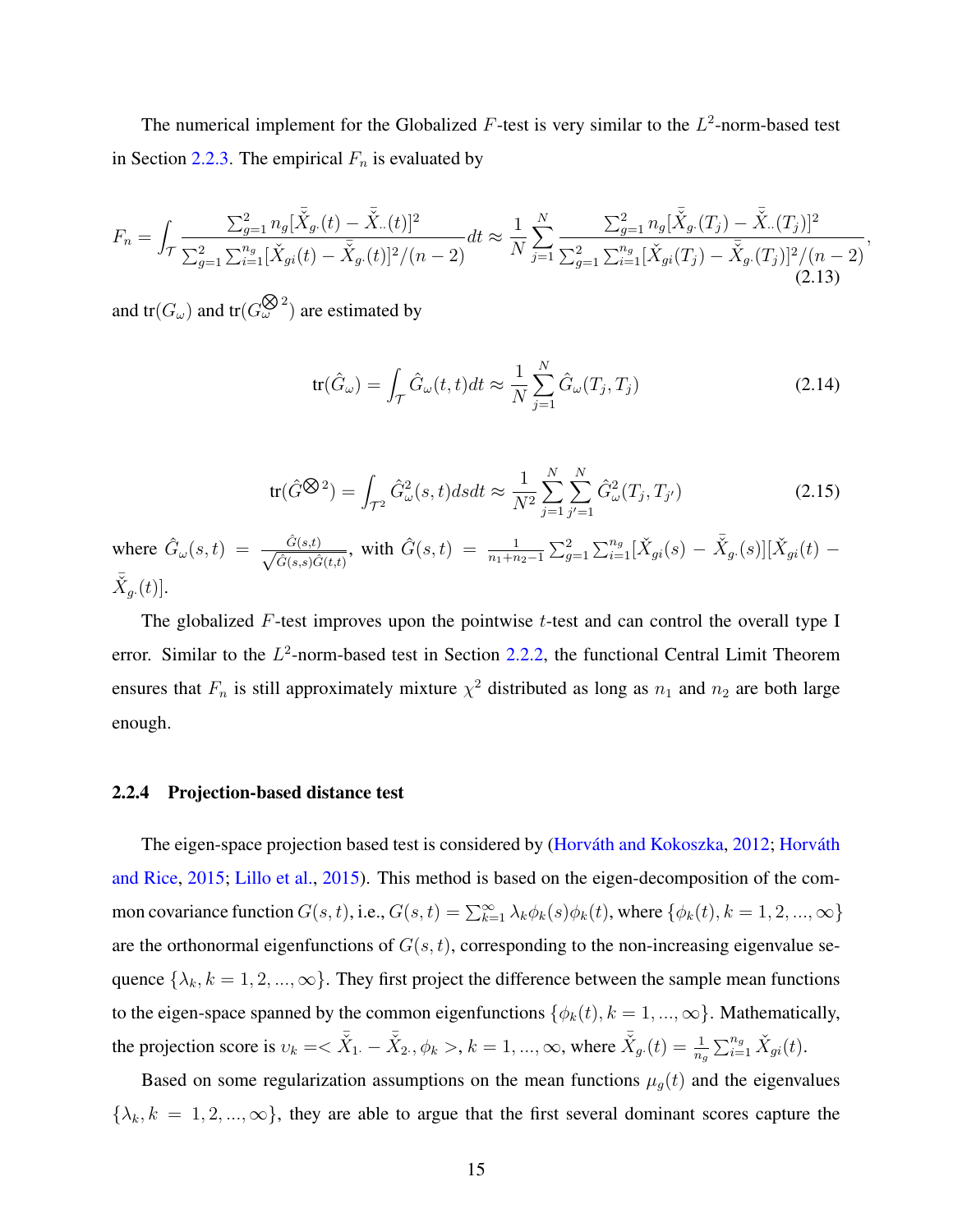majority of the signals of  $\bar{X}_1 - \bar{X}_2$ . Let *p* denote the number of random scores to keep. Under  $H_0$ , it is easy to get the following property

$$
\sum_{k=1}^{p} \frac{\upsilon_k^2}{\lambda_k} \sim \chi^2(p) \tag{2.16}
$$

In practice,  $\{\lambda_k, \phi_k(t)\}_{k=1}^p$  can be estimated by computing the eigenvalues and eigenfunctions for the *N* × *N* sample covariance matrix of random vectors  $(\breve{X}_{gi}(T_1), ..., \breve{X}_{gi}(T_N))$ ,  $g = 1, 2; i =$ 1*, ..., ng*. The corresponding estimated eigenvalues and eigenfunctions of covariance matrix of  $(\check{X}_{gi}(T_1), ..., \check{X}_{gi}(T_N))$  are denoted as  $\{\hat{\tilde{\lambda}}_k, \hat{\phi}_k(t)\}_{k=1}^p$ . Then the estimate for eigenvalues and eigenfunctions of  $G(s, t)$  are

$$
\hat{\lambda}_k = \hat{\tilde{\lambda}}_k \tag{2.17}
$$

$$
\hat{\phi}_k(t) = \sqrt{N} \hat{\phi}_k(t) \tag{2.18}
$$

Let  $\hat{v}_k = <\bar{\check{X}}_1 - \bar{\check{X}}_2$ .,  $\hat{\phi}_k > \approx \frac{1}{N}$  $\frac{1}{N} \sum_{j=1}^{N} (\bar{X}_1 (T_j) - \bar{X}_2 (T_j)) \hat{\phi}_k(T_j)$ , then they propose the following test statistic

$$
D_n = \sum_{k=1}^p \frac{\hat{v}_k^2}{\hat{\lambda}_k} \xrightarrow{D} \chi^2(p). \tag{2.19}
$$

They comment on  $p$  by arguing that  $p$  can be chosen by the classical fraction of variance explained (FVE) approach. For instance, if the threshold is 0.80, then the FVE method takes the first  $p$  leading principal components such that they can explain at least  $80\%$  of the total variance.

The eigen-space projection based test needs to estimate the eigenvalue and eigenfunctions, which usually can be efficiently and consistently estimated. It also requires additional regularization assumptions to ensure that the signals of the mean functions are be mostly captured by the projection scores of the first several eigen-directions, and some addition techniques are involved to determine the appropriate dimensions of the random score vectors. The test statistic is based on a quadratic form of the estimated projection scores. The derivation of the null distribution relies on consistency results for  $\hat{v}_k$ . As we will discuss later, this only works for densely observed functional data with moderate noise levels. Gaussian processes are not required by eigen-space projection based test. The Central Limit Theorem ensures that the test statistic converges to a  $\chi^2$ distribution regardless of whether the random functions are Gaussian or not.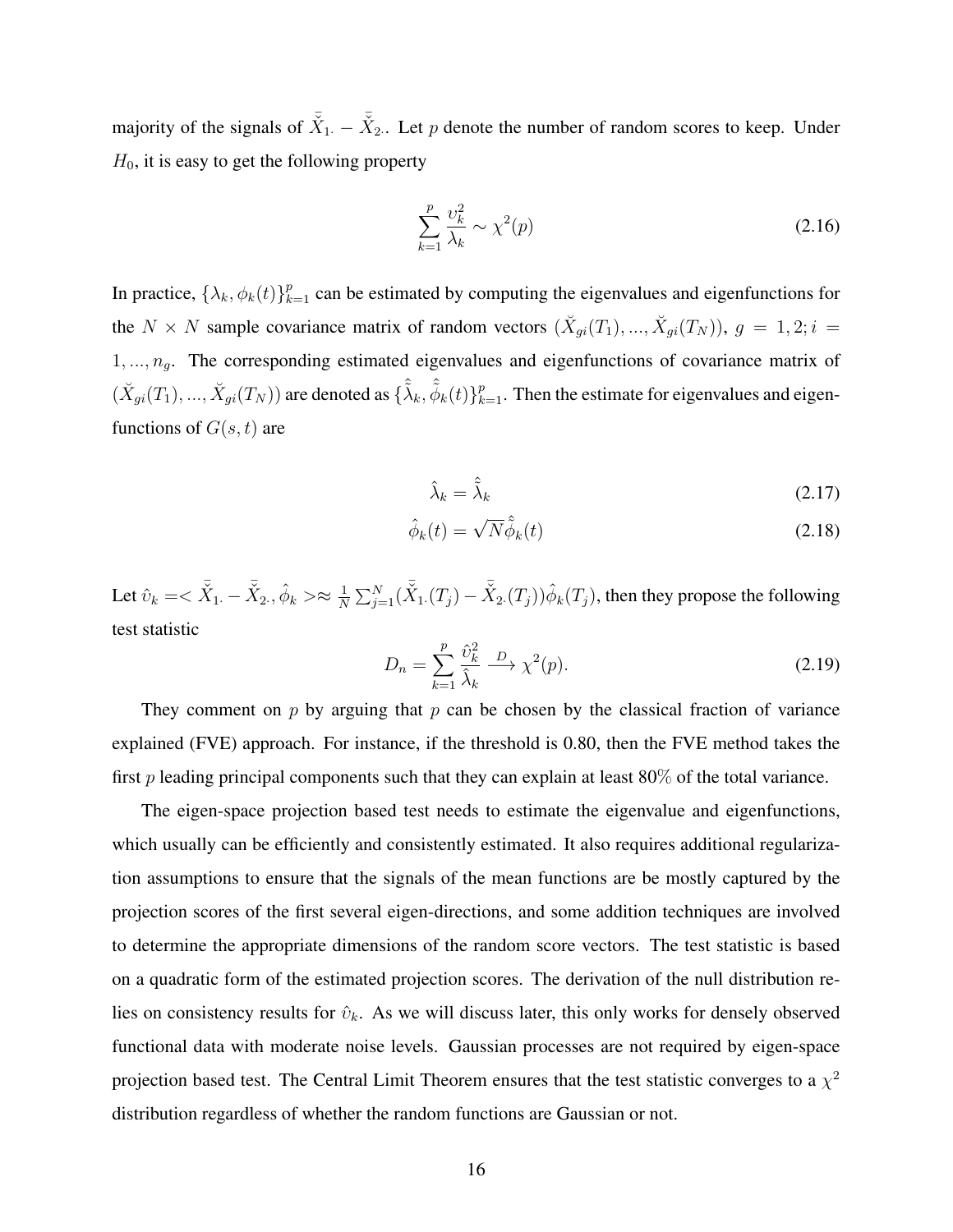#### <span id="page-30-0"></span>2.2.5 Pseudo likelihood ratio test

The Pseudo Likelihood Ratio Test (pLRT) is investigated in [\(Staicu et al.,](#page-115-0) [2014\)](#page-115-0). Their model is a delicate version of  $(2.1)$ . According to Mercer's theorem, they have the spectral decomposition,  $G(s,t) = \sum_{k=1}^{\infty} \lambda_k \phi_k(s) \phi_k(t)$ , where  $\{\phi_k(t), k = 1, 2, ..., \infty\}$  are the orthonormal eigenfunctions of  $G(s, t)$ , corresponding to the non-increasing eigenvalue sequence  $\{\lambda_k, k = 1, 2, ..., \infty\}$ . Then based on the Karhunen-Loève expansion, they have  $X_{gi}(t) = \mu_g(t) + \sum_{k=1}^{\infty} \xi_{gk} \phi_k(t)$ , with  $\xi_{gk}$  $\int_{\mathcal{T}}(X_{gi}(t) - \mu_g(t))\phi_k(t)dt$ . Under the additional assumption that the overall mean function of the two groups is  $\mu_{pool}(t)$ , they have the following model

<span id="page-30-1"></span>
$$
Y_{gij} = \mu_{pool}(T_j) + [\mu_g(T_j) - \mu_{pool}(T_j)] + \sum_{k=1}^{\infty} \xi_{gk} \phi_k((T_j)) + \epsilon_{gij}.
$$
 (2.20)

By several regularization assumptions, they have an estimated  $\mu_{pool}(t)$ ,  $\hat{\mu}_{pool}(t) = \frac{\hat{\mu}_1(t) + \hat{\mu}_2(t)}{2}$ , where  $\hat{\mu}_g(t)$  is the mean functional estimate based on the *g*th sample alone. Let  $\tilde{Y}_{gij} = Y_{gij}$  $\hat{\mu}_{pool}(T_{gij})$ . And they assume that  $\mu_{pool}$  is estimated well enough, such that model [\(2.20\)](#page-30-1) becomes

<span id="page-30-3"></span><span id="page-30-2"></span>
$$
\tilde{Y}_{gij} = [\mu_g(T_j) - \mu_{pool}(T_j)] + \sum_{k=1}^{\infty} \xi_{gk} \phi_k((T_j)) + \epsilon_{gij}.
$$
\n(2.21)

Observe that testing  $(2.2)$  is the same as testing

$$
H_0: \mu_1(t) - \mu_{pool}(t) = 0, \ t \in \mathcal{T} \quad VS \quad H_a: \exists \ t \in \mathcal{T}, \mu_1(t) - \mu_{pool}(t) \neq 0,
$$
 (2.22)

the two-sample test problem [\(2.2\)](#page-24-1) is transformed into an one-sample inference problem.

In order to test [\(2.22\)](#page-30-2), they suppose that  $\mu_1(t) - \mu_{pool}(t)$  can be represented by the penalized spline class of functions,

$$
\mu_1(t) - \mu_{pool}(t) = \beta_0 + \beta_1 t + \dots + \beta_p t^q + \sum_{s=1}^S b_s (t - \kappa_s)_+^q
$$
\n(2.23)

where  $x_{+}^{q} = \max(0, x)^{q}$ ,  $\kappa_1, ..., \kappa_s$  are the knots placed at equally spaced quantiles, and **b** =  $(b_1, ..., b_S)^T \sim N(0, \sigma_b^2 I)$ . Then model [\(2.21\)](#page-30-3) becomes

$$
\tilde{\mathbf{Y}}_i = \tilde{\mathbf{X}}_i \boldsymbol{\beta} + \tilde{\mathbf{Z}}_i \mathbf{b} + \mathbf{e}_i.
$$
 (2.24)

where  $\mathbf{\tilde{Y}}_i = (\mathbf{\tilde{Y}}_{1i}^T$  $_{1i}^T,\mathbf{\tilde{Y}}_{2}^T$  $\{T_{2i}^T\}^T = (Y_{1i1},...,Y_{i1N},Y_{2i1},...,Y_{2iN})^T, \mathbf{\tilde{X}}_i = [\mathbf{\tilde{X}}_1^T,$  $\frac{T}{1i}$  $|-\mathbf{\tilde{X}}_2^T$  $[T_{2i}]^T$  ( $\tilde{\mathbf{X}}_{gij} = (1, T_j, ..., T_j^q)$ ),  $\tilde{\textbf{Z}}_i \ = \ [\tilde{\textbf{Z}}_1^T$  $\left. \frac{T}{1i} \right| - \tilde{\textbf{Z}}_{2i}^T$  $T_{2i}^T$   $(\mathbf{Z}_{gij} = ((T_j - \kappa_1)_+^q, ..., (T_j - \kappa_S)_+^q)$ , and the covariance matrix of  $\mathbf{e}_i$  is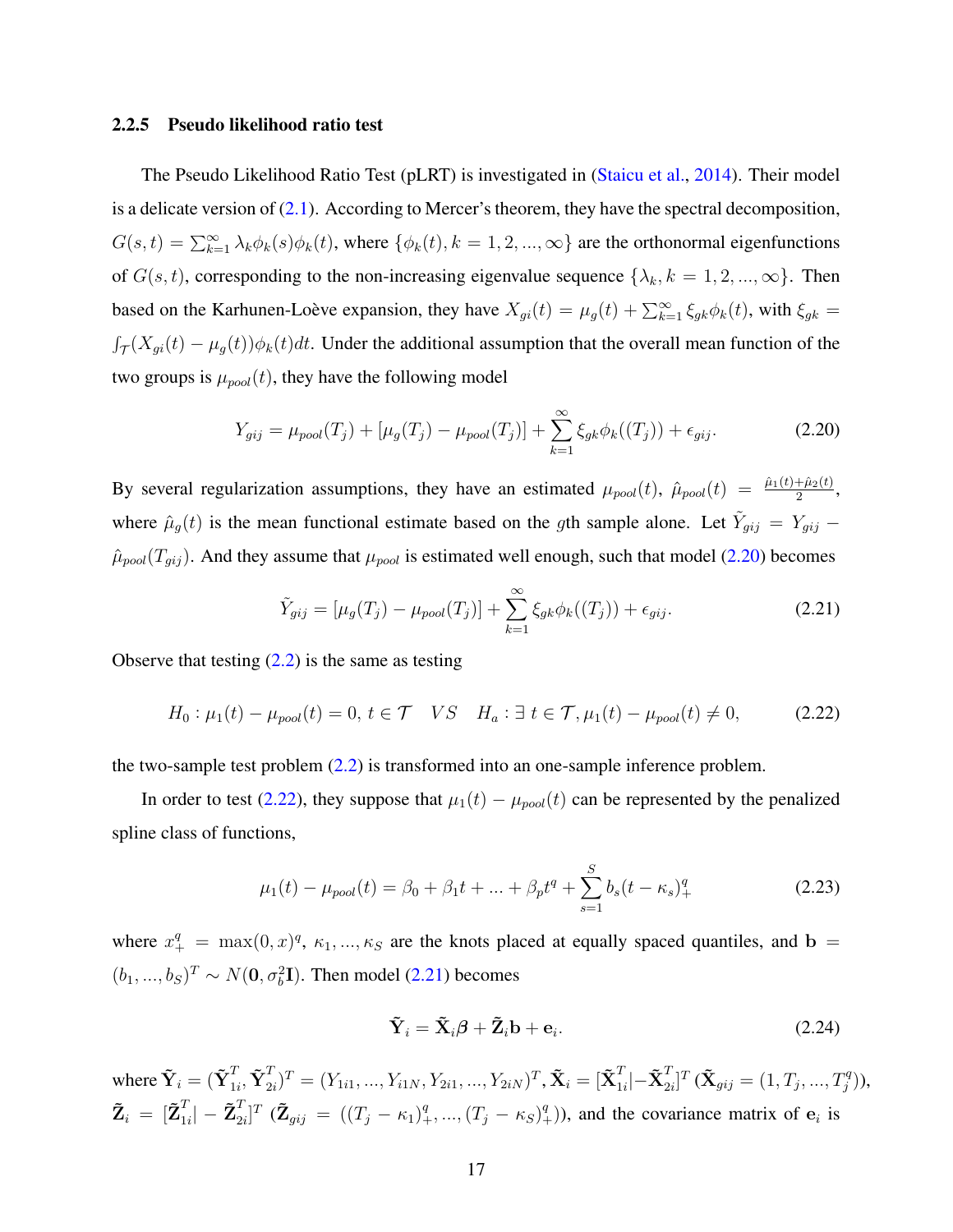$\Sigma_i = diag(\Sigma_{1i}, \Sigma_{2i})$ , the  $(j, j')$  element of  $\Sigma_{gi}$  equals to  $G(T_j, T_{j'}) + \sigma^2 1(j = j')$ . And the test problem [\(2.22\)](#page-30-2) becomes

$$
H_0: \beta = 0 \text{ and } \sigma_b^2 = 0 \quad VS \quad H_a: \text{not } H_0,
$$
\n
$$
(2.25)
$$

Let  $N = \sum_{g=1}^{n} \sum_{i=1}^{n_g} N_{gi}$ . They propose to use the following pseudo LRT statistics

$$
pLRT_N = \sup_{H_0 \setminus H_a} 2\log L_{\tilde{\mathbf{Y}}}(\boldsymbol{\beta}, \sigma_b^2) - \sup_{H_0} 2\log L_{\tilde{\mathbf{Y}}}(\boldsymbol{\beta}, \sigma_b^2)
$$
(2.26)

where  $L_{\tilde{\mathbf{Y}}}(\boldsymbol{\beta},\sigma_b^2)$  is likelihood function. Under Gaussian cases, the asymptotic null distribution of  $pLRT_N$  is proven to be the same as

$$
\sup_{\eta \ge 0} \left[ \sum_{s=1}^{S} \frac{\eta}{1 + \eta \zeta_s} - \sum_{s=1}^{S} \log(1 + \eta \gamma_s) \right] + \sum_{j=1}^{q+1} \nu_j^2 \tag{2.27}
$$

where  $\nu_j \sim N(0, 1)$ , and let  $\gamma_{sN}$  and  $\zeta_{sN}$  are eigenvalues of  $N^{-\rho} \tilde{\mathbf{Z}}^T \mathbf{\Sigma}^{-1} \tilde{\mathbf{Z}}$  and  $N^{-\rho} {\{\tilde{\mathbf{Z}}^T \mathbf{\Sigma}^{-1} \tilde{\mathbf{Z}} - \mathbf{Z}^T \mathbf{\Sigma}^{-1} \tilde{\mathbf{Z}}\}}$  $\tilde{\mathbf{Z}}^T \Sigma^{-1} \tilde{\mathbf{X}} (\tilde{\mathbf{X}}^T \Sigma^{-1} \tilde{\mathbf{X}})^{-1} \tilde{\mathbf{X}}^T \Sigma^{-1} \tilde{\mathbf{Z}} \}$  respectively, and  $\gamma_{sN} \xrightarrow{p} \gamma_s$ ,  $\zeta_{sN} \xrightarrow{p} \zeta_s$ .

The numerical implementation of the pLRT test can be done by using the R function 'exactLRT' in the package 'RLRsim' [\(Scheipl et al.,](#page-114-12) [2008\)](#page-114-12), which not only calculates the value of the pLRT test statistic but also determines the p-value by approximating its asymptotic null distribution.

The pLRT test solves the problem in the traditional likelihood ratio test prospective. However, the pLRT test suffers from several drawbacks. First, it is based on the fact that the mean functions can be represented by the penalized spline class of functions. This is not always the case in real practice, and then the pLRT test may be biased. Second, as pointed by the author, the pLRT test require a relatively high level of accuracy of  $\hat{\mu}_g(t)$  and  $\hat{G}(s,t)$ . This is a rather strict requirement, especially for sparse functional data. Third, the asymptotic null distribution of the test statistic depends on the limiting eigenvalues of two complex sequences of matrices, which is inconvenient and unstable in practice. This shortcoming is demonstrated in our simulation studies in Section [2.8.1.](#page-47-1) Finally, unlike the tests discussed in Section [2.2.1](#page-25-1) to Section [2.2.4,](#page-28-0) the Gaussian assumption is required for the pLRT test.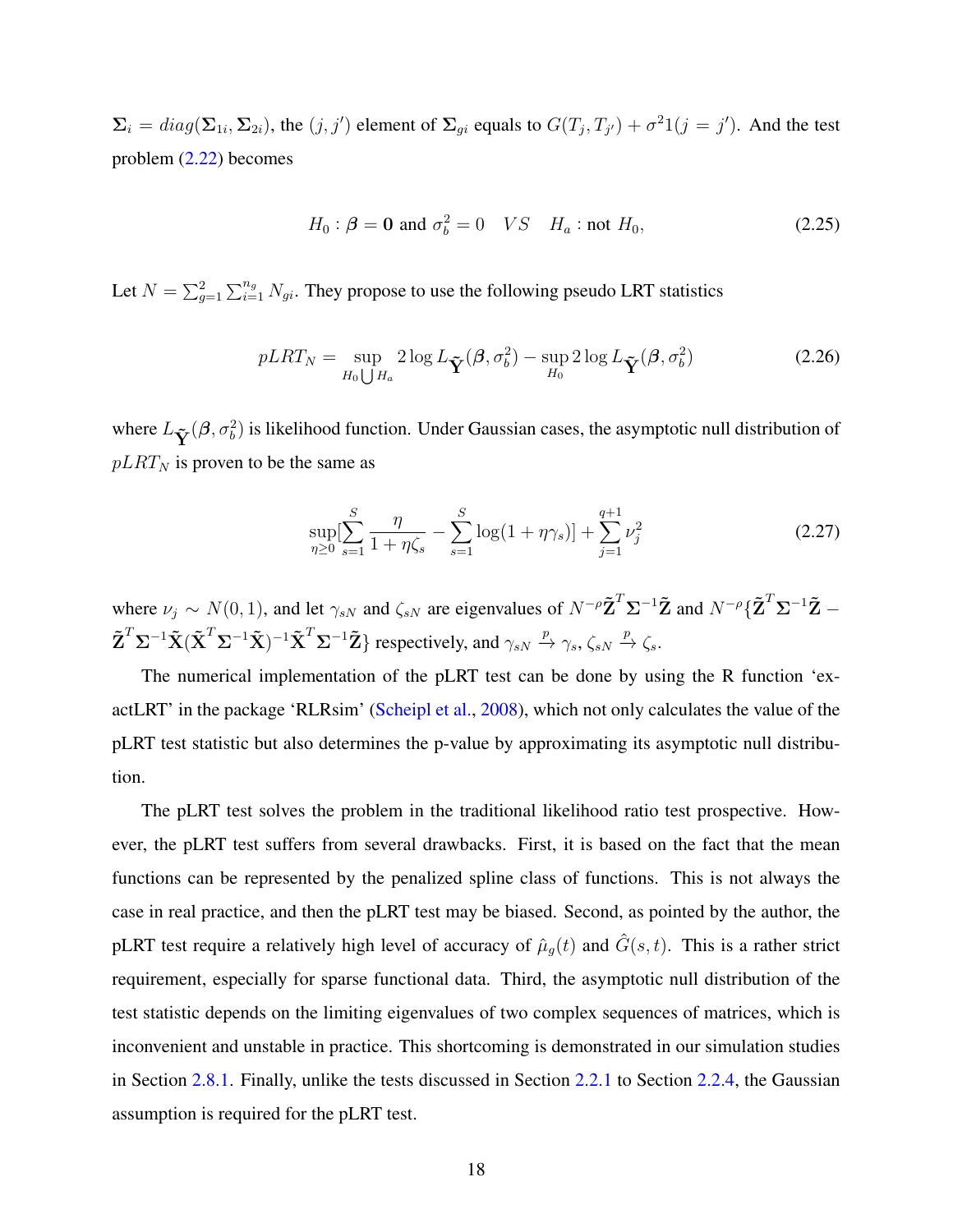#### <span id="page-32-0"></span>2.2.6 Distribution test

This distribution test is proposed in [\(Pomann et al.,](#page-114-0) [2016\)](#page-114-0). It is originally invented to test the null hypothesis,

<span id="page-32-2"></span>
$$
H_0: X_1(t) \stackrel{D}{=} X_2(t) \quad VS \quad H_a: X_1(t) \neq X_2(t), \tag{2.28}
$$

where  $\stackrel{\text{{\tiny 1}}}{=}$  denotes equal in distribution as before.

In order to test [\(2.28\)](#page-32-2), they denote  $X(t)$  as the mixture process of  $X_1(t)$  and  $X_2(t)$ , with mean function  $\mu_{pool}(t)$  and pooled covariance function  $\tilde{G}(s, t)$ . Similar to the pLRT test, based on the Karhunen-Loève expansion, they have  $X_g(t) = \mu_{pool}(t) + \sum_{k=1}^{\infty} \omega_{gk} \eta_k(t)$ , with  $\omega_{gk}$  $\int_{\mathcal{T}}(X_g(t) - \mu_{pool}(t))\eta_k(t)dt$ , where  $\eta_k(t)$  are the eigenfunctions of the pooled covariance  $\tilde{G}(s,t)$ . Then it is straightforward that testing  $(2.28)$  is equivalent to testing

$$
H_0: \{\omega_{1k}\}_{k=1}^{\infty} = \{\omega_{2k}\}_{k=1}^{\infty} \quad VS \quad H_a: \{\omega_{1k}\}_{k=1}^{\infty} \neq \{\omega_{2k}\}_{k=1}^{\infty}.
$$
 (2.29)

Similar to the argument in Section [2.2.4,](#page-28-0) they argue that they can consider only the first *p* projection scores, i.e.,  $\{\omega_{g1},...,\omega_{gp}\}$ . For each of the *p* dimensions, they propose to utilize the Anderson-Darling test, a distribution test to test the quality of distributions. Note that multiple comparison adjustments, such as the Bonferroni correction, should be used to ensure the overall significance.

Under additional Gaussian assumptions and common covariance assumptions, i.e.,  $X_g(t)$  ∼  $GP(\mu_g(t), G(s, t))$ , we notice that testing [\(2.28\)](#page-32-2) is equivalent to testing [\(2.2\)](#page-24-1). However, the distribution test tends to yield lower powers for the mean function testing problem, because of the nonparametric nature of the AD test and the multiple testing correction. In order to apply the distribution test to the mean function testing problem, the Gaussian assumption is required.

#### <span id="page-32-1"></span>2.2.7 Comparisons through simulation studies

#### Simulation I

In this simulation, we compare the performances of the pointwise  $t$ -test, the  $L^2$ - norm-based test, the globalized *F*-test and the projection-based test. We compute the type I error and the powers of these tests through 1000 repetitions and summarize the results in Table [2.1.](#page-36-0) The mean function in this simulation is generated as linear combinations of eigenfunctions, therefore we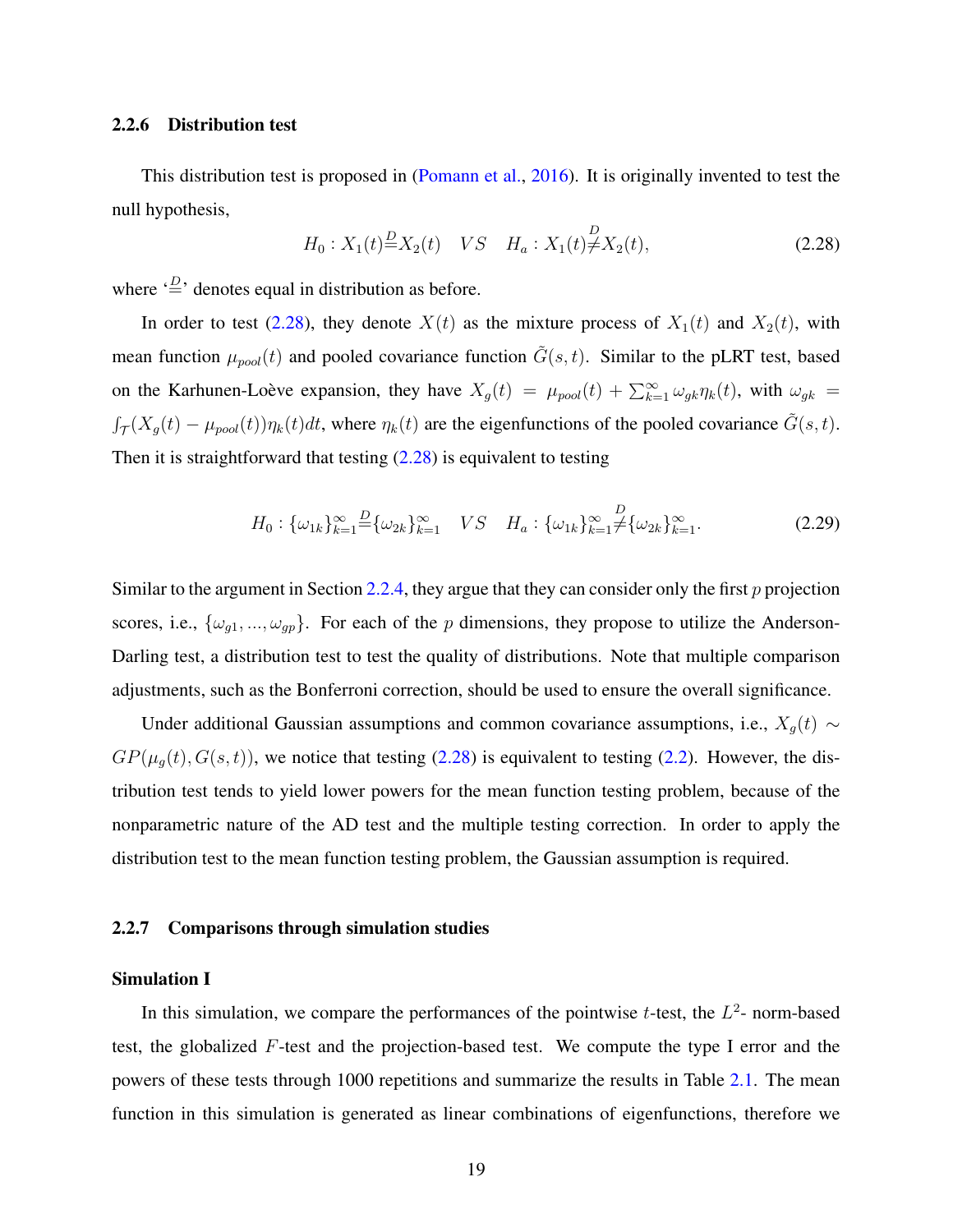know the true value of *p* in the projection based method. A more complex mean function setting is considered in simulation II.

The data is generated based on model [\(2.1\)](#page-24-2), and the Karhunen-Loève expansion  $X_{gi}(T_j)$  =  $\mu_g(T_j) + \sum_{k=1}^{\infty} \xi_{gik} \phi_k(T_j)$ , with  $\xi_{gik} \sim N(0, \lambda_k)$ . The observing time points,  $\{T_1, ..., T_N\}$  are equally spaced within the interval [0,1]. We assume that the eigenvalues are  $\lambda_k = (k+1)^{-2}$ for  $k = 1, ..., 4$ , and  $\lambda_k = 0$  for  $k > 4$ . The eigenfunctions are  $\phi_k(t) = \sqrt{2} \cos[(k-1)\pi t]$  for  $k \ge 2$  and  $\phi_1(t) = 1$ . The first four eigenfunctions are visualized on the left panel in Figure [2.3.](#page-38-0) The mean functions are  $\mu_1(t) = \sum_{k=1}^4 a_{1k} \phi_k(t)$  and  $\mu_2(t) = \sum_{k=1}^4 a_{2k} \phi_k(t)$ , where  $a_{gk} = \frac{3\bar{a}_{gk}}{||\bar{a}_s||}$  $\frac{3a_{g k}}{\left\| \bar{a}_{g} \right\|_2}$  $\bar{a}_g = (\bar{a}_{g1},...,\bar{a}_{g4})^T$  and  $\bar{a}_{1k} = (2)^{5-k}(5-k)^6$  and  $\bar{a}_{2k} = (2-\varsigma)^{5-k}(5-k)^6$ . Note that  $\varsigma = 0, 0.4, 0.8, 1.2$  correspond to the null hypothesis and three alternative hypotheses for  $(2.2)$ . The variance of the measurement errors takes two values,  $\sigma = 0$  and  $\sigma = 0.3$ . The sample sizes under consideration are  $n_1 = n_2 = 100$ , and  $n_1 = n_2 = 200$ . The number of observations on each curve is chosen to be  $N = 100$  or  $N = 50$ . Figure [2.1](#page-34-0) and Figure [2.2](#page-35-0) visualize 9 randomly selected subjects for situations where  $(N = 100, \sigma = 0)$  and  $(N = 100, \sigma = 0.3)$ .

All the simulation results are summarized in Table [2.1,](#page-36-0) with all numbers representing the percentages of rejection (at significance level  $\alpha = 0.05$ ) calculated based on 1000 repetitions. We use the true value of  $p$ , i.e.,  $p = 4$ , to perform the 'projection-based' test. First, indicated by all the three sections in the table, the pointwise *t*-test is incapable of controlling the pre-specified significance level. The performance of all the other three tests ('L<sup>2</sup>-norm-based', 'Globalized', 'Projectionbased-test') are reasonable: they not only successfully control the type I error, but also have increased powers with the increase of either sample sizes or discrepancies between the two mean functions. The powers of 'L<sup>2</sup>-norm-based' and 'Globalized' are comparable. The 'Projectionbased test' is much more powerful than '*L* 2 -norm-based' and 'Globalized'. The projection-based distance-test is essentially utilizing the same quantity as the  $L^2$ -norm-based statistic. However, the *L* 2 -norm-based statistic considers all the positive eigenvalues and the projection-based method truncate at the first few large eigenvalues. The truncation, if employed appropriately, can serve as a de-noising step and therefore results in better performance. Second, by comparing the first part and the second part in Table [2.1,](#page-36-0) we can see that performances of all the three tests are not affected by moderate random measurement errors. Finally, the first part and the third part of Table [2.1](#page-36-0) together confirm that these three tests are not sensitive to the number of observations on each individual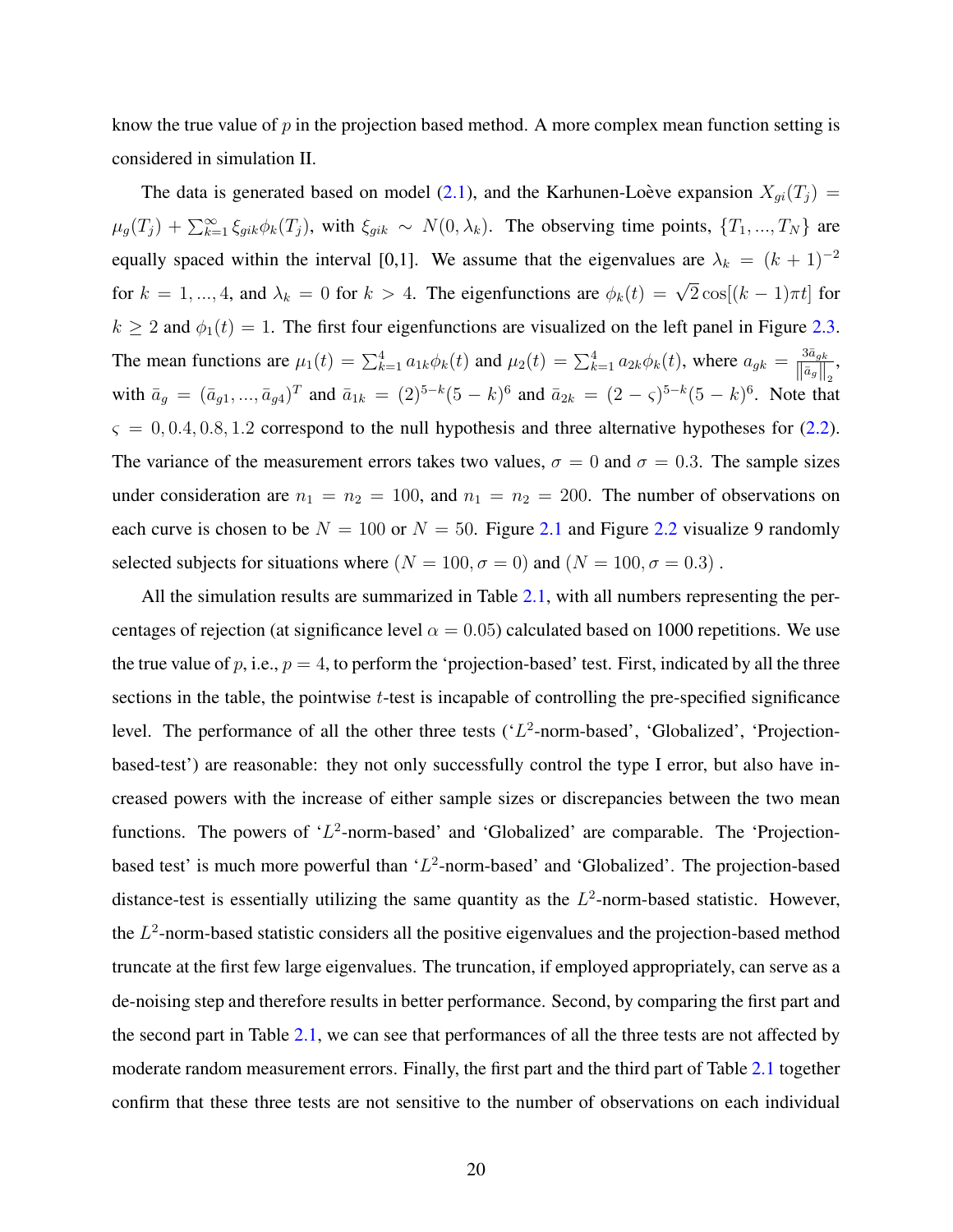

<span id="page-34-0"></span>Figure 2.1:  $(N = 100, \sigma = 0)$ . Simulated data for nine randomly chosen subjects in group 1. Note that in each plot, the black curve is the mean curve for this subject, and the blue curve represent the observed curve.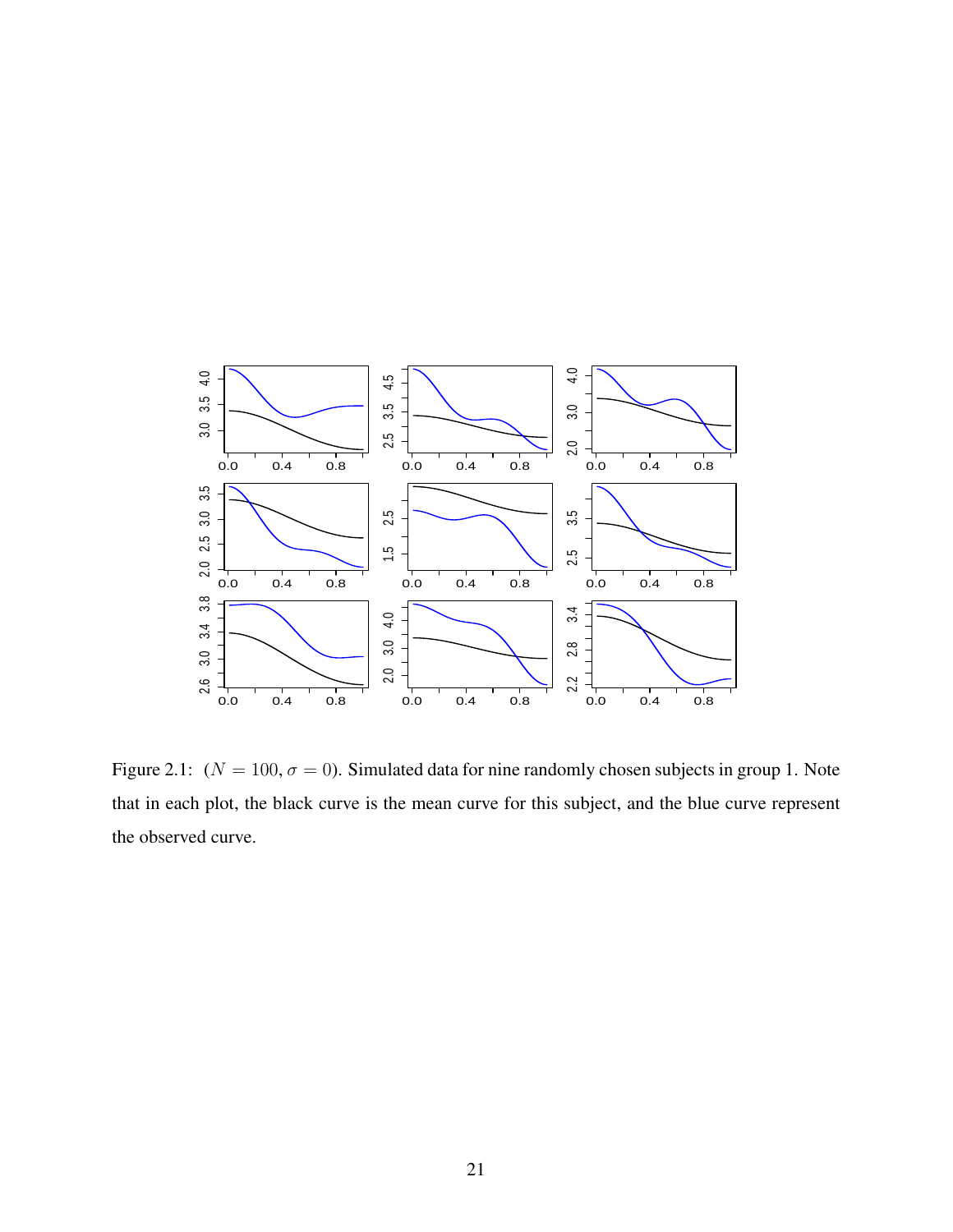

<span id="page-35-0"></span>Figure 2.2: ( $N = 100$ ,  $\sigma = 0.3$ ). Simulated data for nine randomly chosen subjects in group 1. Note that in each plot, the black curve is the mean curve for this subject, and the blue curve represent the observed curve.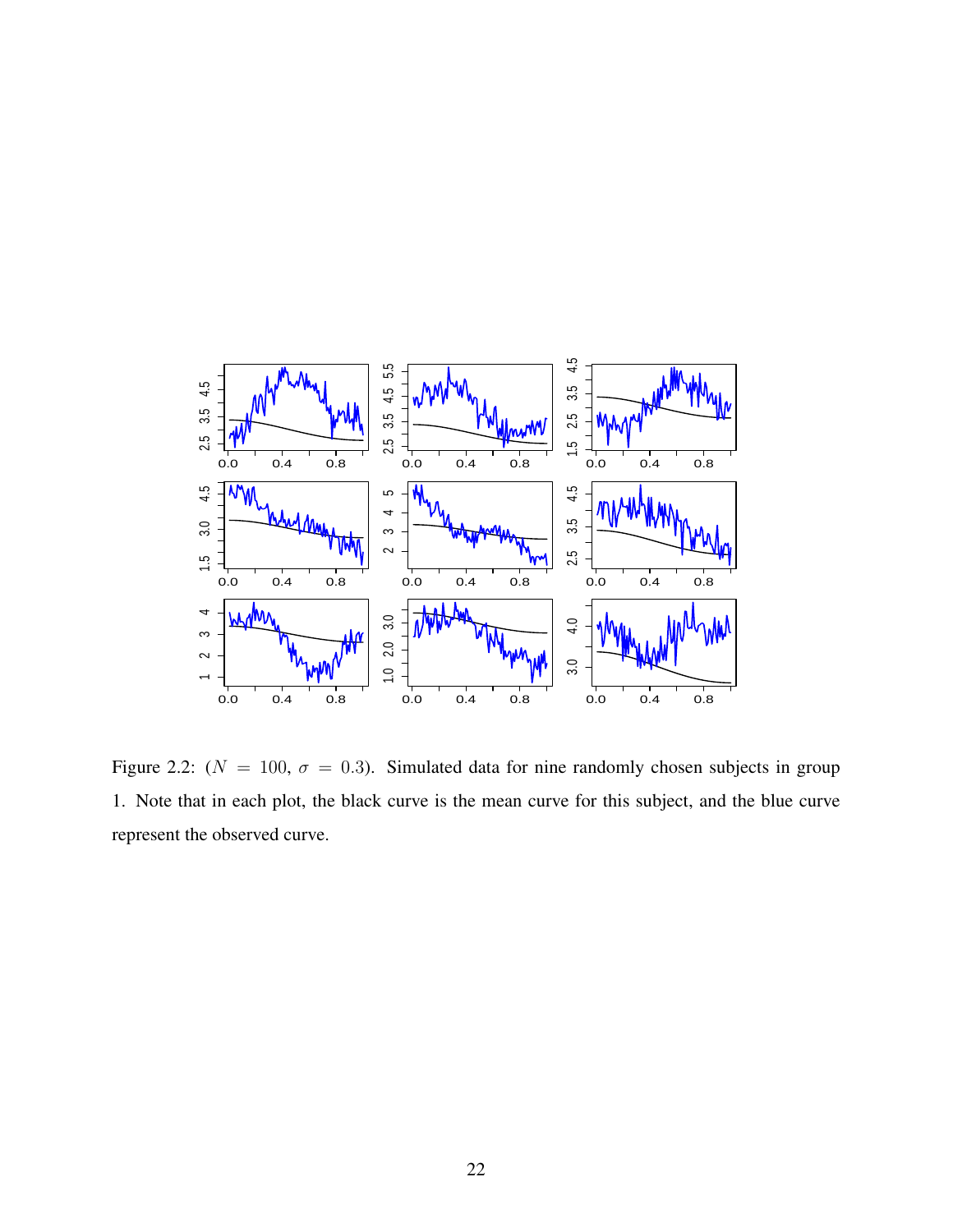curve, as long as the observations are dense enough.

Table 2.1: Results for simulation study I ( $p=4$ ). We presented results for  $(N, \sigma) = (100, 0)$ , (100, 0.3), (50, 0), where *N* is the number of grids on each curve and  $\sigma$  is the standard deviation of random error. Sample sizes are  $n_1 = n_2 = 100$  or 200. The type I error ( $\varsigma = 0$ ) and powers  $(\zeta = 0.4, 0.8, 1.2)$  for four different methods: the pointwise t-test ('pointwise'), the  $L^2$ -norm-based test, the Globalized *F*-test, the projection-based test are calculated based on 1000 repetitions.

| $(\mathbf{N},\boldsymbol{\sigma})$ | sample size                                          | <b>Test</b>       | $\varsigma=0$ | $\varsigma = 0.4$ | $\varsigma=0.8$ | $\varsigma = 1.2$ |
|------------------------------------|------------------------------------------------------|-------------------|---------------|-------------------|-----------------|-------------------|
| $(N, \sigma) = (100, 0)$           | $(n_1, n_2) = (100, 100)$                            | Pointwise         | 0.156         | 0.252             | 0.800           | 1.000             |
|                                    |                                                      | $L^2$ -norm-based | 0.046         | 0.059             | 0.357           | 1.000             |
|                                    |                                                      | Globalized        | 0.047         | 0.062             | 0.331           | 1.000             |
|                                    |                                                      | Projection-based  | 0.053         | 0.168             | 0.862           | 1.000             |
|                                    | $(n_1, n_2) = (200, 200)$                            | Pointwise         | 0.150         | 0.404             | 0.997           | 1.000             |
|                                    |                                                      | $L^2$ -norm-based | 0.045         | 0.102             | 0.816           | 1.000             |
|                                    |                                                      | Globalized        | 0.044         | 0.099             | 0.785           | 1.000             |
|                                    |                                                      | Projection-based  | 0.062         | 0.307             | 0.993           | 1.000             |
|                                    | $(N, \sigma) = (100, 0.3)$ $(n_1, n_2) = (100, 100)$ | Pointwise         | 0.392         | 0.552             | 0.951           | 1.000             |
|                                    |                                                      | $L^2$ -norm-based | 0.049         | 0.062             | 0.349           | 1.000             |
|                                    |                                                      | Globalized        | 0.050         | 0.063             | 0.332           | 1.000             |
|                                    |                                                      | Projection-based  | 0.060         | 0.191             | 0.860           | 1.000             |
|                                    | $(n_1, n_2) = (200, 200)$                            | Pointwise         | 0.381         | 0.673             | 0.996           | 1.000             |
|                                    |                                                      | $L^2$ -norm-based | 0.055         | 0.116             | 0.797           | 1.000             |
|                                    |                                                      | Globalized        | 0.054         | 0.108             | 0.770           | 1.000             |
|                                    |                                                      | Projection-based  | 0.059         | 0.333             | 0.992           | 1.000             |
| $(N, \sigma) = (50, 0)$            | $(n_1, n_2) = (100, 100)$                            | Pointwise         | 0.159         | 0.272             | 0.807           | 1.000             |
|                                    |                                                      | $L^2$ -norm-based | 0.046         | 0.068             | 0.367           | 1.000             |
|                                    |                                                      | Globalized        | 0.045         | 0.067             | 0.341           | 1.000             |
|                                    |                                                      | Projection-based  | 0.051         | 0.193             | 0.869           | 1.000             |
|                                    | $(n_1, n_2) = (200, 200)$                            | Pointwise         | 0.153         | 0.600             | 0.999           | 1.000             |
|                                    |                                                      | $L^2$ -norm-based | 0.045         | 0.105             | 0.800           | 1.000             |
|                                    |                                                      | Globalized        | 0.048         | 0.100             | 0.770           | 1.000             |
|                                    |                                                      | Projection-based  | 0.047         | 0.314             | 0.994           | 1.000             |

### Simulation II

For the second simulation study, we consider a more complex setting. We want to explore the performance of the four test procedures when the mean functions are not linear combinations of the eigenfunctions. That is to say, we do not know the value of the true  $p$ , the number of dominant random scores after projecting the mean functions into the common eigen-space. We adopt the the classical fraction of variance explained (FVE) approach. The specific threshold levels that we use is 80% ('FVE80') and 90% ('FVE90'). The mean functions are  $\mu_1(t) = 1 + 2.3t + 3.4t^2 + 1.5t^3$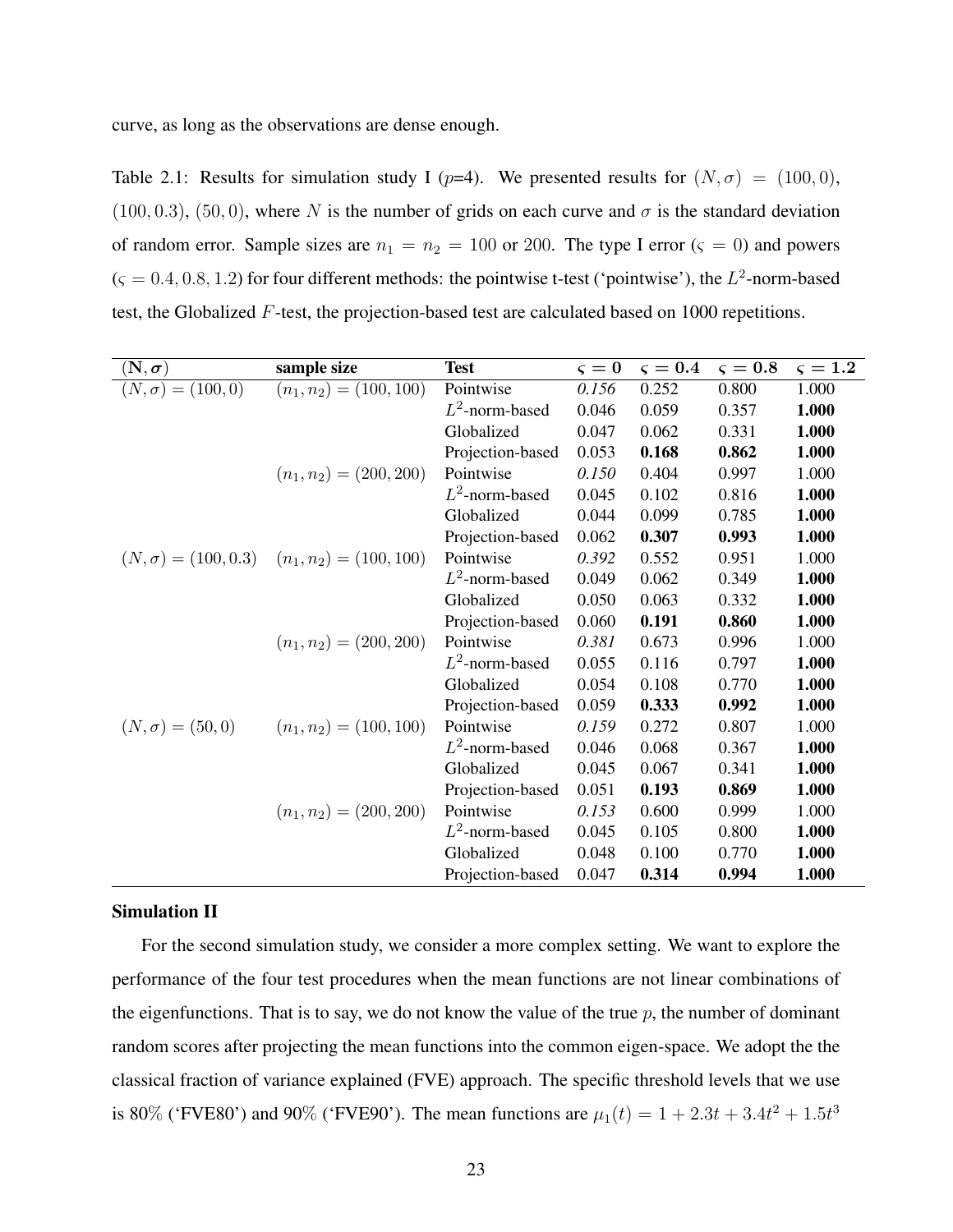and  $\mu_2(t) = \mu_1(t) + \left(\frac{1}{30} + \frac{2}{30}t + \frac{3}{30}t^2 + \frac{4}{30}t^3\right)\eta$ , where  $\eta = 0, 0.13, 0.26, 0.4$ , correspond to the null hypothesis and three alternative hypotheses. The mean functions are visualized on the right panel in Figure [2.3.](#page-38-0) All the other settings are almost the same as Simulation I. The number of observations on each curve equal 100, i.e,  $N = 100$ . The observing time points,  $\{T_1, ..., T_N\}$  are equally spaced within the interval [0,1], i.e.,  $\{T_1, ..., T_N\} = \{\frac{1}{100}, \frac{2}{100}, ..., 1\}$ . We assume that the eigenvalues are  $\lambda_k = (k+1)^{-2}$  for  $k = 1, ..., 4$ , and  $\lambda_k = 0$  for  $k > 4$ . The eigenfunctions are  $\phi_k(t) = \sqrt{2} \cos[(k-1)\pi t]$  for  $k \ge 2$  and  $\phi_1(t) = 1$ . The first four eigenfunctions are visualized on the left panel in Figure [2.3.](#page-38-0) The variance of the measurement errors is  $\sigma = 0.3$ . The sample sizes are  $n_1 = n_2 = 100$ , and  $n_1 = n_2 = 200$ .

All the simulation results are summarized in Table [2.2,](#page-39-0) with all numbers representing the percentages of rejection (at significance level  $\alpha = 0.05$ ) calculated based on 1000 repetitions. Shown by all Table [2.2,](#page-39-0) the pointwise t-test is incapable of controlling the pre-specified significance level. The performance of all the other tests ('L<sup>2</sup>-norm-based', 'Globalized', 'Projectionbased (FVE80)', and 'Projection-based (FVE90)') are reasonable: they successfully control the type I error, but have increased powers with the increment of either sample sizes or discrepancies between the two mean functions. The powers of  $L^2$ -norm-based' and 'Globalized' are comparable. The 'Projection-based test' is more powerful, even though the true value of *p* is no longer obtainable.

### 2.3 ADAPTATIONS OF DENSE DATA METHODS TO SPARSE CASES

In this section, we briefly introduce how the 'pLRT test' and the 'Distribution' test can be adaptive to sparse data.

Conceptually, the 'pLRT' test can be straightforwardly extended to the sparse data, which requires essentially no change in the test statistic. Different assumptions are required to make the null distribution result holds. More details can be found in their paper [\(Staicu et al.,](#page-115-0) [2014\)](#page-115-0). The numerical implementation of the 'pLRT' method involves estimation of the mean function and covariance function, which is simply the sample mean and sample covariance estimates in dense functional data case. For sparse functional data, one could use methods developed in [\(Yao et al.,](#page-115-1)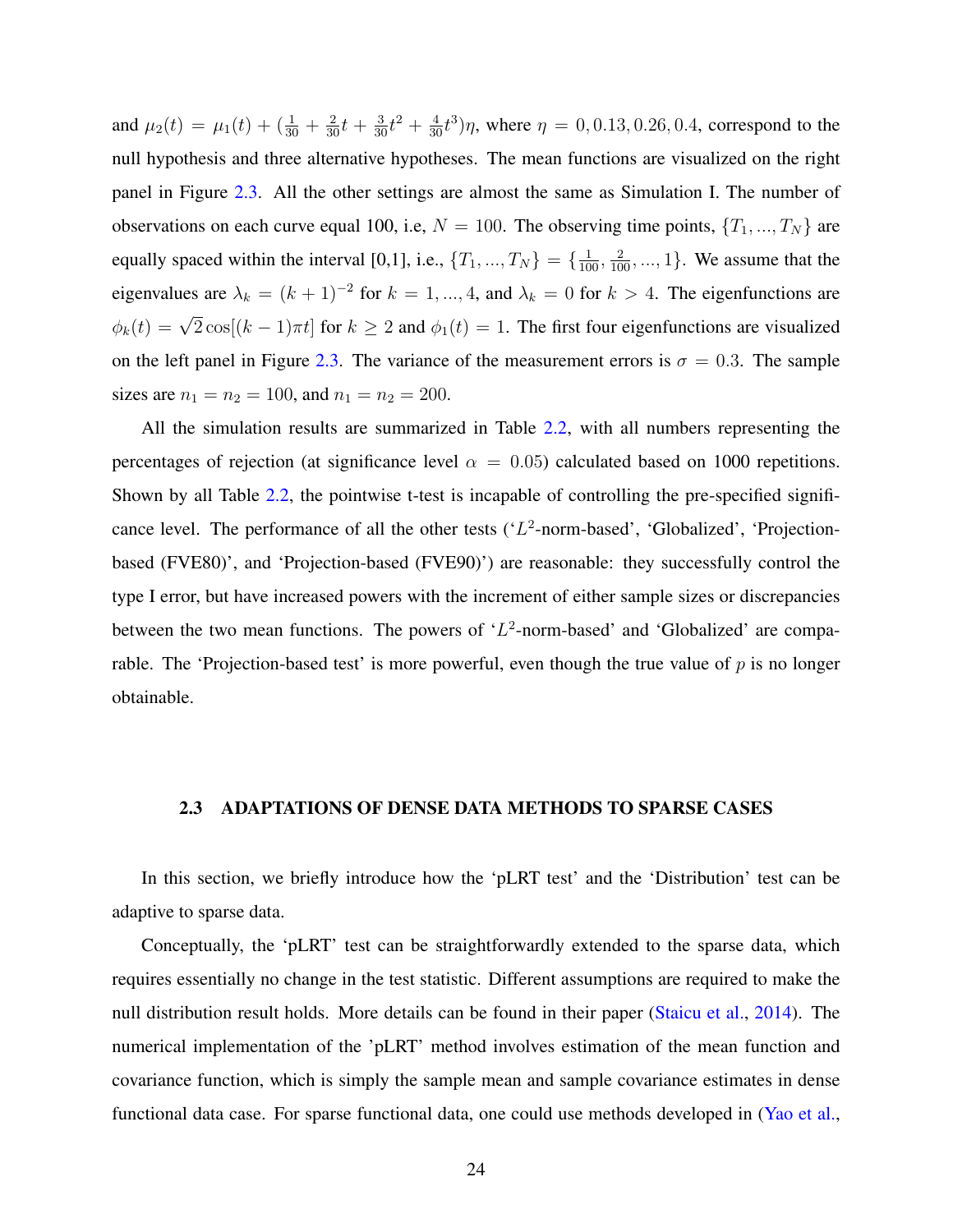

<span id="page-38-0"></span>Figure 2.3: Visualization for Simulation II. Eigenfunctions  $\{\phi_1(t), \phi_2(t), \phi_3(t), \phi_4(t)\}\$ are on the left panel; Mean functions under the null and three alternative hypotheses are on the right panel.

[2005\)](#page-115-1) or [\(Peng and Paul,](#page-114-0) [2009\)](#page-114-0). The original paper focuses on the one-sample mean function inference problem. And it is mentioned that the method can be generalized to two-sample mean function testing problems. However the asymptotic null distribution of the test statistic depends on the limiting eigenvalues of two complex sequences of matrices, and the implementation involves quite a few tuning parameters. In addition, as mentioned by the authors, their method requires a high accuracy level for the mean and covariance function estimates. We notice that the performance of the pLRT test is unstable, being sensitive to simulation settings. This shortcoming is illustrated by our simulation studies in Section [2.8.1.](#page-47-0)

The distribution test is applicable to sparse functional data as follows. Under the joint Gaussian assumption and the common covariance assumption, they claim that testing  $(2.29)$  is the same as testing

$$
H_0: \{\tilde{\omega}_{1k}\}_{k=1}^{\infty} = \{\tilde{\omega}_{2k}\}_{k=1}^{\infty} \quad VS \quad H_a: \{\tilde{\omega}_{1k}\}_{k=1}^{\infty} \neq \{\tilde{\omega}_{2k}\}_{k=1}^{\infty}, \tag{2.30}
$$

where  $\tilde{\omega}_{gk} = E[\omega_{gk}|\mathbf{Y}_{gi}]$ . The specific formula of  $\tilde{\omega}_{gk}$  has been studied in [\(Yao et al.,](#page-115-1) [2005;](#page-115-1) [Peng](#page-114-0) [and Paul,](#page-114-0) [2009\)](#page-114-0). So for sparse functional data,  $\tilde{\omega}_{gk}$  instead of  $\omega_{gk}$  should be used to perform the AD test with multiple testing corrections. We note that the *K*-*L* expansion used in the distribution test is based on the pooled mean  $\mu_{pool}$  and pooled covariance  $\tilde{G}(s,t)$ .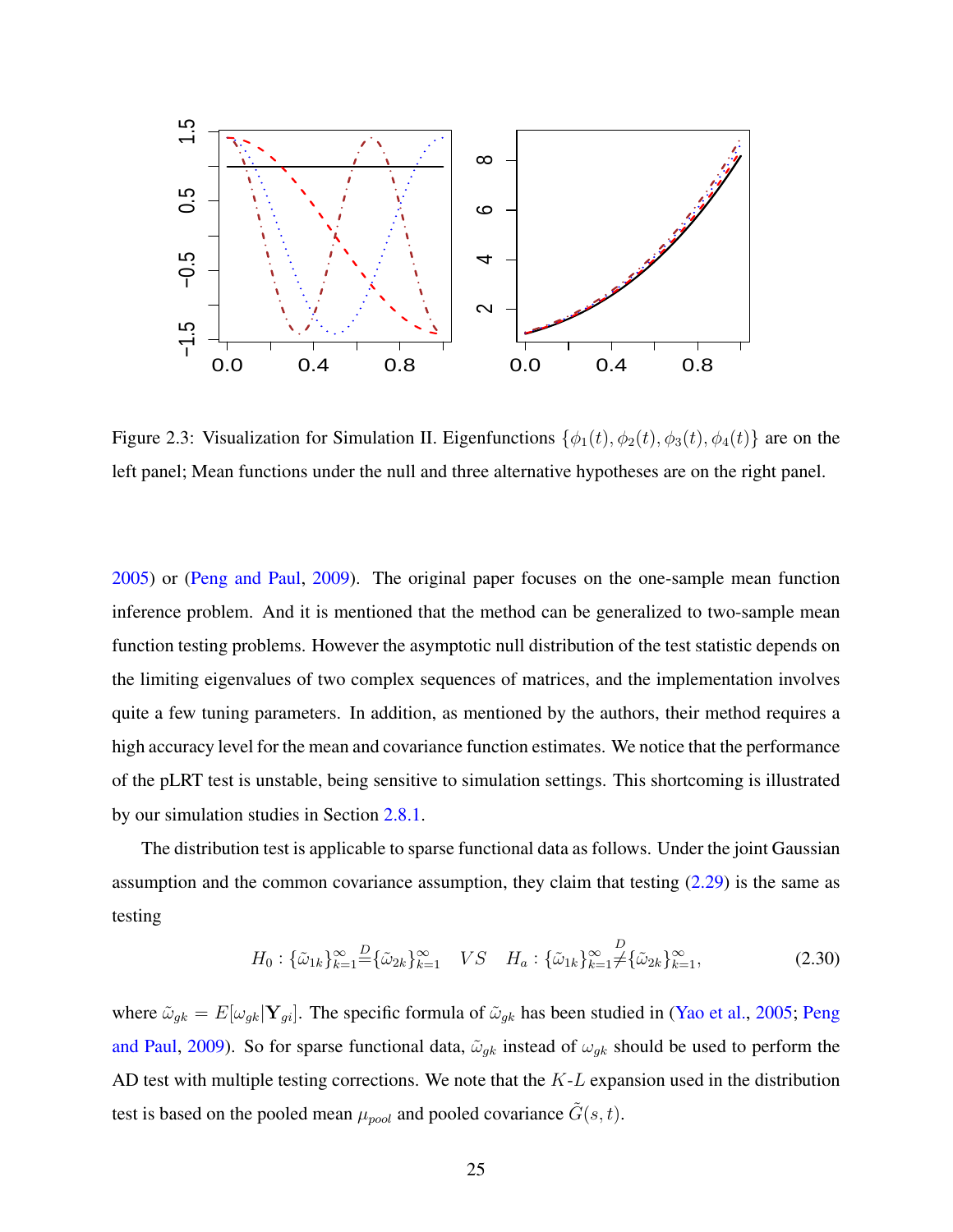<span id="page-39-0"></span>Table 2.2: Results for simulation study II (*p* unknown). We presented results  $N = 100$ ,  $\sigma = 0$  and  $n_1 = n_2 = 100$  or 200. Fraction of variance explained methods ('FVE80' and 'FVE90') are utilized to choose *p* for the projection-based test. We compare four different methods: the pointwise t-test ('pointwise'), the  $L^2$ -norm-based test, the Globalized  $F$ -test, the Projection-based test. The type I error ( $\eta = 0$ ) and powers ( $\eta = 0.4, 0.8, 1.2$ ) are calculated based on 1000 repetitions.

| sample size               | <b>Test</b>              | $\eta=0$ | $\eta=0.13$ | $\eta=0.26$ | $\eta=0.4$ |
|---------------------------|--------------------------|----------|-------------|-------------|------------|
| $(n_1, n_2) = (100, 100)$ | Pointwise                | 0.399    | 0.644       | 0.964       | 1.000      |
|                           | $L^2$ -norm-based        | 0.066    | 0.157       | 0.569       | 1.000      |
|                           | Globalized               | 0.069    | 0.154       | 0.537       | 1.000      |
|                           | Projection-based (FVE80) | 0.059    | 0.235       | 0.748       | 1.000      |
|                           | Projection-based (FVE90) | 0.059    | 0.235       | 0.748       | 1.000      |
| $(n_1, n_2) = (200, 200)$ | Pointwise                | 0.308    | 0.807       | 0.993       | 1.000      |
|                           | $L^2$ -norm-based        | 0.051    | 0.265       | 0.832       | 1.000      |
|                           | Globalized               | 0.050    | 0.256       | 0.812       | 1.000      |
|                           | Projection-based (FVE80) | 0.051    | 0.436       | 0.950       | 1.000      |
|                           | Projection-based (FVE90) | 0.051    | 0.436       | 0.950       | 1.000      |

## <span id="page-39-1"></span>2.4 PROPOSED TEST PROCEDURE FOR SPARSE FUNCTIONAL DATA

Let  $\mu_{pool}(t)$  denote the mean function of the mixture process of  $X_1(t)$  and  $X_2(t)$ . We first achieve a centered model by deducting this overall mean function from both sides of  $(2.1)$ . Let  $Y_{gij}^c = Y_{gij} - \mu_{pool}(T_{gij})$  and  $X_{gi}^c(t) = X_{gi}(t) - \mu_{pool}(t)$ , then model [\(2.1\)](#page-24-0) becomes

$$
Y_{gij}^c = X_{gi}^c(T_{gij}) + \epsilon_{gij}
$$
\n(2.31)

where  $X_{gi}^c(t) \sim SP(\mu_g(t) - \mu_{pool}(t), G(s, t)).$ 

Let  $\{\phi_k(t), k = 1, 2, ..., \infty\}$  be orthonormal eigenfunctions of  $G(s, t)$ , corresponding to the non-increasing eigenvalue sequence  $\{\lambda_k, k = 1, 2, ..., \infty\}$ . We define the projection score of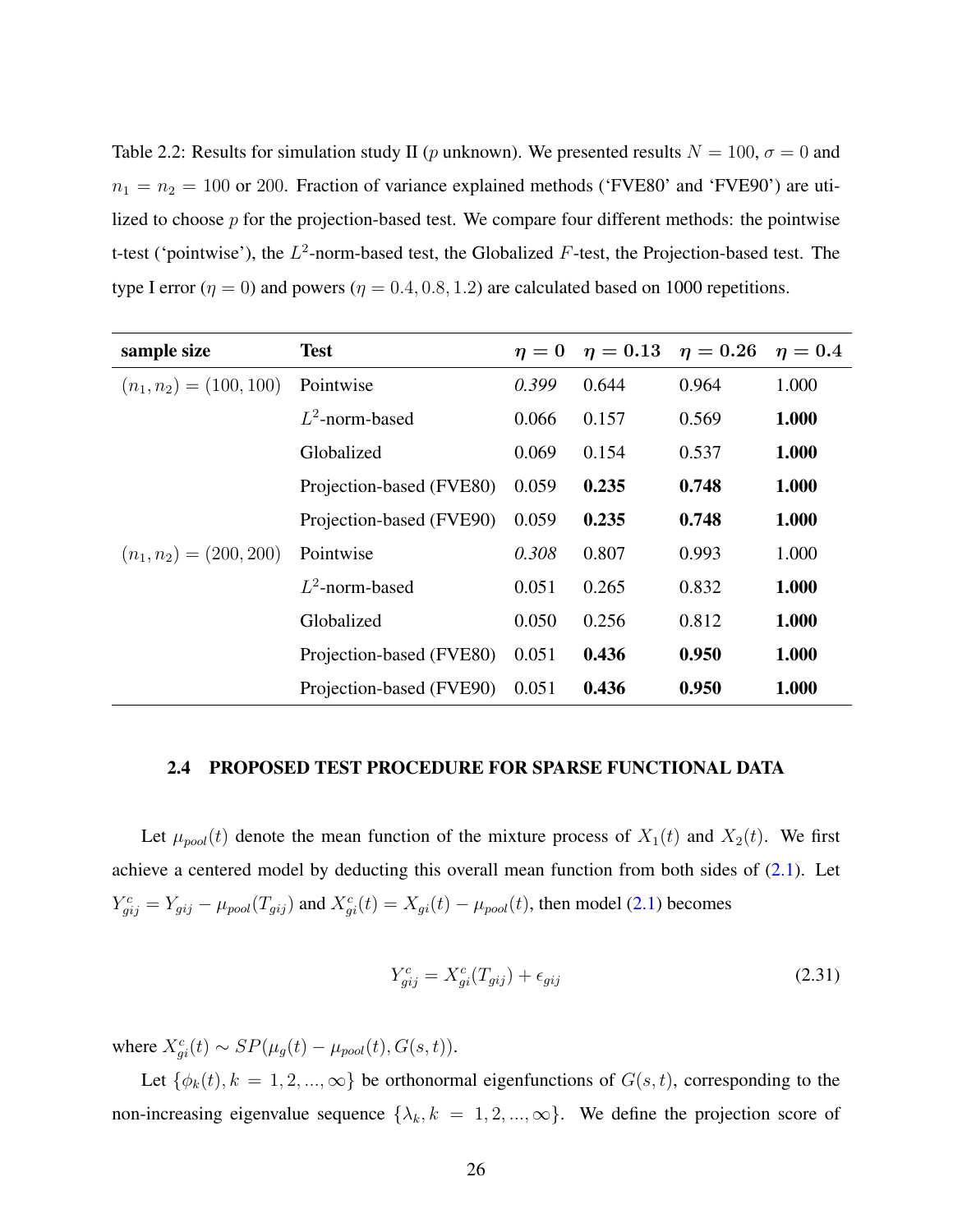$\mu_g(t) - \mu_{pool}(t)$  onto the *k*th eigenfunction  $\phi_k(t)$  as  $\theta_{gk}^c$ , which is calculated by

<span id="page-40-1"></span>
$$
\theta_{gk}^c = \langle \mu_g - \mu_{pool}, \phi_k \rangle, \quad g = 1, 2; k \ge 1. \tag{2.32}
$$

<span id="page-40-0"></span>Given the fact that  $\mu_g(t) - \mu_{pool}(t) = \sum_{k=1}^{\infty} \theta_{gk}^c \phi_k(t)$ , it can be seen that testing [\(2.2\)](#page-24-1) is equivalent to testing

<span id="page-40-2"></span>
$$
H_0: \{\theta_{1k}^c\}_{k=1}^\infty = \{\theta_{2k}^c\}_{k=1}^\infty \quad VS \quad H_a: \{\theta_{1k}^c\}_{k=1}^\infty \neq \{\theta_{2k}^c\}_{k=1}^\infty. \tag{2.33}
$$

Observe that

$$
X_{gi}^c(t) = \sum_{k=1}^{\infty} \langle X_{gi}^c, \phi_k \rangle \phi_k(t) \stackrel{\text{def}}{=} \sum_{k=1}^{\infty} r_{gik}^c \phi_k(t), \tag{2.34}
$$

and the fact that testing  $(2.33)$  is equivalent to testing

$$
H_0: \{E[r_{1ik}^c]\}_{k=1}^{\infty} = \{E[r_{2ik}^c]\}_{k=1}^{\infty} \quad VS \quad H_a: \{E[r_{1ik}^c]\}_{k=1}^{\infty} \neq \{E[r_{2ik}^c]\}_{k=1}^{\infty},\tag{2.35}
$$

in dense data setting, projection-based tests truncate at the first *p* dimensions and construct test statistics based on  $r_{gik}^c$ ,  $g = 1, 2, i = 1, ..., n_g, k = 1, ..., p$ .

For extremely dense functional data, one can first recover the underlying true curve and estimate the scores using  $\int_{t \in \mathcal{T}} X_{gi}^c(t) \hat{\phi}_k(t) dt$ . However, in sparse functional data settings, this is impossible.

We propose to consider the best linear predictor,  $E[r_{gik}^c|\bm{Y}_{gi}^c]$ , which is a rational choice because

$$
E_t[E[r_{gik}^c|\boldsymbol{Y}_{gi}^c]] = E[r_{gik}^c].
$$
\n(2.36)

That is to say, by taking the randomness of design points under sparse data cases into account, the expectation of random quantity  $E[r_{gik}^c|\bm{Y}_{gi}^c]$  also equals to  $\theta_{gk}^c$  defined in [\(2.32\)](#page-40-1). Similar ideas have been proposed in [\(Yao et al.,](#page-115-1) [2005\)](#page-115-1) for principal component analysis for sparse functional data. Let  $Y_{gi}^c = (Y_{gi1}^c, ..., Y_{giNgi}^c)^T$  be the vector contains observations of the corresponding subject. Denote  $\boldsymbol{\mu}_{gi} = (\mu_g(T_{gi1}), ..., \mu_g(T_{giN_{gi}}))^T$  and  $\boldsymbol{\mu}_{pool,gi} = (\mu_{pool}(T_{gi1}), ..., \mu_{pool}(T_{giN_{gi}}))^T$ . Motivated from a special case where the projection scores  $r_{gik}^c$  and the random errors  $\epsilon_{gij}$  are jointly Gaussian distributed, the best linear predictor  $E[r_{gik}^c|\boldsymbol{Y}_{gi}^c]$  has the following explicit formula

$$
E[r_{gik}^c|\boldsymbol{Y}_{gi}^c] = \theta_{gk}^c + \lambda_k \boldsymbol{\phi}_{gik}^T \boldsymbol{\Sigma}_{\boldsymbol{Y}_{gi}^c}^{-1} (\boldsymbol{Y}_{gi}^c - \boldsymbol{\mu}_{gi} + \boldsymbol{\mu}_{pool,gi}),
$$
(2.37)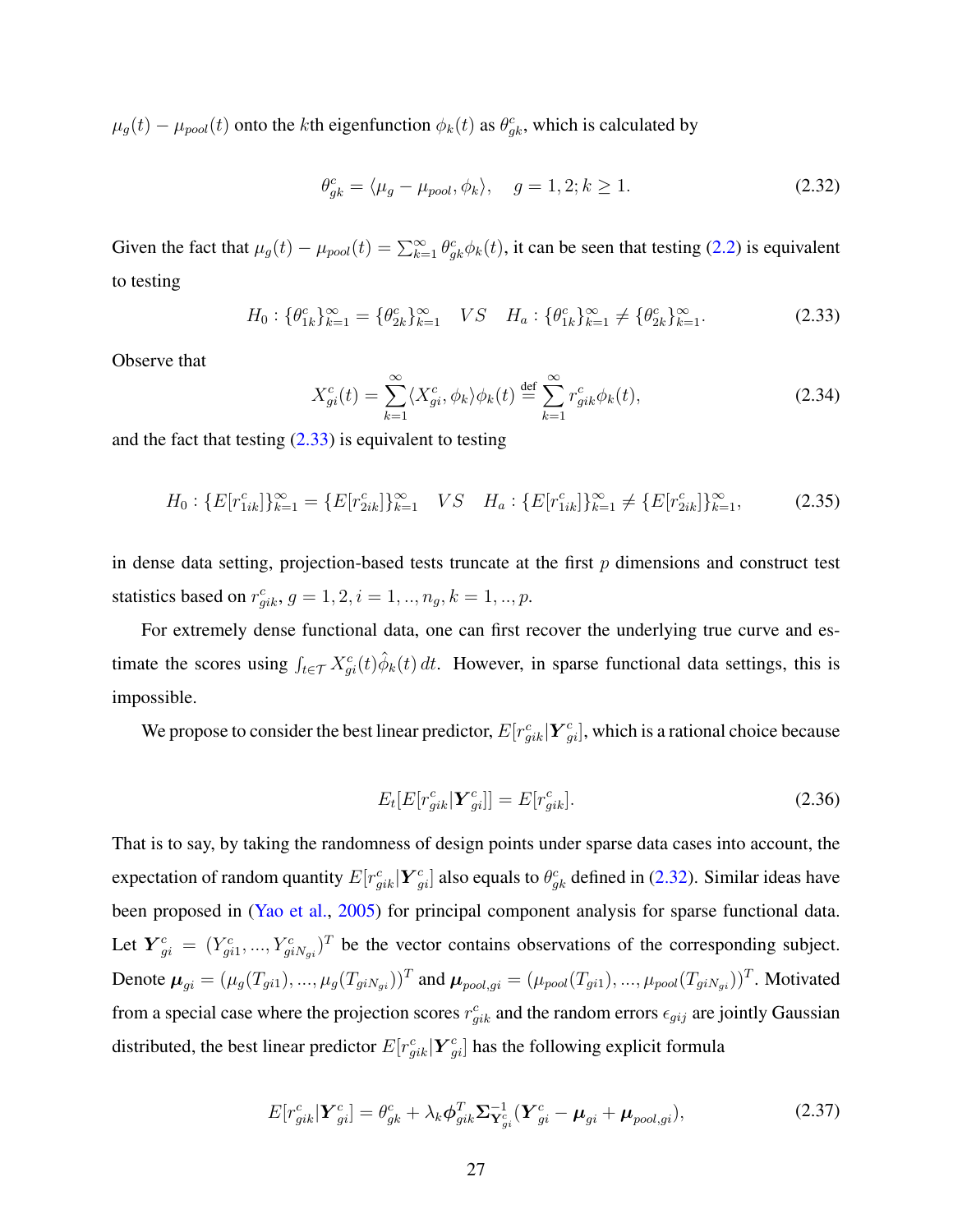where  $\sum_{Y_{gi}^c}$  is the covariance matrix of  $Y_{gi}^c$ , and the  $(j, j')$  element of  $\sum_{Y_{gi}^c}$  equals to  $G(T_{gij}, T_{gij'})$  +  $\sigma^2 1(j = j').$ 

Let's truncate at the first *p* directions and denote the projection score vector as  $r_{gi}^c = (r_{gi1}^c, ..., r_{gip}^c)^T$ . The best linear predictor of  $r_{gi}^c$  is

$$
E[\boldsymbol{r}_{gi}^c|\boldsymbol{Y}_{gi}^c] = \boldsymbol{\theta}_g^c + diag(\boldsymbol{\lambda})\boldsymbol{\Phi}_{gi}^T \boldsymbol{\Sigma}_{\boldsymbol{Y}_{gi}^c}^{-1} (\boldsymbol{Y}_{gi}^c - \boldsymbol{\mu}_{gi} + \boldsymbol{\mu}_{pool,gi}),
$$
(2.38)

where  $\theta_g^c = (\theta_{g1}^c, ..., \theta_{gp}^c)^T$ ,  $\Phi_{gi} = (\phi_{gi1}, ..., \phi_{gip})$ , with  $\phi_{gik} = (\phi_k(T_{gi1}), ..., \phi_k(T_{giN_{gi}}))^T$ ,  $\lambda =$  $(\lambda_1, ..., \lambda_p)^T$ .

Under the null hypothesis of the testing problem [\(2.2\)](#page-24-1), we have  $\mu_g(t) = \mu_{pool}(t)$  and  $\theta_g^c = 0$ , so we propose to construct a test statistic based on the following quantity,

<span id="page-41-0"></span>
$$
\tilde{\boldsymbol{r}}_{gi}^c = diag(\boldsymbol{\lambda}) \boldsymbol{\Phi}_{gi}^T \boldsymbol{\Sigma}_{\mathbf{Y}_{gi}^c}^{-1} \boldsymbol{Y}_{gi}^c = diag(\boldsymbol{\lambda}) \boldsymbol{\Phi}_{gi}^T \boldsymbol{\Sigma}_{\mathbf{Y}_{gi}^c}^{-1} (\boldsymbol{Y}_{gi} - \boldsymbol{\mu}_{pool, gi}),
$$
(2.39)

which is referred as *shrinkage score* in later parts. The shrinkage score introduced in [\(2.39\)](#page-41-0) is not the same as the original score  $r_{gi}^c$  in [\(2.34\)](#page-40-2), but it gets closer to  $r_{gi}^c$  when the number of observations on each curve goes large and the measurement error gets small.

To construct a test statistic based on the shrinkage score vector  $\tilde{\bm{r}}^c_{gi}$ , let's first calculate its mean vector and covariance matrix through the following two steps. First, assuming the observing times  $T_{gi} = (T_{gi1}, ..., T_{giNgi})^T$  are fixed, the conditional mean and variance of  $\tilde{r}_{gi}^c$  are

$$
E[\tilde{\boldsymbol{r}}_{gi}^{c}|\boldsymbol{T}_{gi}] = diag(\boldsymbol{\lambda})\boldsymbol{\Phi}_{gi}^{T}\boldsymbol{\Sigma}_{\boldsymbol{Y}_{gi}^{c}}^{-1}(\boldsymbol{\mu}_{gi} - \boldsymbol{\mu}_{pool,gi})
$$
  
\n
$$
Cov[\tilde{\boldsymbol{r}}_{gi}^{c}|\boldsymbol{T}_{gi}] = diag(\boldsymbol{\lambda})\boldsymbol{\Phi}_{gi}^{T}\boldsymbol{\Sigma}_{\boldsymbol{Y}_{gi}^{c}}^{-1}\boldsymbol{\Phi}_{gi}diag(\boldsymbol{\lambda})
$$
\n(2.40)

Next, by taking the randomness of  $T_{gi}$  into account, we have the mean and variance of  $\tilde{r}_{gi}^c$  are

$$
E[\tilde{\boldsymbol{r}}_{gi}^c] = E_t[diag(\boldsymbol{\lambda})\boldsymbol{\Phi}_{gi}^T \boldsymbol{\Sigma}_{\mathbf{Y}_{gi}^c}^{-1} (\boldsymbol{\mu}_{gi} - \boldsymbol{\mu}_{pool,gi})]
$$
  
\n
$$
Cov[\tilde{\boldsymbol{r}}_{gi}^c] = E_t[diag(\boldsymbol{\lambda})\boldsymbol{\Phi}_{gi}^T \boldsymbol{\Sigma}_{\mathbf{Y}_{gi}^c}^{-1} \boldsymbol{\Phi}_{gi} diag(\boldsymbol{\lambda})]
$$
\n(2.41)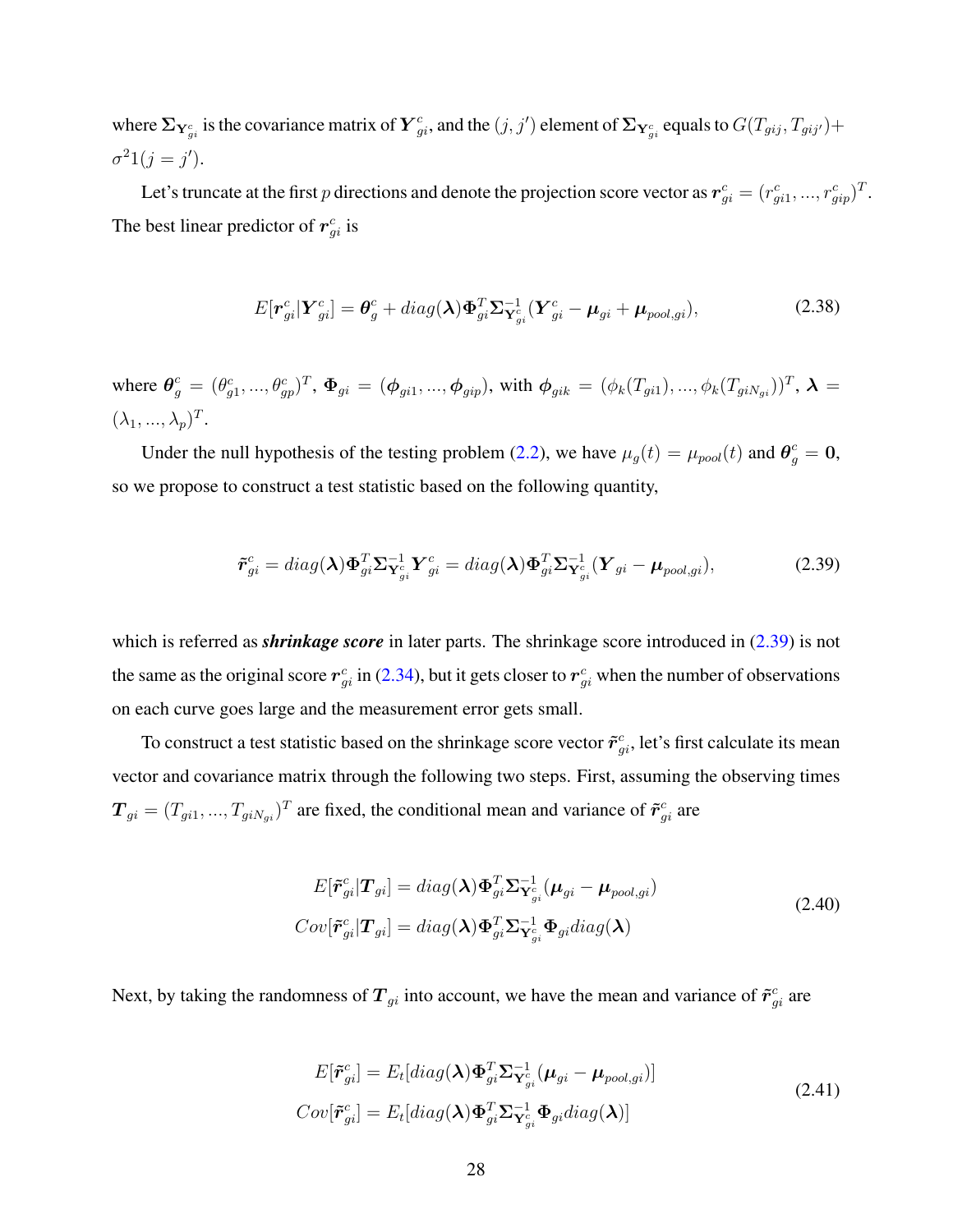All the quantities involved in estimating  $\tilde{r}_{gi}^c$ ,  $E[\tilde{r}_{gi}^c]$  and  $Cov[\tilde{r}_{gi}^c]$  can be obtained from data  $Y_{gij}$ ,  $g = 1, 2, i = 1, ..., n_g$ ,  $j = 1, ..., N_{gi}$ , with details included in the next section. Let's denote the estimated quantities as  $\hat{\bm{\lambda}}, \hat{\phi}_k(t)$ ,  $\hat{\mu}_{pool}(t)$ , and  $\hat{\sigma}$ . We have the following empirical estimators

$$
\hat{\vec{r}}_{gi}^c = diag(\hat{\lambda}) \hat{\Phi}_{gi}^T [\hat{\Phi}_{gi} diag(\hat{\lambda}) \hat{\Phi}_{gi}^T + \hat{\sigma}^2 \mathbf{I}]^{-1} (\mathbf{Y}_{gi} - \hat{\boldsymbol{\mu}}_{pool;gi})
$$

$$
\hat{Cov}[\tilde{\boldsymbol{r}}_{gi}^c] = \frac{1}{n_1 + n_2} \sum_{g=1}^2 \sum_{i=1}^{n_g} diag(\hat{\lambda}) \hat{\Phi}_{gi}^T [\hat{\Phi}_{gi} diag(\hat{\lambda}) \hat{\Phi}_{gi}^T + \hat{\sigma}^2 \mathbf{I}]^{-1} \hat{\Phi}_{gi} diag(\hat{\lambda})
$$
(2.42)
$$
\stackrel{\text{def}}{=} \hat{\mathbf{V}}
$$

Given all these arguments, we propose to use the following test statistic,

$$
T_{p,N} = [\vec{\tilde{r}}_{1.}^{c} - \vec{\tilde{r}}_{2.}^{c}]^{T} [(\frac{1}{n_{1}} + \frac{1}{n_{2}}) \hat{V}]^{-1} [\vec{\tilde{r}}_{1.}^{c} - \vec{\tilde{r}}_{2.}^{c}]
$$
\n(2.43)

where  $\tilde{\hat{\mathbf{r}}}_g^c = \sum_{i=1}^{n_g} \hat{\tilde{\mathbf{r}}}_{gi}^c/n_g.$ 

Even though the proposed test statistic  $T_{p,N}$  is motivated from joint Gaussian situations, we later proved that it has an asymptotic  $\chi^2(p)$  null distribution regardless of whether the joint Gaussian assumption is true or not. See Theorem [1](#page-46-0) for more details. The proof of this theoretical result is rather challenging. The shrinkage score vector  $\tilde{r}^c_{gi}$  is not observable, needing to be estimated from data. This additional estimation error is required to be controlled. The projection-based method for dense functional data also involves controlling errors in the estimated scores. What makes our argument more complicated than dense cases is that we need to consider each estimation error conditional on the individual design points and ensure that the overall error is uniformly controlled over random designs.

#### 2.5 ESTIMATION PROCEDURES

<span id="page-42-0"></span>In this section, we discuss the estimation procedure for all elements in  $T_{p,N}$ . We utilize the restricted Maximum Likelihood Estimate (rMLE) in [\(Peng and Paul,](#page-114-0) [2009\)](#page-114-0). To implement the rMLE procedure, we modified their publicly available R package called 'fpca'. Note that Gaussian distributions are assumed in the following description. However, as stated in their paper, the Gaussian processes assumption is only a working condition and their asymptotic results still hold under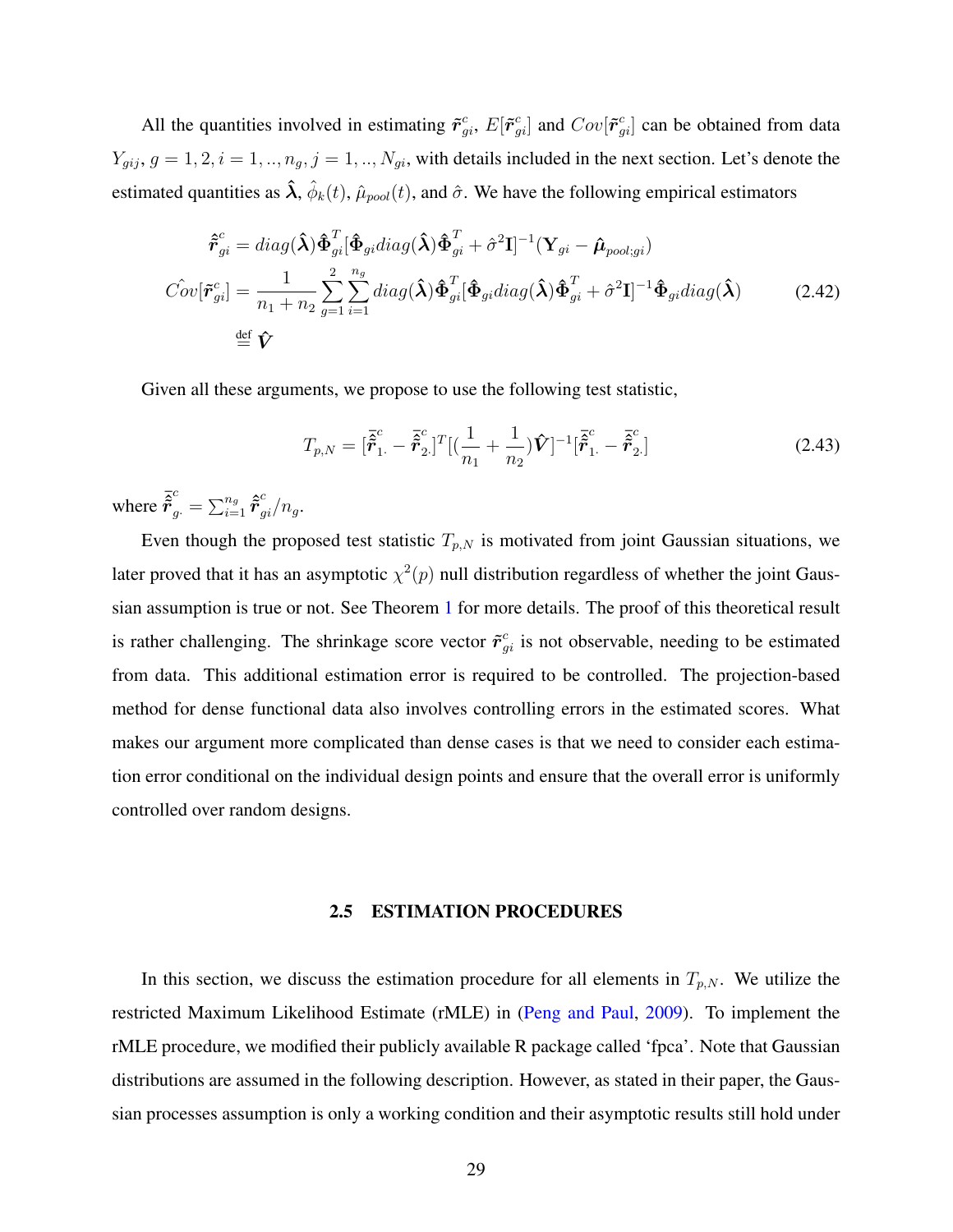some relaxed conditions. Our simulation studies in Section [2.8.1](#page-47-0) also show that rMLE has reasonable performance under non-Gaussian cases. Our test procedure itself does not require Gaussian distributions. One can always use other estimating methods, such as the local linear smoothing in [\(Yao et al.,](#page-115-1) [2005;](#page-115-1) [Li and Hsing,](#page-113-0) [2010;](#page-113-0) [Zhang and Wang,](#page-115-2) [2016\)](#page-115-2) and the EM algorithm in [\(James](#page-113-1) [et al.,](#page-113-1) [2000\)](#page-113-1), as long as they produce consistent estimates.

Estimations of the mean function  $\mu_g(t)$  and the pooled mean function  $\mu_{pool}(t)$  are performed by a local linear smoothing technique. This method has been used in various studies, including [\(Fan and Gijbels,](#page-112-0) [1996;](#page-112-0) [Yao et al.,](#page-115-1) [2005;](#page-115-1) [Peng and Paul,](#page-114-0) [2009\)](#page-114-0). To be more specific, we define the local linear smoother of the pooled mean function  $\mu_{pool}(t)$  by minimizing

$$
\sum_{g=1}^{2} \sum_{i=1}^{n_g} \sum_{j=1}^{N_{gi}} K\left(\frac{T_{gij} - t}{h_{\mu_{pool}}}\right) [Y_{gij} - \beta_0 - \beta_1(t - T_{gij})] \tag{2.44}
$$

with respect to  $\beta_0$  and  $\beta_1$ , where  $K(\cdot)$  is a smoothing kernel and  $h_{\mu_{pool}}$  is the bandwidth. Then  $\hat{\mu}_{pool}(t) = \hat{\beta}_0(t)$ . Similarly, for each *g*, we define the local linear smoother of the mean function  $\mu_g(t)$  by minimizing

<span id="page-43-0"></span>
$$
\sum_{i=1}^{n_g} \sum_{j=1}^{N_{gi}} K\left(\frac{T_{gij} - t}{h_{\mu_g}}\right) \left[Y_{gij} - \beta_{g0}^* - \beta_{g1}^*(t - T_{gij})\right]
$$
\n(2.45)

with respect to  $\beta_{g0}^*$  and  $\beta_{g1}^*$ . Then  $\hat{\mu}_g(t) = \hat{\beta}_{g0}^*(t)$ .

As for the eigenfunctions  $\phi_k(t)$ , the eigenvalues  $\lambda_k$  of the common covariance function  $G(s, t)$ , and the measurement errors  $\sigma$ , estimates are achieved by modifying the restricted maximum likelihood method in [\(Peng and Paul,](#page-114-0) [2009\)](#page-114-0), such that two independent samples instead of one can be dealt with. This method is based on a reduced rank model, i.e., it is assumed that the eigenvalues of  $G(s,t)$  decay to zero efficiently fast such that the difference between  $G(s,t) = \sum_{k=1}^{\infty} \lambda_k \phi_k(t) \phi_k(s)$ and  $\sum_{k=1}^{p} \lambda_k \phi_k(t) \phi_k(s)$  are very small. Further more, under some weak smoothness conditions on *X<sub>g</sub>*( $\cdot$ ), the first *p* eigenfunctions { $\phi_1(t), \ldots, \phi_p(t)$ } can be modeled as,

$$
\phi_k(t) = \sum_{l=1}^M d_{lk} \psi_l(t), k = 1, \dots, p,
$$
\n(2.46)

where functions  $\{\psi_1(t), ..., \psi_M(t)\}\in L^2(\mathcal{T})$  are known. Let's define  $\mathbf{D} = (d_{lk})_{l=1, ..., M; k=1, ..., p}$ . Based on the orthonormality of eigenfunctions, we have  $\mathbf{D}^T \mathbf{D} = \mathbf{I}_p$ , if  $\{\psi_1(t), ..., \psi_M(t)\}$  are also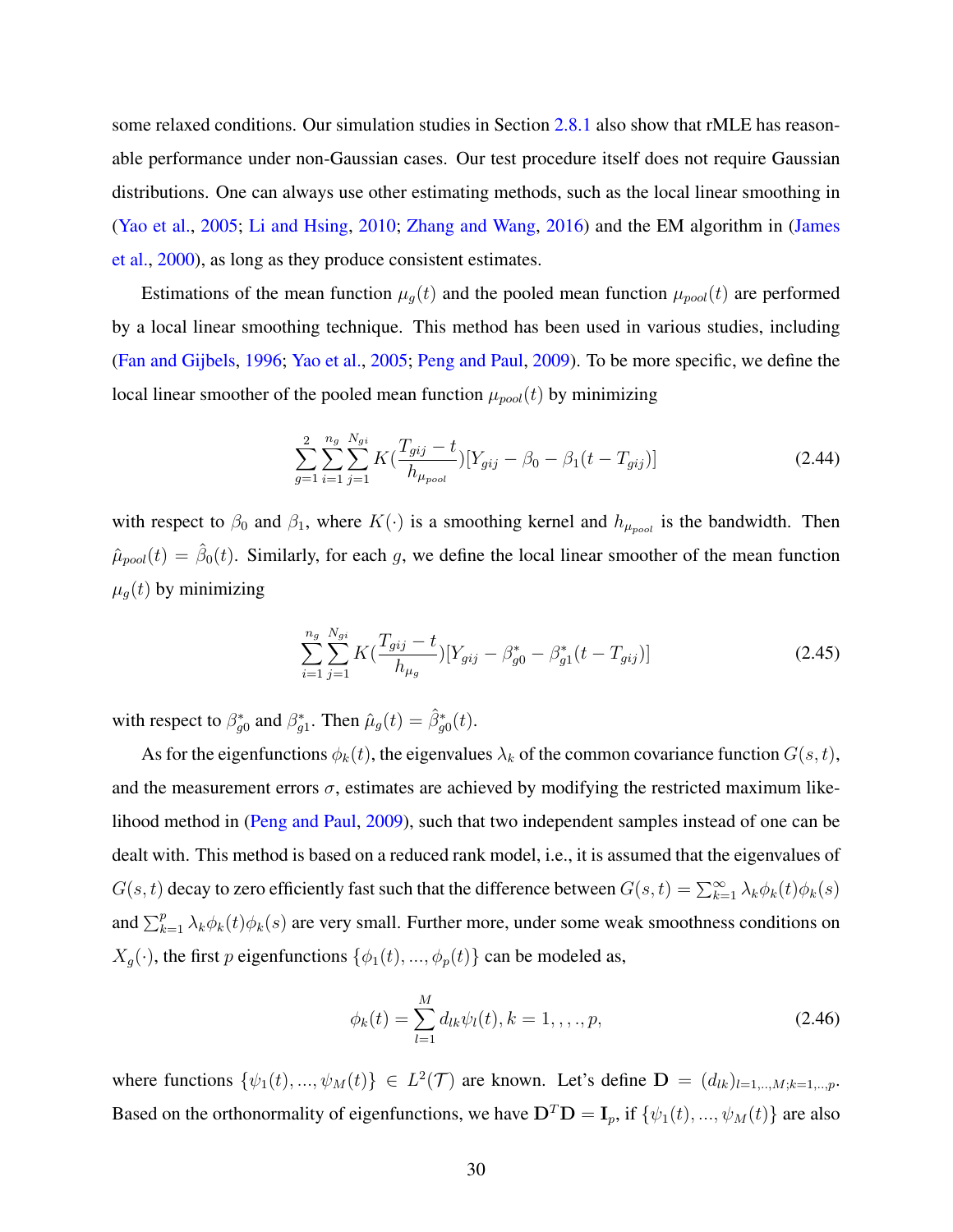orthonormalized. Under the Gaussian process and normal error assumption, conditional on time points, the negative log-likelihood of the data is given by

$$
-\log L(\mathbf{D}, diag(\boldsymbol{\lambda}), \sigma^2) \propto \frac{1}{2} \sum_{g=1}^{2} \sum_{i=1}^{n_g} Tr[(\sigma^2 \mathbf{I}_{N_{gi}} + \boldsymbol{\Psi}_{gi}^T \mathbf{D} diag(\boldsymbol{\lambda}) \mathbf{D}^T \boldsymbol{\Psi}_{gi}) (\mathbf{Y}_{gi} - \hat{\boldsymbol{\mu}}_{gi}) (\mathbf{Y}_{gi} - \hat{\boldsymbol{\mu}}_{gi})^T ]
$$

$$
+ \frac{1}{2} \log |\sigma^2 \mathbf{I}_{N_{gi}} + \boldsymbol{\Psi}_{gi}^T \mathbf{D} diag(\boldsymbol{\lambda}) \mathbf{D}^T \boldsymbol{\Psi}_{gi}|
$$
(2.47)

where  $\Psi_{gi} = (\psi_{gi1}, ..., \psi_{giM})$ , with  $\psi_{gil} = (\psi_l(T_{gi1}), ..., \psi_l(T_{giN_{gi}}))^T$  for  $l = 1, ..., M$ . And  $\hat{\mu}_g(t)$ is estimated above in [\(2.45\)](#page-43-0) and  $\hat{\mu}_{gi} = (\hat{\mu}_g(T_{gi1}), ..., \hat{\mu}_g(T_{giN_{gi}}))^T$ . A Newton-Raphson algorithm is utilized to achieve  $\hat{D}$ ,  $\hat{\lambda}$  and  $\hat{\sigma}^2$  such that they minimize the negative log-likelihood, subject to the constraint that  $D^T D = I_p$ . Then we can estimate the corresponding eigenfunctions by  $\hat{\phi}_k(t) = \sum_{l=1}^M \hat{d}_{lk} \psi_l(t).$ 

Combining all these estimates, we achieve estimation of the covariance  $Cov[\tilde{\mathbf{r}}_{gi}^c]$ . We raise the following estimator

$$
\hat{\mathbf{V}} = \frac{1}{n_1 + n_2} \sum_{g=1}^{2} \sum_{i=1}^{n_g} diag(\hat{\boldsymbol{\lambda}}) \hat{\boldsymbol{\Phi}}_{gi}^T [\hat{\boldsymbol{\Phi}}_{gi} diag(\hat{\boldsymbol{\lambda}}) \hat{\boldsymbol{\Phi}}_{gi}^T + \hat{\sigma}^2 \mathbf{I}]^{-1} \hat{\boldsymbol{\Phi}}_{gi} diag(\hat{\boldsymbol{\lambda}}),
$$
(2.48)

and the empirical estimate for  $\tilde{r}_{gi}^c$  is  $\hat{\tilde{r}}_{gi}^c = (\hat{r}_{gi1}^c, ..., \hat{r}_{gip}^c)^T$ , where  $\hat{r}_{gik}^c = \hat{\lambda}_k \hat{\phi}_{gik}^T \hat{\Sigma}_{Y_q}^{-1}$  $\mathbf{Y}_{gi}^{\text{-}}(\mathbf{Y}_{gi} \hat{\mu}_{pool;gi}$ ). Then our test statistic  $T_{p,N}$  is

$$
T_{p,N} = [\vec{\hat{r}}_{1.}^{c} - \vec{\hat{r}}_{2.}^{c}]^{T} [(\frac{1}{n_{1}} + \frac{1}{n_{2}}) \hat{V}]^{-1} [\vec{\hat{r}}_{1.}^{c} - \vec{\hat{r}}_{2.}^{c}]
$$
\n(2.49)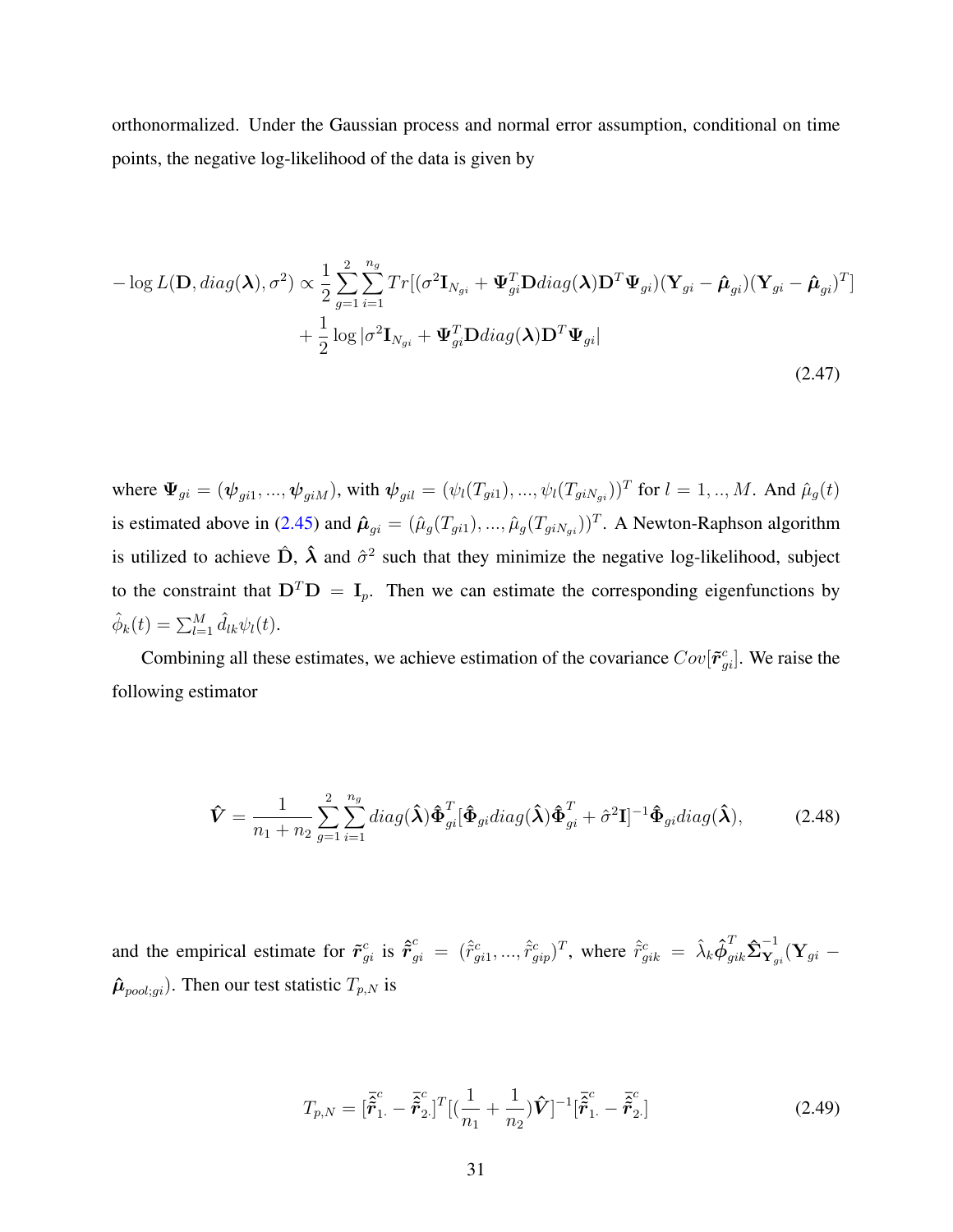### 2.6 EXTENSION TO COMMON PRINCIPAL COMPONENT CASES

<span id="page-45-1"></span>Even though our proposed test statistic  $T_{p,N}$  is created based on the homogeneous covariance function assumption, we notice that it only requires that the eigenfunctions of the covariance functions are the same. To be more specific, the *g*th covariance function can be  $G_g(s,t)$  =  $\sum_{k=1}^{\infty} \lambda_{gk} \phi_k(s) \phi_k(t)$ , with  $\phi_k(t)$  being the same across different groups. This is called the common principal component structure (CPC) [\(Flury,](#page-112-1) [1984;](#page-112-1) [Benko et al.,](#page-111-0) [2009;](#page-111-0) [Boente et al.,](#page-111-1) [2010;](#page-111-1) Chen and Müller, [2013\)](#page-112-2). Under CPC, the test statistic has a formula that is similar to  $T_{p,N}$ , but  $\hat{\boldsymbol{\lambda}}$ should be replaced with  $\hat{\bm{\lambda}}_g$ . The estimation procedure also needs to be modified.  $\hat{\phi}_k(t)$  is achieved by applying the restricted maximum likelihood estimate to the pooled data.  $\hat{G}_g(s,t)$  is calculated by using data from group *g* alone. Then the group-dependent eigenvalues  $\hat{\lambda}_{gk}$  is obtained by the following formula,

$$
\hat{\lambda}_{gk} = \langle \hat{\phi}_k, \hat{\phi}'_k \rangle, \text{ with } \hat{\phi}'_k(t) = \int_{\mathcal{T}} \hat{G}_g(s, t) \hat{\phi}_k(s) dt. \tag{2.50}
$$

### 2.7 ASYMPTOTIC RESULTS

<span id="page-45-2"></span>In this section, we develop the asymptotic theory of  $T_{p,N}$  under both the  $H_0$  and the  $H_a$  in test [\(2.2\)](#page-24-1). To achieve these asymptotic arguments, we need the following consistency results

<span id="page-45-0"></span>
$$
\left\|\hat{\mu}_{pool} - \mu_{pool}\right\|_{F} = o_p(1)
$$
  
\n
$$
\left\|diag(\hat{\lambda}) - diag(\lambda)\right\|_{2} = o_p(1)
$$
  
\n
$$
\left\|\hat{\phi}_k - \phi_k\right\|_{F} = o_p(1)
$$
  
\n
$$
\left\|\hat{\sigma}^2 - \sigma^2\right\|_{2} = o_p(1)
$$
\n(2.51)

where  $||f||_F$  is defined as  $\{\int_{t \in \mathcal{T}} f(t)^2 dt\}^{1/2}$ .

We estimate  $\hat{\mu}_{pool}$  using local linear smoothing techniques and the consistency result holds under some regular and mild conditions, which are discussed in [\(Yao et al.,](#page-115-1) [2005;](#page-115-1) [Li and Hsing,](#page-113-0) [2010;](#page-113-0) [Zhang and Wang,](#page-115-2) [2016\)](#page-115-2). The other quantities are estimated using rMLE, and they are consistent when the following assumptions hold [\(Paul and Peng,](#page-114-1) [2009\)](#page-114-1).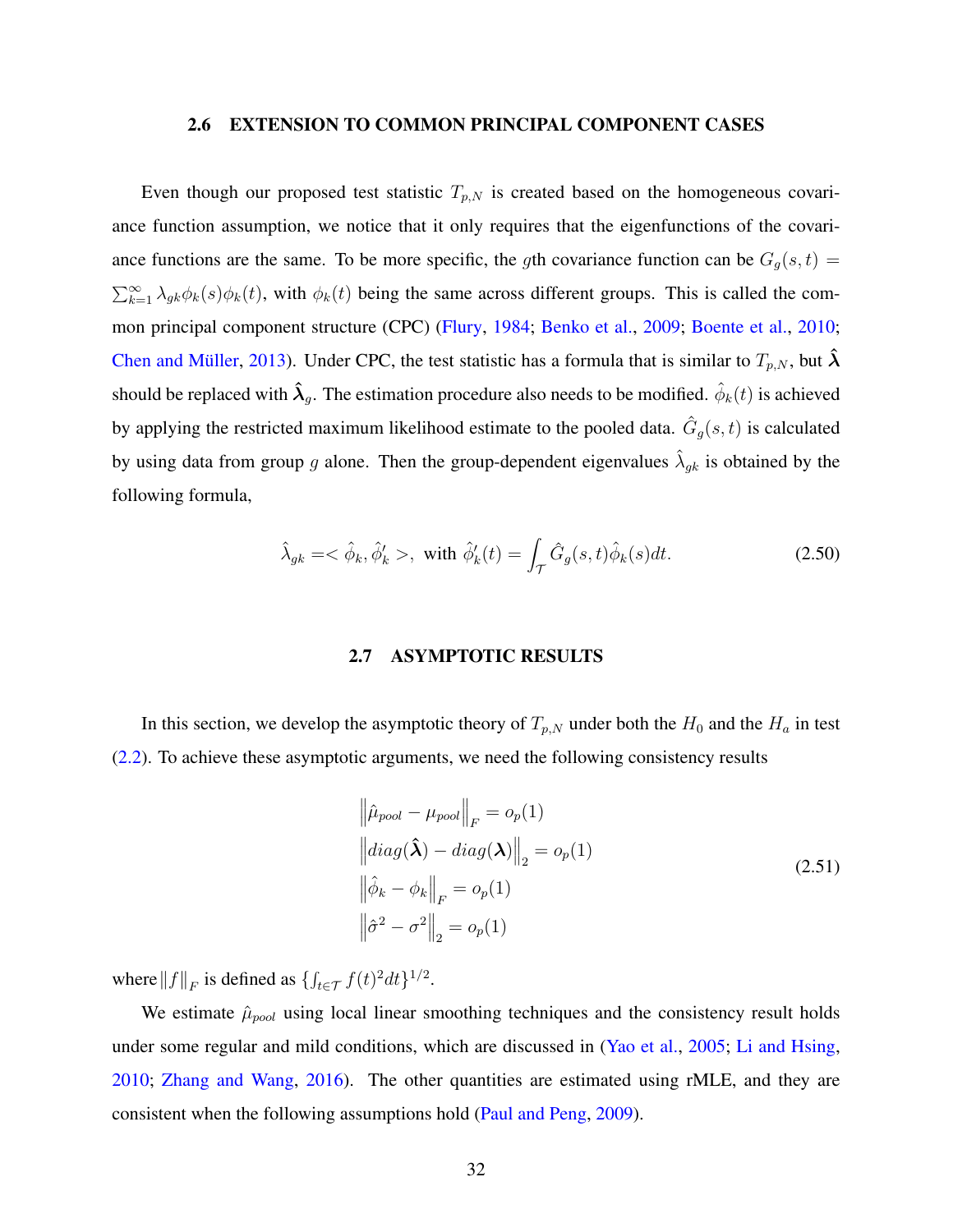- 1.  $X_1(t)$  and  $X_2(t)$  are two independent Gaussian processes.
- 2. The *p* largest eigenvalues of  $G(s, t)$  satisfy. (i) There exists a constant  $a_1 < \infty$ , such that  $a_1 \geq \lambda_1 > \lambda_2 > ... > \lambda_p > \lambda_{p+1}$ ; (ii) There exists a constant  $a_2 < \infty$ , such that  $\max_{1 \leq k \leq p} (\lambda_k \lambda_{k+1}$ )<sup>-1</sup> ≤ *a*<sub>2</sub>.
- 3. The common eigenfunctions  $\{\phi_k\}_{k=1}^p$  are four times continuously differentiable and satisfy for some  $0 < A_0 < \infty$

$$
\max_{1 \le k \le p} \sup_{t \in \mathcal{T}} |\phi_k^{(4)}(t)| \le A_0 \tag{2.52}
$$

- 4. For each  $g, i$ ,  $\{T_{gij}, j = 1, ..., N_{gi}\}\$  are i.i.d samples from a distribution  $g$  within the time domain T, where *g* is a bounded function and it satisfies  $c_{g,0} \le g(x) \le c_{g,1}$  for all  $t \in \mathcal{T}$ , where  $0 < c_{g,0} \le c_{g,1} < \infty$ .
- 5. The number of measurements  $N_{qi}$  satisfies  $N \le N_{qi} \le \bar{N}$  with  $N \ge 4$  and  $\bar{N} < \infty$ .
- 6. The following two assumptions are correct:  $M^{-1}(n/\log n)^{1/9} = O(1)$ , and  $M = o(\sqrt{n/\log n})$ , where  $n = n_1 + n_2$  and M as defined in Section [2.5](#page-42-0) is the number of orthonormalized cubic *B*-spline basis used to represent the eigenfunctions  $\phi_k(t)$ .

The Gaussian process requirement is merely a working assumption for their rMLE method, which can be replaced by a weaker condition on the tail distributions. More details can be found in [\(Paul and Peng,](#page-114-1) [2009\)](#page-114-1). Note that the derivation of the asymptotic distribution of the proposed test statistic  $T_{p,N}$  does not need Gaussian distribution. We can always use other estimation methods such as the local linear smoothing, and then we need other conditions to make sure that the estimates are consistent [\(Yao et al.,](#page-115-1) [2005;](#page-115-1) [Li and Hsing,](#page-113-0) [2010\)](#page-113-0). We focus on the sparse scenario that the number of observations on each curve is bounded; while the proposed method also works when  $\bar{N}$  grows with the sample size *n*. If one can achieve rate  $\alpha_n$  consistency for all the estimated quantities in [\(2.51\)](#page-45-0) and have  $\bar{N}^2 \alpha_n^2 = o(1)$  satisfied, then the current proofs for Theorem 1 and 2 can go through. Given that we use rMLE to estimate  $\lambda$ ,  $\phi$  and  $\sigma$  and use local linear smoothing for  $\mu_{pool}$ , we can at least allow  $\bar{N} = O(n^{1/5})$  with  $M \asymp (n\bar{N}^2/\log n)^{1/9}$  and an appropriately chosen bandwidth in local linear smoothing.

<span id="page-46-0"></span>**Theorem 1.** Under  $H_0$  and regularization assumptions 1-6, assuming  $\lim_{n_1,n_2\to\infty}\frac{n_1}{n} = w$ , with  $w\in(0,1)$  and  $n=n_1+n_2$ , if  $E_t[\mathbf{\Phi}_{gik}^T\mathbf{\Sigma}_{Y_{gi}}^{-1}\mathbf{\Phi}_{gik}]<\infty$  is satisfied. For any fixed p, we have

$$
T_{p,N} \xrightarrow{D} \chi^2(p) \tag{2.53}
$$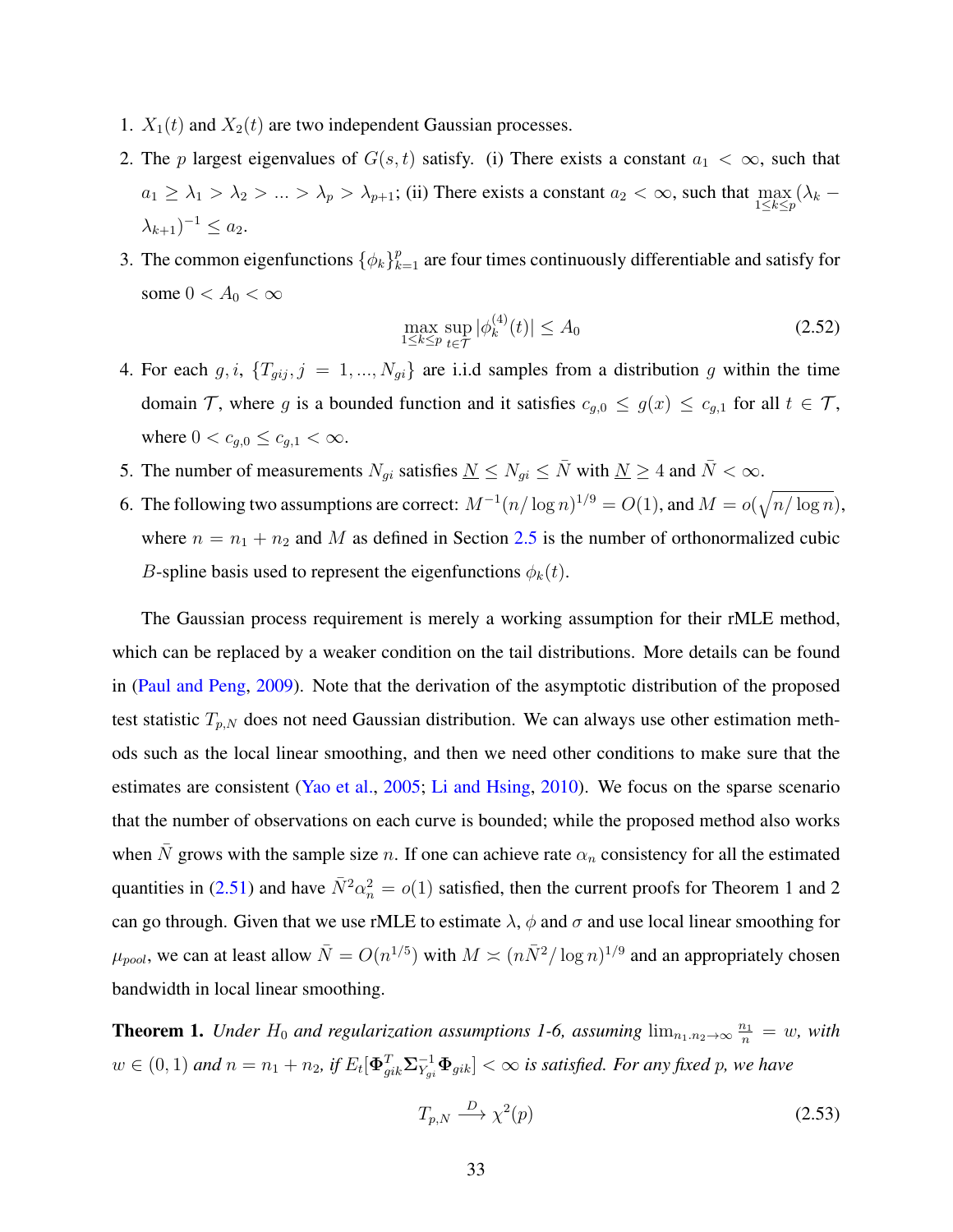Given Theorem [1,](#page-46-0) we propose the following test procedure. For a specific significance level *α*, reject *H*<sup>0</sup> in [\(2.2\)](#page-24-1), if  $T_{p,N} > \chi^2(1-\alpha;p)$ , the upper *α* quantile of  $\chi^2(p)$ ; otherwise, we will not have enough evidence to reject  $H_0$ . Proof of Theorem [1](#page-46-0) is postponed to Appendix. The theorem guarantees the performance when the total sample size goes to infinity, finite sample performance is justified in the Section 4 by three simulation studies and real data analyses.

In the following, Theorem [2](#page-47-1) provides theoretical justifications for the power of our test procedure under certain type of alternatives.

<span id="page-47-1"></span>**Theorem 2.** Under regularization assumptions 1-6, assuming  $\lim_{n_1,n_2\to\infty} \frac{n_1}{n} = w$ , with  $w \in (0,1)$ and  $n=n_1+n_2$ . Suppose that we have  $E_t(diag(\lambda)\Phi_{gi}^T\Sigma_{Y_{gi}}^{-1}(\mu_{gi}-\mu_{pool;gi}))\neq 0$ , then

$$
T_{p,N} \xrightarrow{p} \infty \tag{2.54}
$$

Under random design *t*,  $E_t(diag(\lambda)\Phi_{gi}^T\Sigma_{Y_{gi}}^{-1}(\mu_{gi} - \mu_{pool;gi}))$  is basically some type of projection of  $\mu_g(t) - \mu_{pool}(t)$ . When  $\mu_g(t) - \mu_{pool}(t) \neq 0$ , it is unlikely that this projection scores equal to 0 on all the first  $p$  directions. Theorem [2](#page-47-1) ensures that, under any alternative  $H_a$  when the difference between  $\mu_g(t)$  and  $\mu_{pool}(t)$  is captured by some of the first *p* directions of such projection, the power of our test procedure goes to 1. Proof of Theorem [2](#page-47-1) is also postponed to Appendix.

#### 2.8 NUMERICAL EXPERIMENTS

#### <span id="page-47-0"></span>2.8.1 Simulation studies

In this subsection, through three simulations we evaluate the performances of the proposed test  $T_{p,N}$  ('Shrink'). First, we investigate the performance of the proposed  $\chi^2$  test in comparison with three other methods. Second, we examine the performance of our proposed  $\chi^2$  test under a non-Gaussian circumstance. Third, we investigate different methods of choosing number of *p*.

#### Simulation I

The data is generated based on model [\(2.1\)](#page-24-0), and the Karhunen-Loève expansion  $X_{gi}(T_{gij}) =$  $\mu_g(T_{gij}) + \sum_{k=1}^{\infty} \xi_{gik} \phi_k(T_{gij})$ , with  $\xi_{gik} \sim N(0, \lambda_k)$ . The number of observations are the same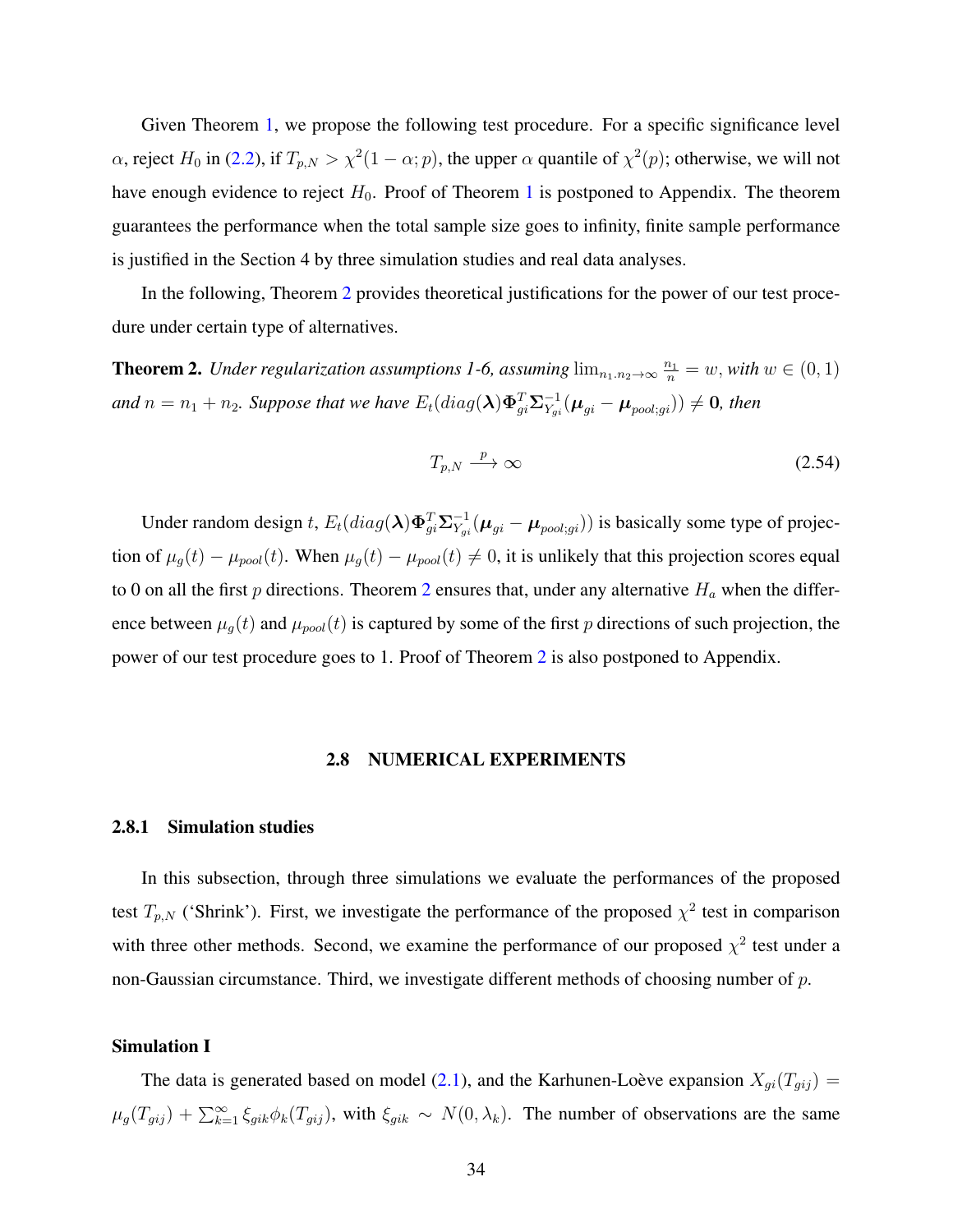across different curves, i.e.,  $N_{gi} = N$  for  $g = 1, 2; i = 1, ..., n_g$ . *N* takes two values, 4 and 8. The observing time points,  $\{T_{gi1},...,T_{giN}\}$ , are uniformly distributed within the interval [0,1]. We assume that the eigenvalues are  $\lambda_k = 2(k+1)^{-2}$  for  $k = 1, ..., 4$ , and  $\lambda_k = 0$  for  $k > 4$ . The eigenfunctions are  $\phi_1(t) = \sqrt{2} \cos(\pi t), \, \phi_2(t) = \sqrt{2} \sin(\pi t), \, \phi_3(t) = \sqrt{2} \cos(2\pi t), \, \phi_4(t) =$ √  $\overline{2} \sin(2\pi t)$ . The mean functions are  $\mu_1 = \sum_{k=1}^4 a_{1k} \phi_k(t)$ , where  $a_{1k} = 3\bar{a}_{1k}/\|\bar{a}_1\|_2$ , with  $\bar{a}_1 =$  $(\bar{a}_{11},...,\bar{a}_{14})^T$  and  $\bar{a}_{1k} = (2)^{5-k}(5-k)^6$ . And  $\mu_2 = \sum_{k=1}^4 a_{2k} \phi_k(t)$ , where  $a_{2k} = 3\bar{a}_{2k}/\|\bar{a}_2\|_2$ , with  $\bar{a}_2 = (\bar{a}_{21}, ..., \bar{a}_{24})^T$  and  $\bar{a}_{2k} = (2 - \varsigma)^{5-k} (5 - k)^6$ . Note that  $\varsigma = 0, 0.8, 1.2, 1.6$  correspond to the null hypothesis and three alternative hypotheses for  $(2.2)$ . The standard deviation of the measurement errors takes three values,  $\sigma = 0$ ,  $\sigma = 0.6$ ,  $\sigma = 1.2$ . The sample sizes are  $n_1 = n_2$ 100,  $n_1 = n_2 = 300$ , and  $n_1 = n_2 = 600$ . Figure [2.4](#page-50-0) and Figure [2.5](#page-51-0) visualize 9 randomly selected subjects for ( $N = 4, \sigma = 0.6$ ) and ( $N = 4, \sigma = 1.2$ ).

In this simulation study, we compare performances of the proposed asymptotic  $\chi^2$  test  $T_{p,N}$ ('Shrink'), the distribution test in [\(Pomann et al.,](#page-114-2) [2016\)](#page-114-2) ('Distribution'), the pLRT test in the [\(Staicu et al.,](#page-115-0) [2014\)](#page-115-0) ('pLRT-linear' and 'pLRT-cubic'), and a naive adaption from the dense func-tional data projection-based test in (Horváth and Rice, [2015;](#page-113-2) [Lillo et al.,](#page-113-3) [2015\)](#page-113-3) ('Naive dense'). The distribution test in [\(Pomann et al.,](#page-114-2) [2016\)](#page-114-2) aims to test whether  $X_1(t)$  and  $X_2(t)$  have the same distribution. They projected each individual curve to the eigenspace spanned by the covariance of the mixture process of  $X_1(t)$  and  $X_2(t)$ . A similar shinkage score was used for sparse functional data. Then test the equality of distributions of the first *p* projection scores through the Anderson-Darling test with Bonferroni corrections. It is a nonparametric test which does not require the derivation of the score distributions. Using Gaussian assumption with equal covariance settings, this test can be used to test whether  $X_1(t)$  and  $X_2(t)$  have the same mean function. For the pLRT test, the original paper focuses on the one-sample mean function inference problem. And it is mentioned that the method can be generalized to two-sample mean function testing problems. We were able to modify their package to perform the two-sample testing problem. However in our simulation studies, the pLRT test yield inflated type I errors on the average of 0*.*4. The original pLRT paper includes some results for sparse data with  $N = 10$ , and the code involves quite a few tuning parameters. We were not sure if the inflated type I errors were due to the rather sparse settings with  $N = 4$  and  $N = 8$  or due to parameter tunings that have not reach the optimal. For the naive adaption from the dense functional data, we first use the B-spline interpolation to recover the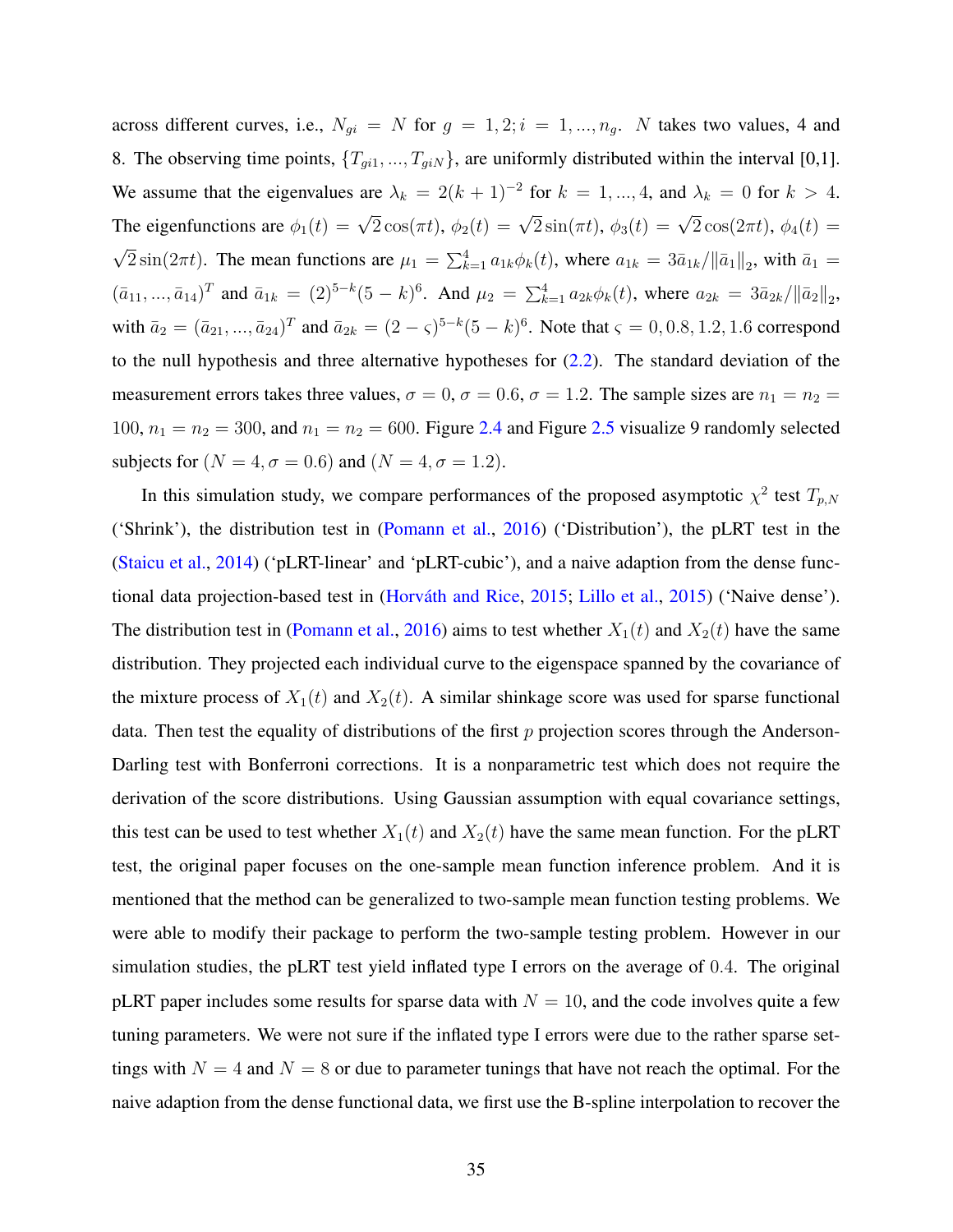underlying curve for each individual subject. Then apply the dense data eigen-projection test to the recovered data. Though we do not compare with other dense functional tests using the recovered data, we expect them to work similarly as the one considered here, since the pre-smoothing step is problematic for sparse functional data.

All the tests except for the pLRT test need to choose  $p$ , we use the true  $p = 4$  for this simulation. All the simulation results are summarized in Table [2.3-](#page-55-0)Table [2.5.](#page-57-0) The distribution test performs reasonably good, with incidentally inflated type I errors. Our proposed  $\chi^2$  test performs the best under almost all circumstances. As expected, the naive adaptation from the dense data test does not work, since the null distribution of the test statistic is incorrect under sparse designs. The pLRT test cannot control type I error at pre-specified level.

# Simulation II

The second part focus on exploring the performance of the proposed test under non-Gaussian circumstances. The number of observation on each curve is  $N = 4$ . Most of the other simulation settings are the same as Simulation I, except that  $\xi_{gik}$ ,  $g = 1, 2; i = 1, ..., n_g; k = 1, ..., p$  are now generated from a mixture of two normal distributions, i.e., they are distributed as  $N(\sqrt{\lambda_k/2}, \lambda_k/2)$ with probability 1/2 and  $N(-\sqrt{\lambda_k/2}, \lambda_k/2)$  with probability 1/2. In this way, we get samples from mixture Gaussian processes instead of Gaussian processes. According to the results summarized in Table [2.6,](#page-58-0) we can see that the proposed test still produces valid results for this non-Gaussian situation. It can control the type I error at the predetermined significance level and the powers are reasonable.

# Simulation III

Now we adopt two more complex settings. Under the first setting, the number of observations  $N_{gi} \sim U[2, ..., 6]$ , and then conditional on the value of  $N_{gi}$ ,  $(T_{gi1}, ..., T_{giNgi})$  are i.i.d uniformly distributed. Eigenfunctions are  $\phi_{2k-1}(t) = \sqrt{2} \cos((2k-1)\pi t)$  for  $k = 1, ..., 15, \phi_{2k}(t) =$ √  $\overline{2} \sin(2k\pi t)$  for  $k = 1, ..., 15$ . As for the mean functions, we used  $\mu_g(t) = \sum_{k=1}^{30} a_{gk} \phi_k(t)$ , where  $a_{gk} = 3\bar{a}_{gk}/\left\|\bar{a}_g\right\|_2$ , with  $\bar{a}_g = (\bar{a}_{g1},...,\bar{a}_{g30})^T$ ,  $\bar{a}_{1k} = (2)^{31-k}(31-k)^6$  and  $\bar{a}_{2k} = (2+\delta_1)^{31-k}(31-k)^6$  $k$ <sup>6</sup> with  $\delta_1 = 0, 1.2, 2.4, 3.6, \sigma = 1$ . This setting represents situations where *p* is rather large. Under the second setting, the mean functions are  $\mu_1(t) = 1.08 - 3.2t$  and  $\mu_2(t) = \mu_1(t) + (1 - t)\delta_2$ , with  $\delta_2 = 0, 0.3, 0.6, 0.9$  for the null and three alternative hypotheses. This setting represents situations where *p* is unknown. All the other settings are the same.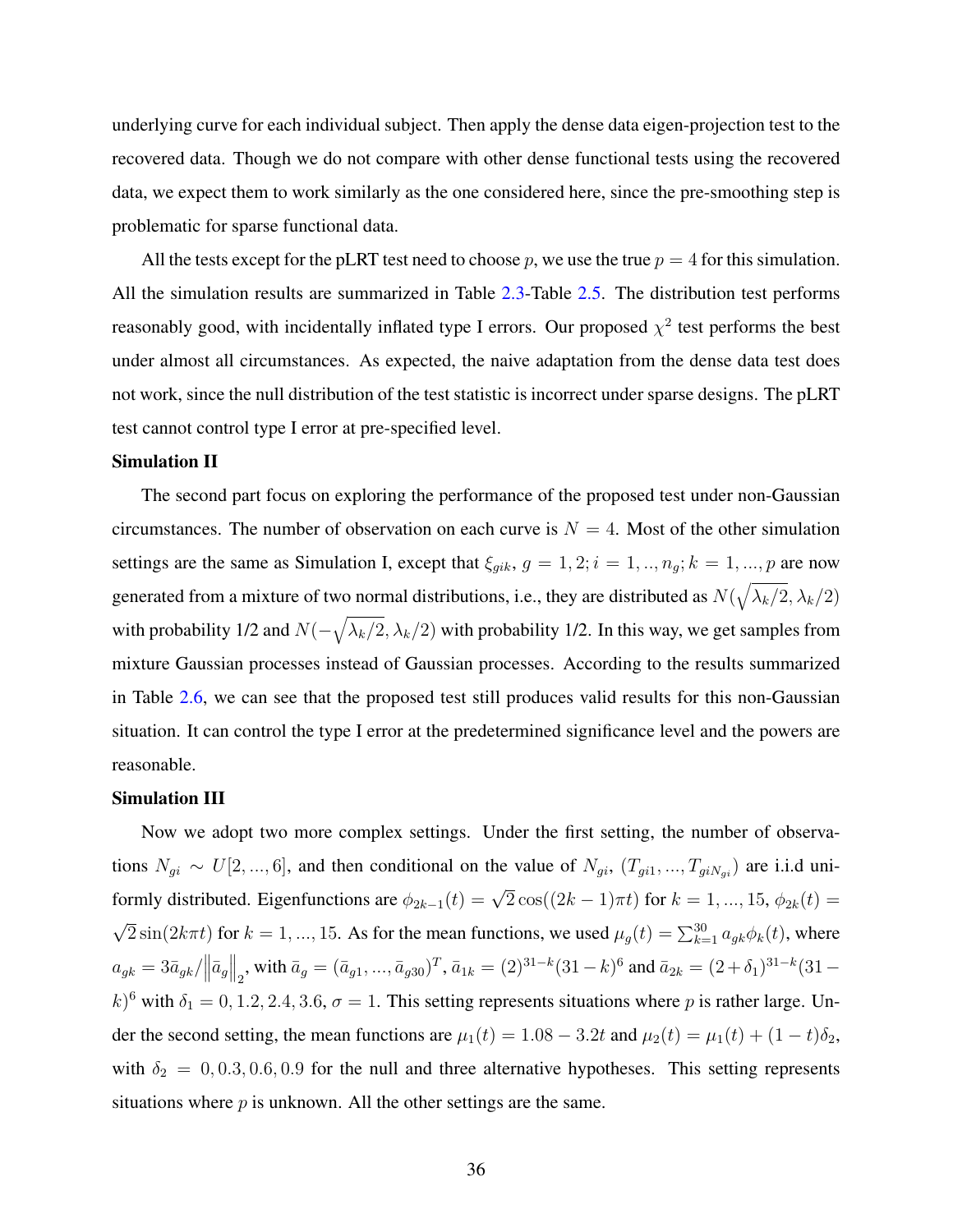

<span id="page-50-0"></span>Figure 2.4: ( $N = 4$ ,  $\sigma = 0.6$ ) Simulated data for nine randomly chosen subjects in group 1. Note that in each plot, the black curve is the underlying curve for this subject, and the blue dots represent the observations contaminated with measurement errors.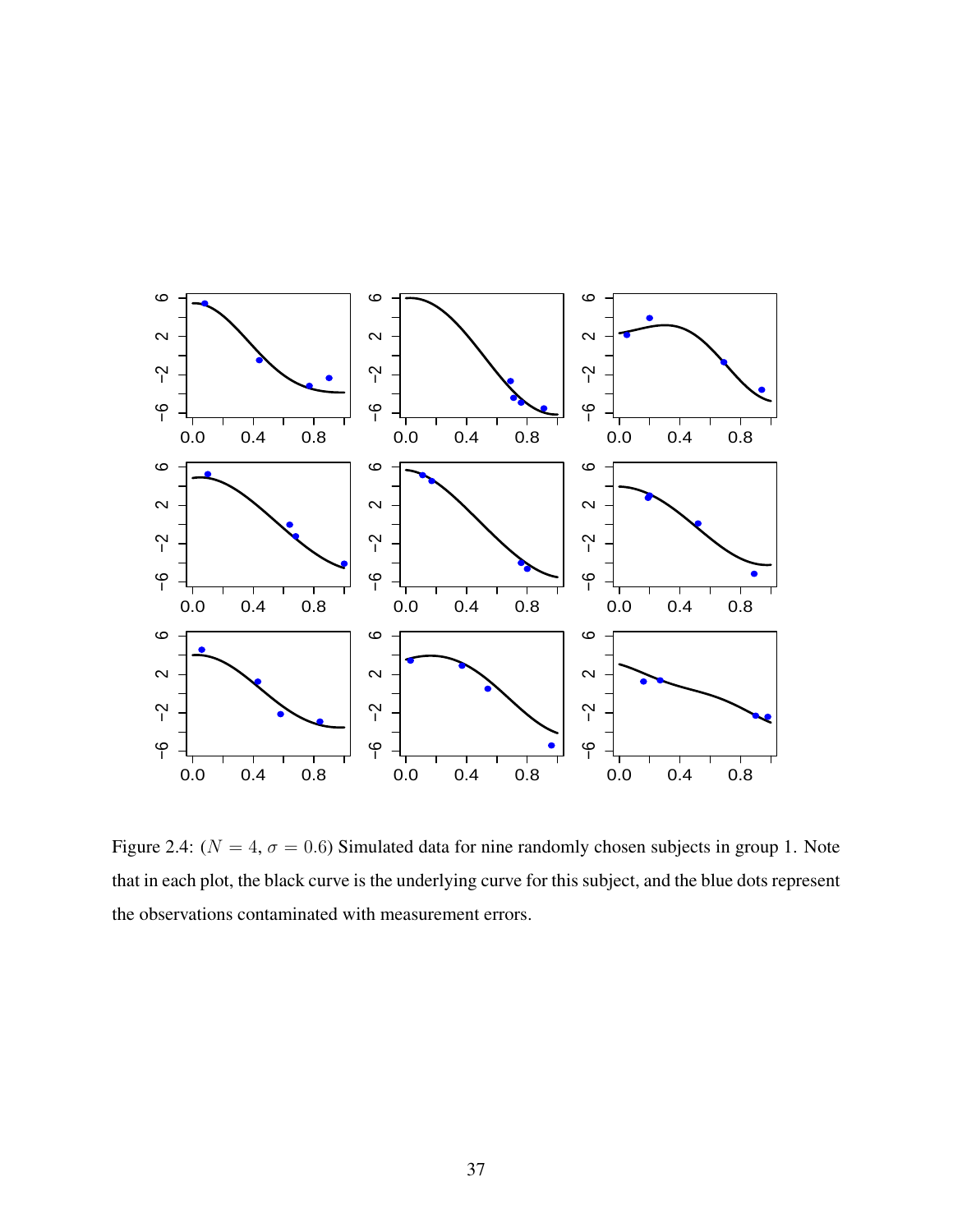

<span id="page-51-0"></span>Figure 2.5: ( $N = 4$ ,  $\sigma = 1.2$ ) Simulated data for nine randomly chosen subjects in group 1. Note that in each plot, the black curve is the underlying curve for this subject, and the blue dots represent the observations contaminated with measurement errors.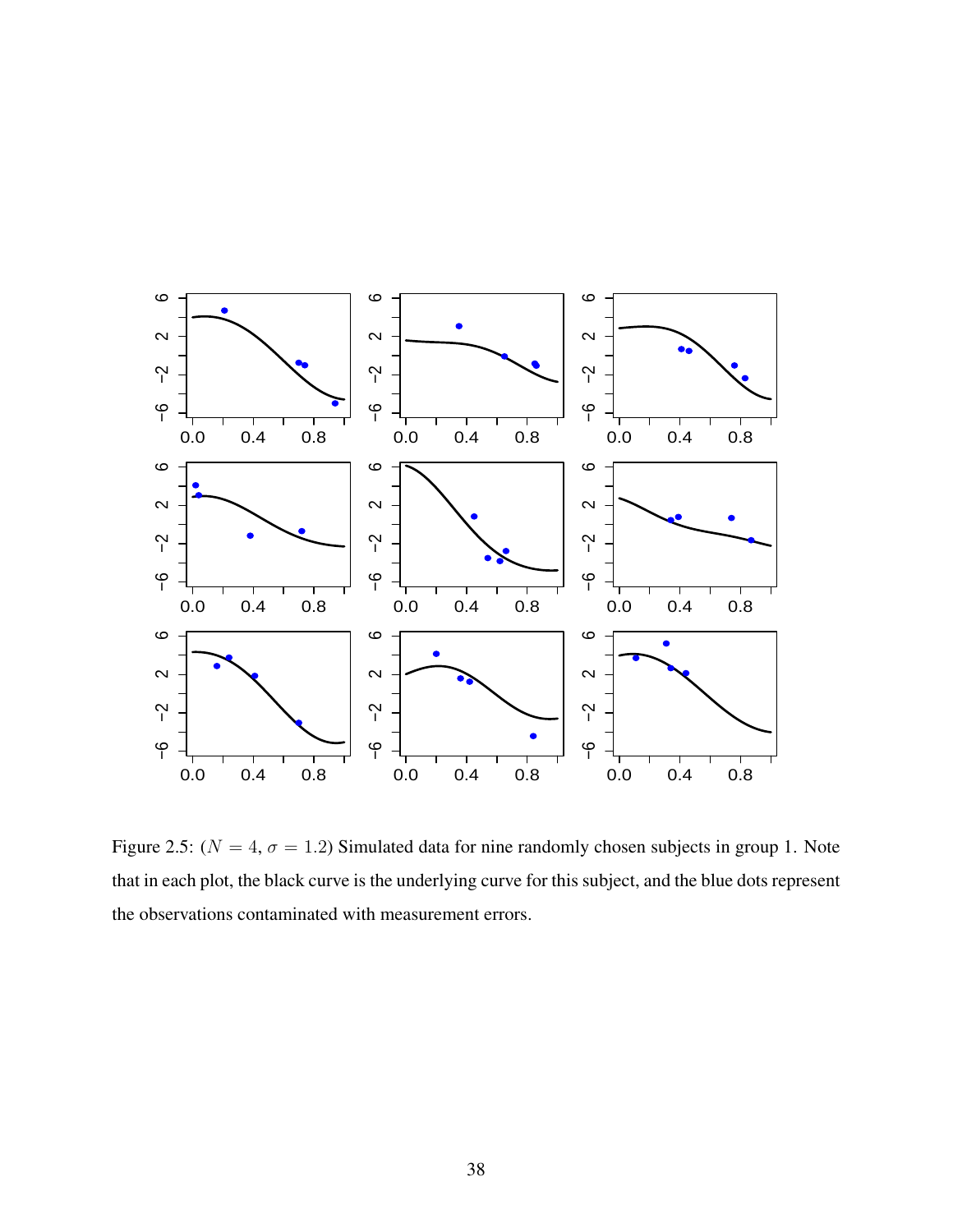We exploit two methods of choosing *p*: the leave one curve out cross-validation approach described in [\(Peng and Paul,](#page-114-0) [2009\)](#page-114-0) ('CV'), and the fraction of variance explained method ('FVE'), with thresholds 80% ('FVE80') and 85% ('FVE85'). Combining the results in Table [2.7](#page-60-0) and Table [2.8,](#page-61-0) we can see that performance of our proposed  $\chi^2$  test is not sensitive to the method of choosing *p*. Both 'CV' and 'FVE' have reasonable performances, while the cross-validation method tends to have better performances in terms of power.

## 2.8.2 Application to an AIDS clinical trial study

Now we apply the proposed  $\chi^2$  test to a CD4 count data from the AIDS Clinical Trials Group (ACTG) 193 A study, which aims at comparing the effectiveness of two different therapies, 600mg of zidovudine alternating monthly with 400mg didanosine (group A) and 600mg of zidovudine plus 400mg didanosine (group B), for advanced AIDS patients with CD4 counts less than or equal to 50 cells per cubic millimeter. Totally we have 655 advanced AIDS patients, with 325 subjects in group A and 330 in group B. These patients were followed for 40 weeks after they started to receive either of the two treatments mentioned above. The number of observations available for each subject ranges from 1 to 9, and the observing times are randomly distributed within 40 weeks.

We model the data from sparse functional data perspective. The 325 CD4 count trajectories in group A are assumed to be i.i.d random samples of an unknown stochastic process. The 330 CD4 count trajectories in group B are i.i.d samples of another unknown random process. Through inferring whether the two population mean functions are significant different within the 40-weeks period, we can understand whether the effectiveness of these two treatments are different over time. As suggested by previous literature [\(Fitzmaurice et al.,](#page-112-3) [2012;](#page-112-3) [Weinfurt et al.,](#page-115-3) [2000\)](#page-115-3), we transform the original CD4 count using function  $log(x + 1)$ . The Spaghetti plots of transformed data of group A and B can be found in Figure [2.8.](#page-61-1) The first three estimated functional principal components for both groups respectively are shown on the right panel in Figure [2.9.](#page-62-0) As shown by Figure [2.9,](#page-62-0) the estimated eigenfunctions of the two groups, especially the first two components, are rather close to each other. The corresponding eigenvalues are (24*.*868*,* 1*.*763*,* 0*.*564)*<sup>T</sup>* for group A and  $(38.759, 1.805, 0.404)^T$  for group B. We implement our proposed  $\chi^2$  test under both the homogeneous covariance (Section [2.4\)](#page-39-1) and the common principal component structures (Section [2.6\)](#page-45-1).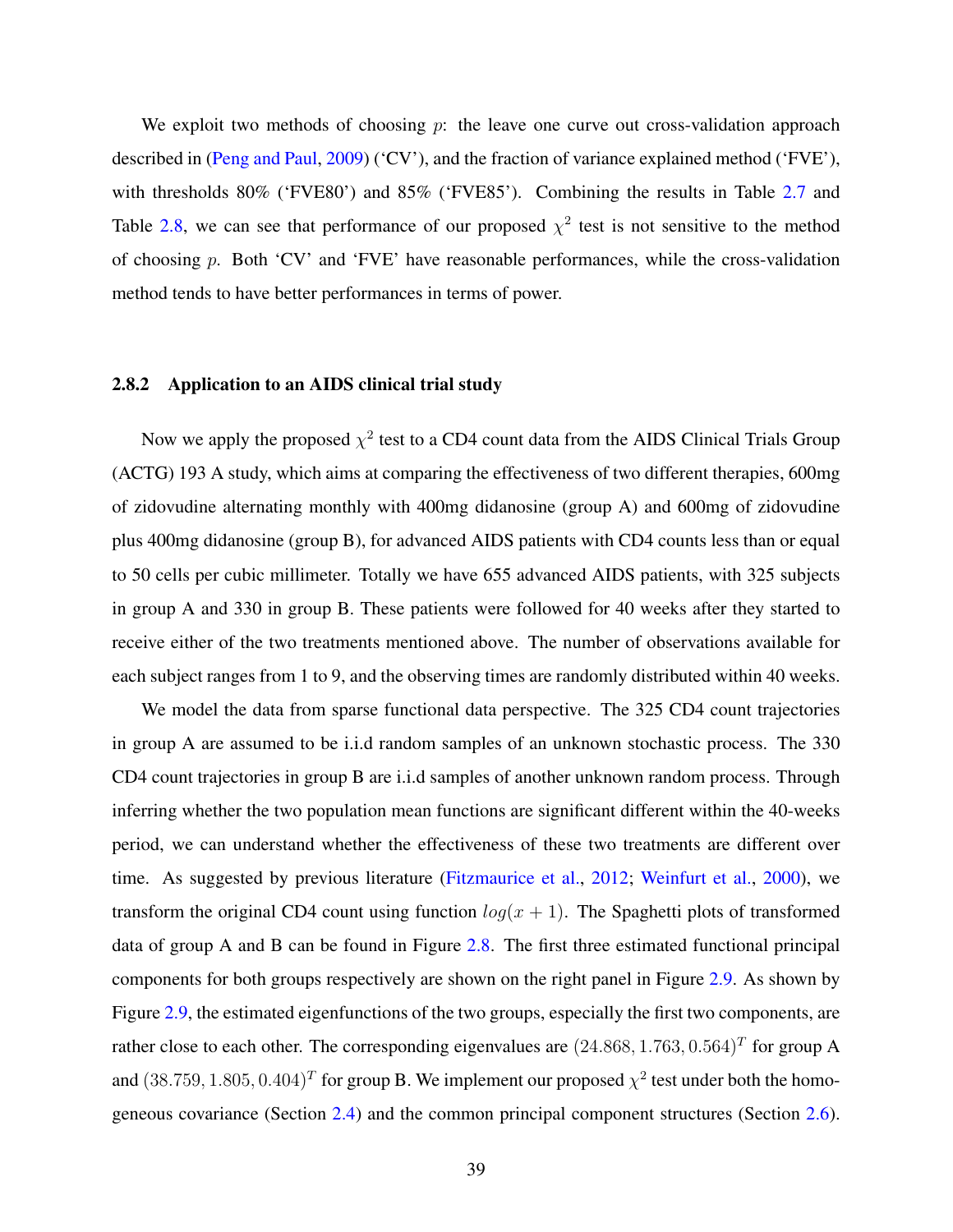The p-values using the homogeneous covariance structure under  $p = 2, 3, 4, 5$ , are 0.0333, 0.0779, 0.0133 and 0.0270. Under the CPC structure mentioned in Section [2.6,](#page-45-1) the corresponding p-values are smaller, they are 1.111e-61, 7.727e-61, 4.608e-92, 1.472e-97. We can see that under all different values of *p*, the proposed test is able to detect the discrepancy between the effectiveness of group A and group B. Given the estimated mean functions provided on the left panel in Figure [2.9,](#page-62-0) it can seen that the therapy used by group B tends to be more effective on helping advanced AIDS patient to recover.

# <span id="page-53-0"></span>2.8.3 Application to an eBay online auction data set

EBay.com is one of the largest online auction markets. The most common auctions on eBay are single-item auctions, even though multiple-item auctions are also feasible. The problem that we consider belongs to the single-item auction category. For this kind of auctions, eBay adopts the second-price rule to decide the winner. To be more specific, within the pre-selected bidding period (3 days, 5 days, or 7 days), bidders can submit the maximum amounts that they are willing to pay (WTP). The first bidder to provide the second largest WTP within the bidding period is the winner. The WTP's are hidden from the public, instead, eBay's proxy bidding system automatically increases each bidder's bid by a minimum increment determined by the current bidding price and certain rules set by eBay. And it displays these prices lively on the item page. This real-time price trajectories come out of this system are often referred as live bid. The auction data in our problem are live bid data. More details about the mechanism of eBay online auctions are provided by their official website [\(Ebay.com,](#page-112-4) [1995\)](#page-112-4). eBay auction data for all items are appropriately stored by eBay on [\(Ebay.com,](#page-112-4) [1995\)](#page-112-4) and are completely accessible to all registered users for up to 90 days.

As mentioned in the previous paragraph, the auctions can last for 3 days, 5 days, or 7 days. We consider the problem that whether the price trends for a certain type of item are different for different bidding length choices. We use the live bid for Palm M515 Personal Digital Assistant as an example. The data set can be found at [\(Jank and Shmueli,](#page-113-4) [2010\)](#page-113-4). The two bidding lengths that we compare are 3 days and 7 days. In the 3 days group, there are 90 auctions of Palm M515 that happened between March and May, 2003. In the 7 days group, there are 158 auctions of Palm M515 happened within the same period of time. The number of bids for each items are given in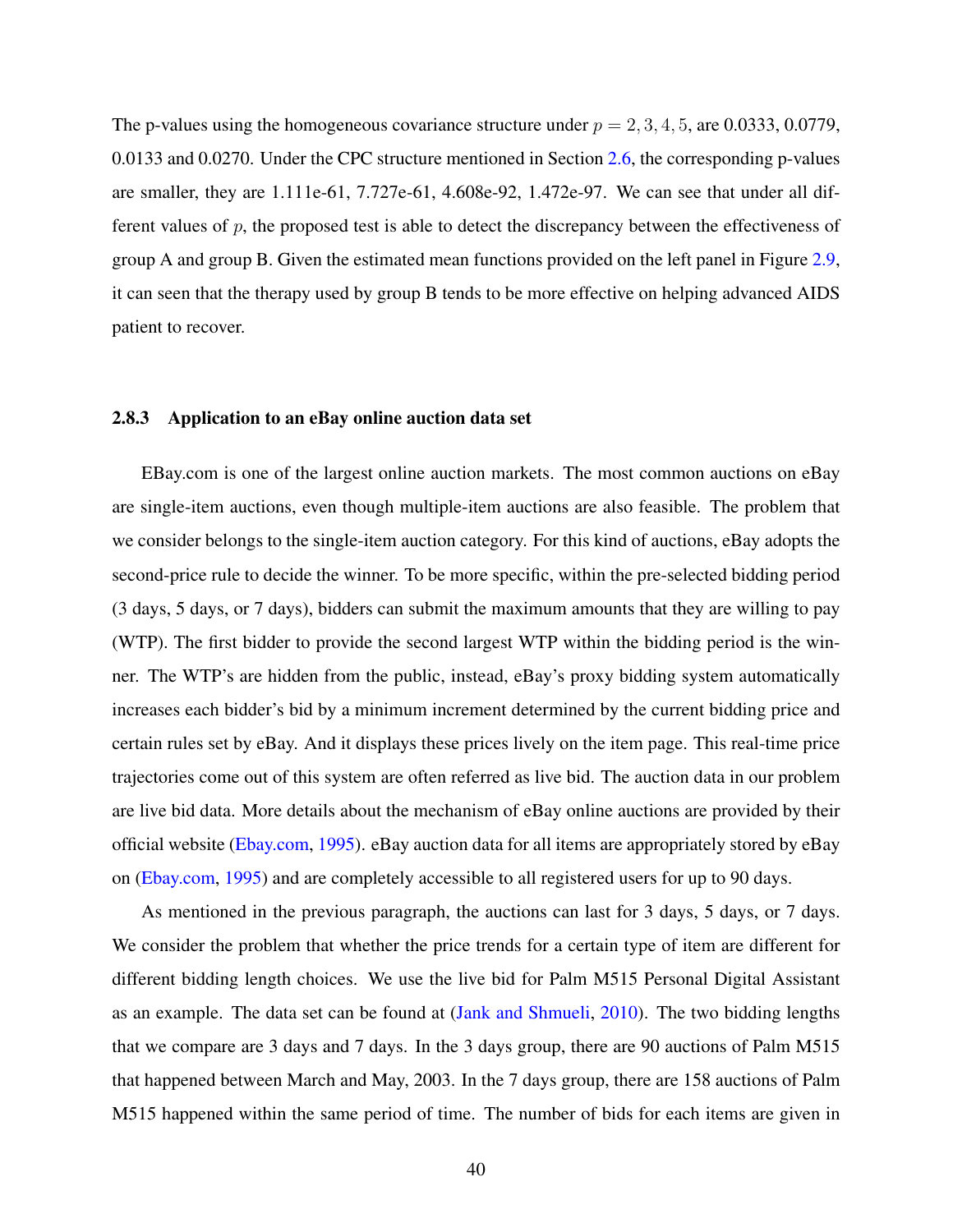Figure [2.10,](#page-62-1) which are not small. However, as shown in Figure [2.11,](#page-63-0) where 9 randomly selected auctions in the 7 days group are visualized, the bids are extremely irregular. There are big gaps among the data.

We use sparse functional data approaches to model this ebay online live bid data. We assume that the 90 auctions with duration 3 days are i.i.d random samples from an unknown population distribution, and the 158 auctions with duration 7 days are i.i.d random sample from another un-known stochastic process. (Peng and Müller, [2008;](#page-113-5) Liu and Müller, 2008; [Wang et al.,](#page-115-4) [2004;](#page-115-4) [Jank](#page-113-6) [et al.,](#page-113-6) [2008\)](#page-113-6) also analyze ebay online auction data from sparse functional perspectives. Following previous papers (Peng and Müller, [2008;](#page-114-3) [Jank et al.,](#page-113-6) [2008\)](#page-113-6), we transform live bid data into logscale. We also scale the bidding time variables of both the 3 days group and the 7 days group to [0, 1]. Now the problem of detecting differences in average price trends becomes testing whether the population mean curves are significantly different within some parts of [0*,* 1].

As indicated by the right panel in Figure [2.12,](#page-63-1) the estimated first three eigenfunctions of the 7 days group (black) and the 3 days group (blue) are very close. The corresponding eigenvalues are  $(0.344, 0.101, 0.020)^T$  for the 7 days group and  $(0.416, 0.162, 0.011)^T$  for the 3 days group. It is reasonable to assume that they share the same covariance function. The proposed  $\chi^2$  test is implemented to this mean function testing problem. We use the cross-validation method to choose  $p = 5$  and the p-value of our proposed test is less than 0.000001. This means that we have enough confidence to conclude that the mean price evolution curves are different when different bidding time periods are selected. The estimated mean functions by local linear smoothing are included on the left panel in Figure [2.12.](#page-63-1) From the graph, we can see that the price of the 7 days group (solid black) is larger than that of the 3 days group (dash blue) over the entire time domain.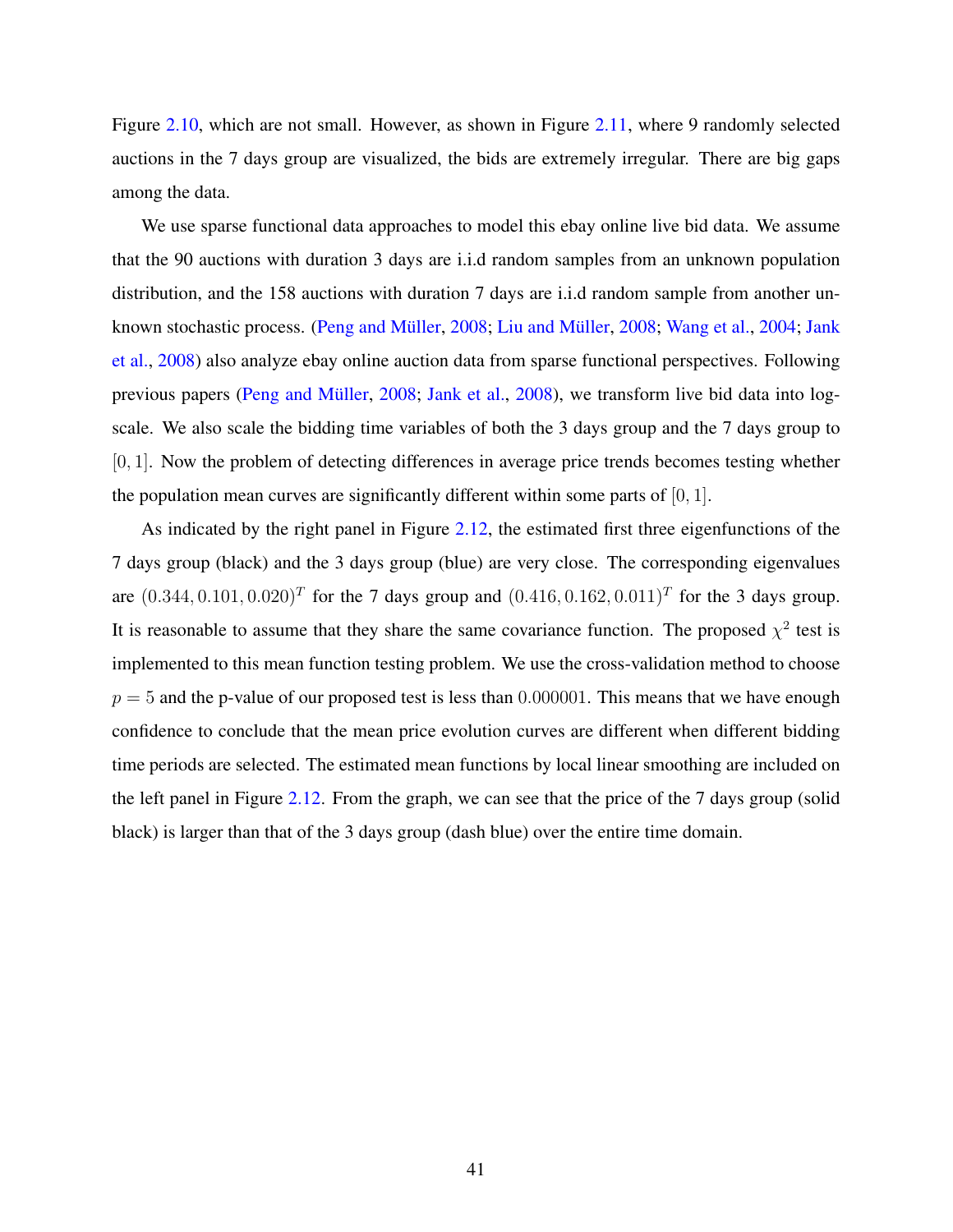<span id="page-55-0"></span>Table 2.3: Results for simulation I. Results for the number of observations on each curve is 4  $(N = 4)$  and 8 ( $N = 8$ ), when the standard deviation of the random measurement error is 0 ( $\sigma =$ 0). Three different sample sizes  $(n_1, n_2) = (100, 100), (300, 300)$ , and  $(600, 600)$  are considered. We compare the performances of four different methods: the proposed  $\chi^2$  test  $T_{p,N}$  ('shrink'), the distribution test in [\(Pomann et al.,](#page-114-2) [2016\)](#page-114-2)('distribution'), the naive adaption of dense eigen-projection based test in (Horváth and Rice, [2015;](#page-113-2) [Lillo et al.,](#page-113-3) [2015\)](#page-113-3) ('Naive dense'), and the pLRT test in [\(Staicu et al.,](#page-115-0) [2014\)](#page-115-0)('pLRT-linear' and 'pLRT-cubic'). The type I error ( $\varsigma = 0$ ) and powers (*ς* = 0*.*8*,* 1*.*2*,* 1*.*6) are calculated based on 1000 repetitions.

| $(\mathbf{N},\pmb{\sigma})$ | <b>Sample size</b>                                | <b>Test</b>  | $\varsigma = 0$ | $\varsigma = 0.8$ | $\varsigma = 1.2$ | $\varsigma = 1.6$ |
|-----------------------------|---------------------------------------------------|--------------|-----------------|-------------------|-------------------|-------------------|
| $N=4, \sigma=0$             | $(n_1, n_2) = (100, 100)$                         | Shrink       | 0.043           | 0.435             | 0.990             | 0.999             |
|                             |                                                   | Naive dense  | 0.048           | 0.053             | 0.048             | 0.046             |
|                             |                                                   | Distribution | 0.166           | 0.491             | 0.985             | 1.000             |
|                             |                                                   | pLRT-linear  | 0.671           | 0.653             | 0.643             | 0.718             |
|                             |                                                   | pLRT-cubic   | 0.302           | 0.310             | 0.328             | 0.348             |
|                             | $(n_1, n_2) = (300, 300)$                         | Shrink       | 0.044           | 0.904             | 1.000             | 1.000             |
|                             |                                                   | Naive dense  | 0.054           | 0.062             | 0.076             | 0.069             |
|                             |                                                   | pLRT-linear  | 0.564           | 0.512             | 0.592             | 0.679             |
|                             |                                                   | pLRT-cubic   | 0.398           | 0.377             | 0.403             | 0.537             |
|                             | $(n_1, n_2) = (600, 600)$                         | Shrink       | 0.034           | 0.999             | 1.000             | 0.998             |
|                             |                                                   | Naive dense  | 0.136           | 0.152             | 0.145             | 0.137             |
|                             |                                                   | Distribution | 0.110           | 0.999             | 1.000             | 0.999             |
|                             |                                                   | pLRT-linear  | 0.389           | 0.387             | 0.427             | 0.360             |
|                             |                                                   | pLRT-cubic   | 0.464           | 0.467             | 0.467             | 0.465             |
|                             | $N = 8, \sigma = 0 \quad (n_1, n_2) = (100, 100)$ | Shrink       | 0.027           | 0.484             | 0.995             | 1.000             |
|                             |                                                   | Naive dense  | 0.617           | 0.637             | 0.607             | 0.633             |
|                             |                                                   | Distribution | 0.041           | 0.433             | 0.992             | 1.000             |
|                             |                                                   | pLRT-linear  | 0.270           | 0.276             | 0.266             | 0.312             |
|                             |                                                   | pLRT-cubic   | 0.107           | 0.105             | 0.111             | 0.139             |
|                             | $(n_1, n_2) = (300, 300)$                         | Shrink       | 0.035           | 0.962             | 1.000             | 1.000             |
|                             |                                                   | Naive dense  | 0.922           | 0.921             | 0.927             | 0.895             |
|                             |                                                   | Distribution | 0.060           | 0.938             | 1.000             | 1.000             |
|                             |                                                   | pLRT-linear  | 0.046           | 0.054             | 0.096             | 0.325             |
|                             |                                                   | pLRT-cubic   | 0.165           | 0.174             | 0.178             | 0.374             |
|                             | $(n_1, n_2) = (600, 600)$                         | Shrink       | 0.036           | 1.000             | 1.000             | 1.000             |
|                             |                                                   | Naive dense  | 0.937           | 0.947             | 0.931             | 0.944             |
|                             |                                                   | Distribution | 0.050           | 1.000             | 1.000             | 0.997             |
|                             |                                                   | pLRT-linear  | 0.106           | 0.110             | 0.198             | 0.110             |
|                             |                                                   | pLRT-cubic   | 0.314           | 0.331             | 0.397             | 0.306             |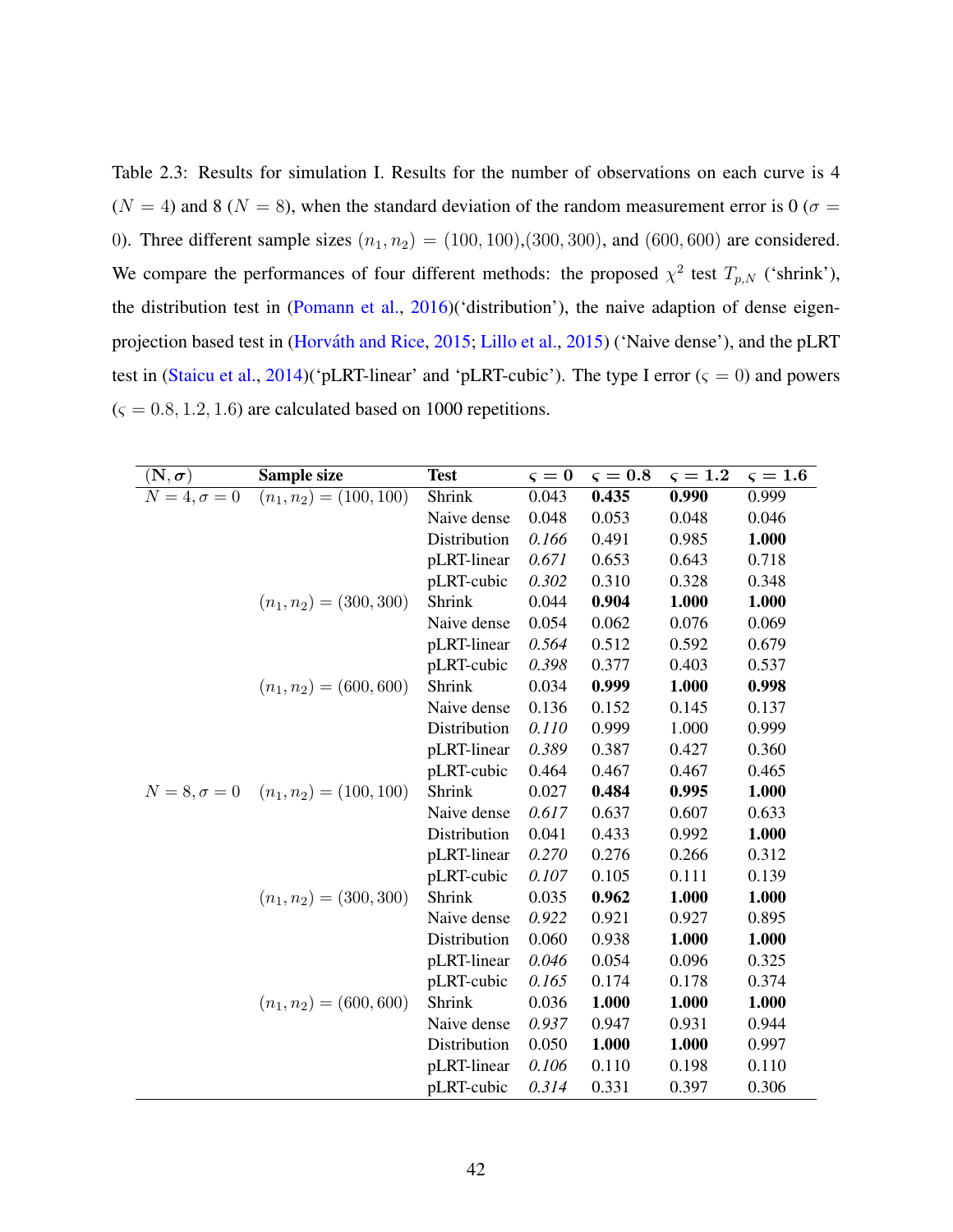Table 2.4: Results for simulation I. Results for the number of observations on each curve is 4  $(N = 4)$  and 8 ( $N = 8$ ), when the standard deviation of the random measurement error is 0.6  $(\sigma = 0.6)$ . Three different sample sizes  $(n_1, n_2) = (100, 100), (300, 300)$ , and  $(600, 600)$  are considered. We compare the performances of four different methods: the proposed  $\chi^2$  test  $T_{p,N}$ ('shrink'), the distribution test in [\(Pomann et al.,](#page-114-2) [2016\)](#page-114-2)('distribution'), the naive adaption of dense eigen-projection based test in (Horváth and Rice, [2015;](#page-113-2) [Lillo et al.,](#page-113-3) [2015\)](#page-113-3) ('Naive dense'), and the pLRT test in [\(Staicu et al.,](#page-115-0) [2014\)](#page-115-0)('pLRT-linear' and 'pLRT-cubic'). The type I error ( $\varsigma = 0$ ) and powers ( $\varsigma = 0.8, 1.2, 1.6$ ) are calculated based on 1000 repetitions.

| $(\mathbf{N},\boldsymbol{\sigma})$ | Sample size                                     | <b>Test</b>  | $\varsigma = 0$ | $\varsigma=0.8$ | $\varsigma = 1.2$ | $\varsigma = 1.6$ |
|------------------------------------|-------------------------------------------------|--------------|-----------------|-----------------|-------------------|-------------------|
| $N=4, \sigma=0.6$                  | $(n_1, n_2) = (100, 100)$                       | Shrink       | 0.049           | 0.274           | 0.927             | 1.000             |
|                                    |                                                 | Naive dense  | 0.032           | 0.037           | 0.036             | 0.308             |
|                                    |                                                 | Distribution | 0.065           | 0.268           | 0.891             | 1.000             |
|                                    |                                                 | pLRT-linear  | 0.399           | 0.407           | 0.471             | 0.714             |
|                                    |                                                 | pLRT-cubic   | 0.356           | 0.383           | 0.422             | 0.713             |
|                                    | $(n_1, n_2) = (300, 300)$                       | Shrink       | 0.040           | 0.776           | 1.000             | 1.000             |
|                                    |                                                 | Naive dense  | 0.091           | 0.056           | 0.846             | 0.808             |
|                                    |                                                 | Distribution | 0.058           | 0.734           | 1.000             | 1.000             |
|                                    |                                                 | pLRT-linear  | 0.662           | 0.648           | 0.513             | 0.841             |
|                                    |                                                 | pLRT-cubic   | 0.667           | 0.718           | 0.721             | 0.904             |
|                                    | $(n_1, n_2) = (600, 600)$                       | Shrink       | 0.039           | 0.973           | 1.000             | 1.000             |
|                                    |                                                 | Naive dense  | 0.134           | 0.128           | 0.132             | 0.965             |
|                                    |                                                 | Distribution | 0.058           | 0.960           | 1.000             | 1.000             |
|                                    |                                                 | pLRT-linear  | 0.637           | 0.647           | 0.684             | 0.896             |
|                                    |                                                 | pLRT-cubic   | 0.830           | 0.827           | 0.859             | 0.951             |
|                                    | $N = 8, \sigma = 0.6$ $(n_1, n_2) = (100, 100)$ | Shrink       | 0.041           | 0.418           | 0.988             | 1.000             |
|                                    |                                                 | Naive dense  | 0.349           | 0.331           | 0.353             | 0.336             |
|                                    |                                                 | Distribution | 0.035           | 0.340           | 0.960             | 1.000             |
|                                    |                                                 | pLRT-linear  | 0.349           | 0.383           | 0.465             | 0.714             |
|                                    |                                                 | pLRT-cubic   | 0.391           | 0.388           | 0.465             | 0.714             |
|                                    | $(n_1, n_2) = (300, 300)$                       | Shrink       | 0.047           | 0.881           | 1.000             | 1.000             |
|                                    |                                                 | Naive dense  | 0.804           | 0.813           | 0.824             | 0.827             |
|                                    |                                                 | Distribution | 0.060           | 0.849           | 1.000             | 1.000             |
|                                    |                                                 | pLRT-linear  | 0.386           | 0.410           | 0.519             | 0.836             |
|                                    |                                                 | pLRT-cubic   | 0.653           | 0.671           | 0.728             | 0.896             |
|                                    | $(n_1, n_2) = (600, 600)$                       | Shrink       | 0.049           | 0.994           | 1.000             | 1.000             |
|                                    |                                                 | Naive dense  | 0.958           | 0.955           | 0.953             | 0.955             |
|                                    |                                                 | Distribution | 0.037           | 0.994           | 1.000             | 1.000             |
|                                    |                                                 | pLRT-linear  | 0.564           | 0.537           | 0.638             | 0.907             |
|                                    |                                                 | pLRT-cubic   | 0.792           | 0.790           | 0.816             | 0.959             |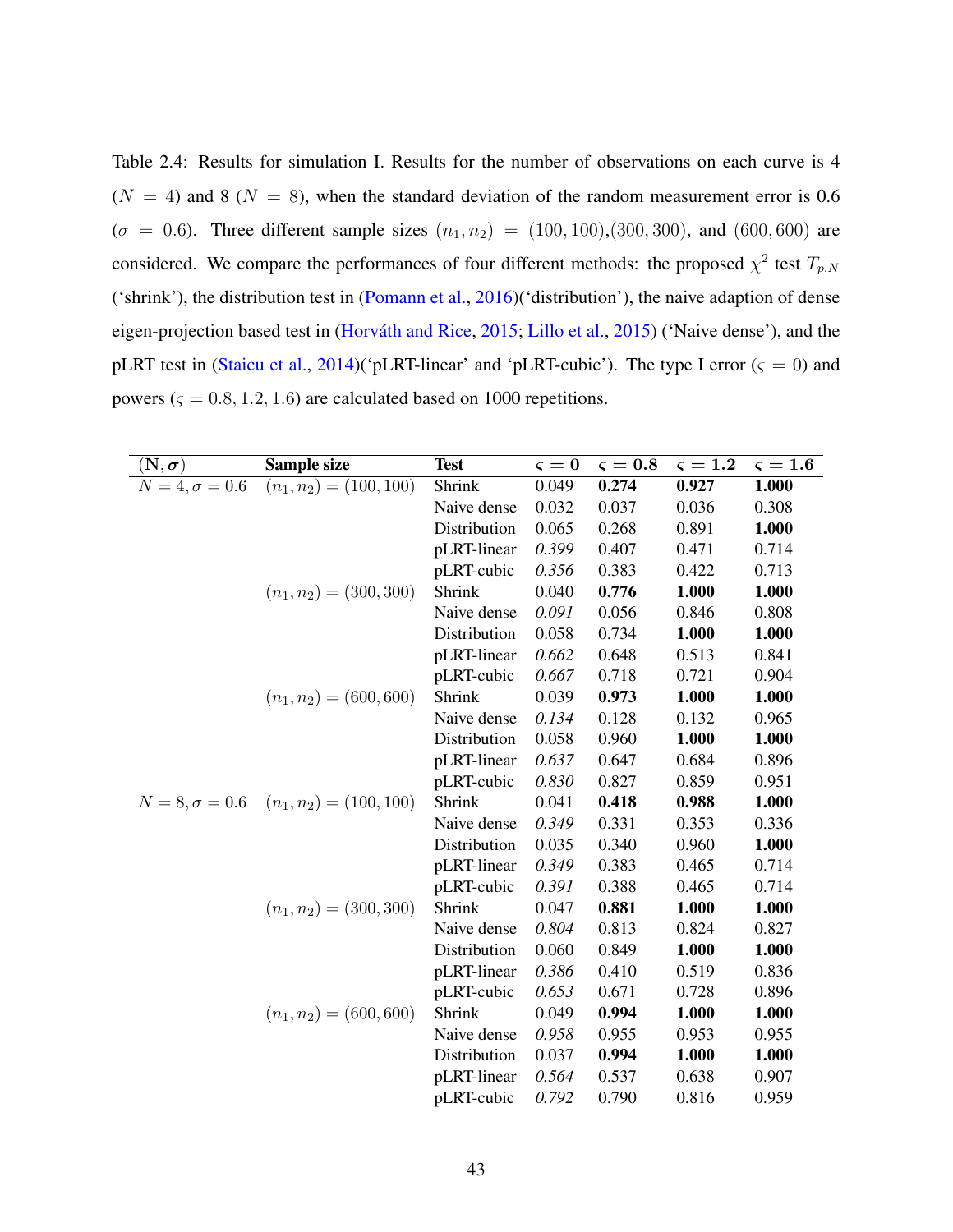<span id="page-57-0"></span>Table 2.5: Results for simulation I. Results for the number of observation on each curve is 4  $(N = 4)$  and 8 ( $N = 8$ ), when the standard deviation of the random measurement error is 1.2  $(\sigma = 1.2)$ . Three different sample sizes  $(n_1, n_2) = (100, 100), (300, 300)$ , and  $(600, 600)$  are considered. We compare the performances of four different methods: the proposed  $\chi^2$  test  $T_{p,N}$ ('shrink'), the distribution test in [\(Pomann et al.,](#page-114-2) [2016\)](#page-114-2)('distribution'), the naive adaption of dense eigen-projection based test in (Horváth and Rice, [2015;](#page-113-2) [Lillo et al.,](#page-113-3) [2015\)](#page-113-3) ('Naive dense'), and the pLRT test in [\(Staicu et al.,](#page-115-0) [2014\)](#page-115-0)('pLRT-linear' and 'pLRT-cubic'). The type I error ( $\varsigma = 0$ ) and powers ( $\varsigma = 0.8, 1.2, 1.6$ ) are calculated based on 1000 repetitions.

| $(\mathbf{N},\boldsymbol{\sigma})$ | Sample size                                     | <b>Test</b>  | $\varsigma = 0$ | $\varsigma=0.8$ | $\varsigma = 1.2$ | $\varsigma = 1.6$ |
|------------------------------------|-------------------------------------------------|--------------|-----------------|-----------------|-------------------|-------------------|
| $N=4, \sigma=\overline{1.2}$       | $(n_1, n_2) = (100, 100)$                       | Shrink       | 0.038           | 0.121           | 0.628             | 1.000             |
|                                    |                                                 | Naive dense  | 0.033           | 0.025           | 0.032             | 0.022             |
|                                    |                                                 | Distribution | 0.049           | 0.162           | 0.639             | 1.000             |
|                                    |                                                 | pLRT-linear  | 0.372           | 0.380           | 0.446             | 0.700             |
|                                    |                                                 | pLRT-cubic   | 0.445           | 0.435           | 0.505             | 0.728             |
|                                    | $(n_1, n_2) = (300, 300)$                       | Shrink       | 0.031           | 0.455           | 0.991             | 1.000             |
|                                    |                                                 | Naive dense  | 0.046           | 0.039           | 0.045             | 0.041             |
|                                    |                                                 | Distribution | 0.051           | 0.455           | 0.994             | 1.000             |
|                                    |                                                 | pLRT-linear  | 0.605           | 0.634           | 0.685             | 0.883             |
|                                    |                                                 | pLRT-cubic   | 0.729           | 0.771           | 0.787             | 0.921             |
|                                    | $(n_1, n_2) = (600, 600)$                       | Shrink       | 0.036           | 0.784           | 1.000             | 1.000             |
|                                    |                                                 | Naive dense  | 0.134           | 0.123           | 0.128             | 0.132             |
|                                    |                                                 | Distribution | 0.059           | 0.782           | 1.000             | 1.000             |
|                                    |                                                 | pLRT-linear  | 0.578           | 0.615           | 0.661             | 0.908             |
|                                    |                                                 | pLRT-cubic   | 0.804           | 0.831           | 0.860             | 0.958             |
|                                    | $N = 8, \sigma = 1.2$ $(n_1, n_2) = (100, 100)$ | Shrink       | 0.045           | 0.224           | 0.880             | 1.000             |
|                                    |                                                 | Naive dense  | 0.143           | 0.156           | 0.143             | 0.148             |
|                                    |                                                 | Distribution | 0.065           | 0.213           | 0.835             | 1.000             |
|                                    |                                                 | pLRT-linear  | 0.421           | 0.428           | 0.539             | 0.777             |
|                                    |                                                 | pLRT-cubic   | 0.552           | 0.537           | 0.616             | 0.815             |
|                                    | $(n_1, n_2) = (300, 300)$                       | Shrink       | 0.046           | 0.658           | 1.000             | 1.000             |
|                                    |                                                 | Naive dense  | 0.508           | 0.502           | 0.484             | 0.512             |
|                                    |                                                 | Distribution | 0.042           | 0.622           | 1.000             | 1.000             |
|                                    |                                                 | pLRT-linear  | 0.494           | 0.526           | 0.613             | 0.857             |
|                                    |                                                 | pLRT-cubic   | 0.763           | 0.746           | 0.792             | 0.927             |
|                                    | $(n_1, n_2) = (600, 600)$                       | Shrink       | 0.047           | 0.955           | 1.000             | 1.000             |
|                                    |                                                 | Naive dense  | 0.830           | 0.846           | 0.845             | 0.856             |
|                                    |                                                 | Distribution | 0.051           | 0.940           | 1.000             | 1.000             |
|                                    |                                                 | pLRT-linear  | 0.649           | 0.607           | 0.702             | 0.649             |
|                                    |                                                 | pLRT-cubic   | 0.847           | 0.808           | 0.877             | 0.847             |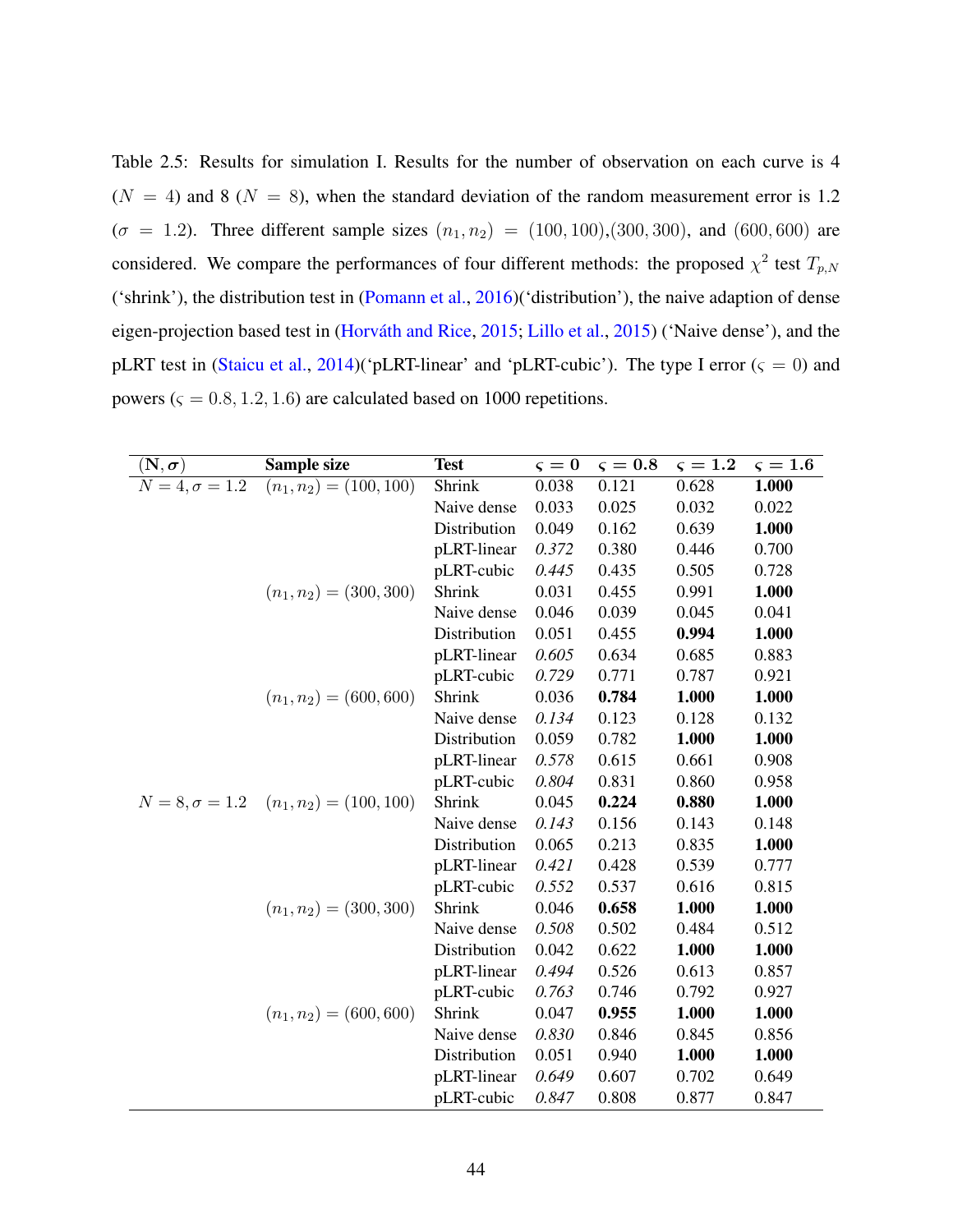<span id="page-58-0"></span>Table 2.6: Results for simulation study II. Performances of our  $\chi^2$  test is examined under a non-Gaussian case. We presented results for the standard deviation of the random measurement error is 0 ( $\sigma$  = 0), 0.6 ( $\sigma$  = 0.6), and 1.2 ( $\sigma$  = 1.2), when the number of observation on each curve is 4 ( $N = 4$ ). Three different sample sizes  $(n_1, n_2) = (100, 100), (300, 300),$  or (600*,* 600) are considered. The type I error ( $\varsigma = 0$ ) and powers ( $\varsigma = 0.8, 1.2, 1.6$ ) are calculated based on 1000 repetitions.

| $(N, \sigma)$         | sample size                                           | $\varsigma = 0 \varsigma = 0.8 \varsigma = 1.2 \varsigma = 1.6$ |       |       |
|-----------------------|-------------------------------------------------------|-----------------------------------------------------------------|-------|-------|
| $N=4, \sigma=0$       | $(n_1, n_2) = (100, 100)$ 0.068                       | 0.462                                                           | 0.987 | 1.000 |
|                       | $(n_1, n_2) = (300, 300)$ 0.044                       | 0.946                                                           | 1.000 | 1.000 |
|                       | $(n_1, n_2) = (600, 600)$ 0.061                       | 1.000                                                           | 1.000 | 1.000 |
|                       | $N = 4, \sigma = 0.6$ $(n_1, n_2) = (100, 100)$ 0.051 | 0.273                                                           | 0.930 | 1.000 |
|                       | $(n_1, n_2) = (300, 300)$ 0.038                       | 0.736                                                           | 1.000 | 1.000 |
|                       | $(n_1, n_2) = (600, 600)$ 0.046                       | 0.975                                                           | 1.000 | 1.000 |
| $N = 4, \sigma = 1.2$ | $(n_1, n_2) = (100, 100)$ 0.029                       | 0.125                                                           | 0.637 | 0.998 |
|                       | $(n_1, n_2) = (300, 300)$ 0.030                       | 0.391                                                           | 0.995 | 1.000 |
|                       | $(n_1, n_2) = (600, 600)$ 0.042                       | 0.776                                                           | 1.000 | 1.000 |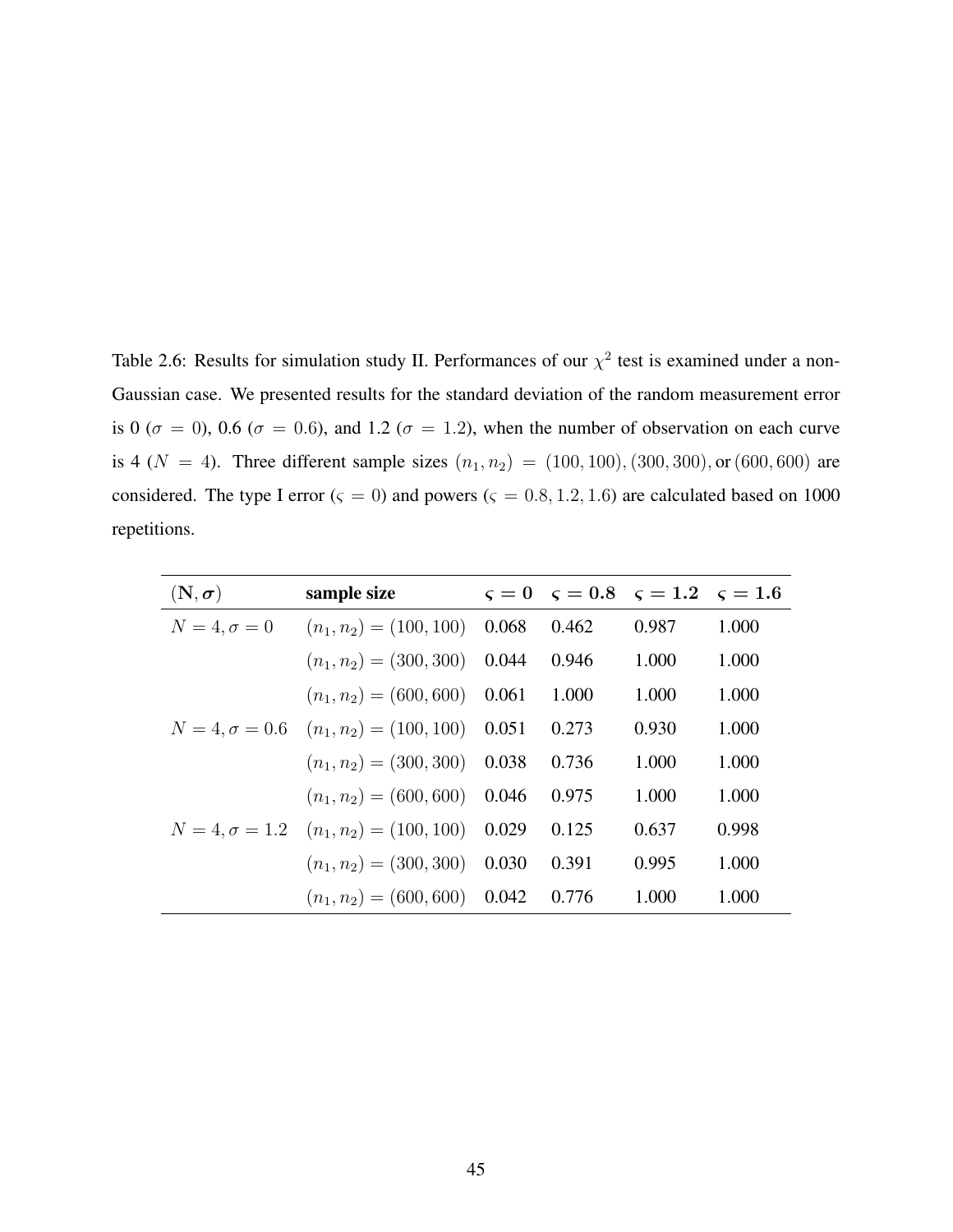

Figure 2.6: Visualizations of the first setting in Simulation III: first 10 eigenfunctions are on the left panel; mean functions are on the right panel.



Figure 2.7: Visualizations of the second setting in Simulation III: first 10 eigenfunctions are on the left panel; mean functions are on the right panel.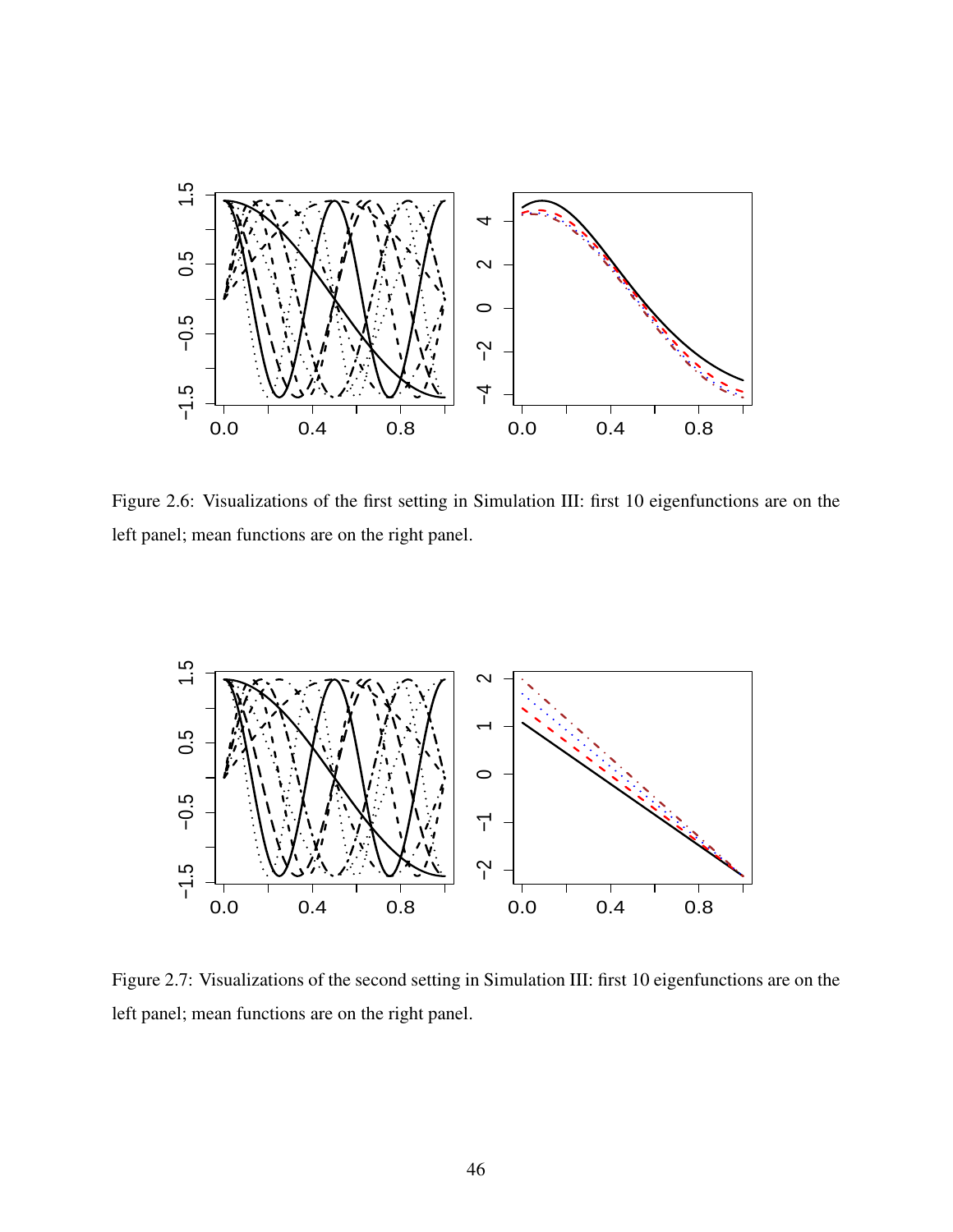<span id="page-60-0"></span>Table 2.7: Results for simulation III. True value of *p* is 30, and the leave one curve out crossvalidation method ("CV") [\(Peng and Paul,](#page-114-0) [2009\)](#page-114-0) as well as the fraction of variance explained rule ("FVE80" and "FVE85") are implemented to choose an appropriate *p*. Performances of our shrink test are evaluated in terms of type I error ( $\delta_1 = 0$ ) and powers ( $\delta_1 = 1.2, 2.4, 3.6$ ) over 1000 repetitions.

| sample size               | <b>Testing</b> | $\delta_1 = 0$ | $\delta_1 = 1.2$ | $\delta_1 = 2.4$ | $\delta_1 = 3.6$ |
|---------------------------|----------------|----------------|------------------|------------------|------------------|
| $(n_1, n_2) = (100, 100)$ | Shrink (CV)    | 0.051          | 0.250            | 0.736            | 0.909            |
|                           | Shrink (FVE80) | 0.043          | 0.080            | 0.248            | 0.525            |
|                           | Shrink (FVE85) | 0.048          | 0.079            | 0.252            | 0.531            |
| $(n_1, n_2) = (300, 300)$ | Shrink (CV)    | 0.038          | 0.736            | 0.990            | 0.996            |
|                           | Shrink (FVE80) | 0.040          | 0.125            | 0.542            | 0.907            |
|                           | Shrink(FVE85)  | 0.036          | 0.162            | 0.555            | 0.915            |
| $(n_1, n_2) = (600, 600)$ | Shrink (CV)    | 0.046          | 0.966            | 1.000            | 0.998            |
|                           | Shrink (FVE80) | 0.044          | 0.219            | 0.851            | 1.000            |
|                           | Shrink (FVE85) | 0.042          | 0.289            | 0.851            | 1.000            |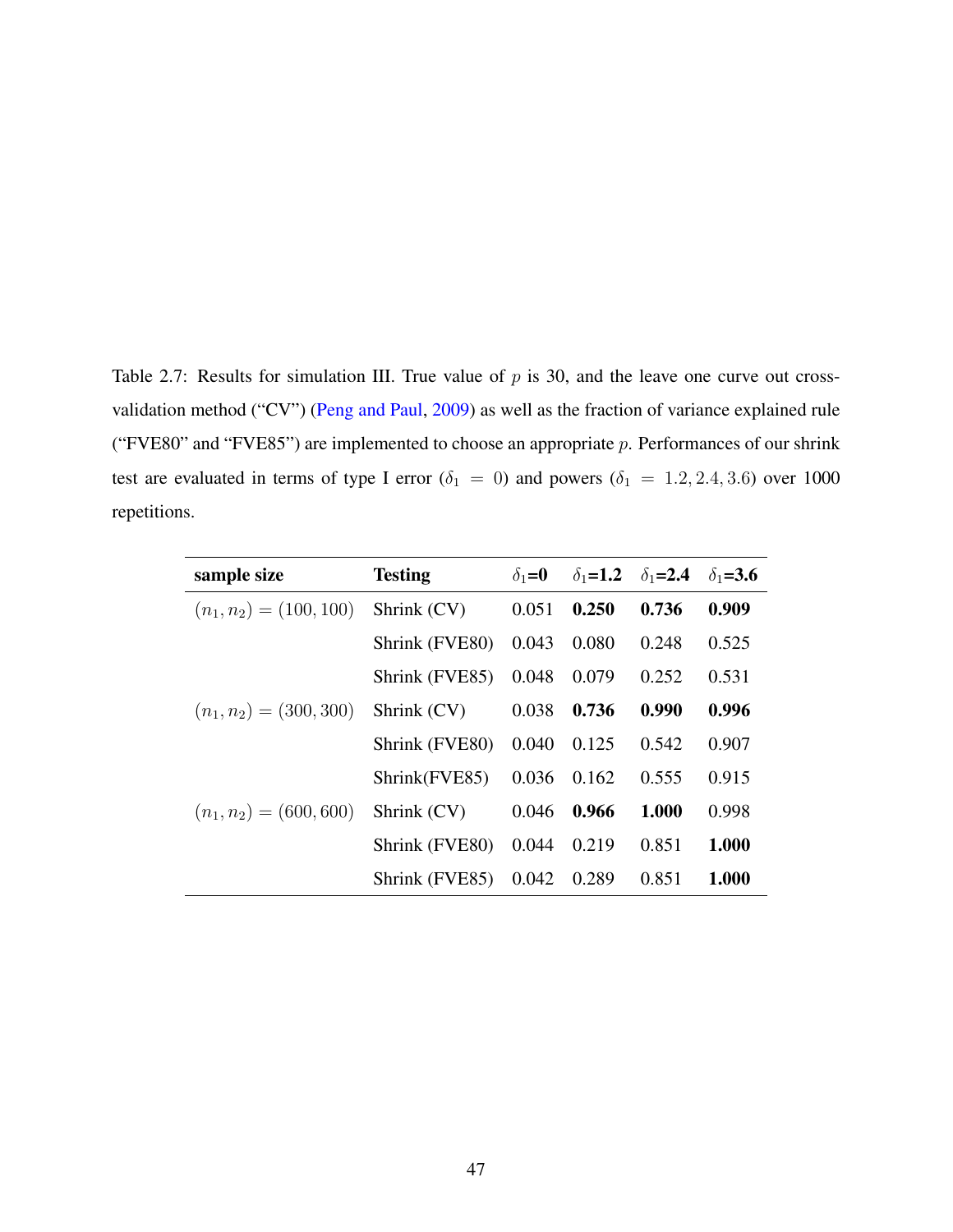<span id="page-61-0"></span>Table 2.8: Results for simulation III. True value of *p* is unknown, and the leave one curve out crossvalidation method ("CV") [\(Peng and Paul,](#page-114-0) [2009\)](#page-114-0) as well as the fraction of variance explained rule ("FVE80" and "FVE85") are implemented to choose an appropriate *p*. Performances of our shrink test are evaluated in terms of type I error ( $\delta_2 = 0$ ) and powers ( $\delta_2 = 0.3, 0.6, 0.9$ ) over 1000 repetitions.

| sample size               | <b>Testing</b> | $\delta_2 = 0$ | $\delta_2 = 0.3$ | $\delta_2$ =0.6 | $\delta_2$ =0.9 |
|---------------------------|----------------|----------------|------------------|-----------------|-----------------|
| $(n_1, n_2) = (100, 100)$ | Shrink (CV)    | 0.051          | 0.158            | 0.533           | 0.882           |
|                           | Shrink (FVE80) | 0.066 0.156    |                  | 0.451           | 0.810           |
|                           | Shrink (FVE85) | $0.066$ 0.159  |                  | 0.471           | 0.831           |
| $(n_1, n_2) = (300, 300)$ | Shrink(CV)     | 0.041          | 0.393            | 0.966           | 0.998           |
|                           | Shrink (FVE80) | $0.062$ 0.360  |                  | 0.896           | 0.999           |
|                           | Shrink (FVE85) | 0.061          | 0.383            | 0.924           | 0.999           |
| $(n_1, n_2) = (600, 600)$ | Shrink (CV)    | 0.042          | 0.763            | 0.997           | 0.998           |
|                           | Shrink (FVE80) | 0.061          | 0.678            | 0.998           | 1.000           |
|                           | Shrink (FVE85) | 0.056 0.722    |                  | 0.999           | 1.000           |

<span id="page-61-1"></span>

Figure 2.8: Plots of CD4 trajectories in group A are on the left panel; plots of CD4 trajectories in group A are on the left panel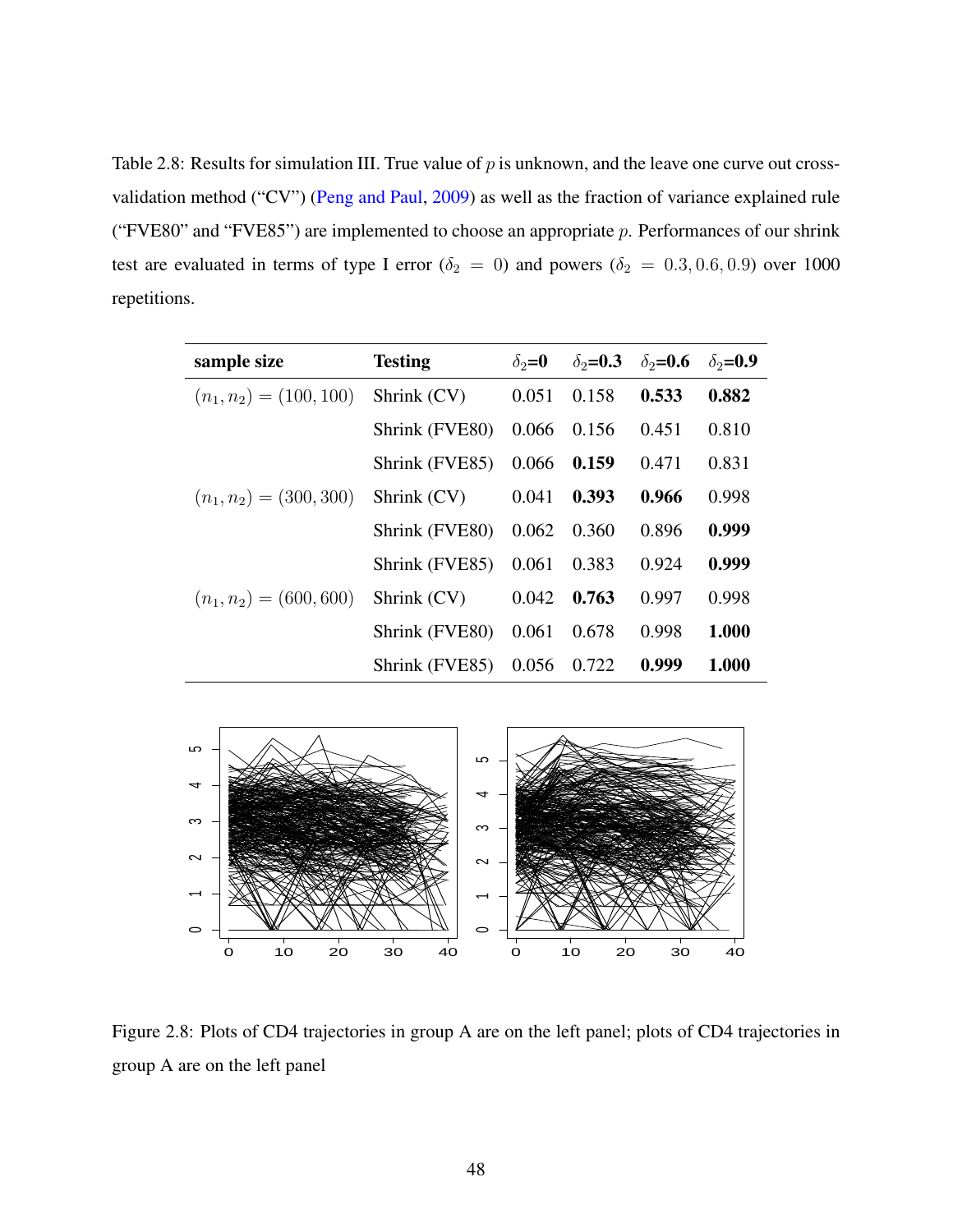<span id="page-62-0"></span>

Figure 2.9: Left: estimated mean CD4 curves of two treatment groups (group A: solid black; group B: dash blue); Right: estimated first three eigenfunctions of each group (group A: solid black; group B: dash blue)

<span id="page-62-1"></span>

Figure 2.10: Left: histogram of number of observation within each item in the 3 days group; Right: histogram of number of observation within each item in the 7 days group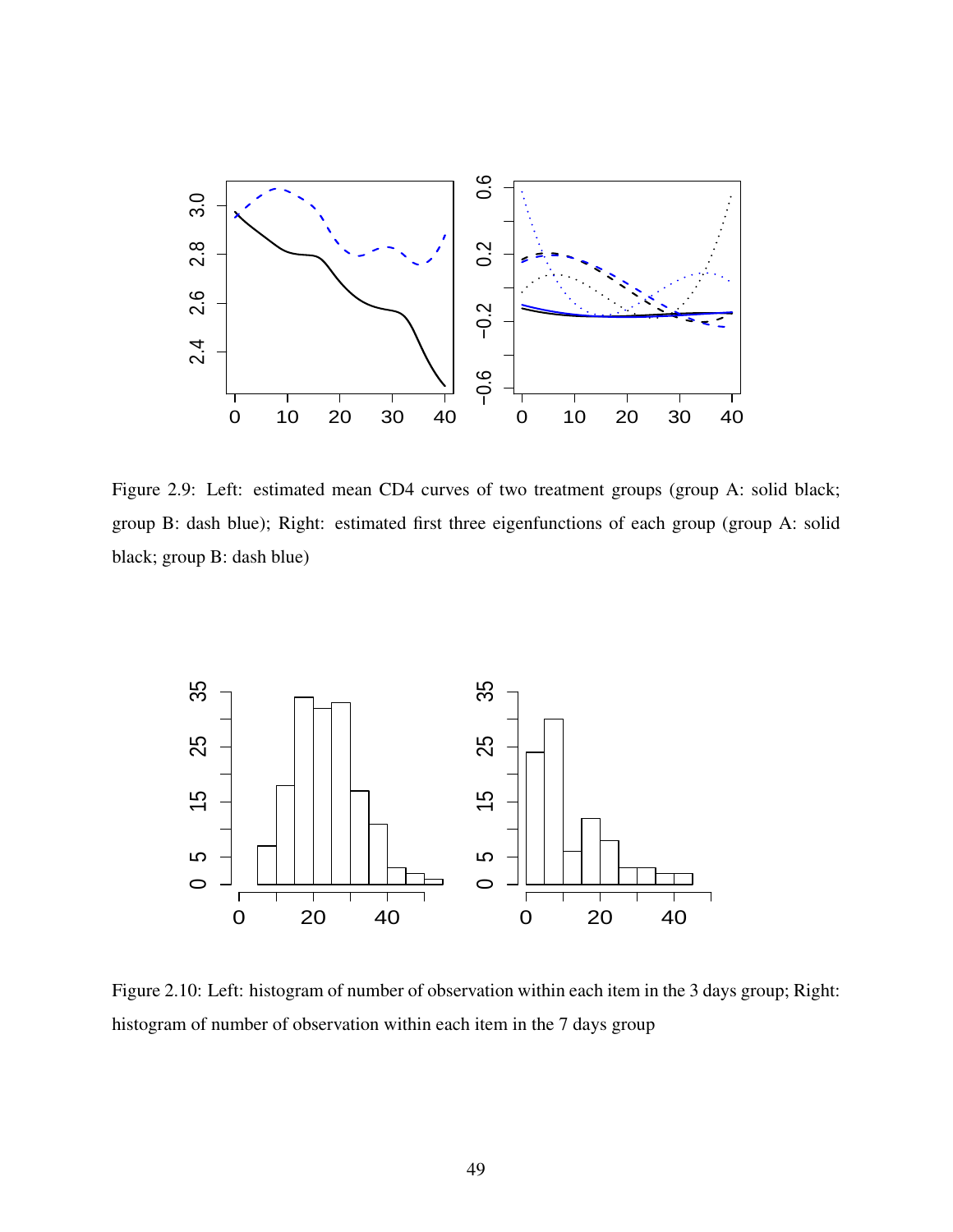

<span id="page-63-0"></span>Figure 2.11: Live bids for 9 randomly chosen Palm M515 in the 7 days group.

<span id="page-63-1"></span>

Figure 2.12: Left: estimated mean log(price) curves of two bidding groups (3 days: dashed blue; 7 days: solid black); Right: estimated first three eigenfunctions of each group (3 days: blue; 7days: black)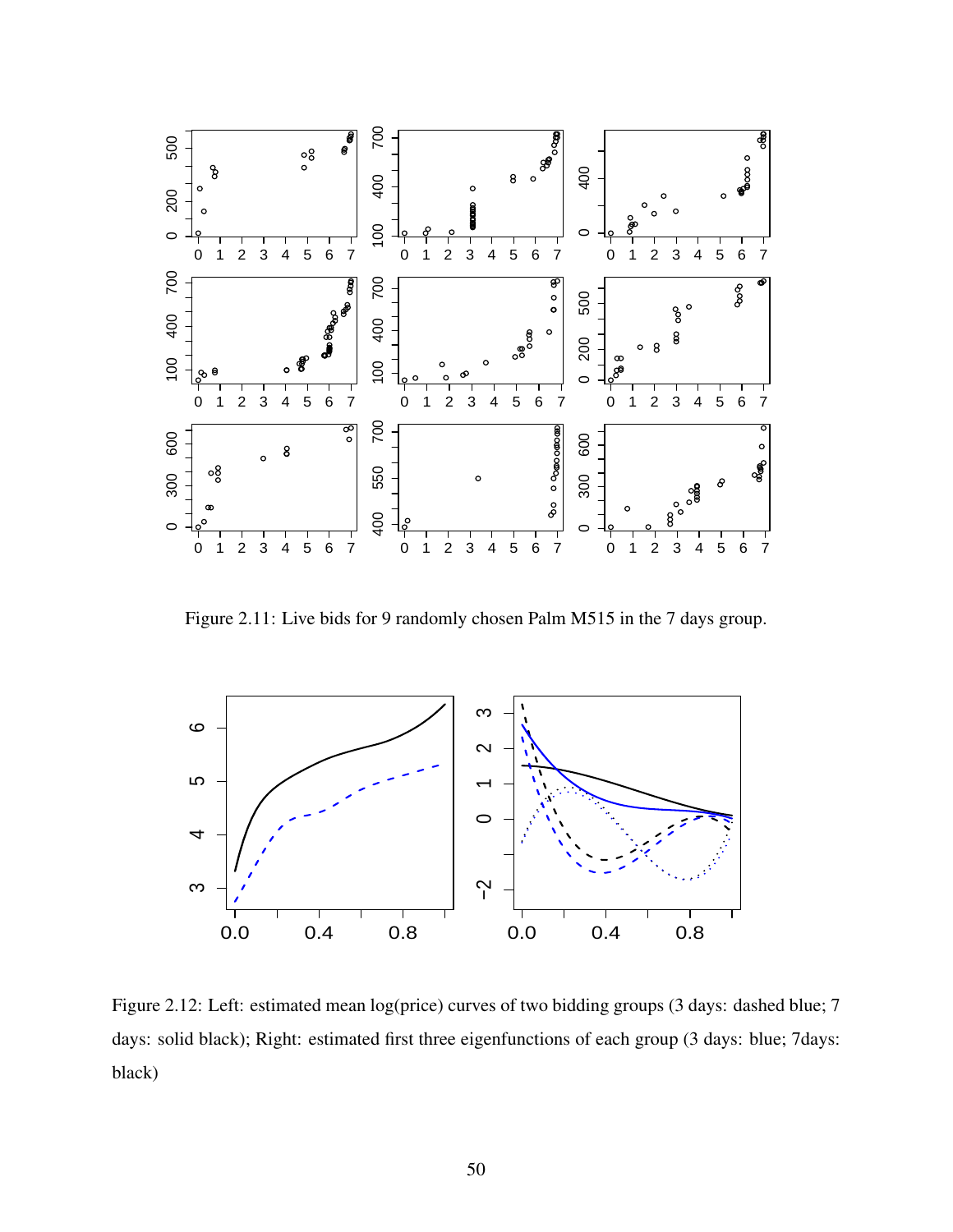## 3.0 ONE-WAY FUNCTIONAL ANOVA FOR SPARSE FUNCTIONAL DATA

For dense functional data, some of the six methods mentioned in Chapter [2](#page-22-0) can be easily generalized to multiple sample circumstances, while some are only applicable to the two-sample inference problem. In Section [3.2,](#page-65-0) we briefly talk about the possibility of extending them one by one.

For sparse functional data, there are no methods specifically designed for the one-way functional ANOVA problem. We propose an asymptotic  $\chi^2$  test based on the shrinkage score estimator introduced in Chapter [2.](#page-22-0) The test statistic is a summation of multiple square forms.

This chapter is organized as follows. The general statistical framework of one-way functional ANOVA is given in Section [3.1.](#page-64-0) Reviews for dense functional data is in Section [3.2.](#page-65-0) Proposed method for sparse functional data is deliberately discussed in Section [3.3](#page-66-0) to Section [3.4,](#page-69-0) where the derivation, estimation methods, asymptotic results, and numerical experiments are presented, including an application to an eBay online auction data set.

## 3.1 STATISTICAL FRAMEWORK

<span id="page-64-0"></span>For one-way functional ANOVA, the model we consider is

<span id="page-64-1"></span>
$$
Y_{gij} = X_{gi}(T_{gij}) + \epsilon_{gij} \tag{3.1}
$$

where  $X_{gi} \sim SP(\mu_g(t), G(s, t)), g = 1, ..., G(G > 2), i = 1, ..., n_g, j = 1, ..., N_{gi}.$  Y<sub>gij</sub> denotes the *j*th observation of the *i*th subject in group *g*, and it is observed at time  $T_{gij}$ . The random samples  $X_{gi}$  are realizations of  $G$  independent Gaussian processes with homogeneous covariance structures in a bounded time domain  $\mathcal{T} = [0, 1]$ . Namely,  $X_{gi}$  are random samples from  $X_g \sim$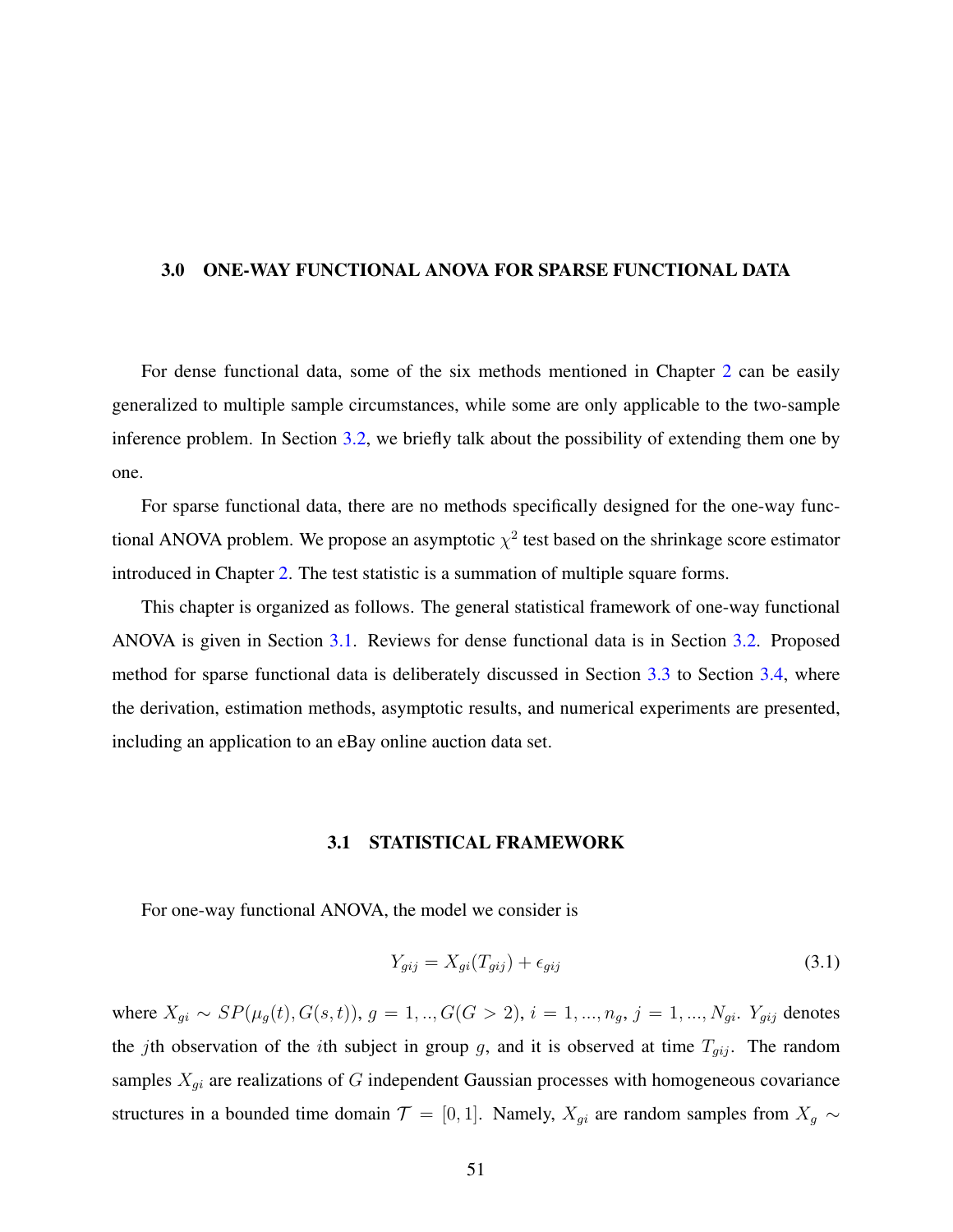$GP(\mu_g(t), G(s, t)), s, t \in \mathcal{T}$ . The number of observations for the *i*th subject in group *g* is denoted as  $N_{gi}$ . The corresponding observing times are  $\{T_{gi1}, ..., T_{giN_{gi}}\}$ .

For dense functional data, the number of observations within each subject, i.e., *Ngi*, goes to infinity with a high rates and the observing times are usually regular. The entire underlying curve  $X_{gi}$  can be consistently recovered from  $(Y_{gi1},..., Y_{giNgi})$ . Consequently, the observing times are only assumed to be common across subjects and are assumed to be equally spaced without loss of generality. Let's denote the common observing times as  $\{T_1, ..., T_N\}$ .

For sparse functional data, the number of observations within each subject  $N_{gi}$  is assumed to be bounded or grows slowly with  $n_g$ . random observing times  $\{T_{gi1}, ..., T_{giNgi}\}$  are i.i.d with a bounded density function (specified in Section [2.7\)](#page-45-2) within the time domain  $\mathcal T$ . It is also assumed that  $X_{gi}$ ,  $N_{gi}$  and  $\epsilon_{gij}$  are mutually independent.

Based on the observed data  $Y_{gij}$ ,  $g = 1, ..., G(G > 2)$ ,  $i = 1, ..., n_g$ ,  $j = 1, ..., N_{gi}$ , one-way functional ANOVA is interested in testing

<span id="page-65-1"></span>
$$
H_0: \mu_1(t) = \mu_2(t) = \dots = \mu_G(t), \ t \in \mathcal{T} \quad VS \quad H_a: \text{not } H_0.
$$
 (3.2)

#### 3.2 REVIEWS FOR DENSE FUNCTIONAL DATA

<span id="page-65-0"></span>Six dense test methods are reviewed in Section [2.2](#page-25-0) for the two-sample mean function inference problem. For each of these tests, we briefly examine whether it can be extended to multiple sample cases  $(3.2)$  in this section.

Extension of the pointwise *t*-test is simple, as there is a multiple sample version of the pointwise *t*-test, called pointwise *F*-test. Basically, a *F*-test, instead of a *t*-test, is utilized at each local time point  $t_0$ .

The  $L^2$ -norm-based test can also be generalized to functional ANOVA problems by using a statistical quantity that quantifies the difference among all the *G* mean functions. To be more specific, the new pivotal quantity is  $\sum_{g=1}^{G} n_g [\overline{\check{X}}_g(t) - \overline{\check{X}}_g(t)]^2$ , with  $\overline{\check{X}}_g(t) = \frac{1}{n_g} \sum_{i=1}^{n_g} \check{X}_{gi}(t)$  and  $\bar{X}$ .  $(t) = \frac{1}{n_1 + ... + n_G} \sum_{g=1}^G \sum_{i=1}^{n_g} \check{X}_{gi}(t)$ . Then the test statistic is the integral of this pivotal over the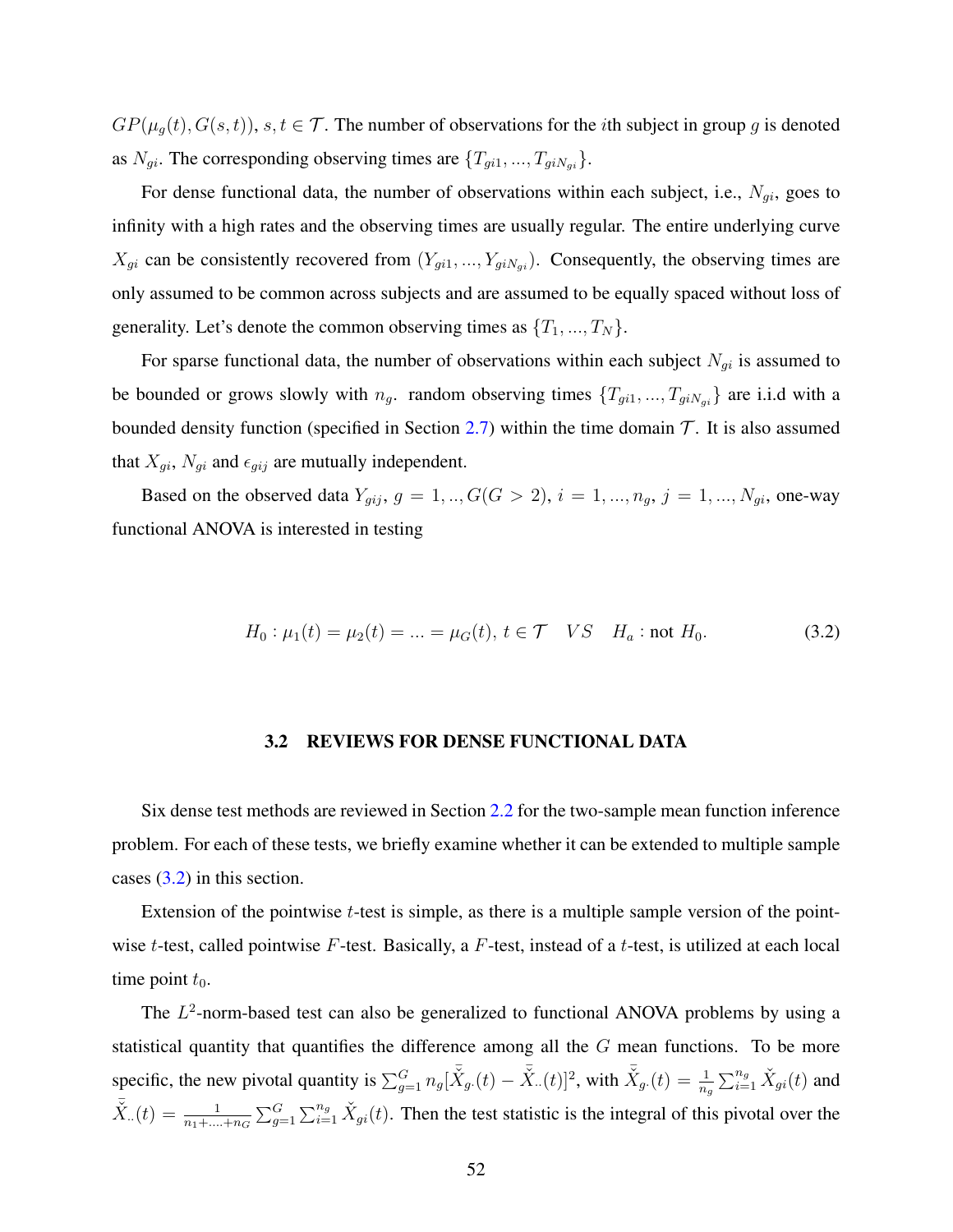entire time domain  $T$ .

$$
\tilde{L}_n = \sum_{g=1}^G n_g \int_{\mathcal{T}} [\bar{\dot{X}}_g(t) - \bar{\dot{X}}_m(t)]^2 dt \sim \sum_{k=1}^\infty \lambda_k B_k, \text{ with } B_k \sim \text{i.i.d } \chi^2(G-1) \tag{3.3}
$$

where  $\lambda_k$ ,  $k = 1, ..., \infty$  are the eigenvalues of the common covariance function  $G(s, t)$ .

Generalizing the globalized *F*-test is originally designed for the one-way functional ANOVA problem. Compared with the test statistic defined in [\(2.11\)](#page-27-0), the degree of freedom of the independent  $\chi^2$  distribution is now  $G-1$  instead of 1.

For the eigen-space projection based test, it can also be generalized to multiple cases. The problem basically becomes testing the equality of multiple mean vectors, whose test statistic is the summation of multiple square forms. Mathematically, let  $\hat{v}_{gk} = \langle \overline{\check{X}}_g - \overline{\check{X}}_s, \hat{\phi}_k \rangle, k = 1, ..., \infty$ , the test statistic is *G*

$$
\tilde{D}_n = \sum_{g=1}^G \sum_{k=1}^p \frac{n_g \hat{v}_{gk}^2}{\hat{\lambda}_k},\tag{3.4}
$$

because under the  $H_0$  of [\(3.2\)](#page-65-1) and Gaussian processes,  $\tilde{D}_n \sim \chi^2(p(G-1))$ .

The pLRT test can not be easily utilized to the one-way functional ANOVA problem. All their theory is designed for one-sample inference problem. When there are more than two samples being considered, the original problem can no longer be easily transformed into a one-sample inference problem. This is one of the shortcomings of the pLRT test.

The distribution test can be used to test  $(3.2)$  as long as there is a multiple version of the nonparametric AD test, which is capable of testing the equality of distributions of certain univariate variables across multiple groups.

#### 3.3 PROPOSED METHOD FOR SPARSE FUNCTIONAL DATA

<span id="page-66-0"></span>Under sparse functional data cases, by arguments similar to two sample situations, we can see that test  $(3.2)$  is equivalent to

<span id="page-66-1"></span>
$$
H_0: \theta_{1k}^c = \theta_{2k}^c = \dots = \theta_{Gk}^c \quad k \ge 1
$$
\n(3.5)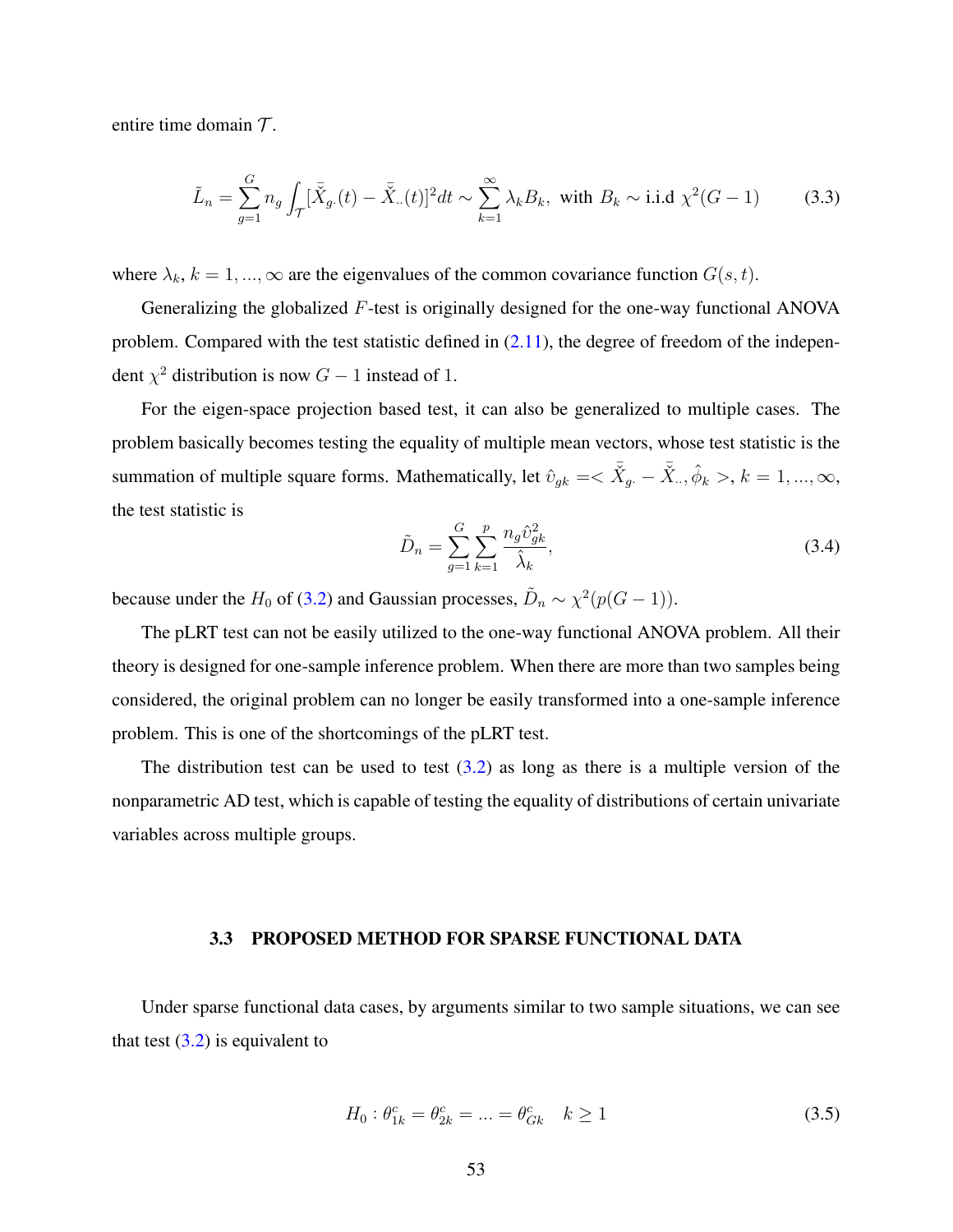against the general alternative that there exist  $k \ge 1$  such that at least two of  $\theta_{1k}^c, ..., \theta_{Gk}^c$  are not equal, where  $\theta_{gk}^c = \langle \mu_g - \mu_{pool}, \phi_k \rangle, g = 1, ..., G; k = 1, ..., p$ . In order to create test procedures for test  $(3.5)$ , given the expansion

$$
X_{gi}^c(t) = \sum_{k=1}^{\infty} \langle X_{gi}^c, \phi_k \rangle \phi_k(t) \stackrel{\text{def}}{=} \sum_{k=1}^{\infty} r_{gik}^c \phi_k(t), \tag{3.6}
$$

a straightforward thinking is to form a test statistic based on  $r_{gik}^c$ ,  $g = 1, G; i = 1, ..., n_g; k =$ 1*, ...,*∞.

Similar to the two-sample situation in Chapter [2,](#page-22-0) we propose to use the best linear unbiased predictor of the projection score vector  $r_{gi}^c$ . Under joint Gaussian assumptions, the predictor  $E[\bm{r}_{gi}^c|\bm{Y}_{gi}^c]$  is

<span id="page-67-0"></span>
$$
E[\boldsymbol{r}_{gi}^c|\boldsymbol{Y}_{gi}^c] = \boldsymbol{\theta}_g^c + diag(\boldsymbol{\lambda})\boldsymbol{\Phi}_{gi}^T \boldsymbol{\Sigma}_{\mathbf{Y}_{gi}^c}^{-1} (\boldsymbol{Y}_{gi}^c - \boldsymbol{\mu}_{gi} + \boldsymbol{\mu}_{pool, gi}),
$$
(3.7)

Under the null hypothesis,  $E[r_{gi}^c|Y_{gi}^c]$  in [\(3.7\)](#page-67-0) becomes the following *shrinkage score* 

$$
\tilde{\boldsymbol{r}}_{gi}^c = diag(\boldsymbol{\lambda}) \boldsymbol{\Phi}_{gi}^T \boldsymbol{\Sigma}_{\mathbf{Y}_{gi}^c}^{-1} \mathbf{Y}_{gi}^c = diag(\boldsymbol{\lambda}) \boldsymbol{\Phi}_{gi}^T \boldsymbol{\Sigma}_{\mathbf{Y}_{gi}^c}^{-1} (\mathbf{Y}_{gi} - \boldsymbol{\mu}_{pool, gi}). \tag{3.8}
$$

The mean and covariance of  $\tilde{r}^c_{gi}$  are

<span id="page-67-1"></span>
$$
E[\tilde{\boldsymbol{r}}_{gi}^{c}] = E_{t}[diag(\boldsymbol{\lambda})\boldsymbol{\Phi}_{gi}^{T}\boldsymbol{\Sigma}_{\mathbf{Y}_{gi}}^{-1}(\boldsymbol{\mu}_{gi} - \boldsymbol{\mu}_{pool,gi})]
$$
  
\n
$$
Cov[\tilde{\boldsymbol{r}}_{gi}^{c}] = E_{t}[diag(\boldsymbol{\lambda})\boldsymbol{\Phi}_{gi}^{T}\boldsymbol{\Sigma}_{\mathbf{Y}_{gi}}^{-1}\boldsymbol{\Phi}_{gi}diag(\boldsymbol{\lambda})]
$$
\n(3.9)

All the components in  $\tilde{r}^c_{gi}$  and  $Cov[\tilde{r}^c_{gi}]$  can be estimated by slightly modifying procedures de-scribed in Section [2.5.](#page-42-0) By plugging int the estimated quantities,  $\hat{\lambda}$ ,  $\hat{\phi}_k(t)$ ,  $\hat{\mu}_{pool}(t)$ , and  $\hat{\sigma}$ , we have the following empirical estimators

$$
\hat{\vec{r}}_{gi}^{c} = diag(\hat{\lambda}) \hat{\Phi}_{gi}^{T} [\hat{\Phi}_{gi} diag(\hat{\lambda}) \hat{\Phi}_{gi}^{T} + \hat{\sigma}^{2} \mathbf{I}]^{-1} (\mathbf{Y}_{gi} - \hat{\boldsymbol{\mu}}_{pool;gi})
$$
\n
$$
Cov[\tilde{\mathbf{r}}_{gi}^{c}] = \frac{1}{n_{1} + ... + n_{G}} \sum_{g=1}^{G} \sum_{i=1}^{n_{g}} diag(\hat{\lambda}) \hat{\Phi}_{gi}^{T} [\hat{\Phi}_{gi} diag(\hat{\lambda}) \hat{\Phi}_{gi}^{T} + \hat{\sigma}^{2} \mathbf{I}]^{-1} \hat{\Phi}_{gi} diag(\hat{\lambda}) \qquad (3.10)
$$
\n
$$
\stackrel{\text{def}}{=} \hat{\mathbf{V}}_{2}
$$

Consequently, we propose to use

$$
TG_{p,N} = \sum_{g=1}^G (\overline{\tilde{\boldsymbol{r}}}_g^c - \overline{\tilde{\boldsymbol{r}}}_\cdot^c)^T (\frac{\hat{\boldsymbol{V}}_2}{n_g})^{-1} (\overline{\tilde{\boldsymbol{r}}}_g^c - \overline{\tilde{\boldsymbol{r}}}_\cdot^c) \sim \chi^2((G-1)p) \tag{3.11}
$$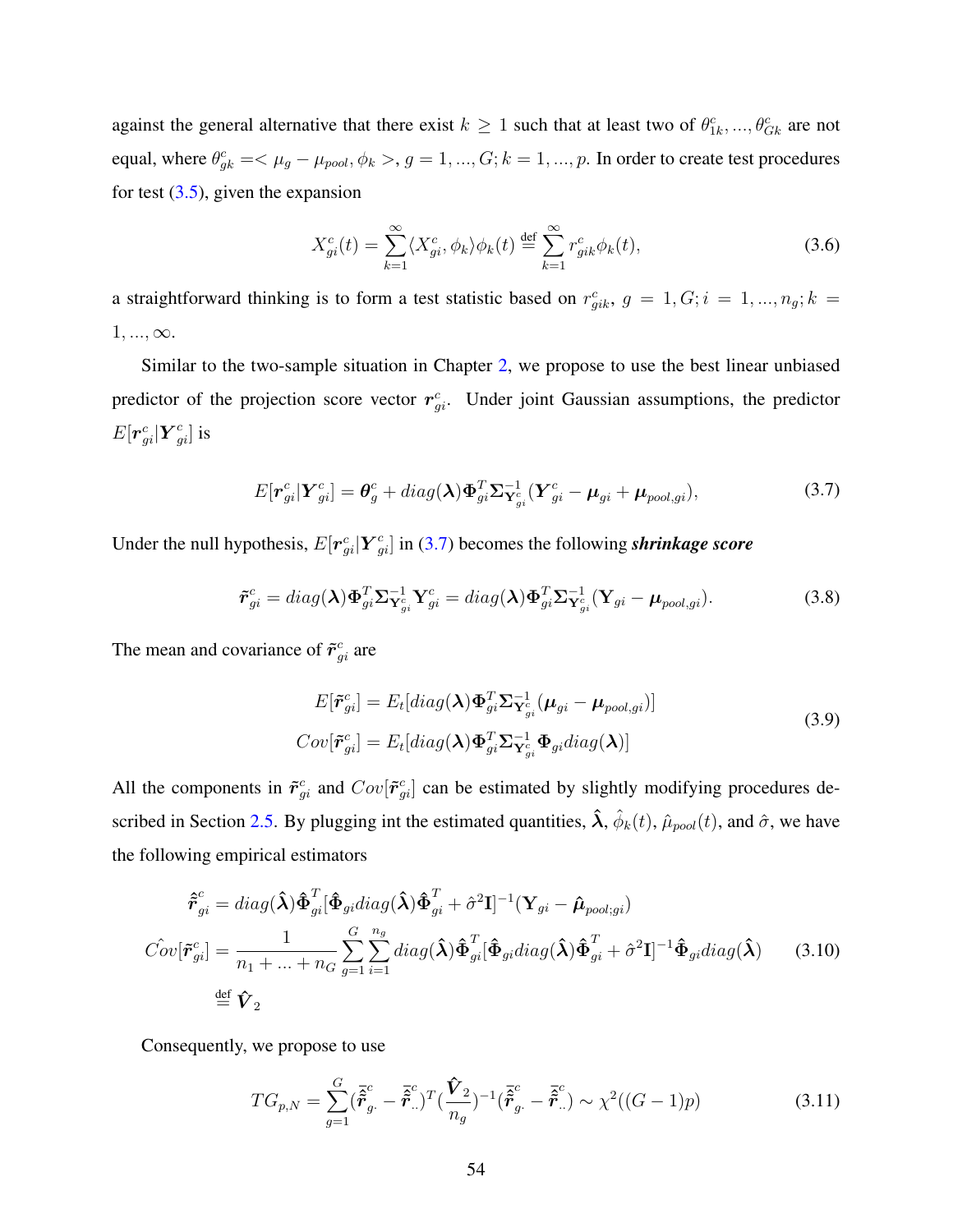where  $\vec{\hat{\tau}}_..^c = \frac{n_1 \vec{\hat{r}}_1^c + ... + n_G \vec{\hat{r}}_G^c}{n}$  $\frac{n!}{n!}$ , with  $n = n_1 + n_2 + ... + n_G$ . Even though the proposed test statistic  $TG_{p,N}$  is motivated from joint Gaussian situations, it has an asymptotic  $\chi^2((G-1)p)$  null distribution regardless of whether the joint Gaussian assumption is true or not.

The theoretical results for  $TG_{p,N}$  is analogous to those for the two-sample inference problem.

<span id="page-68-0"></span>**Theorem 3.** Under  $H_0$  and regularization assumptions, assuming  $\lim_{n_g \to \infty} \frac{n_g}{n} = w_g$ , with  $w_g \in$  $(0,1)$  and  $n = n_1 + ... + n_G$ , if  $E[\mathbf{\Phi}_{gik}^T \mathbf{\Sigma}_{Y_{gi}}^{-1} \mathbf{\Phi}_{gik}] < \infty$  is satisfied, we have

$$
TG_{p,N} \xrightarrow{D} \chi^2((G-1)p) \tag{3.12}
$$

Given Theorem [3,](#page-68-0) it is reasonable for us to reach our conclusion based on the following rule: for a specific significance level  $\alpha$ , reject  $H_0$  in [\(3.2\)](#page-65-1), if  $TG_{p,N} > \chi^2(1-\alpha;(G-1)p)$ , the upper  $\alpha$  quantile of  $\chi^2((G-1)p)$ ; otherwise, we will not have enough evidence to reject  $H_0$ . Theorem [3](#page-68-0) ensures good performance for the proposed test statistic  $TG_{p,N}$  when the sample sizes  $n_g$  go to infinity proportionally. Finite sample performances are justified through numerical experiments in Section [3.4.](#page-69-0)

Next, we want to examine the performance of our test statistic under certain types of alternatives in  $(3.2)$ .

<span id="page-68-1"></span>**Theorem 4.** Under  $H_a$  and regularization assumptions, assuming  $\lim_{n_1,n_2\to\infty}\frac{n_g}{n}=w_g$ , with  $w_g\in$  $(0,1)$  and  $n = n_1 + ... + n_G$ , and  $\exists$  g,  $E_t(diag(\lambda)\Phi_{gi}^T\Sigma_{Y_{gi}}^{-1}(\mu_{gi} - \mu_{pool;gi})) \neq 0$ , for some  $1 \leq k \leq p$ , *we have*

$$
TG_{p,N} \stackrel{p}{\longrightarrow} \infty \tag{3.13}
$$

 $E_t(diag(\lambda)\Phi_{gi}^T\Sigma_{Y_{gi}}^{-1}(\mu_{gi}-\mu_{pool;gi}))$  is actually a type of projection for the function  $\mu_g(t)$  –  $\mu_{pool}(t)$ . Under the alternative in [\(3.2\)](#page-65-1), it is really rare that these projection score of all *G* groups equals to 0 for all the first  $p$  directions. Theorem [4](#page-68-1) ensures that, when the mean function differences are captured by these projection scores, the power of our test procedure goes to 1, when sample sizes  $n_g$  go to infinity proportionally. Proof of the above theorems are similar to the proof of Theorem [1](#page-46-0) and Theorem [2,](#page-47-1) and thus we omit the details.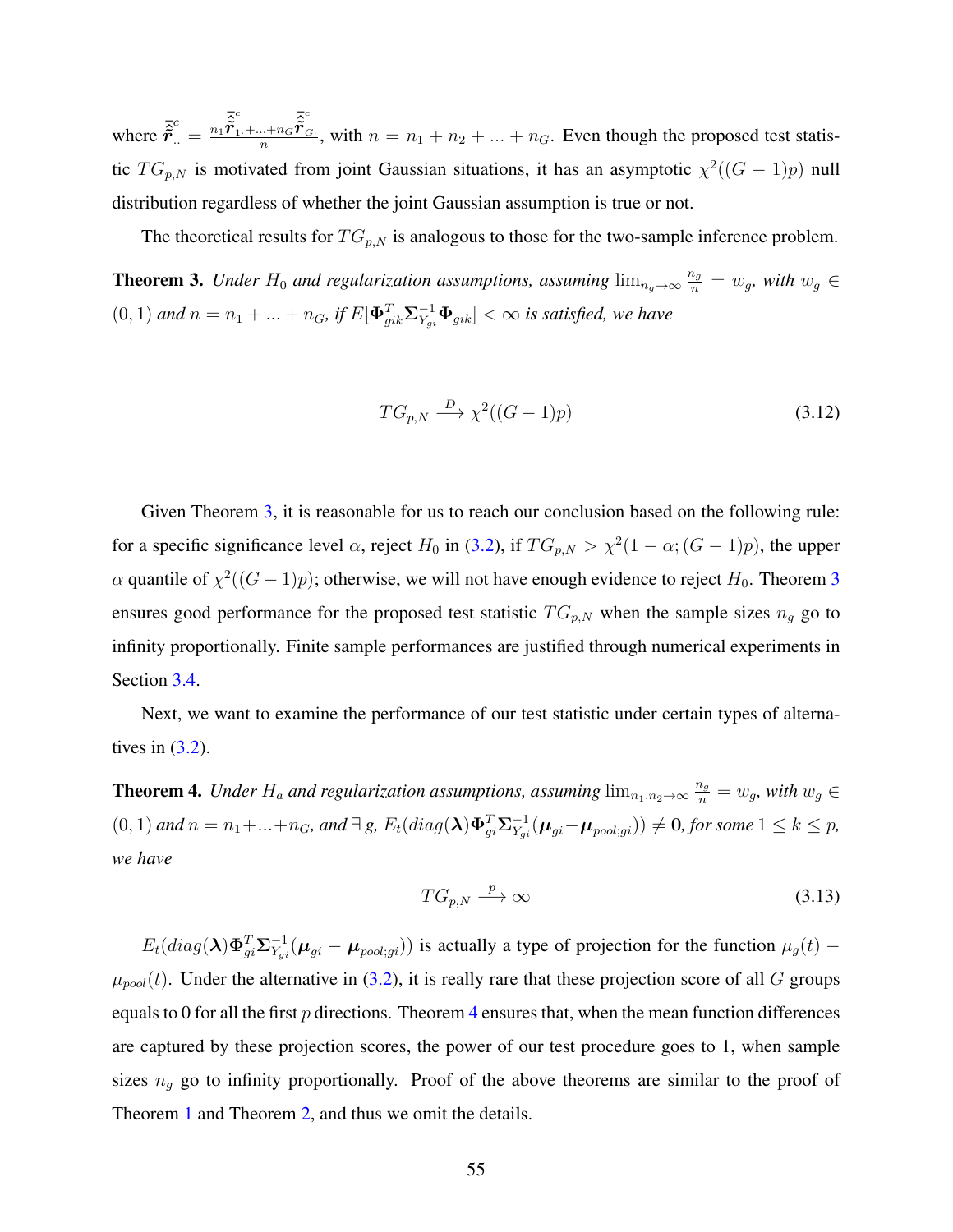#### 3.4 NUMERICAL EXPERIMENTS

# <span id="page-69-0"></span>3.4.1 Simulation studies

In this subsection, we examine the finite sample performance of the proposed test procedure  $TG_{p,N}$  through two simulations studies. For both simulation studies, we consider comparing the mean functions of four independent groups  $(G = 4)$ .

#### Simulation I

The data is generated based on model [\(3.1\)](#page-64-1), and the Karhunen-Loève expansion  $X_{gi}(T_{gij}) =$  $\mu_g(T_{gij}) + \sum_{k=1}^{\infty} \xi_{gik} \phi_k(T_{gij})$ , with  $\xi_{gik} \sim N(0, \lambda_k)$ . The number of observations on each curve is 4, i.e.,  $N_{gi} = N = 4$  for  $g = 1, ..., G$ ;  $i = 1, ..., n_g$ . The observing time points,  $\{T_{gi1}, ..., T_{giN}\}$ , are uniformly distributed within the interval [0, 1]. We assume that the eigenvalues are  $\lambda_k = 2(k+1)^{-2}$ for  $k = 1, ..., 4$ , and  $\lambda_k = 0$  for  $k > 4$ . The eigenfunctions are  $\phi_1(t) = \sqrt{2} \cos(\pi t)$ ,  $\phi_2(t) =$  $\sqrt{2}\sin(\pi t)$ ,  $\phi_3(t) = \sqrt{2}\cos(2\pi t)$ ,  $\phi_4(t) = \sqrt{2}\sin(2\pi t)$ . All the mean functions are assumed to be linear combinations of the first four eigenfunctions. That is to say  $\mu_1 = \sum_{k=1}^4 a_{1k} \phi_k(t)$ , where  $a_{1k} = \frac{3\bar{a}_{1k}}{\|\bar{a}_1\|_2}$  $\frac{3\bar{a}_{1k}}{\|\bar{a}_1\|_2}$ , with  $\bar{a}_1 = (\bar{a}_{11}, ..., \bar{a}_{14})^T$  and  $\bar{a}_{1k} = (2)^{5-k}(5-k)^6$ . And  $\mu_2 = \sum_{k=1}^4 a_{2k} \phi_k(t)$ , where  $a_{2k} = \frac{3\bar{a}_{2k}}{\|\bar{a}_{2k}\|_2}$  $\frac{3\bar{a}_{2k}}{\|\bar{a}_{2}\|_{2}}$ , with  $\bar{a}_{2} = (\bar{a}_{21}, ..., \bar{a}_{24})^{T}$  and  $\bar{a}_{2k} = (2 - \varsigma_{1})^{5-k}(5 - k)^{6}$ . And  $\mu_{3} =$  $\sum_{k=1}^{4} a_{3k} \phi_k(t)$ , where  $a_{3k} = \frac{3\bar{a}_{3k}}{\|\bar{a}_3\|}$  $\frac{3\bar{a}_{3k}}{\|\bar{a}_3\|_2}$ , with  $\bar{a}_3 = (\bar{a}_{31},...,\bar{a}_{34})^T$  and  $\bar{a}_{3k} = (2 - \varsigma_2)^{5-k}(5-k)^6$ . And  $\mu_4 = \sum_{k=1}^4 a_{4k} \phi_k(t)$ , where  $a_{4k} = \frac{3\bar{a}_{4k}}{\|\bar{a}_4\|}$ .  $\frac{3\bar{a}_{4k}}{\|\bar{a}_4\|_2}$ , with  $\bar{a}_4 = (\bar{a}_{41}, \dots, \bar{a}_{44})^T$  and  $\bar{a}_{4k} = (2 - \varsigma_3)^{5-k}(5 - k)^6$ . *ς*1, *ς*<sup>2</sup> and *ς*<sup>3</sup> quantifies the magnitude of the distinctions among the mean functions. Note that  $(\zeta_1, \zeta_2, \zeta_3)^T = (0, 0, 0)^T, (0.6, 0.8, 1.0)^T, (1.0, 1.2, 1.4)^T$ , and  $(1.4, 1.6, 1.8)^T$  correspond to the null hypothesis and three alternative hypotheses for [\(3.2\)](#page-65-1). The standard deviation of the measurement errors is  $\sigma = 1.2$ . The sample sizes are  $n_1 = n_2 = n_3 = n_4 = 100$ ,  $n_1 = n_2 = n_3 = n_4 = 300$ , and  $n_1 = n_2 = n_3 = n_4 = 600$ . The eigenfunctions used here are exactly the same as as Simulation I in Chapter [2.](#page-22-0) Visualizations for the mean functions are given in Figure [3.2.](#page-72-0)

The true p is utilized in all the calculation in this simulation study. Based on Table [3.1,](#page-70-0) it can be seen that the proposed test [\(3.8\)](#page-67-1) is valid, even though only finite samples are provided. Under all sample size situations,  $TG_{p,N}$  [\(3.8\)](#page-67-1) succeeds in controlling the pre-specified significance level  $\alpha = 0.05$ . For a given alternative, its power increases with the increasing of sample sizes. For a given sample size setting, the power is larger when the discrepancy between  $H_0$  and  $H_a$  is larger.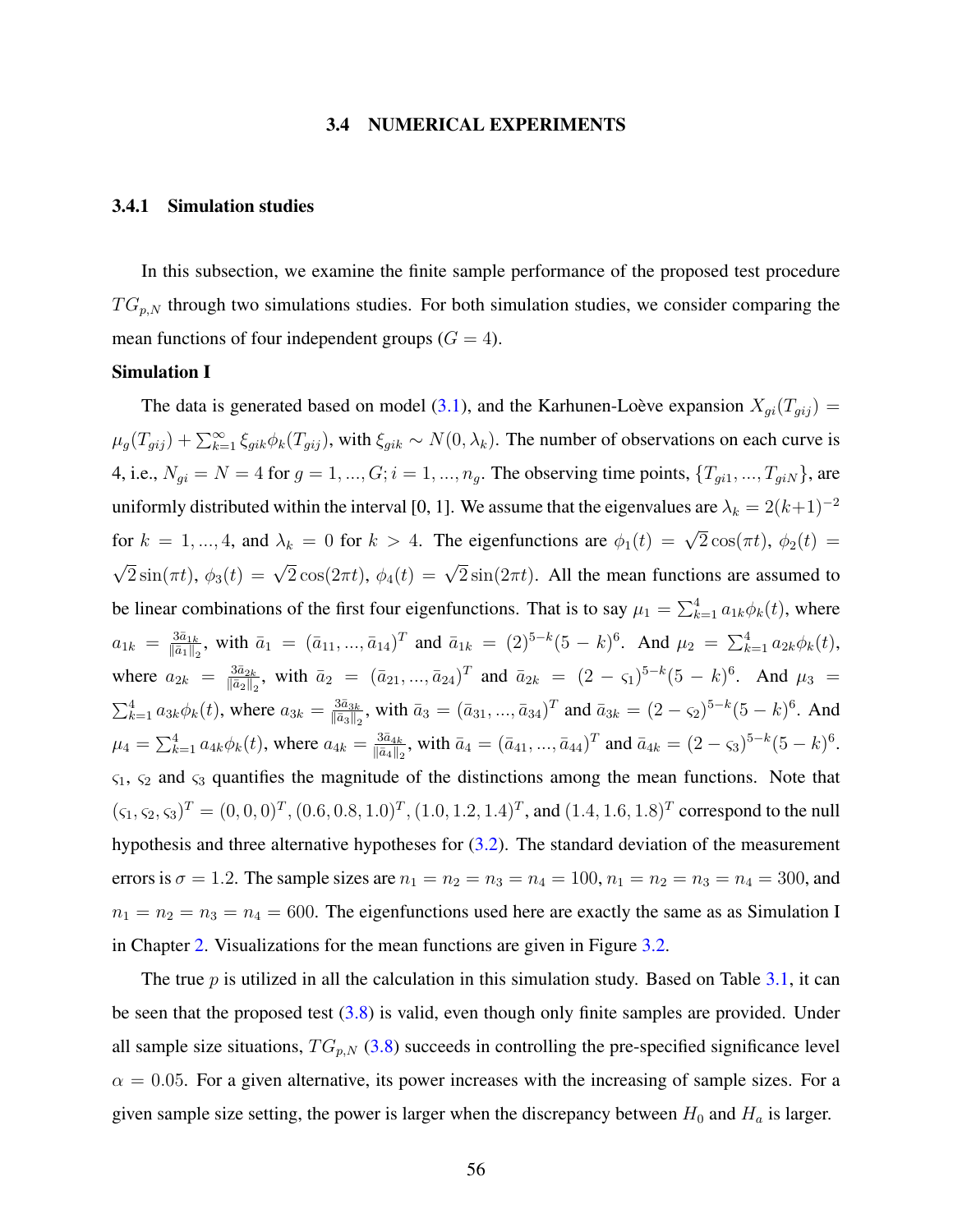

Figure 3.1: Mean functions under the null and three alternative hypotheses of Simulation I.

<span id="page-70-0"></span>Table 3.1: Results for simulation I. We presented results for the number of observation on each random curve is 4 ( $N = 4$ ) and the standard deviation of the random measurement error is 1.2 ( $\sigma =$ 1.2), different sample sizes ( $n_g = 100, 300,$  or 600). The type I error (( $\zeta_1, \zeta_2, \zeta_3$ )<sup>T</sup> = (0, 0, 0)<sup>T</sup>) and powers  $(H_{a1} : (s_1, s_2, s_3)^T = (0.6, 0.8, 1.0)^T; H_{a2} : (s_1, s_2, s_3)^T = (1.0, 1.2, 1.4)^T; H_{a3}$  $(\zeta_1, \zeta_2, \zeta_3)^T = (1.4, 1.6, 1.8)^T$  are calculated based on 1000 repetitions. The significance level  $\alpha$ is 0.05.

| sample size                                                           |  | $H_0$ $H_{a1}$ $H_{a2}$ $H_{a3}$ |  |
|-----------------------------------------------------------------------|--|----------------------------------|--|
| $(n_1, n_2, n_3, n_4) = (100, 100, 100, 100)$ 0.034 0.195 0.884 1.000 |  |                                  |  |
| $(n_1, n_2, n_3, n_4) = (300, 300, 300, 300)$ 0.031 0.649 1.000 1.000 |  |                                  |  |
| $(n_1, n_2, n_3, n_4) = (600, 600, 600, 600)$ 0.036 0.955 1.000 1.000 |  |                                  |  |

# Simulation II

Now we adopt two more complex settings. Under the first setting, the number of observations varies across subjects,  $N_{gi} \sim U[2, 3, 4, 5, 6]$ . In the meanwhile, the true value of *p* is no longer given. Eigenfunctions are  $\phi_{2k-1}(t) = \sqrt{2} \cos((2k-1)\pi t)$  for  $k = 1, ..., 15$ ,  $\phi_{2k}(t) = \sqrt{2} \sin(2k\pi t)$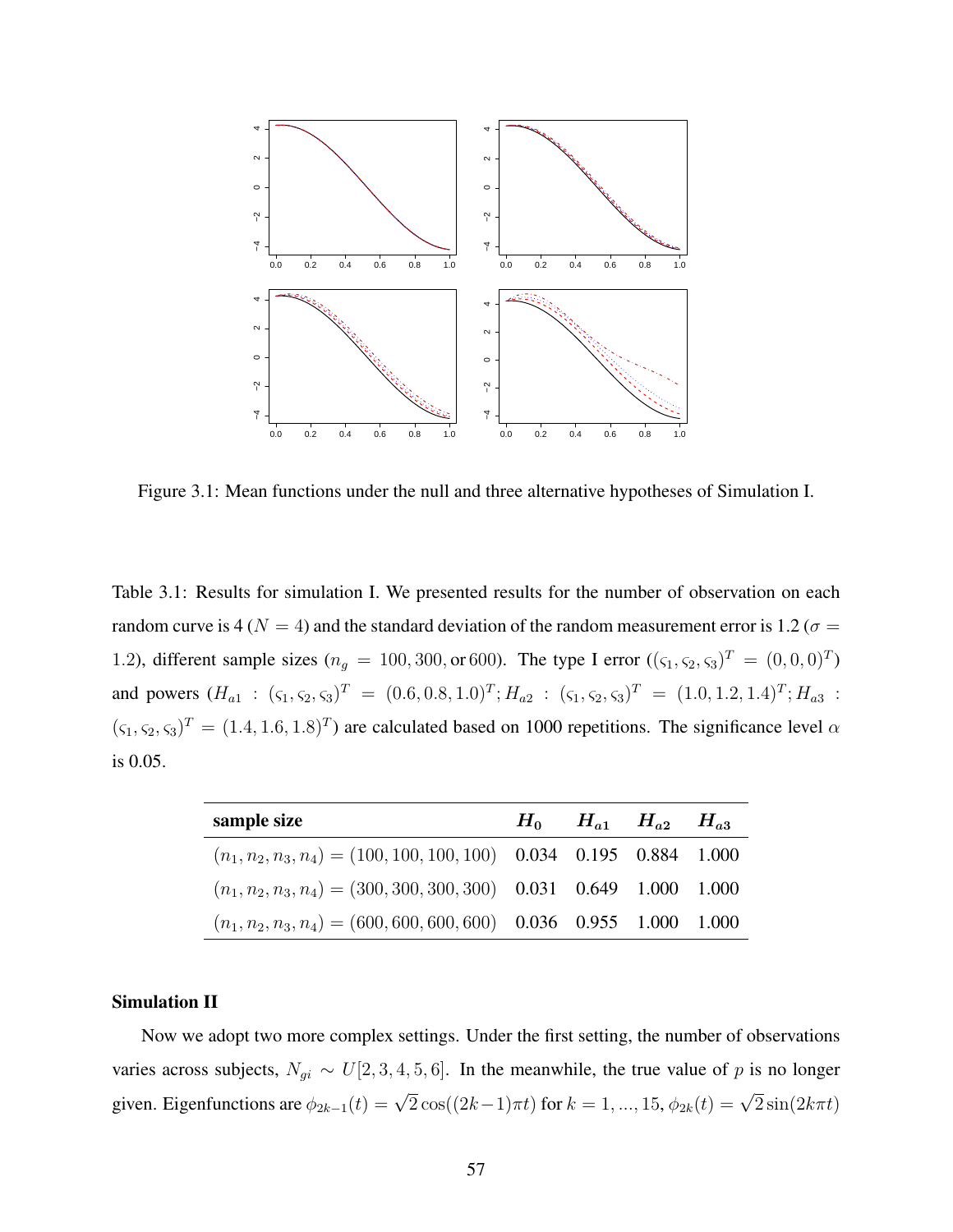for  $k = 1, ..., 15$ . The mean functions are  $\mu_g(t) = \sum_{k=1}^{30} a_{gk} \phi_k(t)$ , where  $a_{gk} = 3 * \frac{\bar{a}_{gk}}{||\bar{a}||}$ .  $\frac{a_{gk}}{\|\bar{a}\|_2}$ , with  $\bar{a} =$  $(\bar{a}_{g1},...,\bar{a}_{g30})^T$ ,  $\bar{a}_{1k} = (2)^{31-k}(31-k)^6$ ,  $\bar{a}_{2k} = (2+\delta_1)^{31-k}(31-k)^6$ ,  $\bar{a}_{3k} = (2+\delta_2)^{31-k}(31-k)^6$ , and  $\bar{a}_{4k} = (2 + \delta_3)^{31-k} (31 - k)^6$ , with  $(\delta_1, \delta_2, \delta_3)^T = (0, 0, 0)^T$ ,  $(0.2, 0.4, 0.6)^T$ ,  $(0.8, 1.2, 1.6)^T$ ,  $(1.2, 1.6, 2.0)^T$ . The corresponding eigenvalues are  $\lambda_k = 2(k + 1)^{-2}$  for  $k = 1, ..., 30$ . The standard deviation of random measurement errors is  $\sigma = 1$ . The mean functions under the null and three different alternatives are illustrated by Figure [3.2.](#page-72-0) Data for 9 randomly selected subjects are provided in Figure [3.3.](#page-72-1) This setting represents situations where *p* is rather large. Under the second setting, the mean functions are  $\mu_1(t) = 1.08 - 3.2t$  and  $\mu_g(t) = \mu_1(t) + (1-t)\nu_g$ ,  $g = 2, 3, 4$ . Values of  $(\nu_1, \nu_2, \nu_3)^T$  are  $(0, 0, 0)^T$ ,  $(0.2, 0.3, 0.4)^T$ ,  $(0.4, 0.6, 0.8)^T$ , and  $(0.6, 0.9, 1.2)^T$  (Figure [3.4\)](#page-73-0). The eigenfunctions, eigenvalues and the random error standard deviation share the same values as the first setting.

For both settings, we exploit two methods to choose *p*: the cross-validation approach described in [\(Peng and Paul,](#page-114-0) [2009\)](#page-114-0) and the fraction of variance explained method (FVE), with threshold 80% (FVE80) and 90% (FVE90). Combining the results in Table [3.2](#page-74-0) and Table [3.3,](#page-75-0) we can see that our proposed test  $TG_{p,N}$  has reasonable performance regardless which method of choosing  $p$  is utilized. The cross-validation method in [\(Peng and Paul,](#page-114-0) [2009\)](#page-114-0) tends to provide higher powers.

### 3.4.2 Application to an eBay auction data set

In Chapter [2,](#page-22-0) we use the live bid for Palm M515 Personal Digital Assistants as an example to analyze eBay online auction data through our proposed method  $T_{p,n}$ . In that part, only two independent groups are considered, i.e., auctions with a 3-days duration and auctions with a 7 days duration. There is also a 5-days duration option for eBay sellers. Now we want to consider all these three groups at the same time to see whether the average bidding curves are different across different duration groups.

The data set can be found at [\(Jank and Shmueli,](#page-113-4) [2010\)](#page-113-4). In the 3-days group, there are 90 auctions of Palm M515 that happened between March and May, 2003. In the 5-days and 7-days group, there are respectively 49 and 158 auctions of the same item happened within the same period of time. As shown in Figure [2.11,](#page-63-0) the bids are extremely irregular. There are big gaps among the data. Similar to Section [2.8.3,](#page-53-0) we model the data from sparse functional data perspective. We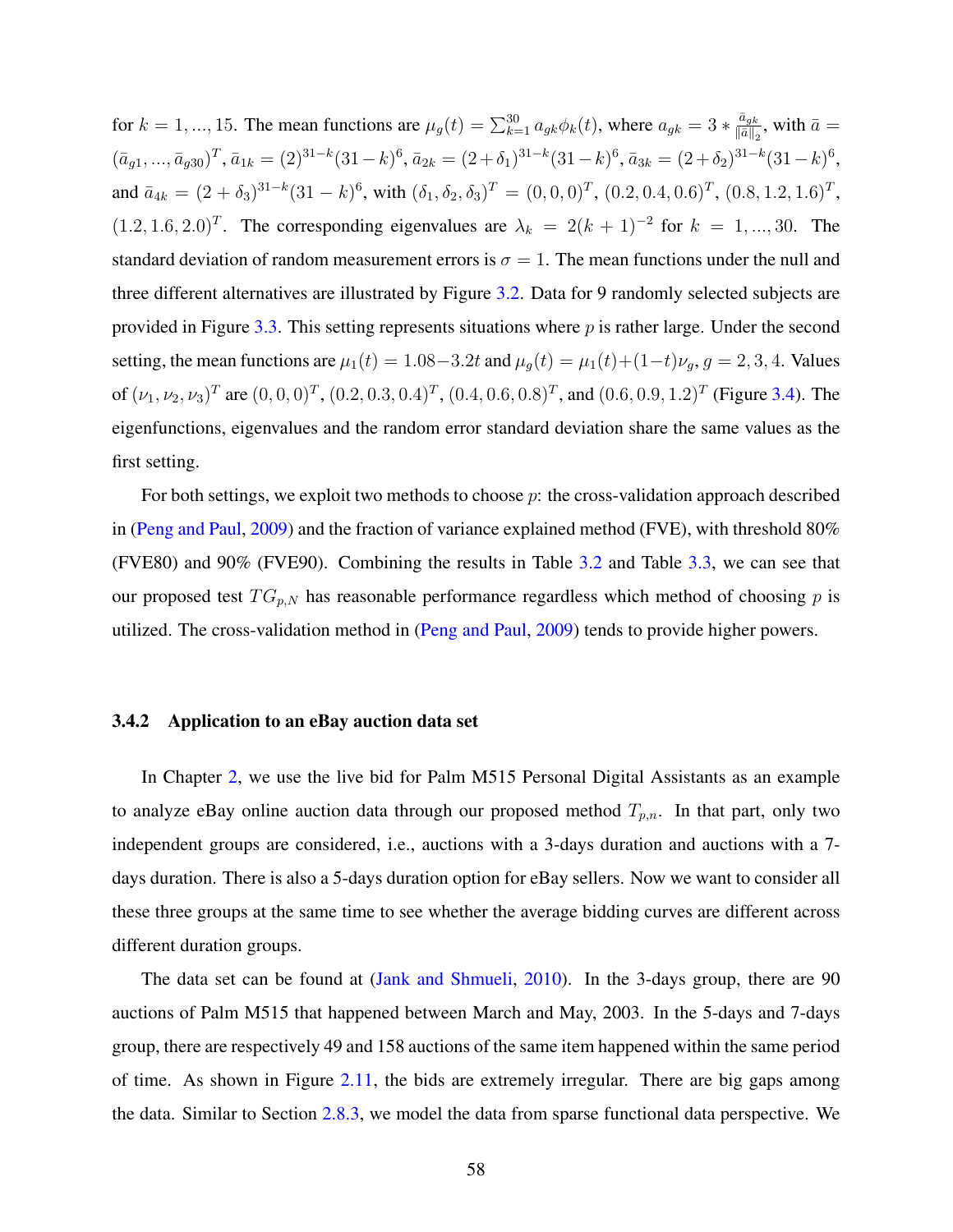

Figure 3.2: Mean functions under the null and three alternative hypotheses of the first setting in Simulation II



Figure 3.3: Data for nine randomly chosen subjects under the first setting of Simulation II.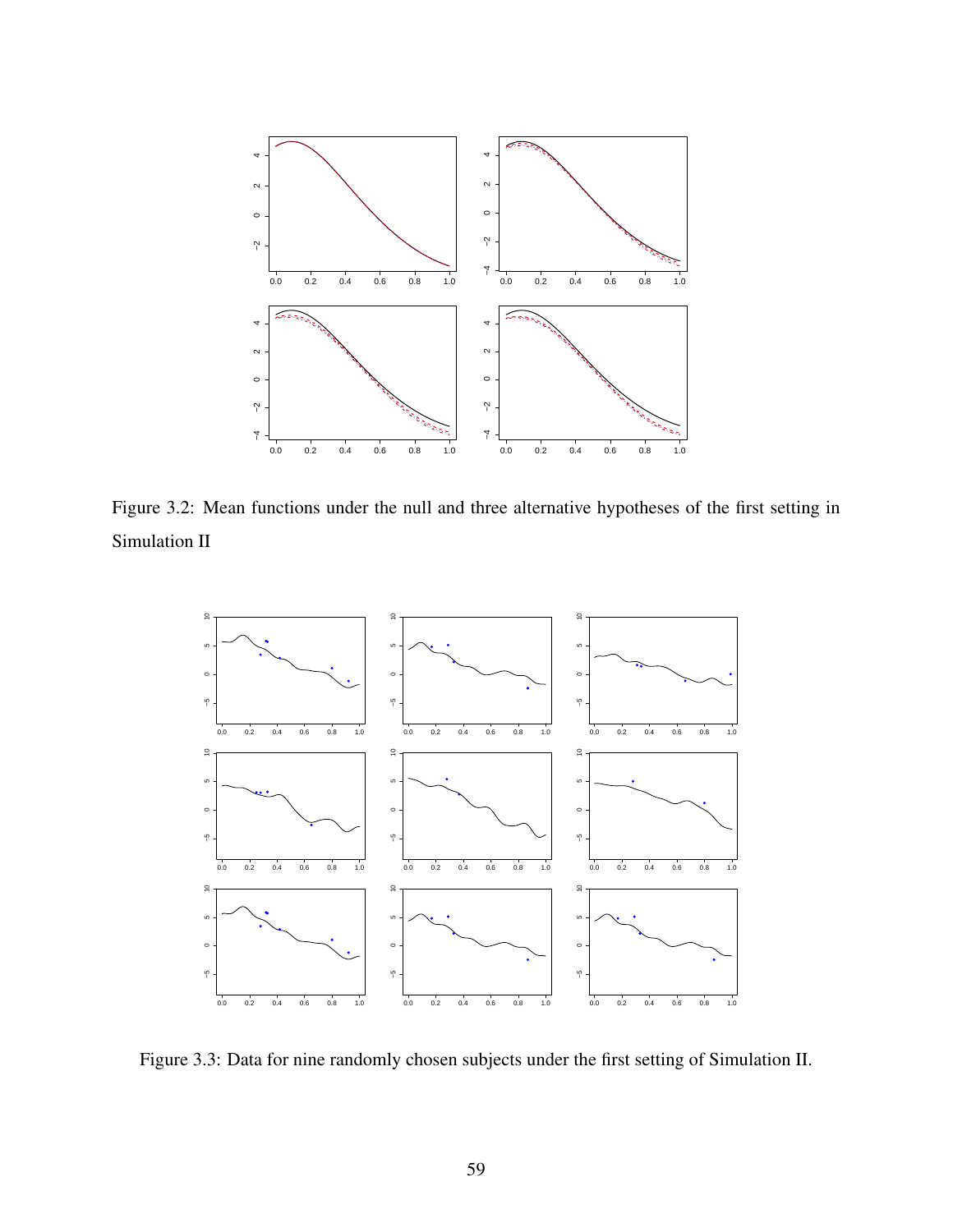

Figure 3.4: Mean functions under the null and three alternative hypotheses of the second setting in Simulation II.

assume that each group of data are i.i.d realizations of an underlying continuous stochastic process, with its own mean function and covariance function. we transform live bid data into log-scale. We also scale the bidding time variables of all the 3 days group , the 5 day group and the 7 days group to [0*,* 1]. Now the problem of detecting differences in average price trends becomes testing whether the three population mean curves are significantly different within some parts of [0*,* 1].

Before applying our proposed method, we first explore the covariance functions of the three different groups. As indicated by the right panel in Figure [3.5,](#page-76-0) the estimated first three eigenfunctions of the 7 days group (solid black), the 5 days group (dash blue) and the 3 days group (dash red) are very close. The corresponding eigenvalues are  $(0.344, 0.101, 0.020)^T$  for the 7 days group,  $(0.602, 0.093, 0.023)^T$  for the 7 days group and  $(0.416, 0.162, 0.011)^T$  for the 3 days group. It is reasonable to assume that they share the same covariance function. The proposed  $\chi^2$  test is implemented to this mean function testing problem. We use the cross-validation method to choose  $p = 5$  and the p-value of our proposed test is less than 0.000001. This means that we have enough confidence to conclude that the mean price evolution curves are different when different bidding time periods are selected. The estimated mean functions by local linear smoothing are included on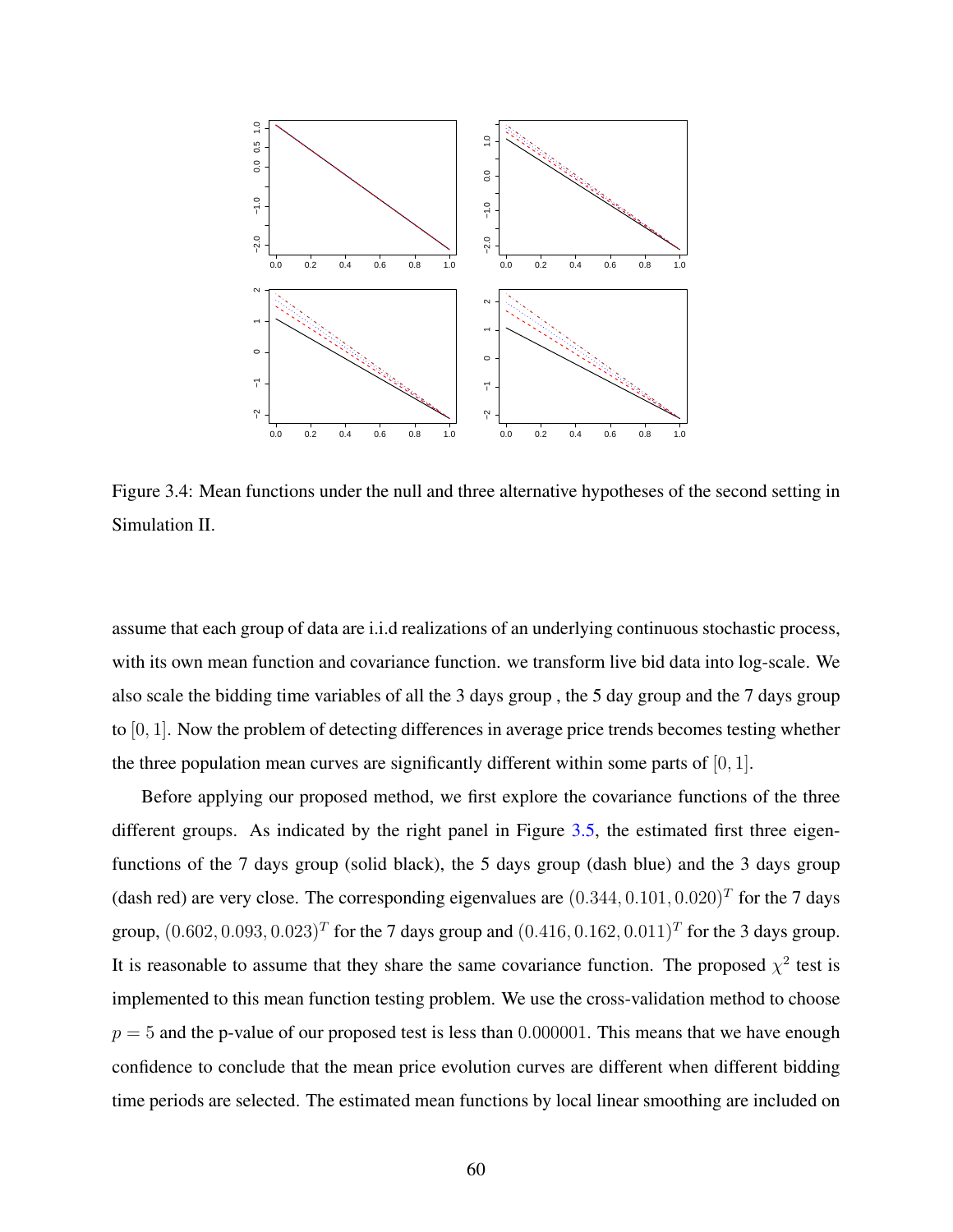Table 3.2: Results for simulation II (the first setting). True value of *p* is 30, and the leave one curve out cross-validation method ("CV") [\(Peng and Paul,](#page-114-0) [2009\)](#page-114-0) as well as the fraction of variance explained rule ("FVE80" and "FVE90") are implemented to choose an appropriate *p*. Performances of our shrink test are evaluated in terms of type I error  $((\delta_1, \delta_2, \delta_3)^T = (0, 0, 0)^T)$  and powers  $(H_{a1}: (\delta_1, \delta_2, \delta_3)^T = (0.2, 0.3, 0.4)^T; H_{a2}: (\delta_1, \delta_2, \delta_3)^T = (0.4, 0.6, 0.8)^T; H_{a3}: (\delta_1, \delta_2, \delta_3)^T =$  $(0.6, 0.9, 1.2)^T$  over 1000 repetitions.

| sample size                                   | <b>Testing</b>                   | $H_0$ | $H_{a1}$                | $H_{a2}$ | $H_{a3}$ |
|-----------------------------------------------|----------------------------------|-------|-------------------------|----------|----------|
| $(n_1, n_2, n_3, n_4) = (100, 100, 100, 100)$ | shrink(CV)                       | 0.047 | $0.192\quad 0.697$      |          | 0.962    |
|                                               | shrink(FVE80)                    |       | $0.032$ $0.052$ $0.092$ |          | 0.554    |
|                                               | shrink (FVE90)                   |       | 0.037 0.066 0.109       |          | 0.562    |
| $(n_1, n_2, n_3, n_4) = (300, 300, 300, 300)$ | shrink $(CV)$ 0.036 0.556 0.989  |       |                         |          | 0.986    |
|                                               | shrink (FVE80) 0.051 0.099       |       |                         | 0.263    | 0.678    |
|                                               | shrink (FVE90) 0.033 0.141       |       |                         | 0.260    | 0.681    |
| $(n_1, n_2, n_3, n_4) = (600, 600, 600, 600)$ | shrink $(CV)$ 0.030              |       | 0.923                   | 0.993    | 0.998    |
|                                               | shrink (FVE80) 0.043 0.159       |       |                         | 0.599    | 0.830    |
|                                               | shrink (FVE90) 0.037 0.264 0.581 |       |                         |          | 0.786    |

the left panel in Figure [3.5.](#page-76-0) From the graph, we can see that the price of the 7 days group (solid black) is larger than that of the 5 days group (dash blue) and that of the 3 days group (dash red) over the entire time domain.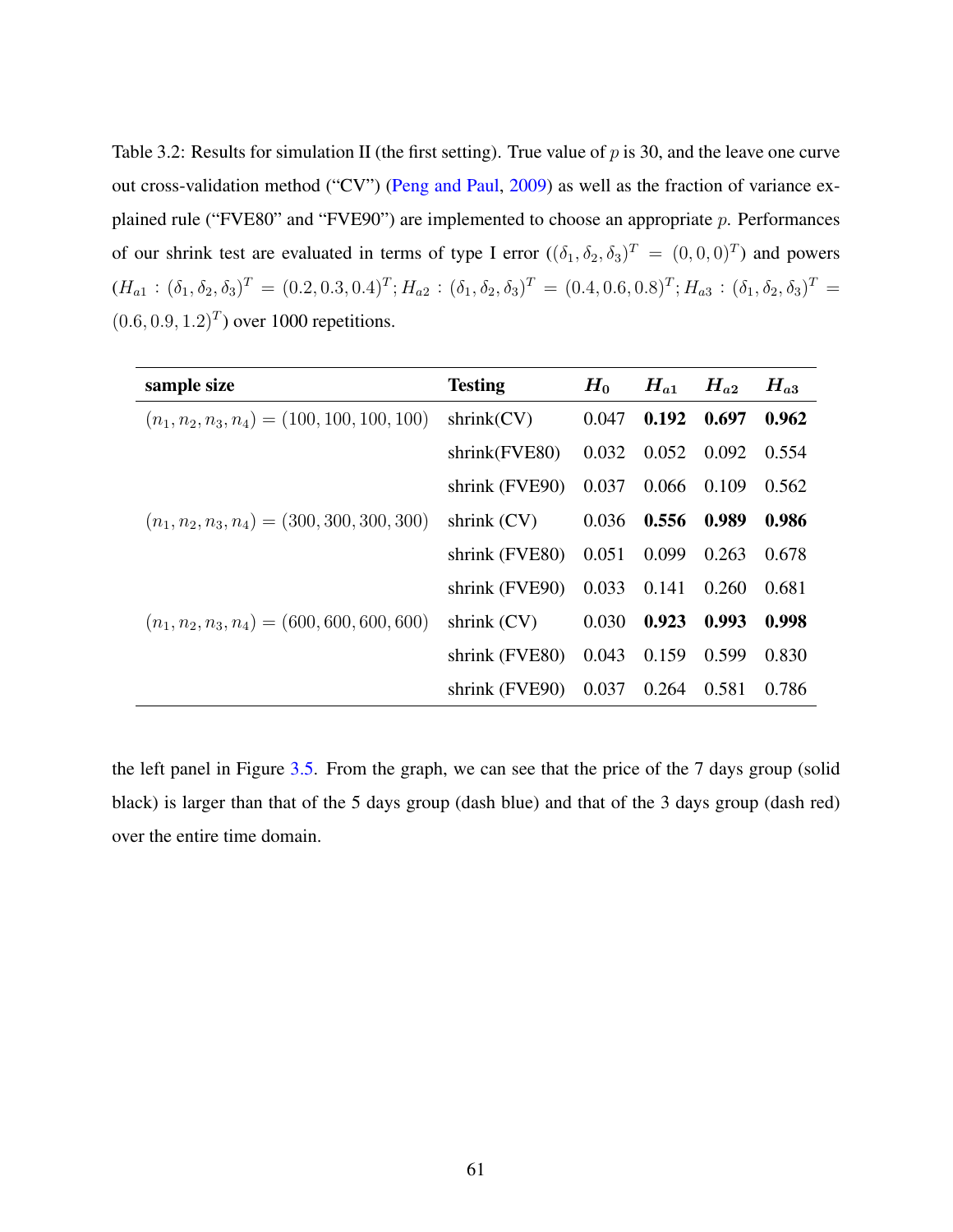Table 3.3: Results for simulation II (the second setting). True value of *p* is unknown, and the leave one curve out cross-validation method ("CV") [\(Peng and Paul,](#page-114-0) [2009\)](#page-114-0) as well as the fraction of variance explained rule ("FVE80" and "FVE90") are implemented to choose an appropriate *p*. Performances of our shrink test are evaluated in terms of type I error  $((\nu_1, \nu_2, \nu_3)^T = (0, 0, 0)^T)$  and powers  $((\nu_1, \nu_2, \nu_3)^T = (0.2, 0.3, 0.4)^T$ ;  $(0.4, 0.6, 0.8)^T$ ,  $(0.6, 0.9, 1.2)^T$ ) over 1000 repetitions.

| sample size                                   | <b>Testing</b>                         | $\boldsymbol{H_0}$ | $H_{a1}$ $H_{a2}$       |               | $H_{a3}$     |
|-----------------------------------------------|----------------------------------------|--------------------|-------------------------|---------------|--------------|
| $(n_1, n_2, n_3, n_4) = (100, 100, 100, 100)$ | shrink $(CV)$ 0.060 0.181              |                    |                         | $0.662$ 0.976 |              |
|                                               | shrink (FVE80) 0.056 0.153 0.497       |                    |                         |               | 0.873        |
|                                               | shrink (FVE90)                         |                    | $0.070$ $0.163$ $0.530$ |               | 0.906        |
| $(n_1, n_2, n_3, n_4) = (300, 300, 300, 300)$ | shrink $(CV)$ 0.043 0.503              |                    |                         | 0.988         | 0.998        |
|                                               | shrink (FVE80) 0.068 0.437 0.968 0.999 |                    |                         |               |              |
|                                               | shrink (FVE90) 0.059 0.477 0.984       |                    |                         |               | 1.000        |
| $(n_1, n_2, n_3, n_4) = (600, 600, 600, 600)$ | shrink $(CV)$ 0.029 0.878              |                    |                         | 0.998         | 1.000        |
|                                               | shrink (FVE80) 0.065 0.787             |                    |                         | 0.998         | 1.000        |
|                                               | shrink (FVE90) 0.057 0.860             |                    |                         | 1.000         | <b>1.000</b> |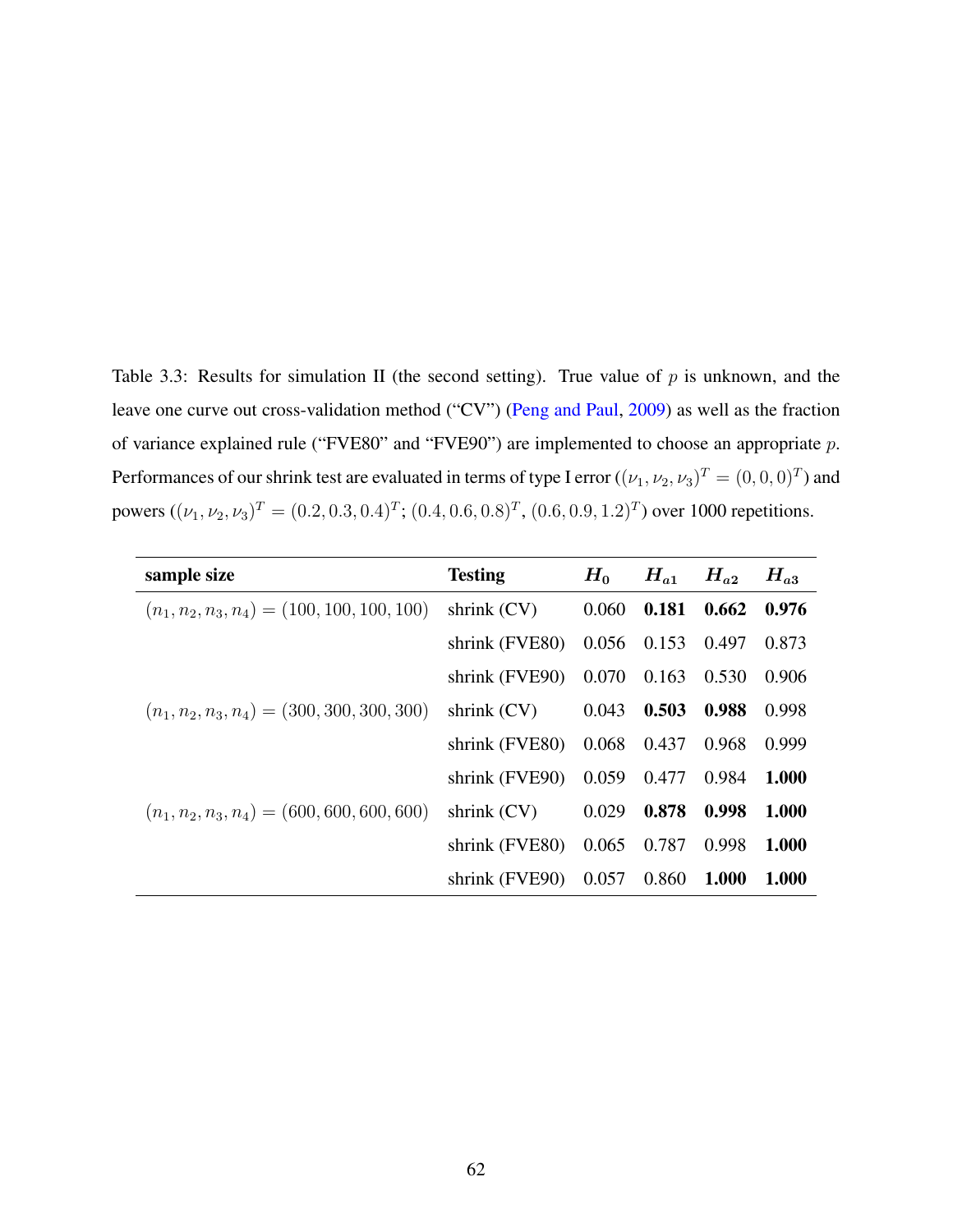

<span id="page-76-0"></span>Figure 3.5: Left: estimated mean log(price) curves of three bidding groups (3 days: dash red; 5 days: dash blue; 7 days: solid black); Right: estimated first three eigenfunctions of each groups (3 days: dash red; 5 days: dash blue; 7 days: solid black)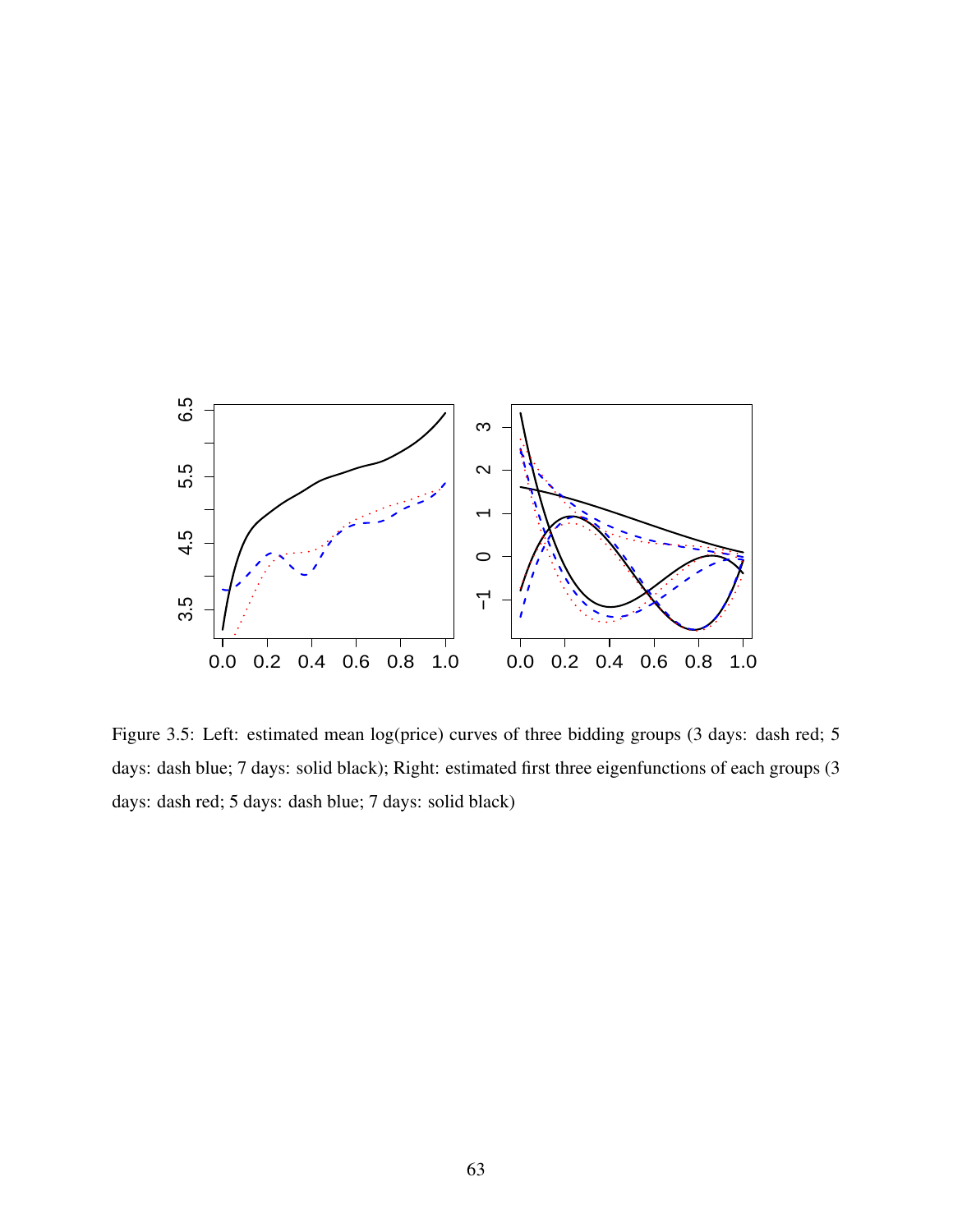## 4.0 CHANGE POINT DETECTION FOR SPARSE FUNCTIONAL TIME SERIES

In this chapter, we consider the change point detection problem in functional time series, whose objective is to detect possible changes among the mean functions of a sequence of independent stochastic processes. This problem is usually modeled from hypothesis testing perspectives. The null hypothesis is that all the random functions in the sequence share the same mean function. As for the alternative, there are two typical types: at most one change point (AMOC), where the mean function changes at most once; and epidemic changes, where the mean function changes at some time point and then it returns to its original level. In this thesis, we focus on the AMOC problem under sparse functional data settings. Similar ideas can be used to generalize epidemic change point problems, but we do not study the details here. For the rest of this chapter, the two terms functional AMOC and change point detection are used interchangeably. They both refer to the functional AMOC problem. The mathematical model of the AMOC problem can be formalized as follows. Let  $L^2(\mathcal{T})$  be the space that is consists of all squared-integrable functions within the closed interval  $\mathcal{T}$ . And let  $X_i(t) \in L^2(\mathcal{T})$ ,  $i = 1, ..., n$ , denote the independent random process at time *i*, with mean function  $E[X_i(t)]$ . The functional AMOC change point detection problem concentrates on testing  $E[X_i(t)] = \mu(t)$  for all *i*, against the alternative that the mean function  $E[X_i(t)]$  equals to  $\mu(t)$  before some unknown time point  $\theta$  and equals to  $\mu'(t) \neq \mu(t)$  for  $i = \theta + 1, ..., n$ . The unknown change point  $\theta$  can be any value within the range of 1 and  $n - 1$ , and we want to test whether the change exists.

For dense functional data, the change point detection problem has been considered by [\(Berkes](#page-111-0) [et al.,](#page-111-0) [2009\)](#page-111-0) and [\(Aue et al.,](#page-111-1) [2009\)](#page-111-1). They both utilize functional principal component analysis to reduce the infinite dimensional inference problem to a finite approximate in the eigenspace. They solve this problem in two steps. First, they propose consistent testing procedures to infer whether there is a shift in terms of the mean function among the functional time series  $X_i(t) \in L^2(\mathcal{T})$ ,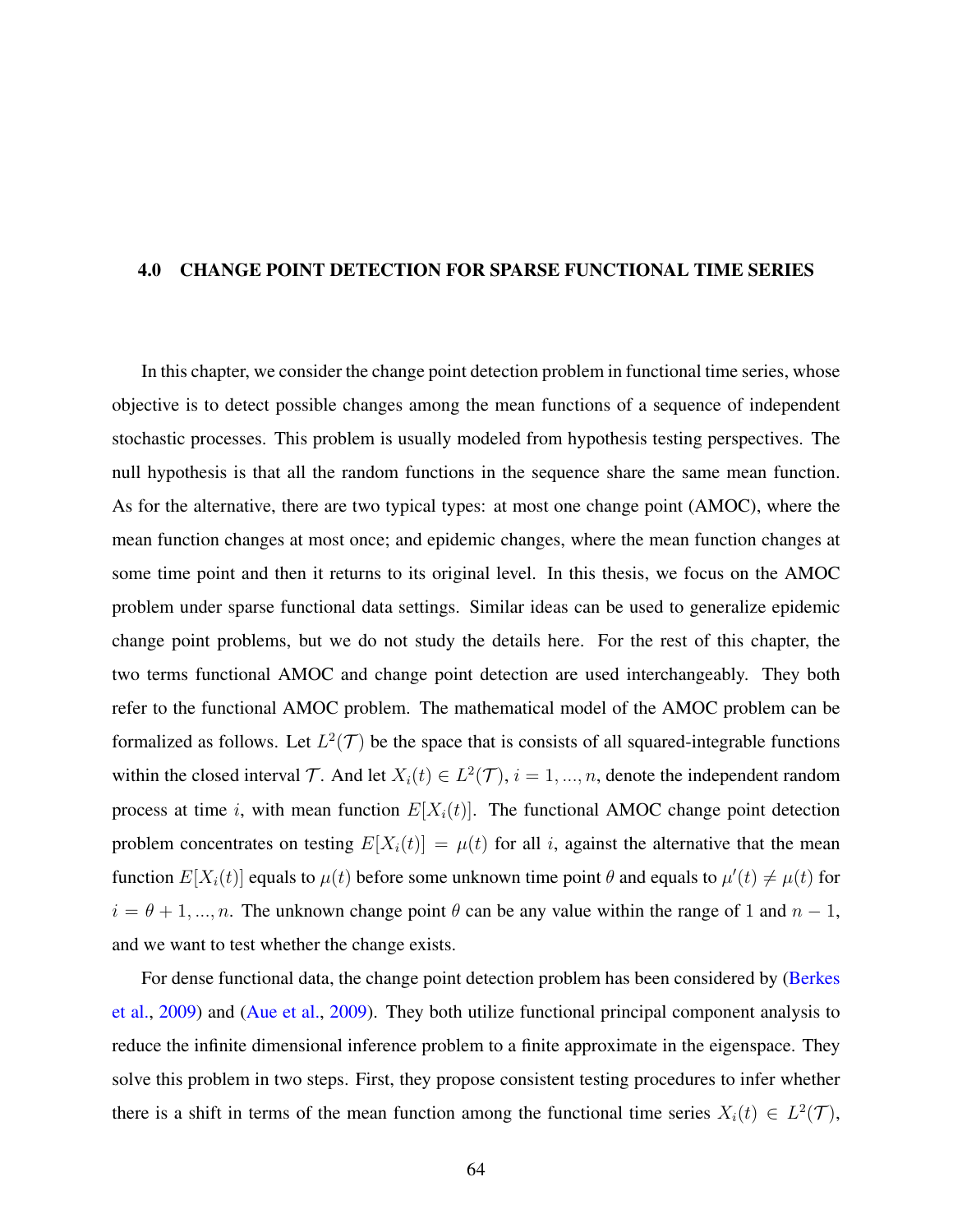$i = 1, \ldots, n$ . Next, if a significant shift is detected by their test procedures, they propose estimates for  $\theta$ , the location of the change point.

For sparse functional data, the change point detection problem has not yet been addressed. In this chapter, we propose a test procedure specifically designed for the sparse functional change point detection problem. A subject-dependent shrinkage estimator similar to Chapter [2](#page-22-0) is utilized to construct the current test statistic. Details can be found in Section [4.3.](#page-81-0) In Section [4.3,](#page-81-0) an estimate for the location of the change point is also proposed.

This chapter is organized as follows. In Section [4.1,](#page-78-0) a brief review for the change point detection problem in univariate time series is presented. In Section [4.2](#page-80-0) to Section [4.4,](#page-89-0) the proposed method for sparse functional data is discussed in detail, including the statistical framework, the proposed test statistic, estimation procedures, and numerical experiments.

# <span id="page-78-0"></span>4.1 REVIEWS FOR THE CHANGE POINT DETECTION PROBLEM IN UNIVARIATE TIME SERIES

The statistical framework for the traditional AMOC change point detection problem can be summarized as follows. Suppose that we have a sequence of independent random variables with homogeneous variance. Let's denote the random series as  $\{X_1, \ldots, X_i, \ldots, X_n\}$ , where  $X_i$  denotes the random variable at time *i*, and *n* is the length of the random series. The population mean at the *i*th location is denoted as  $E[X_i]$ , and the common variance is  $\sigma^2$ . The change point detection problem focuses on testing

<span id="page-78-1"></span>
$$
H_0: E[X_i] = \mu, i = 1, ..., n \quad VS \quad H_a: E[X_i] = \begin{cases} \mu, & i = 1, ..., \theta \\ \mu', & i = \theta + 1, ..., n \end{cases}
$$
(4.1)

where  $\theta$  is the unknown location of the change point, which can take any value within  $\{1, ..., n -$ 1}.  $\mu$  and  $\mu'$  are the unknown mean values, which are not equal.

According to [\(Hawkins,](#page-113-0) [1977\)](#page-113-0), when the random variables are normal distributed, test statistics for the change point detection problem in [\(4.1\)](#page-78-1) can be constructed from the likelihood ratio test (LRT) point of view. To be more specific, under  $H_0$  and  $H_a$  respectively, one should first achieve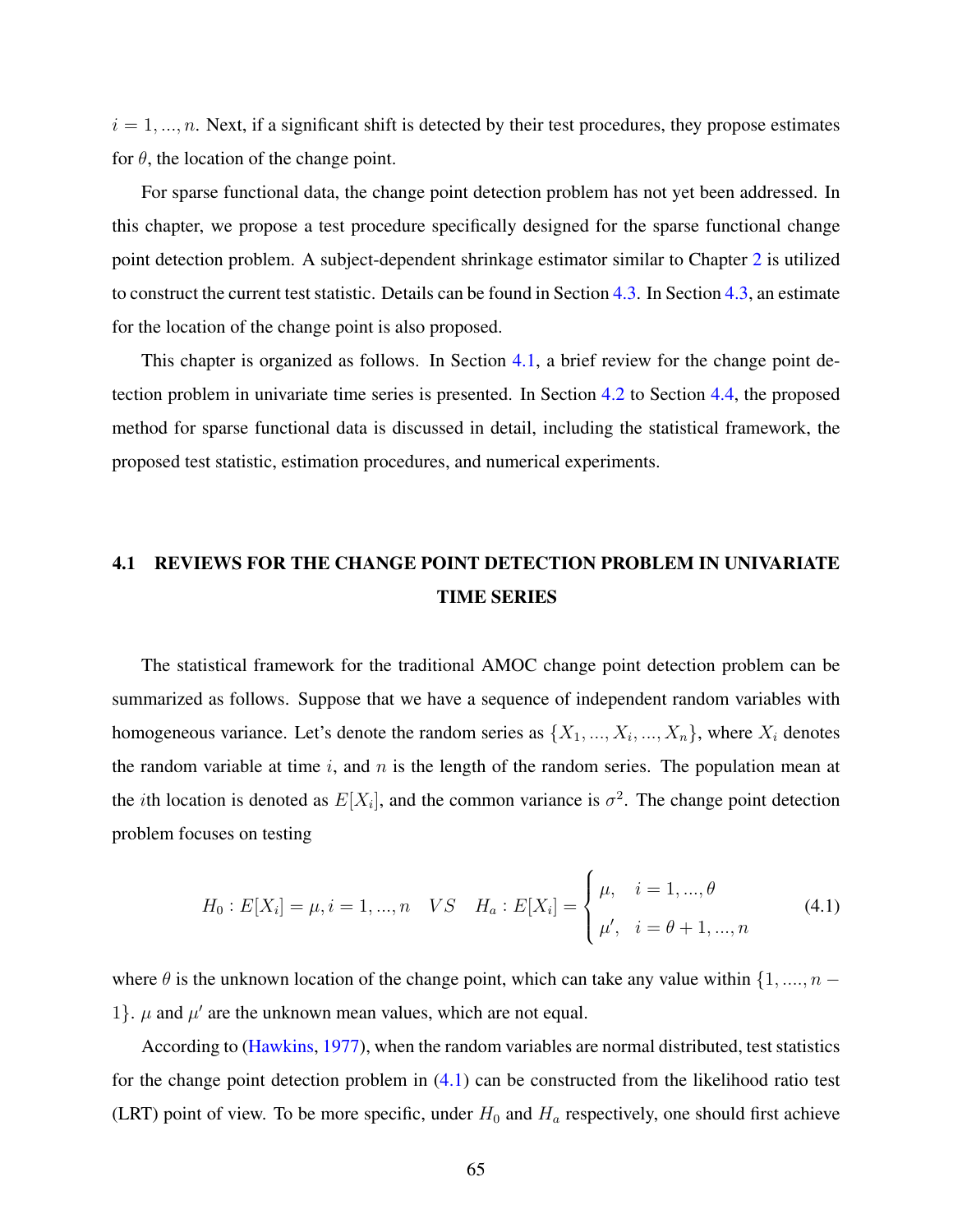the the maximum likelihood estimates (MLE) for all the unknown parameters, including  $\mu$ ,  $\mu'$ , *σ*, and *θ*. Then the log likelihood ratio function can be calculated by plugging these estimates back. To simplify the notation, it is assumed that  $\sigma$  is known. Under the null, the only unknown parameter is  $\mu$ , and its MLE estimate is  $\hat{\mu} = \bar{X} = \frac{1}{n}$  $\frac{1}{n} \sum_{i=1}^{n} X_i$ . Under *H<sub>a</sub>*, for any fixed  $\theta = k$ , the MLE of  $\mu$  and  $\mu'$  are

<span id="page-79-1"></span>
$$
\hat{\mu} = \bar{X}_k = \frac{1}{k} \sum_{i=1}^k X_i
$$
\n
$$
\hat{\mu}' = \bar{X}_{k'} = \frac{1}{n - k} \sum_{i=k+1}^n X_i
$$
\n(4.2)

According to the probability density function of Gaussian distributions, the likelihood function under  $H_a$  is monotonically decreasing in  $S_k = \sum_{i=1}^k (X_i - \bar{X}_k)^2 + \sum_{i=k+1}^n (X_i - \bar{X}_{k'})^2$ . So the MLE of *θ* is

<span id="page-79-0"></span>
$$
\hat{\theta} = \underset{k}{\arg\min} S_k \tag{4.3}
$$

Let's denote  $S = \sum_{i=1}^{n} (X_i - \bar{X})^2$ . It is then straightforward to show that

$$
-2\sigma^2 \log(\text{likelihood ratio}) = S - S_{\hat{\theta}}
$$
  

$$
= \frac{n}{\hat{\theta}(n-\hat{\theta})} \left[\sum_{i=1}^{\hat{\theta}} (X_i - \bar{X})\right]^2
$$
  

$$
= \max_{k} \left| \frac{n}{k(n-k)} \sum_{i=1}^{k} (X_i - \bar{X}) \right|^2
$$
  

$$
\stackrel{\text{def}}{=} U_n
$$
 (4.4)

where  $k = 1, ..., n - 1$ . It is easy to show that, for any fixed  $k$ ,  $\frac{n}{k(n-1)}$  $\frac{n}{k(n-k)} \sum_{i=1}^{k} (X_i - \bar{X}) \sim N(0, 1).$ The distribution of the LRT test statistic  $U_n$  is therefore the maximum absolute value of a discrete Gaussian process, whose mean is zero, variance is 1, and correlation between any position *l* and *m*  $(l < m)$  is

$$
\rho_{lm} = \sqrt{\frac{l(n-m)}{m(n-l)}}.\tag{4.5}
$$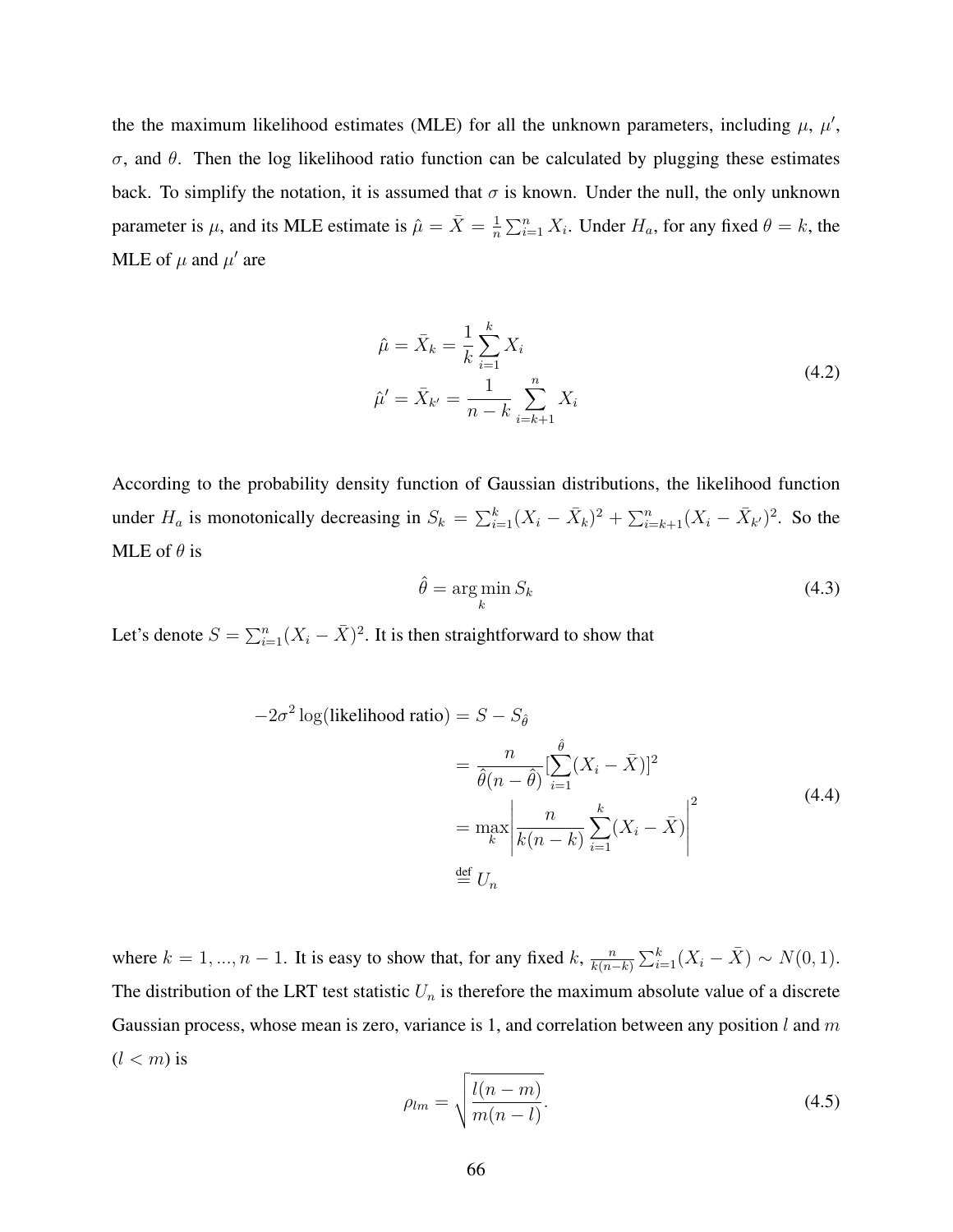Specifically, as shown by [\(Hawkins,](#page-113-0) [1977\)](#page-113-0), the formula of the probability density function of the test statistic  $U_n$  is

$$
f_{U_n}(x) = 2z(x, 0, 1) \sum_{k=1}^{n-1} g_k(x, x) g_{n-k}(x, x),
$$
  
\n
$$
g_k(x, s) = \int_{y=0}^s g_{k-1}(y, s) [z(y, \rho x, \sqrt{1-\rho^2}) + z(y, -\rho x, \sqrt{1-\rho^2})] dy.
$$
\n(4.6)

where  $\rho = \rho_{k-1,k} = \sqrt{(k-1)(n-k)/k(n-k+1)}$ , and  $z(x, a, b)$  is the probability density function of  $N(a, b^2)$  evaluated at *x*. This results is derived based on the Markovian property of the discrete Gaussian process and several other probabilistic basics. More details can be found in [\(Hawkins,](#page-113-0) [1977\)](#page-113-0). A fractile table is provided in [\(Hawkins,](#page-113-0) [1977\)](#page-113-0), which contains simulated quantiles for *U<sup>n</sup>* at different combinations of sequence length *n* and several commonly-used significance levels.

The LRT test statistic defined in [\(4.4\)](#page-79-0) intuitively makes sense. For any fixed *k*, the random quantity  $\frac{n}{k(n-k)}\sum_{i=1}^k (X_i - \bar{X})$  measures the magnitude of the distinction between the former part  $\{X_1, \ldots, X_k\}$  and the latter part  $\{X_{k+1}, \ldots, X_n\}$ . The test statistic uses the maximum distinction among all dividing methods, i.e., *k* = 1*, ..., n*−1. The Gaussian distribution assumption is required for the LRT test discussed here. Non-Gaussian circumstances are investigated by [\(Cardot et al.,](#page-111-2) [2013\)](#page-111-2).

# <span id="page-80-0"></span>4.2 STATISTICAL FRAMEWORK FOR FUNCTIONAL CHANGE POINT **DETECTION**

Analogous to univariate cases reviewed in Section [4.1,](#page-78-0) for functional data, it is assumed that we have a sequence of independent stochastic processes with homogeneous covariance structure. That is to say,  $X_1(t), ..., X_i(t), ..., X_n(t) \sim SP(E(X_i(t)), G(s, t))$ ,  $t \in \mathcal{T}$ . For each stochastic process  $X_i(t)$ , it is only observed at a finite set of points. And all the observed values are contaminated with random measurement errors. Mathematically, the model we consider is

<span id="page-80-1"></span>
$$
Y_{ij} = X_i(T_{ij}) + \epsilon_{ij},\tag{4.7}
$$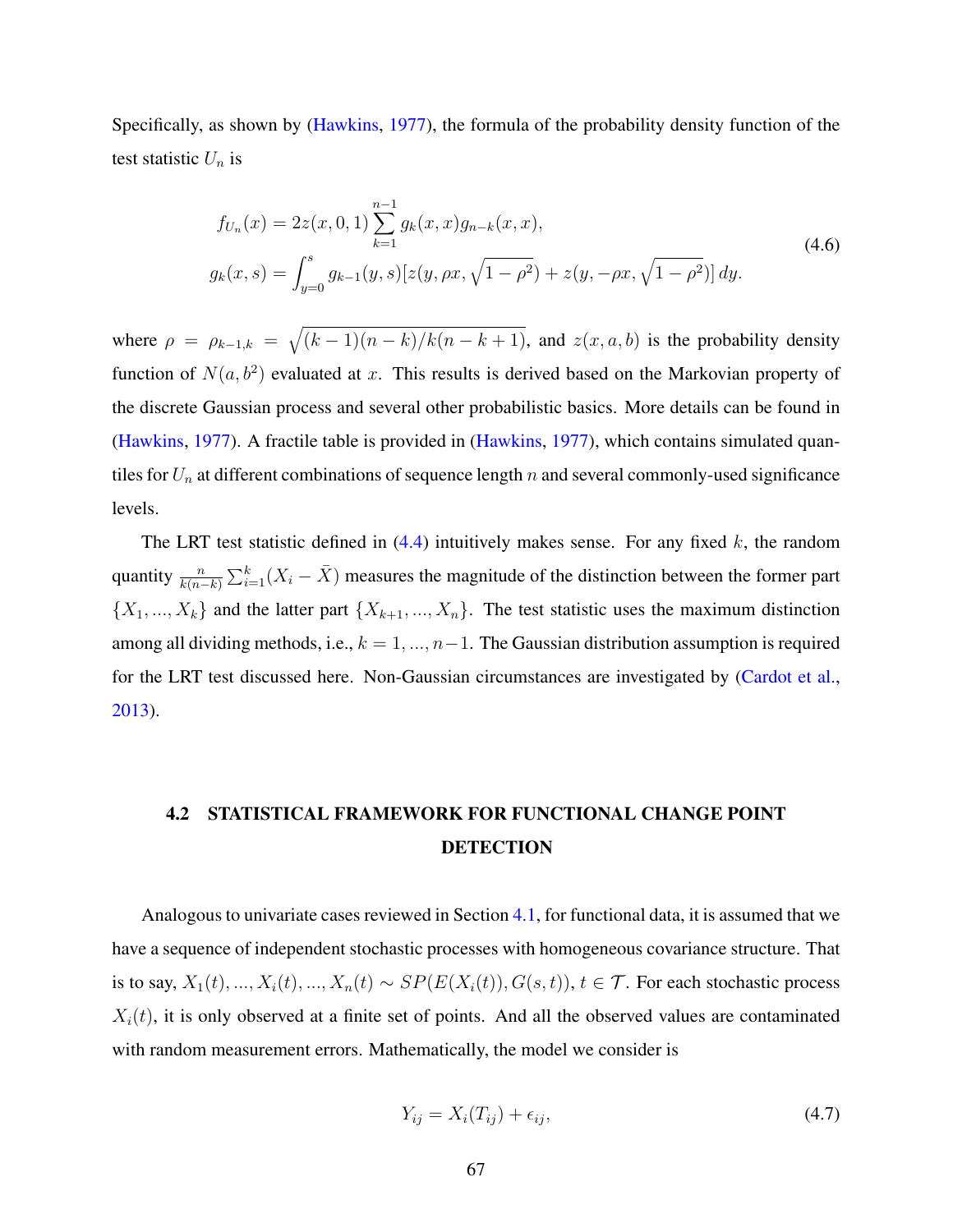where  $Y_{ij}$ ,  $i = 1, ..., n, j = 1, ..., N_i$  denotes the *j*th observation of the random function at the *i*th time cycle  $X_i(t)$ . Here  $\epsilon_{ij}$  are i.i.d Gaussian measurement errors with standard deviation  $\sigma$ . The number of observations for the *i*th time cycle is denoted as *N<sup>i</sup>* . The corresponding observing times are  ${T_{i1},...,T_{iN_i}}$ .

For dense functional data, the number of observations  $N_i$  is relatively large which can goes to infinity with a high rate. Similar to the argument in Section [2.1,](#page-24-0) the observing times  $T_{i1}, ..., T_{iN_i}$ are usually common for all *i* and denoted as  $\{T_1, ..., T_N\}$ .

For sparse functional data, the number of observations  $N_i$  is assumed to be finite or grow slowly with sample size *n*. Given  $N_i$ , random observing times  $\{T_{i1},...,T_{iN_i}\}$  are i.i.d with a bounded density function (specified in Section [4.3.3\)](#page-87-0) within the time domain  $\mathcal T$ . It is also assumed that  $X_i$ ,  $N_i$  and  $\epsilon_{ij}$  are mutually independent.

<span id="page-81-1"></span>For the functional change point detection problem, the hypothesis of interest is

$$
H_0: E[X_i(t)] = \mu(t), i = 1, ..., n \quad VS \quad H_a: E[X_i(t)] = \begin{cases} \mu(t), & i = 1, ..., \theta \\ \mu'(t), & i = \theta + 1, ..., n \end{cases}
$$
(4.8)

where  $\mu(t) \neq \mu'(t)$  are the corresponding mean functions. Note that  $\mu(t)$ ,  $\mu'(t)$ ,  $\theta$  and  $G(s, t)$  are all unknown.

## <span id="page-81-0"></span>4.3 PROPOSED METHOD FOR SPARSE FUNCTIONAL TIME SERIES

## 4.3.1 Derivation of test statistics

To construct a test statistic for  $(4.8)$ , we exploit a direct extension of the LRT test statistic  $U_n$ in [\(4.4\)](#page-79-0). First, analogous to [\(4.2\)](#page-79-1), let's introduce several notations. For any fixed  $k = 1, ..., n - 1$ ,

$$
\bar{X}_k(t) = \frac{1}{k} \sum_{i=1}^k X_i(t)
$$
\n
$$
\bar{X}'_k(t) = \frac{1}{n-k} \sum_{i=k+1}^n X_i(t).
$$
\n(4.9)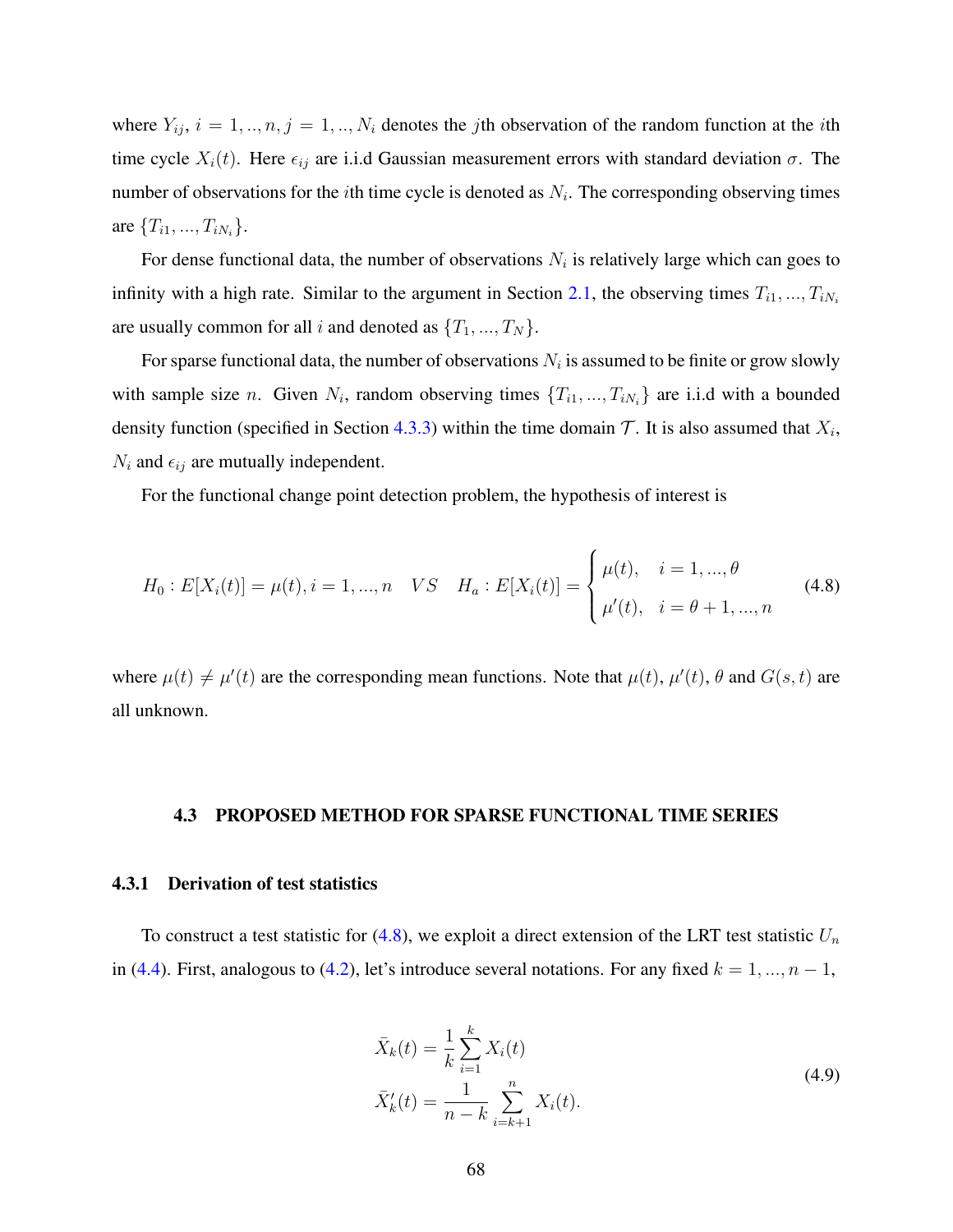Then the following stochastic process quantifies the difference in the mean functions between the first  $k$  and the latter  $n - k$  random functions

$$
P_k(t) = \frac{k(n-k)}{n} [\bar{X}_k(t) - \bar{X}'_k(t)]
$$
  
= 
$$
\sum_{i=1}^k X_i(t) - \frac{k}{n} \sum_{i=1}^n X_i(t)
$$
  
= 
$$
\sum_{i=1}^k [X_i(t) - \mu_{pool}(t)] - \frac{k}{n} \sum_{i=1}^n [X_i(t) - \mu_{pool}(t)],
$$
 (4.10)

where  $\mu_{pool}$  is the mean function of the mixture stochastic process of  $\{X_i(t), i = 1, ..., k\}$  and  ${X_i(t), i = k + 1, ..., n}.$  Mathematically,

<span id="page-82-0"></span>
$$
\mu_{pool}(t) = \zeta \mu(t) + (1 - \zeta)\mu'(t),
$$
\n(4.11)

where  $\zeta = \theta/n$ .

If the mean function changes, then  $P_k(t)$  should be large for some k and some t. The quantity is infinite dimensional, we project it on to the orthonormal eigen space of the covariance function  $\tilde{G}(s,t) = G(s,t) + \zeta(1-\zeta)[\mu(t) - \mu'(t)][\mu(s) - \mu'(s)]$ . Let  $\eta_l(t)$  being the eigenfunction corresponding to the *l*th largest eigenvalue  $\omega_l$  of  $\tilde{G}(s,t)$ . Let's the define eigen projection scores of  $X_i(t) - \mu_{pool}(t)$  as  $\xi_{il} = \int [X_i(t) - \mu_{pool}(t)] \eta_l(t) dt$  for  $i = 1, ..., n; l = 1, ..., \infty$ . Then the projection score of  $P_k(t)$  onto  $\eta_l(t)$ 

$$
\int_{t \in \mathcal{T}} P_k(t) \eta_l(t) dt = \sum_{i=1}^k \xi_{il} - \frac{k}{n} \sum_{i=1}^n \xi_{il} \ l = 1, ..., \infty.
$$
 (4.12)

If the mean function changes, then  $\int_{t \in \mathcal{T}} P_k(t) \eta_l(t) dt$  should be large for some *k* and some *l*.

For dense functional data, one can truncate at the first *p* dimensions and construct the following test statistic

$$
DC_{p,n} = \frac{1}{n} \left[ \sum_{i=1}^{k} \hat{\xi}_i - \frac{k}{n} \sum_{i=1}^{n} \hat{\xi}_i \right]^T \text{diag}[\hat{\omega}_1, ..., \hat{\omega}_p]^{-1} \left[ \sum_{i=1}^{k} \hat{\xi}_i - \frac{k}{n} \sum_{i=1}^{n} \hat{\xi}_i \right]
$$
(4.13)

where  $\xi_i = (\xi_{i1}, ..., \xi_{ip})^T$ ,  $\hat{\xi}_i$  and  $\hat{\omega}_l$  are consistent estimates from data  $Y_{ij}$ ,  $i = 1, ..., n; j =$ 1*, ..., N<sup>i</sup>* . To obtain the consistent estimate of the projection score *ξil*, one can utilize numerical approximations of  $\int [X_i(t) - \mu_{pool}(t)] \eta_i(t) dt$  based on the discrete observations  $Y_{ij}$ ,  $i = 1, ..., n; j =$ 1*, ..., N<sup>i</sup>* .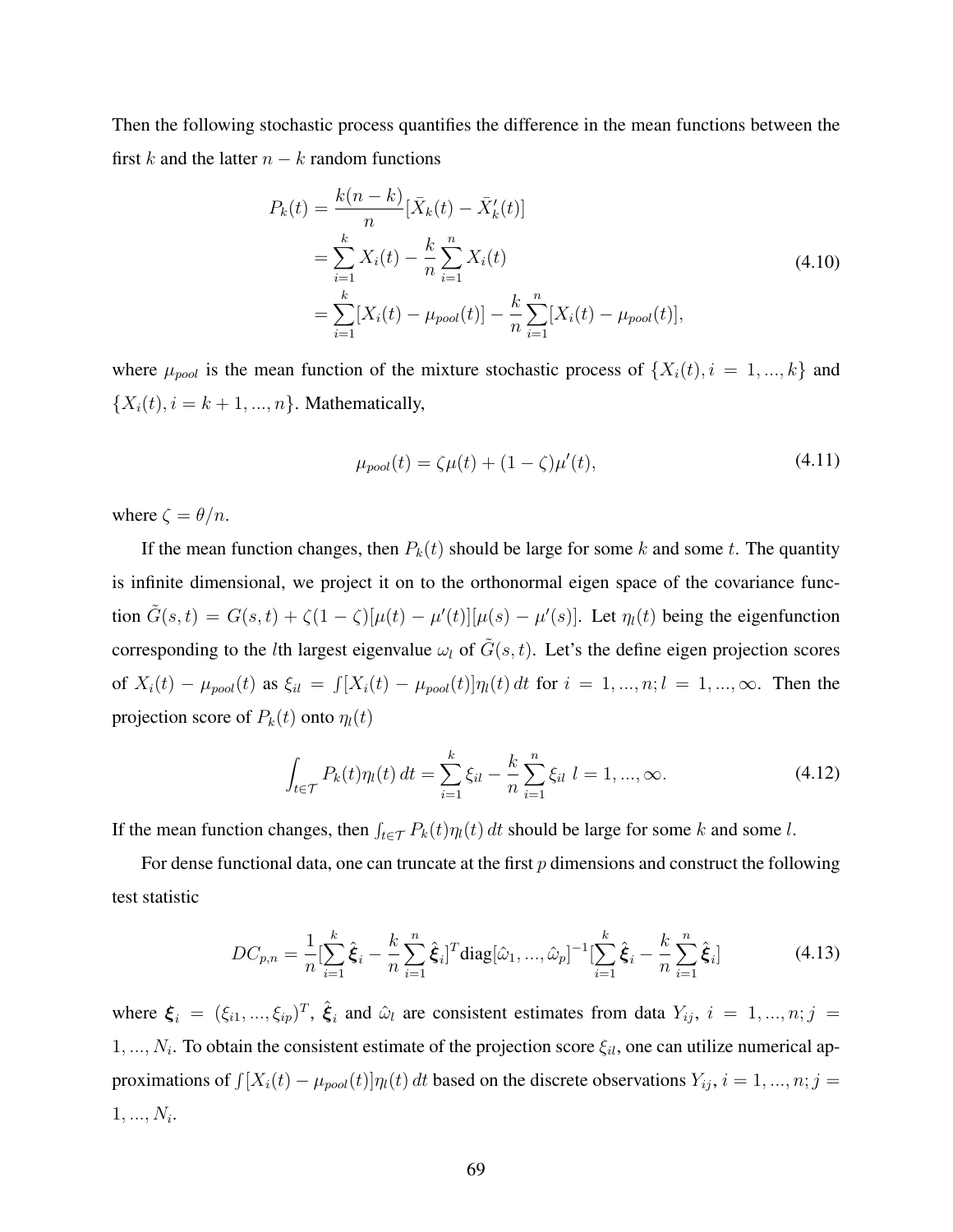For sparse functional data, we can no longer achieve consistent estimates for  $\xi$ <sub>i</sub> through numerical integration due to the limited number of observations on each curve. We propose to use the best linear predictor,  $E[\xi_{il}|\boldsymbol{Y}_i]$ , with  $\boldsymbol{Y}_i = (Y_{i1},...,Y_{iN_i})^T$  being the vector contains all the observation at the *i*th time cycle. This is a reasonable choice due to the fact that

$$
E_t[E[\xi_{il}|\boldsymbol{Y}_i]] = E[\xi_{il}], \qquad (4.14)
$$

when we take the randomness of observing times into account. Under a special case where the projection scores  $\xi_{il}$  and the random errors  $\epsilon_{ij}$  are jointly Gaussian distributed, the best linear predictor *E*[*ξil*|*Y <sup>i</sup>* ] has the following explicit formula

$$
E[\xi_{il}|\boldsymbol{Y}_i] = \int (\mu_i(t) - \mu_{pool}(t)) \eta_l(t) dt + \omega_l \eta_{il}^T \boldsymbol{\Sigma}_{\mathbf{Y}_i}^{-1} (\boldsymbol{Y}_i - \boldsymbol{\mu}_{pool,i} - \boldsymbol{\mu}_i + \boldsymbol{\mu}_{pool,i})
$$
  
\n
$$
\stackrel{\text{def}}{=} \kappa_l + \omega_l \eta_{il}^T \boldsymbol{\Sigma}_{\mathbf{Y}_i}^{-1} (\boldsymbol{Y}_i - \boldsymbol{\mu}_{pool,i} - \boldsymbol{\mu}_i + \boldsymbol{\mu}_{pool,i}),
$$
\n(4.15)

where  $\mu_i(t) = E[X_i(t)], \mu_i = (\mu_i(T_{i1}), ..., \mu_i(T_{iN_i}))^T$ ,  $\mu_{pool,i} = (\mu_{pool}(T_{i1}), ..., \mu_{pool}(T_{iN_i}))^T$ ,  $\boldsymbol{\eta}_{il} = (\eta_l(T_{i1}), ..., \eta_l(T_{iN_i}))^T$ , and  $\Sigma_{\mathbf{Y}_i}$  is the covariance matrix of  $\mathbf{Y}_i$ , and the  $(j, j')$  element of  $\Sigma_{\mathbf{Y}_i}$  equals to  $\tilde{G}(T_{ij}, T_{ij'}) + \sigma^2 1(j = j').$ 

Let's truncate at the first *p* directions. The best linear predictor of  $\xi_i$  is

$$
E[\boldsymbol{\xi}_i|\boldsymbol{Y}_i] = \boldsymbol{\kappa} + diag(\boldsymbol{\omega})\boldsymbol{E}_i^T \boldsymbol{\Sigma}_{\mathbf{Y}_i}^{-1} (\boldsymbol{Y}_i - \boldsymbol{\mu}_{pool,i} - \boldsymbol{\mu}_i + \boldsymbol{\mu}_{pool,i}),
$$
(4.16)

where  $\kappa = (\kappa_1, ..., \kappa_p)^T$ ,  $\omega = (\omega_1, ..., \omega_p)^T$ ,  $\mathbf{E}_i = (\boldsymbol{\eta}_{i1}, ..., \boldsymbol{\eta}_{ip})$  with  $\boldsymbol{\eta}_{il} = (\eta_l(T_{i1}), ..., \eta_l(T_{iN_i}))^T$ .

Under the null hypothesis, we have  $E[X_i(t)] = \mu_i(t) = \mu_{pool}(t)$ , so we propose to construct a test statistic based on the following quantity,

$$
\tilde{\xi}_i = diag(\boldsymbol{\omega}) \boldsymbol{E}_i^T \boldsymbol{\Sigma}_{\mathbf{Y}_i}^{-1} (\boldsymbol{Y}_i - \boldsymbol{\mu}_{pool,i}),
$$
\n(4.17)

which is referred as *shrinkage score* in later parts.

To construct a test statistic based on the shrinkage score vector  $\tilde{\xi}_i$ , let's first calculate its mean vector and covariance matrix through the following two steps. First, assuming the observing times  $T_i = (T_{i1}, ..., T_{iN_i})^T$  are fixed, the conditional mean and variance of  $\tilde{\xi}_i$  are

$$
E[\tilde{\xi}_i|\boldsymbol{T}_i] = diag(\boldsymbol{\omega})\boldsymbol{E}_i^T \boldsymbol{\Sigma}_{\mathbf{Y}_i}^{-1}(\boldsymbol{\mu}_i - \boldsymbol{\mu}_{pool,i})
$$
  
\n
$$
Cov[\tilde{\xi}_i|\boldsymbol{T}_i] = diag(\boldsymbol{\omega})\boldsymbol{E}_i^T \boldsymbol{\Sigma}_{\mathbf{Y}_i}^{-1} \boldsymbol{E}_i diag(\boldsymbol{\omega}).
$$
\n(4.18)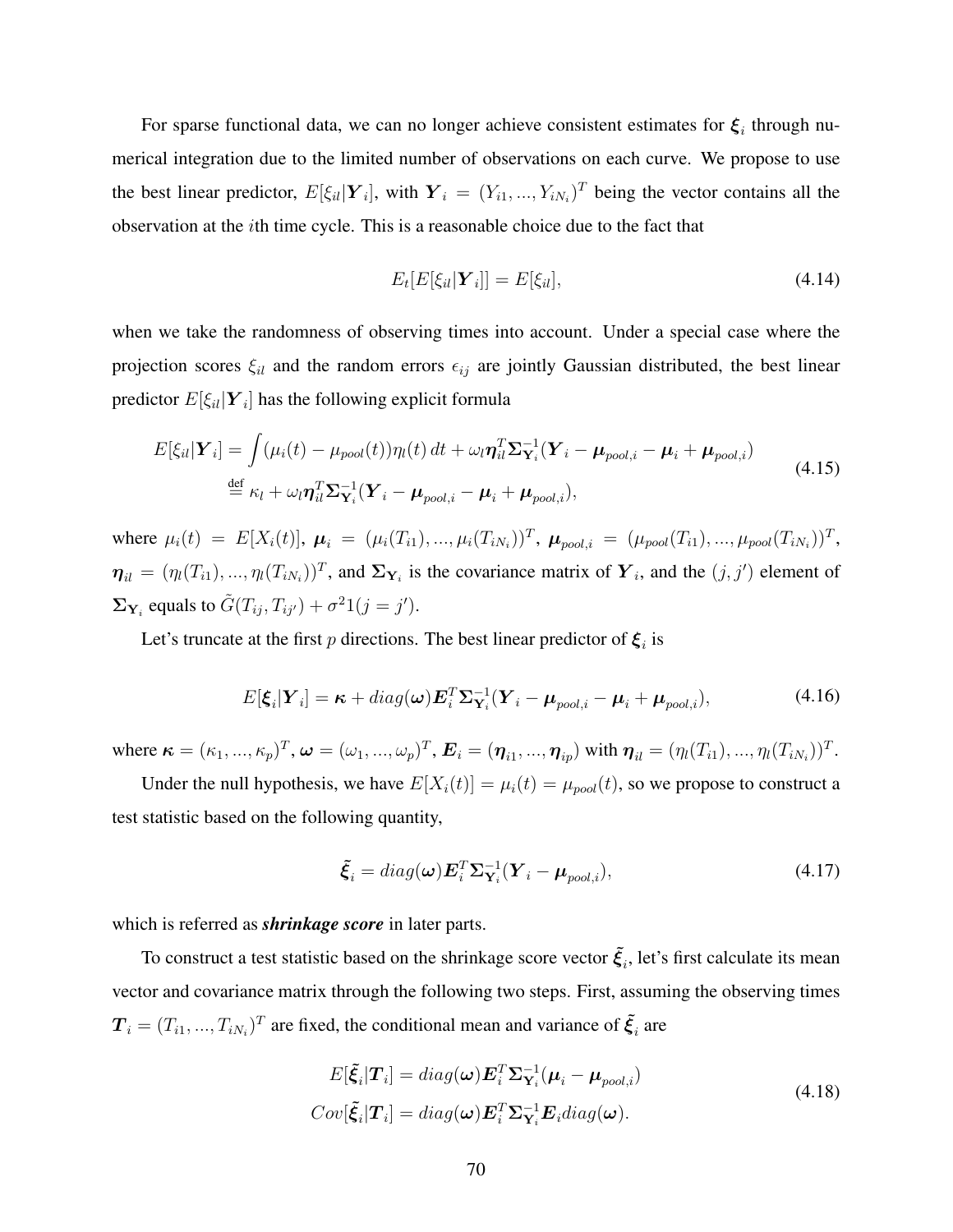Next, by taking the randomness of  $T_i$  into account, we have the mean and variance of  $\tilde{\xi}_i$  are

$$
E[\tilde{\xi}_i] = E_t[diag(\omega)\boldsymbol{E}_i^T \boldsymbol{\Sigma}_{\mathbf{Y}_i}^{-1} (\boldsymbol{\mu}_i - \boldsymbol{\mu}_{pool,i})]
$$
  
\n
$$
Cov[\tilde{\xi}_i] = E_t[diag(\omega)\boldsymbol{E}_i^T \boldsymbol{\Sigma}_{\mathbf{Y}_i}^{-1} \boldsymbol{E}_i diag(\omega)].
$$
\n(4.19)

All the quantities involved in estimating  $\tilde{\xi}_i$ ,  $E[\tilde{\xi}_i]$  and  $Cov[\tilde{\xi}_i]$  can be obtained from data  $Y_{ij}$ ,  $i = 1, \ldots, n, j = 1, \ldots, N_i$ , with details included in the next subsection. Let's denote the estimated quantities as  $\hat{\omega}$ ,  $\hat{\eta}_k(t)$ ,  $\hat{\mu}_{pool}(t)$ , and  $\hat{\sigma}$ . We have the following empirical estimators

$$
\hat{\tilde{\xi}}_i = diag(\hat{\boldsymbol{\omega}}) \hat{\boldsymbol{E}}_i^T [\hat{\boldsymbol{E}}_i diag(\hat{\boldsymbol{\omega}}) \hat{\boldsymbol{E}}_i^T + \hat{\sigma}^2 \mathbf{I}]^{-1} (\mathbf{Y}_i - \hat{\boldsymbol{\mu}}_{pool;i})
$$
  
\n
$$
\hat{Cov}[\tilde{\boldsymbol{\xi}}_i] = \frac{1}{n} \sum_{i=1}^n diag(\hat{\boldsymbol{\omega}}) \hat{\boldsymbol{E}}_{gi}^T [\hat{\boldsymbol{E}}_{gi} diag(\hat{\boldsymbol{\omega}}) \hat{\boldsymbol{E}}_{gi}^T + \hat{\sigma}^2 \mathbf{I}]^{-1} \hat{\boldsymbol{E}}_{gi} diag(\hat{\boldsymbol{\omega}})
$$
(4.20)  
\n
$$
\stackrel{\text{def}}{=} \hat{\boldsymbol{V}}_3
$$

<span id="page-84-0"></span>Combining all these results, for the change point  $\theta = k$ , we propose to use the following test statistic

$$
S_{p,n,k}^{(1)} = \frac{1}{n} \left[ \sum_{i=1}^{k} \hat{\xi}_i - \frac{k}{n} \sum_{i=1}^{n} \hat{\xi}_i \right]^T \hat{\boldsymbol{V}}_3^{-1} \left[ \sum_{i=1}^{k} \hat{\xi}_i - \frac{k}{n} \sum_{i=1}^{n} \hat{\xi}_i \right]
$$
(4.21)

Remember that the quantity  $S_{p,n,k}^{(1)}$  defined in [\(4.21\)](#page-84-0) should be small for all *k* to make  $H_0$  favorable. There are two ways to take *k* into account. The first one is exactly the same as [\(4.4\)](#page-79-0). It takes the maximum across *k* and yields the following test statistic

<span id="page-84-2"></span><span id="page-84-1"></span>
$$
C_{p,n}^{(1)} = \max_{1 \le k < n} S_{p,n,k}^{(1)} \tag{4.22}
$$

The second one continualizes *k* by defining  $k = [nz]$ ,  $z \in (0,1)$ , then integrates over *z*,

$$
C_{p,n}^{(2)} = \int_0^1 \frac{1}{n} \left[ \sum_{i=1}^{[nz]} \hat{\xi}_i - z \sum_{i=1}^n \hat{\xi}_i \right]^T \hat{\mathbf{V}}_3^{-1} \left[ \sum_{i=1}^{[nz]} \hat{\xi}_i - z \sum_{i=1}^n \hat{\xi}_i \right] dz
$$
\n
$$
\stackrel{\text{def}}{=} \int_0^1 S_{p,n,z}^{(2)} dz
$$
\n(4.23)

Even though the proposed test statistics  $C_{p,n}^{(1)}$  and  $C_{p,n}^{(2)}$  are motivated from joint Gaussian situations, we later prove that the asymptotic null distribution is valid regardless of whether the joint Gaussian assumption is true or not.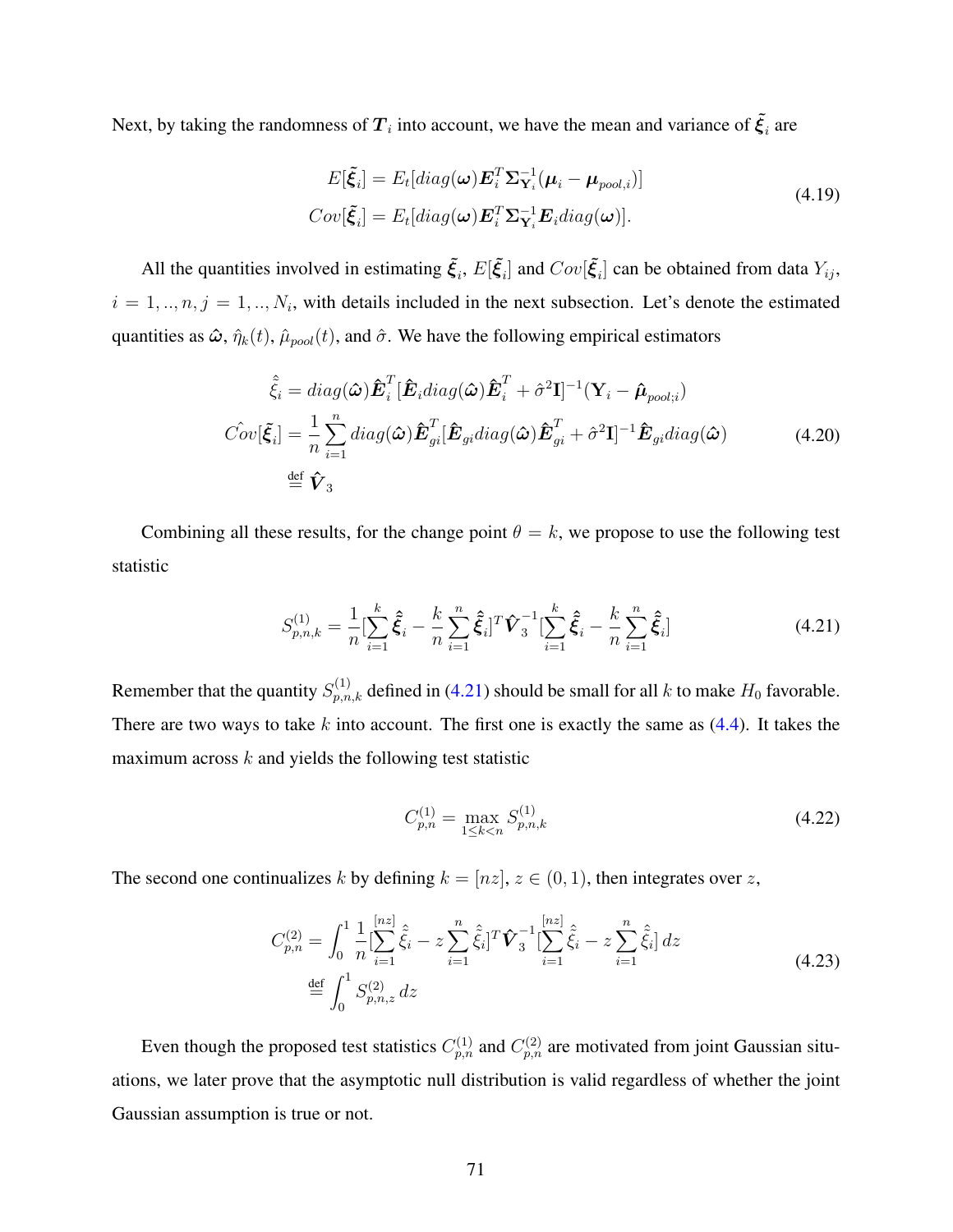#### <span id="page-85-1"></span>4.3.2 Estimation procedures

In the proposed test statistics  $C_{p,n}^{(1)}$  and  $C_{p,n}^{(2)}$ , the unknown parameters include eigen-values  $\omega$  of  $\tilde{G}(s,t)$ , eigen-functions  $\eta_l(t)$ , the variance of random measurement errors  $\sigma^2$ , and the overall mean function  $\mu_{pool}(t)$ . We adopt the pLRT method in (Peng and Müller, [2008\)](#page-114-1) to achieve the estimates for these parameters. In the following description, Gaussian processes are utilized to calculate the likelihood function. However, as stated in their paper, the Gaussian processes assumption is only a working condition and their asymptotic results still hold under some relaxed conditions. To implement our test procedures, one can always utilize other estimating methods, such as the local linear smoothing in [\(Yao et al.,](#page-115-0) [2005;](#page-115-0) [Li and Hsing,](#page-113-1) [2010;](#page-113-1) [Zhang and Wang,](#page-115-1) [2016\)](#page-115-1), as long as they produce consistent estimates. As our test procedure itself does not require Gaussian conditions.

First, in order to the overall mean function  $\mu_{pool}(t)$  defined in [\(4.11\)](#page-82-0), we use the local linear smoothing procedure. To be more specific, we define the local linear smoother of pooled mean function  $\mu_{pool}(t)$  by minimizing

<span id="page-85-0"></span>
$$
\sum_{i=1}^{n} \sum_{j=1}^{N_i} K(\frac{T_{ij} - t}{h_{\mu_{pool}}})[Y_{ij} - \beta_0 - \beta_1(t - T_{ij})]
$$
\n(4.24)

with respect to  $\beta_0$  and  $\beta_1$ , where  $h_{\mu_{pool}}$  is the bandwidth, and  $K(\cdot)$  is the smoothing kernel. Then  $\hat{\mu}_{pool}(t) = \hat{\beta}_0(t).$ 

As for the eigenfunctions  $\eta_l(t)$  and eigenvalues  $\omega_l$  of the covariance function  $\tilde{G}(s,t)$ , estimates are achieved through the restricted maximum likelihood method in [\(Peng and Paul,](#page-114-0) [2009\)](#page-114-0). It's assumed that, under some weak smoothness conditions on the population stochastic process, the first *p* eigenfunctions  $\{\eta_1(t), ..., \eta_p(t)\}$  can be modeled as,

$$
\eta_l(t) = \sum_{m=1}^{M} d_{ml} \psi_l(t) \tag{4.25}
$$

where functions  $\{\psi_1(t), ..., \psi_M(t)\}\in L^2(\mathcal{T})$  and are known. Note that  $\{\psi_1(t), ..., \psi_M(t)\}\$ are usually orthonormalized. Based on the orthonormality of eigenfunctions  $\{\eta_1(t), ..., \eta_p(t)\}$ , we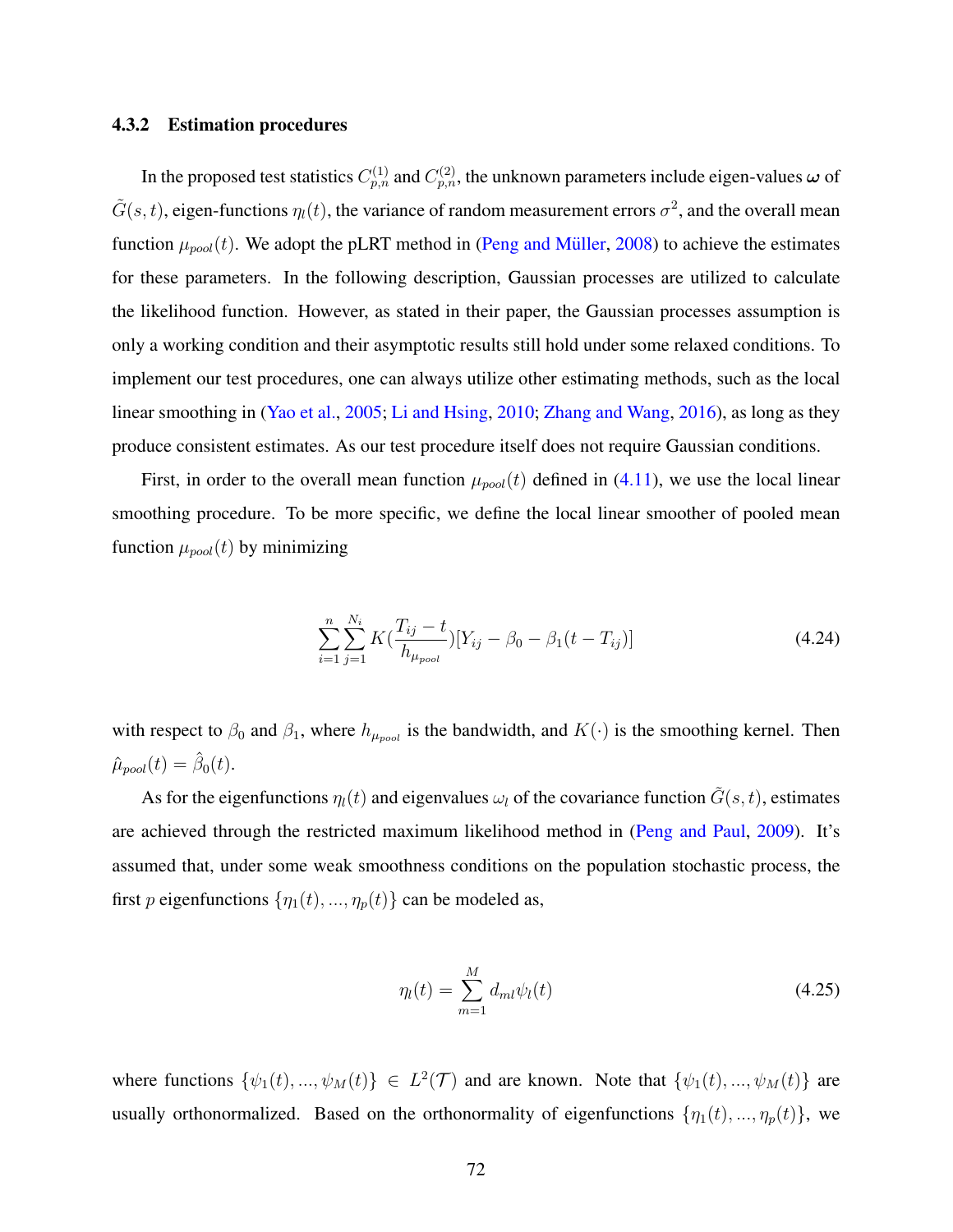have the constraint for matrix  $D$ ,  $D^T D = I_p$ . Note that under Gaussian Process and normal error assumption, conditional on time points, the negative log-likelihood of the data is given by

$$
-\log L(\mathbf{D}, diag(\boldsymbol{\omega}, \sigma^2)) \propto \frac{1}{2} \sum_{i=1}^n Tr[(\sigma^2 \mathbf{I}_{N_i} + \boldsymbol{\Psi}_i^T \mathbf{D} diag(\boldsymbol{\omega}) \mathbf{D}^T \boldsymbol{\Psi}_i) (\mathbf{Y}_i - \hat{\boldsymbol{\mu}}_{pool;i}) (\mathbf{Y}_i - \hat{\boldsymbol{\mu}}_{pool;i})^T ]
$$
  
+ 
$$
\frac{1}{2} \log |\sigma^2 \mathbf{I}_{N_i} + \boldsymbol{\Psi}_i^T \mathbf{D} diag(\boldsymbol{\omega}) \mathbf{D}^T \boldsymbol{\Psi}_i |
$$
(4.26)

where  $\Psi_i = (\psi_{i1}, ..., \psi_{iM})^T$ , with  $\psi_{il} = (\psi_l(t_{i1}), ..., \psi_l(t_{iN_i}))^T$  for  $l = 1, ..., M$ . Estimate for the pooled mean function  $\hat{\mu}_{pool}(t)$  is given in [\(4.24\)](#page-85-0) and  $\hat{\mu}_{pool;i} = (\hat{\mu}_{pool}(t_{i1}), ..., \hat{\mu}_{pool}(t_{iN_i}))^T$ . A Newton-Raphson algorithm is utilized to achieve  $\hat{D}$ ,  $\hat{\omega}$  and  $\hat{\sigma}^2$  such that they minimize the negative log-likelihood, subject to the constraint that  $D^T D = I_p$ . Then we can estimate the corresponding eigenfunctions by  $\hat{\eta}_l(t) = \sum_{m=1}^{M} \hat{d}_{ml} \psi_l(t)$ .

Combing all the estimation above, we achieve estimation for the covariance  $Cov[\tilde{\xi}_i]$ 

$$
\hat{Cov}[\tilde{\xi}_i] = \hat{E}_t[diag(\omega)\boldsymbol{E}_i^T \boldsymbol{\Sigma}_{\mathbf{Y}_i}^{-1} \boldsymbol{E}_i diag(\omega)]
$$
  
\n
$$
= \frac{1}{n} \sum_{i=1}^n diag(\hat{\omega}) \hat{\boldsymbol{E}}_i^T [\hat{\boldsymbol{E}}_i diag(\hat{\boldsymbol{\lambda}}) \hat{\boldsymbol{E}}_i^T + \hat{\sigma}^2 \mathbf{I}]^{-1} \hat{\boldsymbol{E}}_i diag(\hat{\omega})
$$
(4.27)  
\n
$$
\stackrel{\text{def}}{=} \hat{\boldsymbol{V}}_3
$$

And the empirical estimate for  $\tilde{\xi}_i$  is  $\hat{\tilde{\xi}}_i = (\hat{\tilde{\xi}}_{i1},...,\hat{\tilde{\xi}}_{ip})^T$ , where  $\hat{\tilde{\xi}}_{il} = \hat{\omega}_l \hat{\eta}_{il}^T \hat{\Sigma}_{\mathbf{Y}_i}^{-1}$  $\mathbf{Y}_i^{\mathsf{T}}(\mathbf{Y}_i - \boldsymbol{\hat{\mu}}_{pool;i}).$ 

By plugging all the estimates into equation [\(4.22\)](#page-84-1) and equation [\(4.23\)](#page-84-2), we have the following two test statistics,

$$
C_{p,n}^{(1)} = \max_{1 \le k < n} \frac{1}{n} \left[ \sum_{i=1}^k \hat{\xi}_i - \frac{k}{n} \sum_{i=1}^n \hat{\xi}_i \right]^T \hat{\mathbf{V}}_3^{-1} \left[ \sum_{i=1}^k \hat{\xi}_i - \frac{k}{n} \hat{\xi}_i \right]
$$
\n
$$
C_{p,n}^{(2)} = \int_0^1 \frac{1}{n} \left[ \sum_{i=1}^{\lfloor nz \rfloor} \hat{\xi}_i - z \sum_{i=1}^n \hat{\xi}_i \right]^T \hat{\mathbf{V}}_3^{-1} \left[ \sum_{i=1}^{\lfloor nz \rfloor} \hat{\xi}_i - z \sum_{i=1}^n \hat{\xi}_i \right] dz \tag{4.28}
$$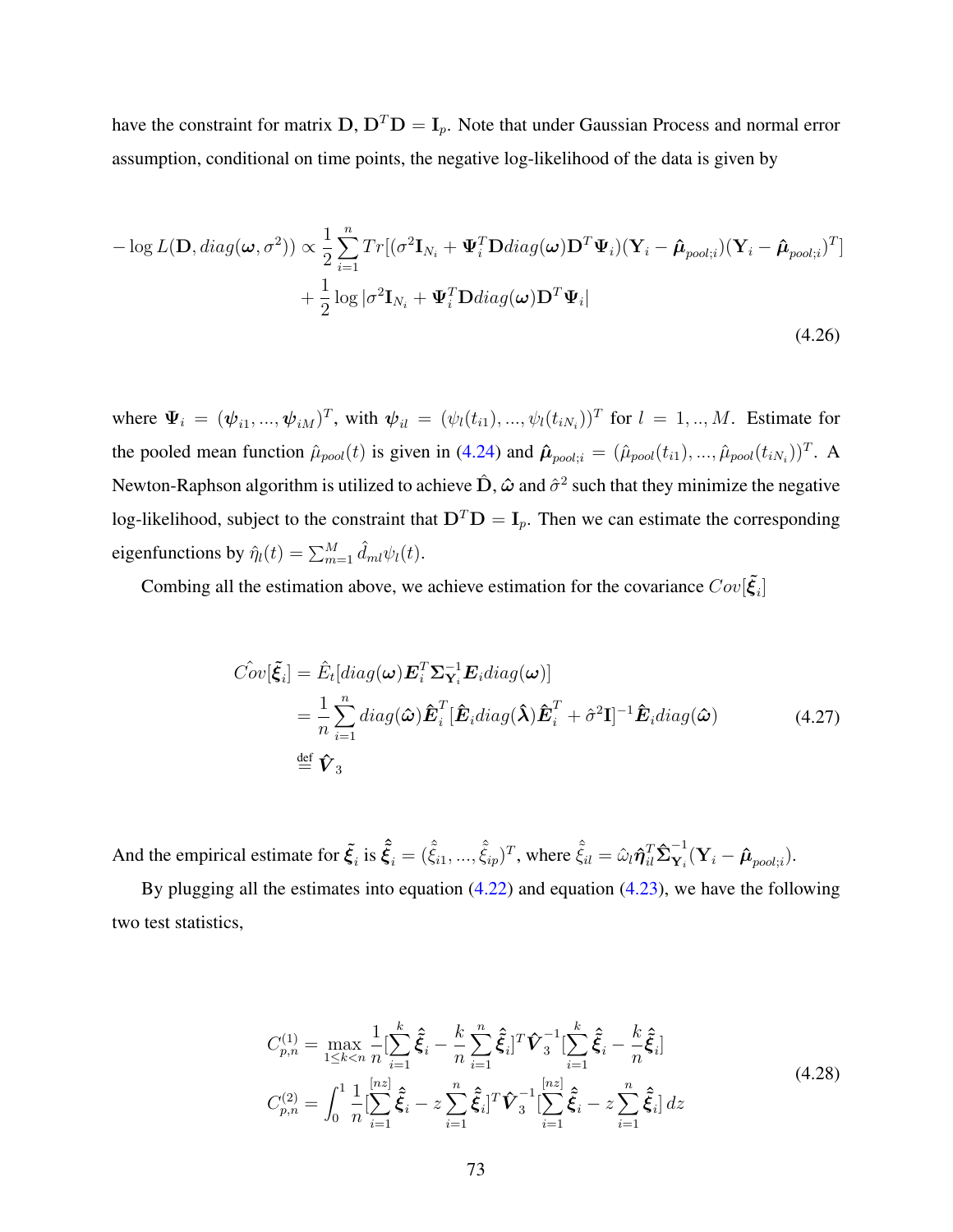#### <span id="page-87-0"></span>4.3.3 Asymptotic results

In this section, we develop the asymptotic theory of  $C_{p,n}^{(1)}$  and  $C_{p,n}^{(2)}$  under both the  $H_0$  and the  $H_a$ . Given that we use the rMLE method and local linear smoothing, we need the following assumptions.

- 1.  $X_1(t),...,X_n(t)$  are independent Gaussian processes.
- 2. The *p* largest eigenvalues of  $\tilde{G}(s,t)$  satisfy. (i) There exists a constant  $a_1 < \infty$ , such that  $a_1 \ge \omega_1 > \omega_2 > ... > \omega_p > \omega_{p+1}$ ; (ii) There exists a constant  $a_2 < \infty$ , such that  $\max_{1 \le l \le p} (\omega_l - \omega_l)$  $(\omega_{l+1})^{-1} \leq a_2.$
- 3. The common eigenfunctions  $\{\eta_k\}_{k=1}^p$  are four times continuously differentiable and satisfy for some  $0 < A_0 < \infty$

$$
\max_{1 \leq l \leq p} \sup_{t \in \mathcal{T}} |\eta_l^{(4)}(t)| \leq A_0 \tag{4.29}
$$

- 4. For each *i*,  ${T_{ij}, j = 1, ..., N_i}$  are i.i.d samples from a distribution *g* within the time domain T, where *g* is a bounded function and it satisfies  $c_{g,0} \le g(x) \le c_{g,1}$  for all  $t \in \mathcal{T}$ , where  $0 < c_{g,0} \leq c_{g,1} < \infty.$
- 5. The number of measurements  $N_i$  satisfies  $\underline{N} \leq N_i \leq \overline{N}$  with  $\underline{N} \geq 4$  and  $\overline{N} < \infty$ .
- 6. The following two assumptions are correct:  $M^{-1}(n/\log n)^{1/9} = O(1)$ , and  $M = o(\sqrt{n/\log n})$ , where *M* as defined in Section [4.3.2](#page-85-1) is the number of orthonormalized cubic *B*-spline basis used to represent the eigenfunctions  $\eta_l(t)$ .

Similar conditions are needed and discussed in Chapter 2.

<span id="page-87-1"></span>**Theorem 5.** Under  $H_0$  and regularization assumptions 1-6, if  $E_t[\mathbf{E}_{il}^T\Sigma_{Y_i}^{-1}\mathbf{E}_{il}] < \infty$  is satisfied. *For any fixed p, we have*

$$
C_{p,n}^{(1)} \xrightarrow{D} \sup_{0 \le z \le 1} \sum_{l=1}^{p} B_l^2(z)
$$
  
\n
$$
C_{p,n}^{(2)} \xrightarrow{D} \sum_{l=1}^{p} \int_0^1 B_l^2(z) dz
$$
\n(4.30)

*where*  $B_l(t)$ ,  $l = 1, ..., p$ , are independent standard Brownian Bridges.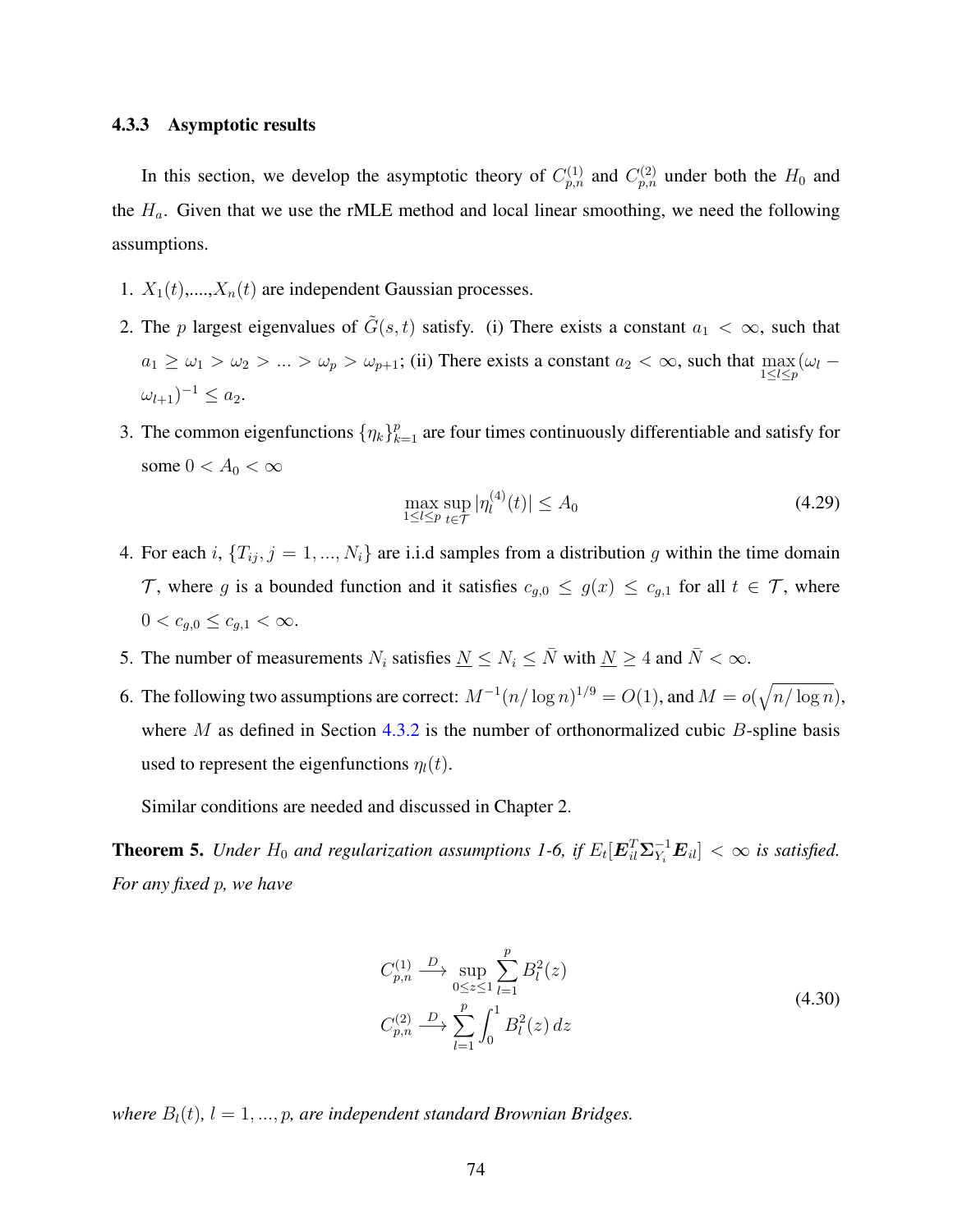The above asymptotic results are the basis of making decisions in the testing problem [\(4.8\)](#page-81-1). The distribution of  $\sum_{l=1}^{p} \int_0^1 B_l^2(z) dz$  is derived by [\(Kiefer,](#page-113-2) [1959\)](#page-113-2). However, they only provide results for a small number of *p*, i.e., *p <* 5. In practice, people can always get the 1−*α* percentiles of  $\sup_{0\leq z\leq 1}\sum_{l=1}^p B_l^2(z)$  or  $\sum_{l=1}^p \int_0^1 B_l^2(z)\,dz$  by repeatedly simulating *p* independent standard Brownian Bridges. And the decision rule is to reject  $H_0$  if  $C_{p,n}^{(1)}$  or  $C_{p,n}^{(2)}$  is greater than the corresponding 1 − *α* percentile. For  $C_{p,n}^{(2)}$ , its 1 − *α* quantile calculated from 1000 points over 100,000 replications are given by [\(Aue et al.,](#page-111-1) [2009\)](#page-111-1). We copy their results for  $p = 1, ..., 15$  in Table [4.1.](#page-88-0) Following the same schema, we simulated a quantile table for  $C_{p,n}^{(1)}$ , as shown in Table [4.2.](#page-89-1) Proof of Theorem [5](#page-87-1) is postponed to Appendix.

<span id="page-88-0"></span>Table 4.1: Simulated critical values ( $\alpha = 0.01, 0.05, 0.10$ ) of the distribution of  $\sum_{l=1}^{p} \int_0^1 B_l^2(z) dz$ . The value of  $p = 1, ..., 15$ .

| $\alpha$ | $\mathbf{p}=\mathbf{1}$ | $p=2$    | $p=3$    | $p = 4$  | $p=5$    |
|----------|-------------------------|----------|----------|----------|----------|
| 0.10     | 0.345165                | 0.606783 | 0.842567 | 1.065349 | 1.279713 |
| 0.05     | 0.460496                | 0.748785 | 1.001390 | 1.239675 | 1.469008 |
| 0.01     | 0.740138                | 1.072101 | 1.352099 | 1.626695 | 1.866702 |
| $\alpha$ | $p = 6$                 | $p=7$    | $p = 8$  | $p = 9$  | $p = 10$ |
| 0.10     | 1.485200                | 1.690773 | 1.897365 | 2.096615 | 2.288572 |
| 0.05     | 1.684729                | 1.895557 | 2.124153 | 2.322674 | 2.526781 |
| 0.01     | 2.125950                | 2.342252 | 2.589244 | 2.809778 | 3.033944 |
| $\alpha$ | $p = 11$                | $p = 12$ | $p=13$   | $p = 14$ | $p = 15$ |
| 0.10     | 2.496635                | 2.686238 | 2.884214 | 3.066906 | 3.268958 |
| 0.05     | 2.744438                | 2.949004 | 3.147604 | 3.336262 | 3.544633 |
| 0.01     | 3.268031                | 3.491102 | 3.708033 | 3.903995 | 4.116829 |

In the following, Theorem [6](#page-88-1) provides theoretical justifications for the power of our test procedures under certain type of alternatives.

<span id="page-88-1"></span>**Theorem 6.** Under regularization assumptions 1-6, suppose that we have  $E_t(diag(\bm{\omega})\bm{E}_i^T\bm{\Sigma}_{Y_i}^{-1}(\bm{\mu}_i-\bm{\omega})$  $(\boldsymbol{\mu}_{pool;i})) \neq \boldsymbol{0}$ *, then* 

$$
C_{p,n}^{(1)} \xrightarrow{p} \infty
$$
  
\n
$$
C_{p,n}^{(2)} \xrightarrow{p} \infty
$$
\n(4.31)

Under random design *t*,  $E_t(diag(\omega)E_i^T\Sigma_{Y_i}^{-1}(\mu_i-\mu_{pool;i}))$  is basically some type of projection of  $\mu(t) - \mu_{pool}(t)$ . When  $\mu(t) - \mu_{pool}(t) \neq 0$ , it is unlikely that this projection scores equal to 0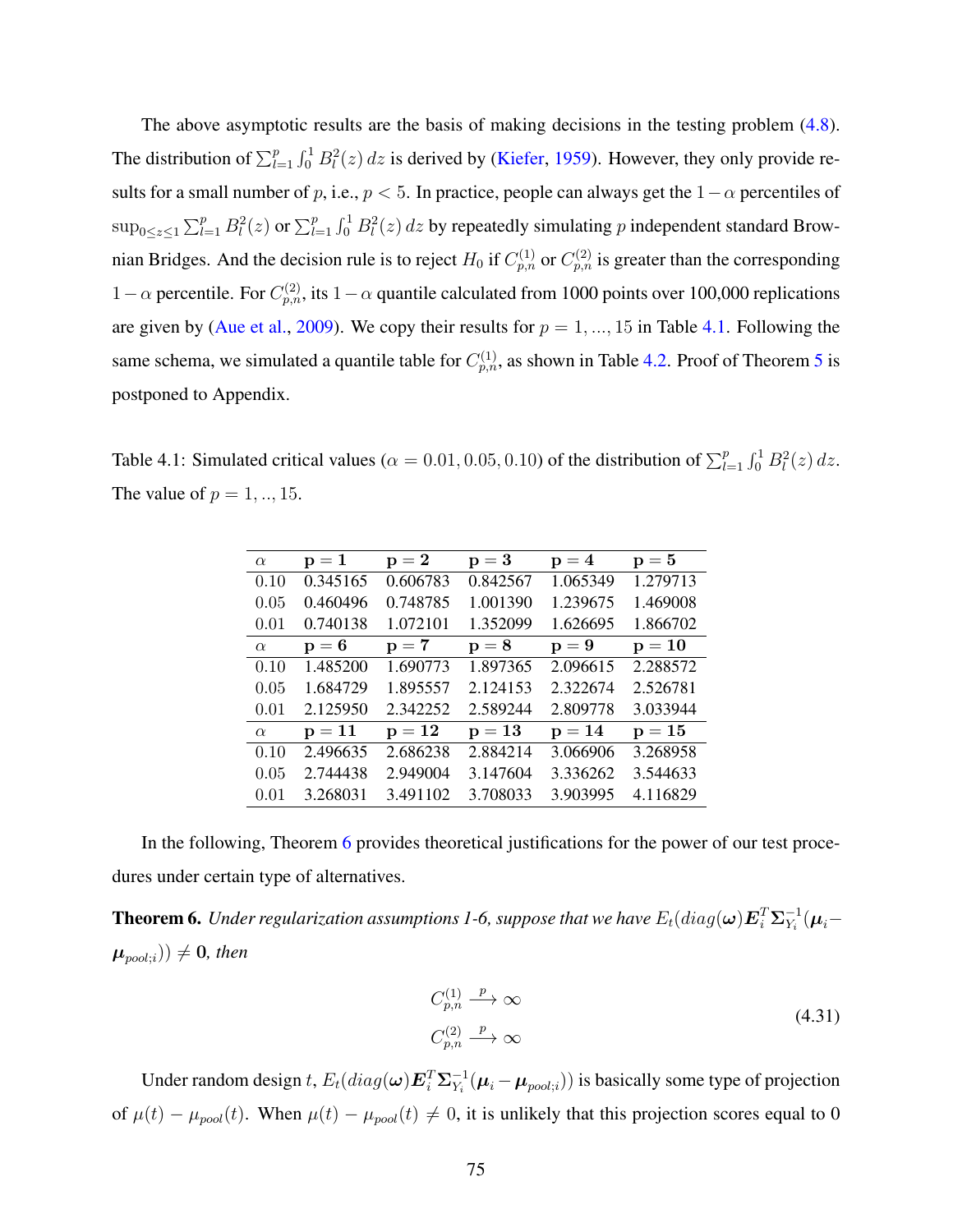<span id="page-89-1"></span>Table 4.2: Simulated critical values ( $\alpha = 0.01, 0.05, 0.10$ ) of the distribution of sup  $\sum_{l=1}^{p} B_l^2(z)$ . The value of  $p = 1, ..., 10$ .

| $\alpha$ | $p = 1$  | $p = 2$  | $p = 3$  | $p = 4$  | $p=5$    |
|----------|----------|----------|----------|----------|----------|
| 0.10     | 1.451416 | 2.067668 | 2.563871 | 3.022649 | 3.45234  |
| 0.05     | 1.796405 | 2.458266 | 2.987638 | 3.479112 | 3.942844 |
| 0.01     | 2.605361 | 3.318181 | 3.91891  | 4.467059 | 4.98733  |
|          |          |          |          |          |          |
| $\alpha$ | $p=6$    | $p=7$    | $p = 8$  | $p = 9$  | $p = 10$ |
| 0.10     | 3.840457 | 4.241502 | 4.634173 | 5.002395 | 5.371901 |
| 0.05     | 4.348183 | 4.770868 | 5.183215 | 5.579701 | 5.954123 |

on all the first  $p$  directions. Theorem [6](#page-88-1) ensures that, under any alternative  $H_a$  when the difference between  $\mu_g(t)$  and  $\mu_{pool}(t)$  is captured by some of the first *p* directions of such projection, the power of our test procedure goes to 1. Proof of Theorem [6](#page-88-1) is also postponed to Appendix.

## 4.3.4 Estimation of change point

When a significant shift in mean function is detected, we propose to estimate its location by

<span id="page-89-3"></span>
$$
\hat{k}^{*(1)} = \inf \{ k : S_{p,n,k}^{(1)} = \max_{1 \le s < n-1} S_{p,n,s}^{(1)} \}
$$
\n
$$
\hat{k}^{*(2)} = \inf \{ z : S_{p,n,z}^{(2)} = \sup_{0 \le y \le 1} S_{p,n,y}^{(2)} \}
$$
\n
$$
(4.32)
$$

which is the first location that yields the largest difference in the mean function estimates of the former sub-sequence and the latter sub-sequence. The performances of the both estimators are evaluated by simulation studies in Section [4.4.1.](#page-89-2)

#### 4.4 NUMERICAL EXPERIMENTS

## <span id="page-89-2"></span><span id="page-89-0"></span>4.4.1 Simulation studies

In this subsection, we examine the finite sample performance of the proposed test procedures  $C_{p,n}^{(1)}$  [\(4.22\)](#page-84-1) and  $C_{p,n}^{(2)}$  [\(4.23\)](#page-84-2) through two simulations studies, both of which only have one change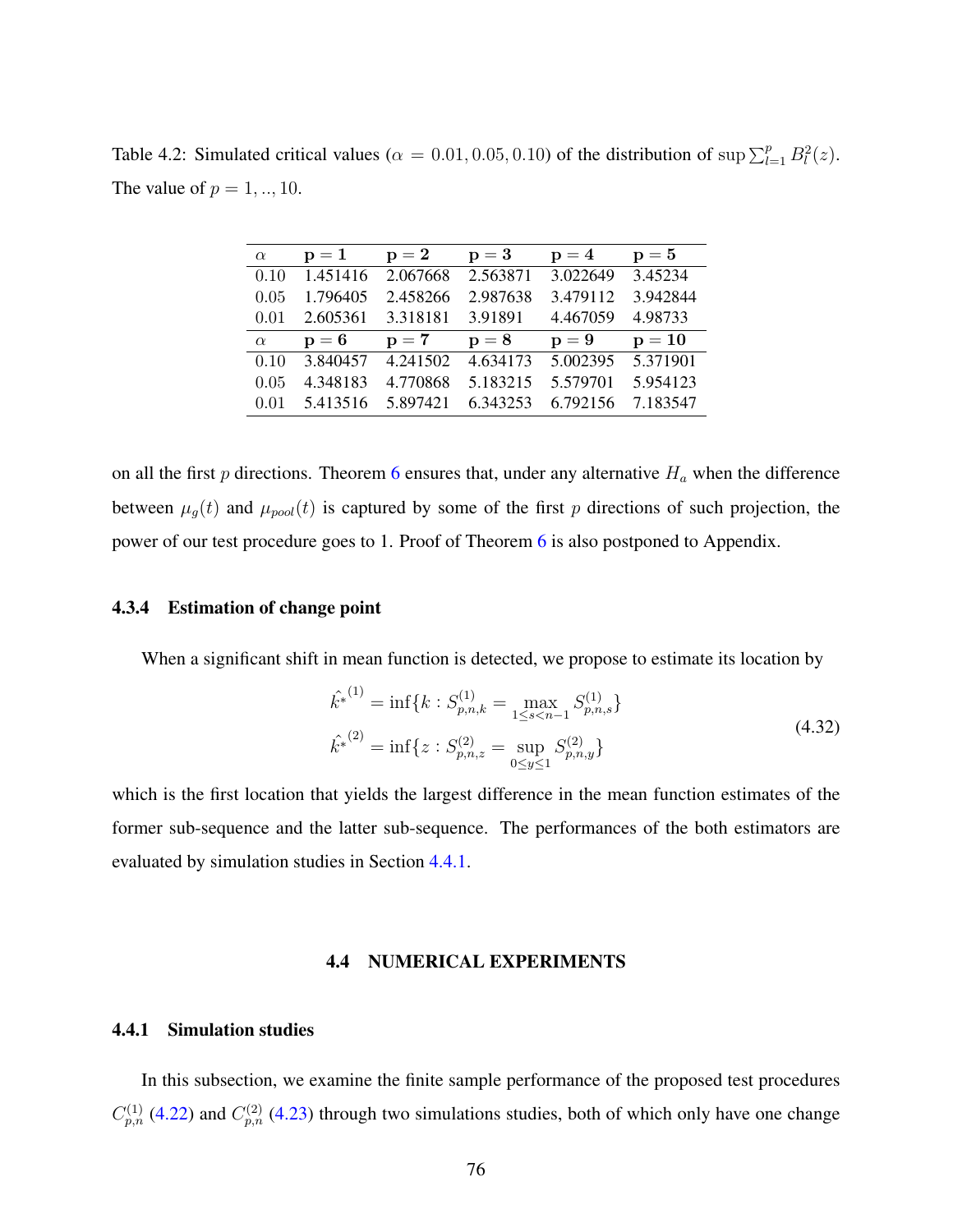point. In the first one, we eliminate the effect of choosing *p* by using its true value. In the second study, we consider a more complex situation, where the true value of  $p$  is unknown. In both studies, we examine the performances of the proposed test procedures and the estimates for the change point location defined in [\(4.32\)](#page-89-3).

## Simulation I

The data is generated based on model [\(4.7\)](#page-80-1), and the Karhunen-Loève expansion  $X_i(T_{ij})$  =  $\mu_i(T_{ij}) + \sum_{l=1}^{\infty} \xi_{il} \phi_l(T_{ij})$ , with  $\xi_{il} \sim N(0, \lambda_l)$ . The number of observations on each curve is 4, i.e.,  $N_i = N = 4$  for  $i = 1, ..., n$ . The observing time points,  $\{T_{i1}, ..., T_{iN}\}$ , are uniformly distributed within the interval [0, 1]. We assume that the eigenvalues are  $\lambda_l = 2(l + 1)^{-2}$  for  $l = 1, ..., 4$ , and  $\lambda_l = 0$  for  $l > 4$ . The eigenfunctions are  $\phi_1(t) = \sqrt{2} \cos(\pi t), \phi_2(t) = \sqrt{2} \sin(\pi t)$ ,  $\phi_3(t) = \sqrt{2} \cos(2\pi t), \, \phi_4(t) = \sqrt{2} \sin(2\pi t)$ . The standard deviation of the measurement errors is  $\sigma = 0.6$ . The lengths of the random sequence are  $n = 50$ ,  $n = 100$ , and  $n = 200$ . For each length situation, there are three different change point considered,  $\theta = \begin{bmatrix} \frac{n}{4} \end{bmatrix}$ ,  $\begin{bmatrix} \frac{n}{2} \end{bmatrix}$  $\frac{n}{2}$ ] and  $\left[\frac{3n}{4}\right]$  $\frac{3n}{4}$ . The mean functions  $\mu_i(t)$  are  $\mu_i(t) = \mu(t)$ , for  $i = 1, ..., \theta$ , and  $\mu_i(t) = \mu'(t)$ , for  $i = \theta + 1, ..., n$ . And  $\mu(t) = \sum_{l=1}^{4} a_{1l} \phi_l(t)$ , where  $a_{1l} = \frac{3\bar{a}_{1l}}{\|\bar{a}_1\|}$  $\frac{3\bar{a}_{1l}}{\|\bar{a}_1\|_2}$ , with  $\bar{a}_1 = (\bar{a}_{11},...,\bar{a}_{14})^T$  and  $\bar{a}_{1l} = (2)^{5-l}(5-l)^6$ . And  $\mu'(t) = \sum_{l=1}^{4} a_{2l} \phi_l(t)$ , where  $a_{2l} = \frac{3 \bar{a}_{2l}}{\|\bar{a}_2\|}$  $\frac{3\bar{a}_{2l}}{\|\bar{a}_2\|_2}$ , with  $\bar{a}_2 = (\bar{a}_{21},...,\bar{a}_{24})^T$  and  $\bar{a}_{2l} = (2 - \varsigma)^{5-l}(5 - l)^6$ . quantifies the magnitude of the distinctions among the two mean functions, and  $\zeta = 0, 1.2, 1.35, 1.5$ correspond to the null hypothesis and three alternative hypotheses for [\(4.8\)](#page-81-1).

In the calculation of all the results, we use the true  $p = 4$ , such that the results are free of the effect of choosing *p*. Given the results shown in Table [4.3,](#page-91-0) the performances of both  $C_{p,n}^{(1)}$  and  $C_{p,n}^{(2)}$  are quite reasonable. Under the null in [\(4.8\)](#page-81-1) ( $\varsigma = 0$ ), the tests are capable of controlling the pre-specified significance level  $\alpha = 0.05$ , even though they tends to be relatively biased when sample size is small. For a given change point situation  $\theta$  and a fixed sample size *n*, the powers of the proposed tests increases with the increasing the distinction between  $\mu(t)$  and  $\mu'(t)$ , i.e.,  $\varsigma$ . For a specific combination of sample size  $n$  and alternative  $\varsigma$ , the powers are larger if the change happens in the middle  $(\theta = \lceil \frac{n}{2} \rceil)$ , while the powers at the first quarter and the third quarter are very close. According to Figure [4.1,](#page-93-0) which visualizes  $\hat{\theta}$  from [\(4.32\)](#page-89-3) under different *n* and  $\theta$ , the point estimate for  $\theta$  is pretty close to its true value.

## Simulation II

Now we adopt a more complex setting. The number of observations  $N_i \sim U[2, ..., 6]$ , and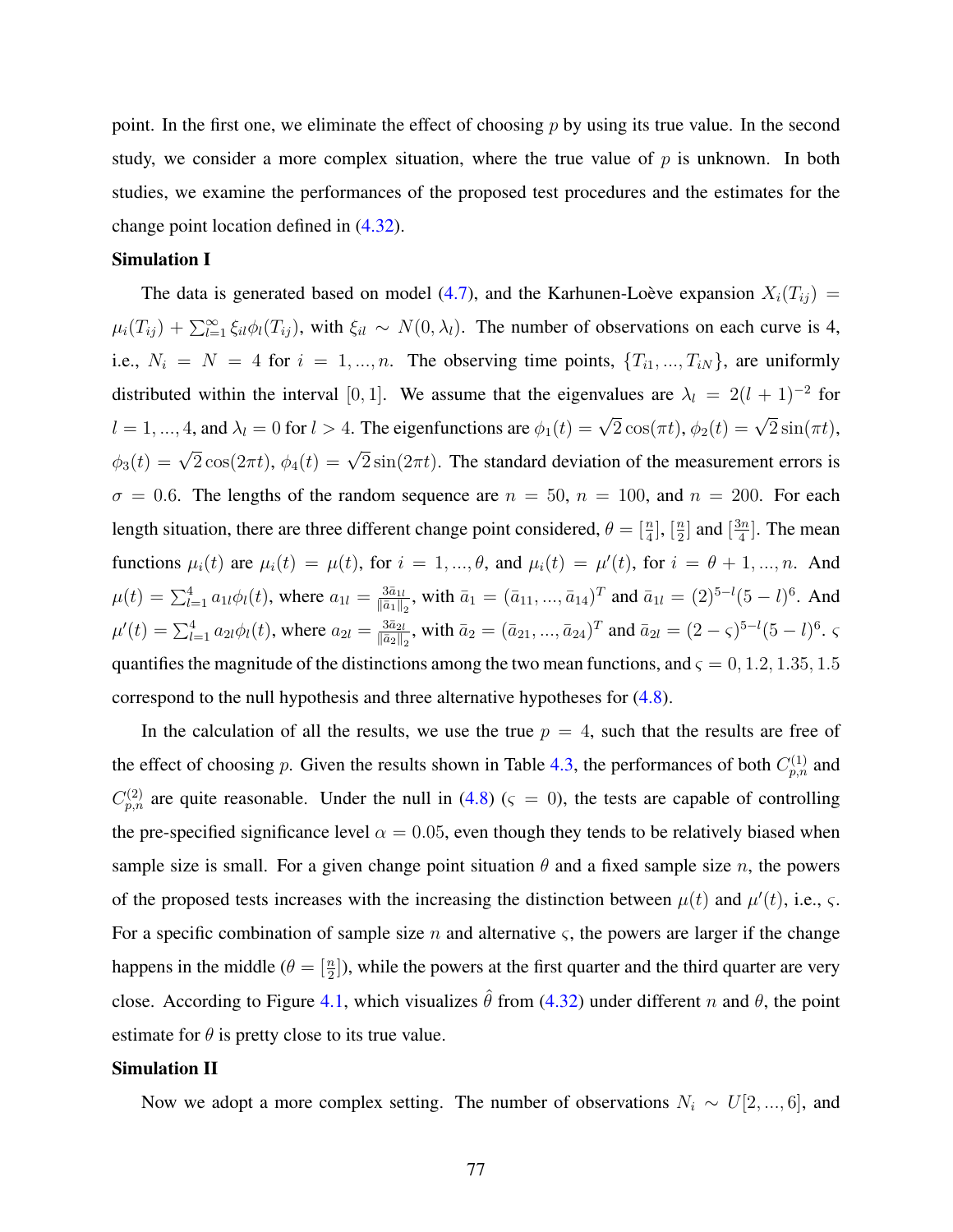<span id="page-91-0"></span>Table 4.3: Results for simulation I. We present results for both  $C_{p,n}^{(1)}$  and  $C_{p,n}^{(2)}$ . The length of the time series is  $n = 50, 100, 200$ , and the change point is  $\theta = \begin{bmatrix} \frac{n}{4} \end{bmatrix}$ ,  $\begin{bmatrix} \frac{n}{2} \end{bmatrix}$  $\frac{n}{2}$  and  $\left[\frac{3n}{4}\right]$  $\frac{3n}{4}$ . The number of observation on each random curve is  $4 (N = 4)$  and the standard deviation of the random measurement error is 0.6 ( $\sigma = 0.6$ ). The type I error ( $\varsigma = 0$ ) and powers ( $\varsigma = 1.2, 1.35, 1.5$ ) are calculated based on 1000 repetitions. The significance level  $\alpha$  is 0.05.

| <b>Test statistic</b> | $\boldsymbol{n}$ | Location       | $\varsigma=0$ | $\varsigma = 1.2$ | $\varsigma = 1.35$ | $\varsigma = 1.5$ |
|-----------------------|------------------|----------------|---------------|-------------------|--------------------|-------------------|
| $C_{p,n}^{(1)}$       | $n=50$           | $\theta=13$    | 0.009         | 0.045             | 0.109              | 0.361             |
|                       |                  | $\theta=25$    | 0.006         | 0.120             | 0.366              | 0.767             |
|                       |                  | $\theta = 38$  | 0.045         | 0.083             | 0.108              | 0.261             |
|                       | $n = 100$        | $\theta=25$    | 0.014         | 0.211             | 0.484              | 0.934             |
|                       |                  | $\theta = 50$  | 0.013         | 0.496             | 0.877              | 1.000             |
|                       |                  | $\theta = 75$  | 0.011         | 0.195             | 0.469              | 0.927             |
|                       | $n = 200$        | $\theta = 50$  | 0.030         | 0.621             | 0.942              | 0.999             |
|                       |                  | $\theta = 100$ | 0.040         | 0.934             | 0.998              | 1.000             |
|                       |                  | $\theta = 150$ | 0.023         | 0.581             | 0.953              | 1.000             |
| $C_{p,n}^{(2)}$       | $n=50$           | $\theta=13$    | 0.016         | 0.078             | 0.179              | 0.392             |
|                       |                  | $\theta=25$    | 0.009         | 0.148             | 0.342              | 0.742             |
|                       |                  | $\theta = 38$  | 0.017         | 0.070             | 0.127              | 0.321             |
|                       | $n = 100$        | $\theta=25$    | 0.020         | 0.237             | 0.504              | 0.882             |
|                       |                  | $\theta = 50$  | 0.016         | 0.260             | 0.508              | 0.992             |
|                       |                  | $\theta = 75$  | 0.022         | 0.255             | 0.490              | 0.873             |
|                       | $n=200$          | $\theta = 50$  | 0.051         | 0.603             | 0.928              | 0.999             |
|                       |                  | $\theta = 100$ | 0.033         | 0.883             | 0.997              | 1.000             |
|                       |                  | $\theta = 150$ | 0.037         | 0.581             | 0.930              | 0.999             |

then conditional on the value of  $N_i$ ,  $(T_{i1},...,T_{iN_i})$  are i.i.d uniformly distributed with [0,1]. The lengths of the random sequence are  $n = 50$ ,  $n = 100$ , and  $n = 200$ . For each length situation, there are three different change point considered,  $\left[\frac{n}{2}\right]$  $\frac{n}{2}$  and  $\left[\frac{3n}{4}\right]$  $\frac{3n}{4}$ . The mean functions  $\mu_i(t)$  are  $\mu_i(t) = \mu(t)$ , for  $i = 1, ..., \theta$ , and  $\mu_i(t) = \mu'(t)$ , for  $i = \theta + 1, ..., n$ .  $\mu(t) = 20t^{\rho}(1-t)$ , and  $\mu'(t) =$  $20t(1-t)$ <sup>o</sup>, where  $\rho = 1, 1.12, 1.24, 1.36$  correspond to the null and three alternative hypotheses. Eigenfunctions are  $\phi_{2l-1}(t) = \sqrt{2} \cos((2l-1)\pi t)$  for  $l = 1, ..., 15, \ \phi_{2l}(t) = \sqrt{2} \sin(2l\pi t)$  for  $l = 1, ..., 15$ . The standard deviation of random errors is  $\sigma = 0.8$ .

Different from simulation I, the true value of *p* is unknown. We use the leave-one-out crossvalidation method (CV) in [\(Peng and Paul,](#page-114-0) [2009\)](#page-114-0) and the fraction of variance explained (FVE80,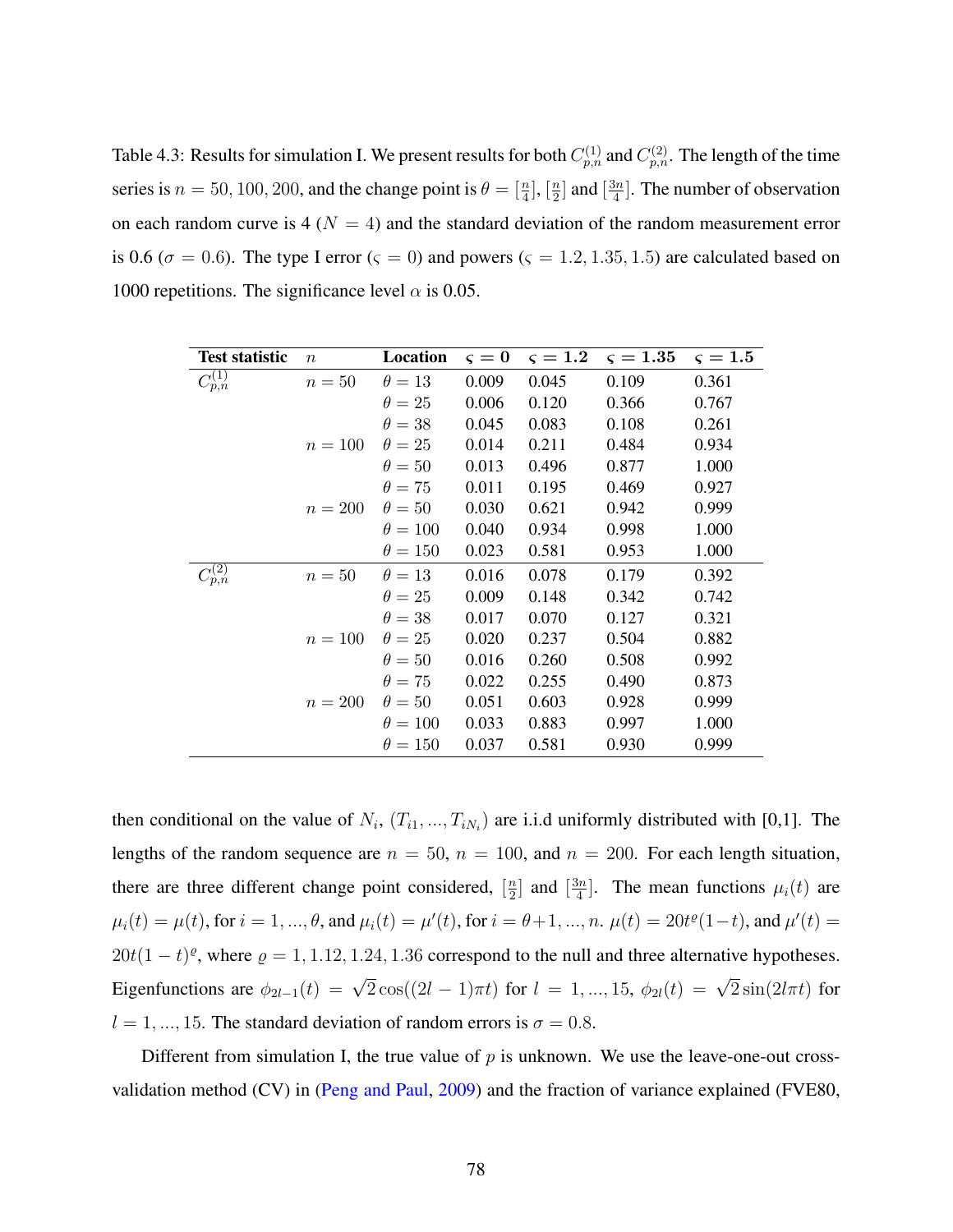FVE85) to estimate p. Then use this  $\hat{p}$  to conduct the proposed test procedures. Given the numbers in Table [4.4,](#page-94-0) the cross-validation method is more reliable all the time. The FVE methods fails to appropriately control the type I errors when the length of the independent random sequence is not long enough. In Figure [4.2,](#page-95-0) the estimated  $\hat{\theta}$  based on  $\hat{p}$  selected from the CV method are visualized. It can be seen that the point estimate for  $\theta$  is pretty close to its true value.

## <span id="page-92-0"></span>4.4.2 Application to an eBay online auction data set

It is all known that iPhone 7 and iPhone 7 Plus was announced on September 7th, 2016 and was released on September 16th, 2016. We are interested in checking whether the release of the new versions has any effects on the sales of the previous versions on eBay markets.

To investigate this question, we scraped the live bidding price trajectories of used 64GB iPhone 6 Plus with AT&T network. The auctions that we consider are all with starting dates between August 18th, 2016 and November 13rd, 2016. Within all the auctions, we consider only the 3-day auctions. Totally we include 233 individual auctions in the functional time series, after deleting two outliers. Similar to the data analysis in Chapter [2,](#page-22-0) we transform live bid data into log-scale. Now the problem of checking whether the release of new iPhones have any effect on the previous versions becomes testing whether there exists any change points in mean bidding curves between August 18th, 2016 and November 13rd, 2016.

The proposed tests is implemented to this mean function change point detection problem. We use the cross-validation method to choose  $\hat{p} = 3$ . For test statistic  $C_{p,n}^{(2)}$ , we have its value 5.14, which is greater than the  $95\%$  quantile given in Table [4.1.](#page-88-0) This means that we have enough confidence to say the mean functions are not consistent over time. The estimated change point is September 9th, 2016. This date is two days after the new iPhone was displayed to the public. The estimated mean functions by local linear smoothing are included in Section [4.4.2.](#page-92-0) From the graph, we can see that the price of the before group (solid black) is larger than that of the after group (solid red) over the entire time domain. For test statistic  $C_{p,n}^{(1)}$ , we have its value 7.28, which is also greater than the 95% quantile given in Table [4.2.](#page-89-1) This means that we do have enough confidence to say the mean functions are not consistent over time.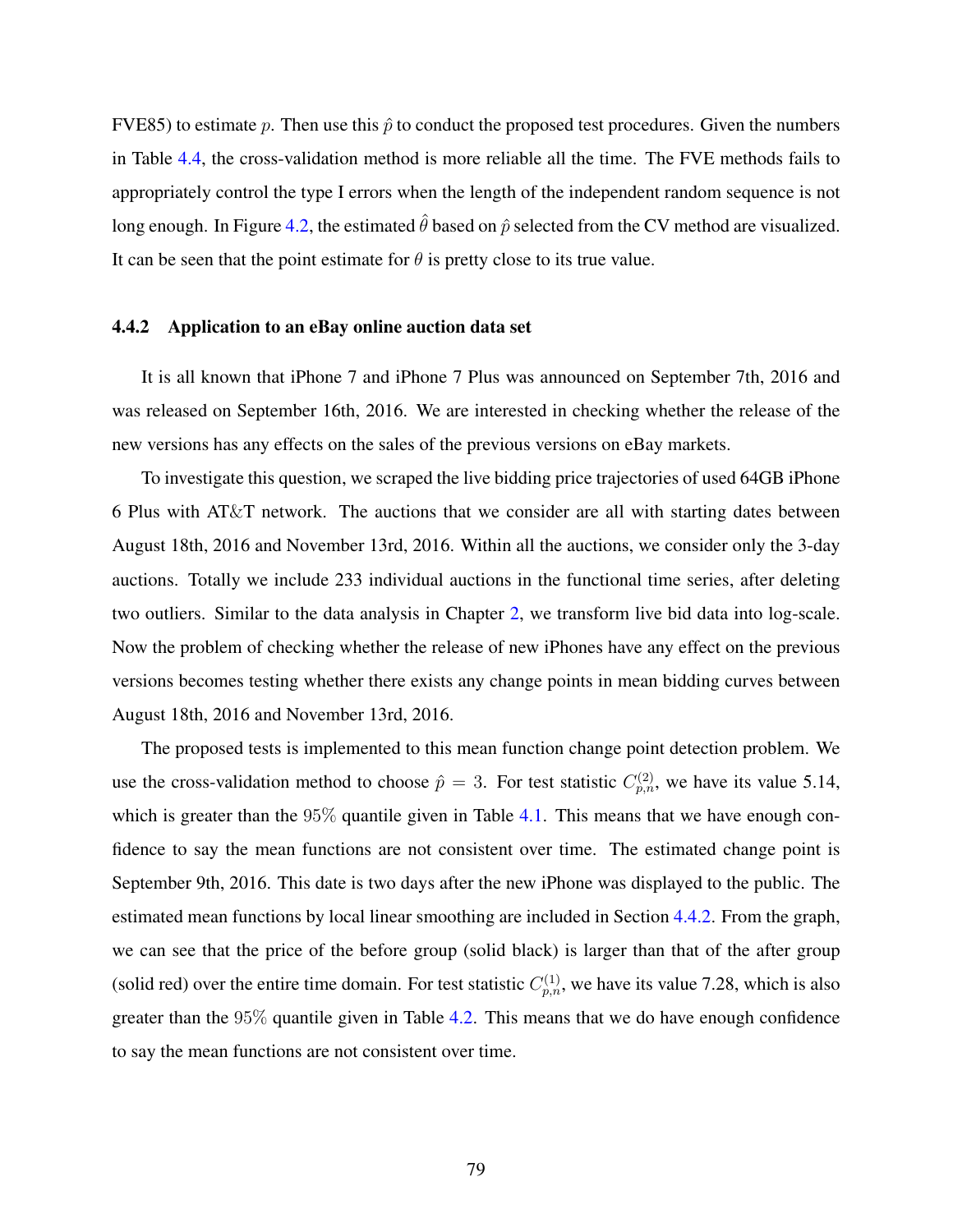

<span id="page-93-0"></span>Figure 4.1: On each row of the figure matrix, histograms of estimated change point *θ* is presented for length  $n = 50, 100, 200$ . On each column of the plot matrix, histograms is provided for  $\theta = \begin{bmatrix} \frac{n}{4} \end{bmatrix}$ ,  $\left[\frac{n}{2}\right]$  $\frac{n}{2}$  and  $\left[\frac{3n}{4}\right]$  $\frac{3n}{4}$ . For all the situations, the majority of the estimates are very close to the true value  $\theta$ . For example, let's take a look at the histogram right in the middle (*n* = 100*, θ* = 50), majority of  $\hat{\theta}$  fall within the range from 45 to 55.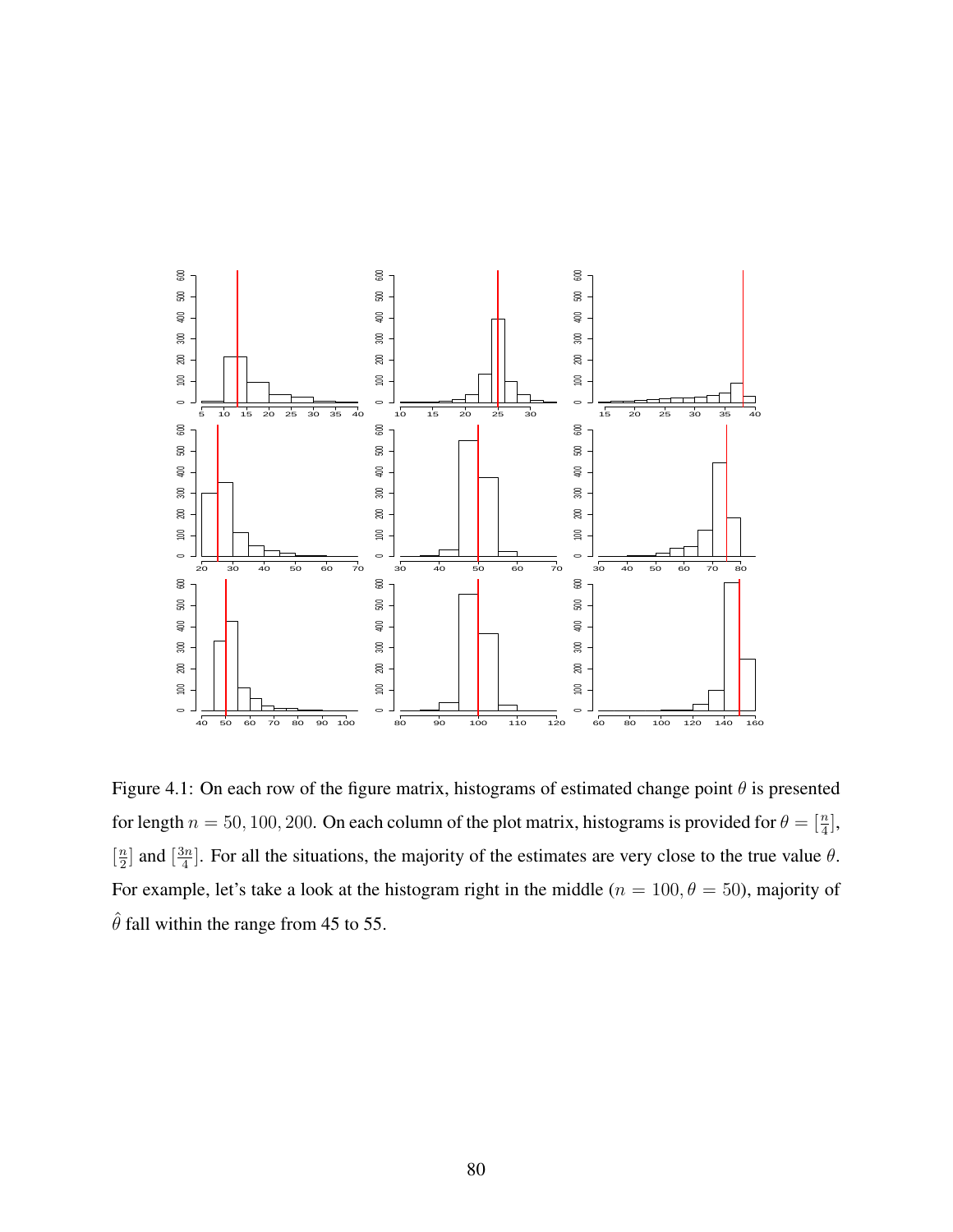<span id="page-94-0"></span>Table 4.4: Results for simulation II. We present results for both  $C_{p,n}^{(1)}$  and  $C_{p,n}^{(2)}$ . The length of the time series is  $n = 50, 100, 200$ , and the change point location is  $\left[\frac{n}{2}\right]$  $\frac{n}{2}$  and  $\left[\frac{3n}{4}\right]$  $\frac{3n}{4}$ . The number of observation on each random curve is  $4(N = 4)$  and the standard deviation of the random measurement error is 0.8 ( $\sigma$  = 0.8), different sample sizes ( $n = 50, 100,$  or 200). The type I error  $(\varrho = 0)$  and powers  $(\varsigma = 1.12, 1.24, 1.36)$  are calculated based on 1000 repetitions.

| <b>Test statistic</b> | $\boldsymbol{n}$ | Location       | <b>Test</b>   | $\varrho=0$ | $\rho = 1.12$ | $\rho = 1.24$ | $\rho = 1.36$ |
|-----------------------|------------------|----------------|---------------|-------------|---------------|---------------|---------------|
| $C_{p,n}^{(1)}$       | $n=50$           | $\theta=25$    | <b>CV</b>     | 0.014       | 0.156         | 0.658         | 0.943         |
|                       |                  |                | <b>FVE80</b>  | 0.296       | 0.504         | 0.752         | 0.867         |
|                       |                  |                | <b>FVE85</b>  | 0.292       | 0.507         | 0.756         | 0.869         |
|                       |                  | $\theta = 38$  | CV            | 0.020       | 0.058         | 0.256         | 0.546         |
|                       |                  |                | <b>FVE80</b>  | 0.278       | 0.431         | 0.637         | 0.799         |
|                       |                  |                | <b>FVE85</b>  | 0.283       | 0.436         | 0.642         | 0.802         |
|                       | $n=100$          | $\theta = 50$  | ${\rm CV}$    | 0.021       | 0.489         | 0.978         | 0.999         |
|                       |                  |                | <b>FVE80</b>  | 0.108       | 0.534         | 0.843         | 0.955         |
|                       |                  |                | <b>FVE85</b>  | 0.109       | 0.537         | 0.849         | 0.958         |
|                       |                  | $\theta = 75$  | ${\rm CV}$    | 0.023       | 0.212         | 0.813         | 0.985         |
|                       |                  |                | <b>FVE80</b>  | 0.119       | 0.357         | 0.743         | 0.891         |
|                       |                  |                | <b>FVE85</b>  | 0.120       | 0.358         | 0.745         | 0.893         |
|                       | $n=200$          | $\theta = 100$ | ${\rm CV}$    | 0.024       | 0.874         | 1.000         | 1.000         |
|                       |                  |                | <b>FVE80</b>  | 0.060       | 0.756         | 0.946         | 0.992         |
|                       |                  |                | <b>FVE85</b>  | 0.058       | 0.762         | 0.946         | 0.998         |
|                       |                  | $\theta = 150$ | $\mathrm{CV}$ | 0.030       | 0.609         | 0.995         | 1.000         |
|                       |                  |                | <b>FVE80</b>  | 0.070       | 0.528         | 0.893         | 0.981         |
|                       |                  |                | <b>FVE85</b>  | $0.070\,$   | 0.528         | 0.899         | 0.983         |
| $C_{p,n}^{(2)}$       | $n=50$           | $\theta = 25$  | CV            | 0.032       | 0.217         | 0.690         | 0.924         |
|                       |                  |                | <b>FVE80</b>  | 0.274       | 0.476         | 0.741         | 0.863         |
|                       |                  |                | <b>FVE85</b>  | 0.279       | 0.484         | 0.746         | 0.862         |
|                       |                  | $\theta = 38$  | ${\rm CV}$    | 0.028       | 0.092         | 0.324         | 0.608         |
|                       |                  |                | <b>FVE80</b>  | 0.242       | 0.398         | 0.638         | 0.752         |
|                       |                  |                | <b>FVE85</b>  | 0.250       | 0.406         | 0.640         | 0.758         |
|                       | $n=100$          | $\theta=50$    | CV            | 0.035       | 0.517         | 0.969         | 0.999         |
|                       |                  |                | <b>FVE80</b>  | 0.092       | 0.517         | 0.852         | 0.945         |
|                       |                  |                | <b>FVE85</b>  | 0.098       | 0.518         | 0.857         | 0.947         |
|                       |                  | $\theta = 75$  | CV            | 0.047       | 0.359         | 0.638         | 1.000         |
|                       |                  |                | <b>FVE80</b>  | 0.060       | 0.537         | 0.752         | 0.968         |
|                       |                  |                | <b>FVE85</b>  | 0.061       | 0.543         | 0.756         | 0.969         |
|                       | $n = 200$        | $\theta = 100$ | ${\rm CV}$    | 0.040       | 0.873         | 0.999         | 1.000         |
|                       |                  |                | <b>FVE80</b>  | 0.056       | 0.713         | 0.940         | 0.996         |
|                       |                  |                | <b>FVE85</b>  | 0.056       | 0.724         | 0.941         | 0.997         |
|                       |                  | $\theta = 150$ | <b>CV</b>     | 0.038       | 0.515         | 0.970         | 1.000         |
|                       |                  |                | <b>FVE80</b>  | 0.118       | 0.515         | 0.857         | 0.950         |
|                       |                  |                | <b>FVE85</b>  | 0.122       | 0.520         | 0.865         | 0.953         |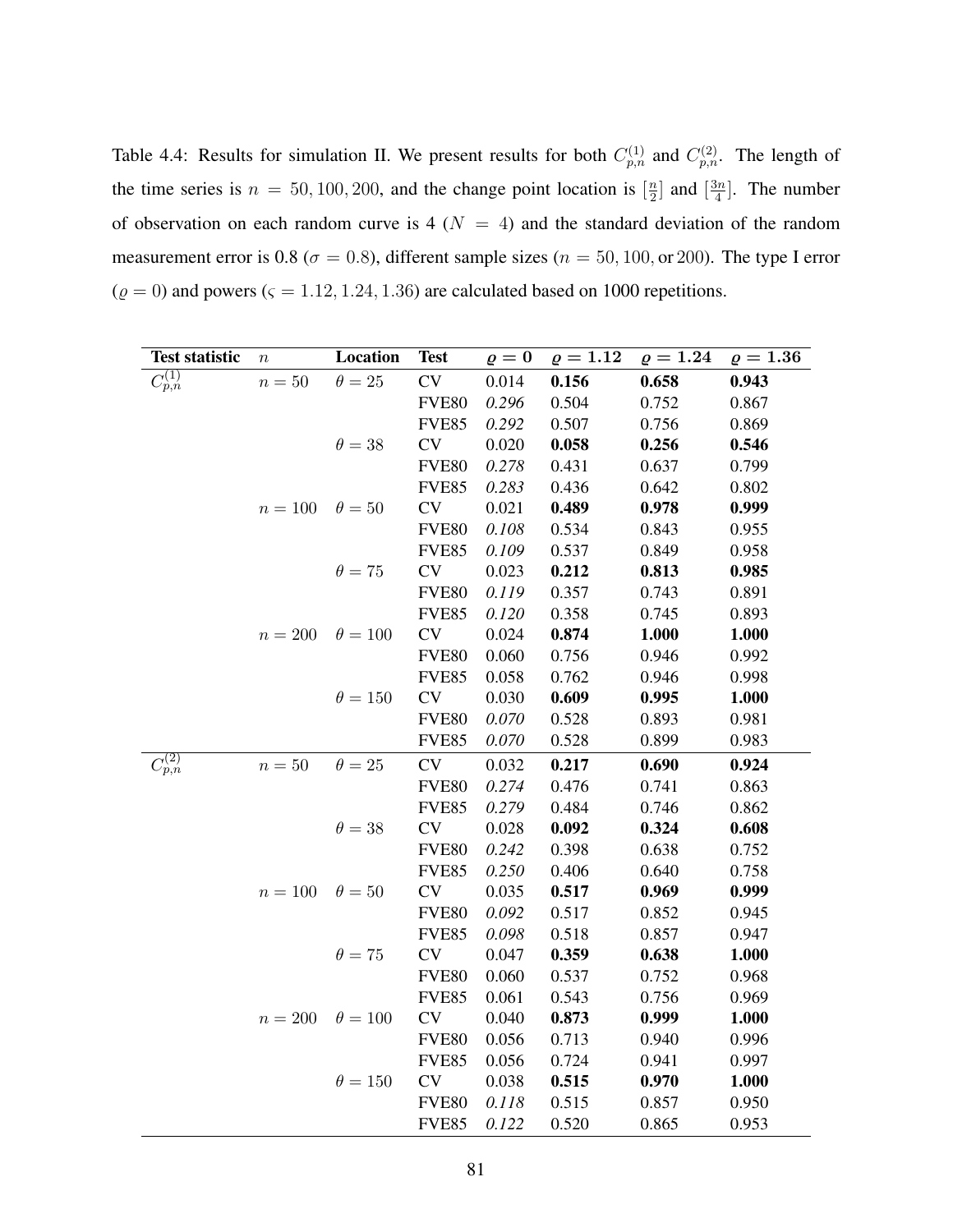

<span id="page-95-0"></span>Figure 4.2: On each row of the figure matrix, histograms of estimated change point *θ* is presented for length  $n = 50, 100, 200$ . On each column of the plot matrix, histograms is provided for  $\left[\frac{n}{2}\right]$  $\frac{n}{2}$ ] and  $\left[\frac{3n}{4}\right]$  $\frac{4}{4}$ . For all the situations, the majority of the estimates are very close to the true value  $\theta$ . For instance, let's take a look at the last histogram on the left column in Figure [4.2](#page-95-0) ( $n = 200, \theta = 100$ ), majority of  $\hat{\theta}$  fall within the range from 105 to 110.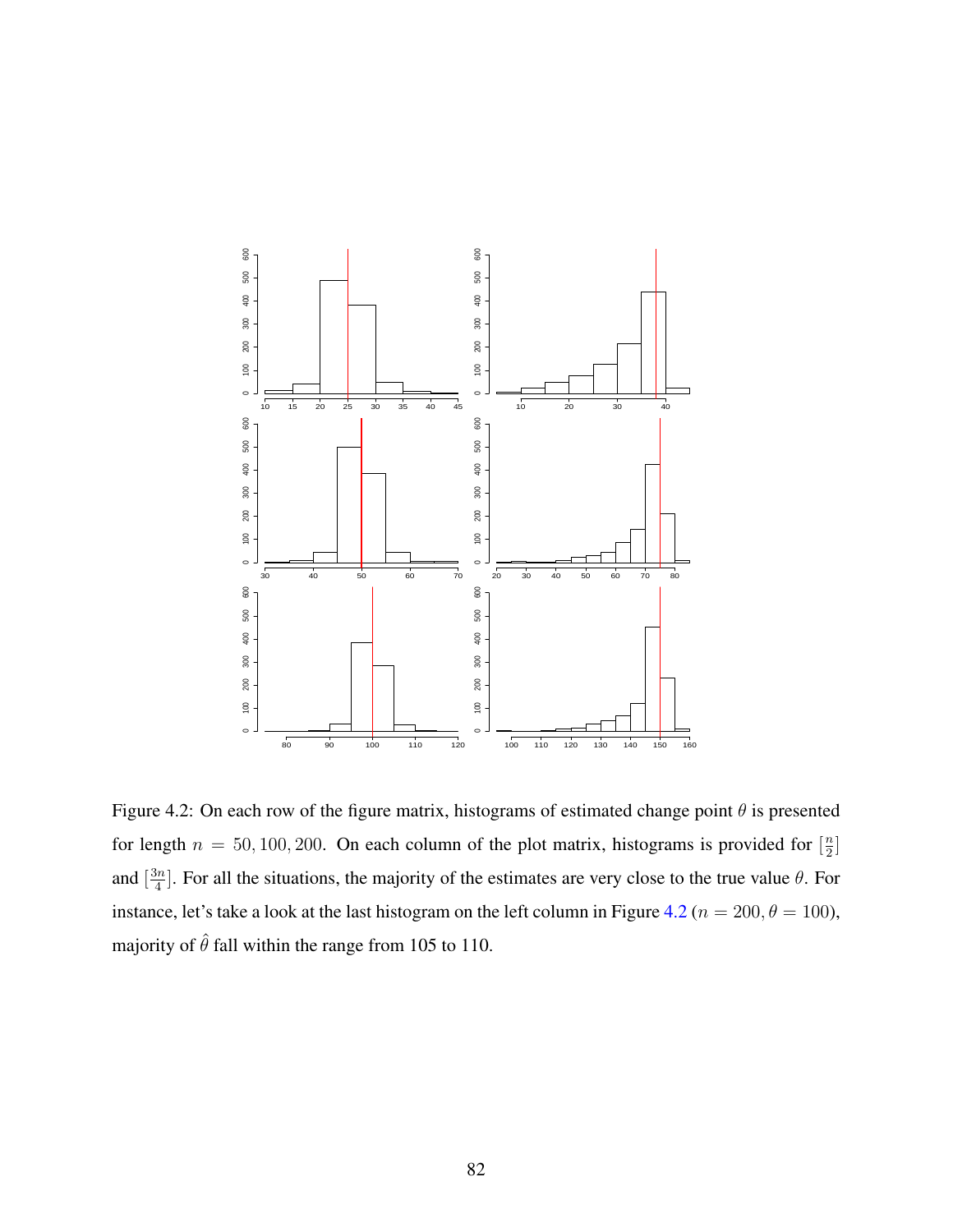

Figure 4.3: Estimated mean function of iPhone 6 plus live biddings before September 9th, 2016 (solid black); estimated mean function of iPhone 6 plus live biddings after September 9th, 2016 (dash blue)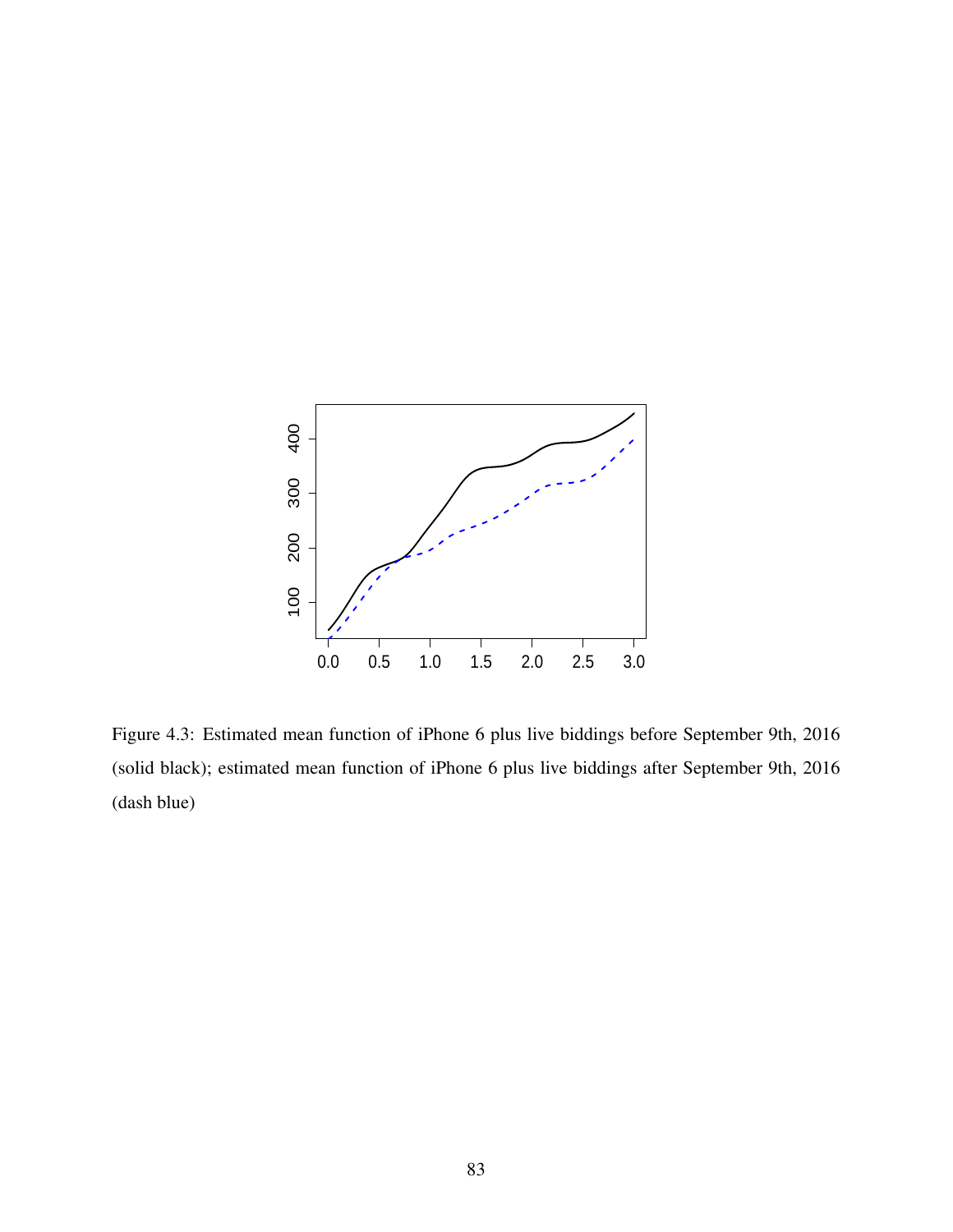# 5.0 CONCLUDING REMARKS

In this thesis, we studied several related inference problems for sparsely observed functional data, including two-sample test, one-way functional ANOVA problem and change point detection in functional time series. We reviewed and discussed the existing methods for dense functional data, which at the same time explained and motivated the need of methodological development for sparse functional data. The proposed test statistics are based on the construction of a shrinkage score and a careful derivation of the asymptotic distribution. Numerical experiments demonstrated the good performance of the proposed testing procedures. All the methods were illustrated by applications to the CD4 count data and the eBay online auction data.

This thesis focused on the inference problem for mean functions, assuming the covariance functions are the same. We discussed the extensions to some relaxed assumptions on covariance functions such as common covariance structures. The inference and formal checking of covariance structures are interesting and challenging problems on their own, which we think would be nice topics for further research.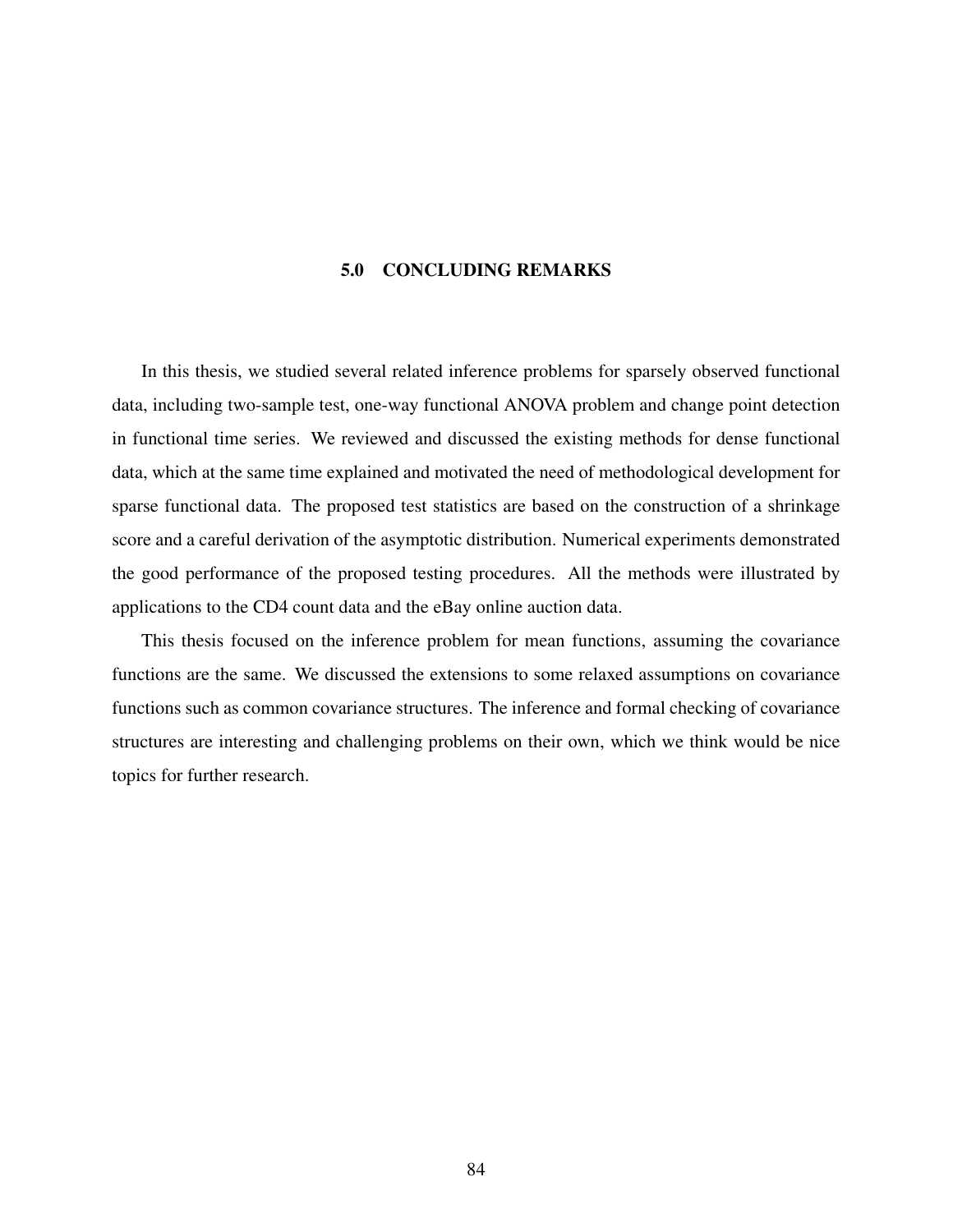#### APPENDIX

## PROOF OF THEOREMS

## Proof of Theorem 1

The goal is to show that  $T_{p,N} \to \chi^2(p)$  in distribution, under  $H_0$ . Denote  $T_{p,N}^* = (\bar{r}_{1}^c \bar{\tilde{r}}_{2}^{c}$  $\binom{c}{2}$ <sup>T</sup> $\left[\left(\frac{1}{n_1} + \frac{1}{n_2}\right)$  $\frac{1}{n_2}$ ) $\boldsymbol{V}]^{-1}$  $(\boldsymbol{\tilde{\bar{r}}}_1^c$   $- \boldsymbol{\tilde{\bar{r}}}_2^c$  $\binom{c}{2}$ , where  $V =$  $\sum_{g=1}^2\sum_{i=1}^{ng}diag(\boldsymbol{\lambda})\boldsymbol{\Phi}_{gi}^T\boldsymbol{\Sigma}_{\boldsymbol{\Upsilon}_{gi}^c}^{-1}\boldsymbol{\Phi}_{gidiag}(\boldsymbol{\lambda})$  $\frac{f(x+h_1+h_2)}{h_1+h_2}$ . According to the Central Limit Theorem and the Slutsky's theorem,  $T_{p,N}^*$  is asymptotically  $\chi^2(p)$  distributed under *H*<sub>0</sub>. Consequently, proving Theorem [1](#page-46-0) is basically proving  $T_{p,N} = T_{p,N}^* + o_p(1)$ .

Let's denote  $\mathbf{S}_{gi} = diag(\boldsymbol{\lambda}) \boldsymbol{\Phi}_{gi}^T \boldsymbol{\Sigma}_{\mathbf{Y}_{gi}^c}^{-1} \boldsymbol{\Phi}_{gi} diag(\boldsymbol{\lambda})$  and  $\mathbf{\hat{S}}_{gi} = diag(\boldsymbol{\hat{\lambda}}) \boldsymbol{\hat{\Phi}}_{gi}^T [\boldsymbol{\hat{\Phi}}_{gi} diag(\boldsymbol{\hat{\lambda}}) \boldsymbol{\hat{\Phi}}_{gi}^T +$  $\hat{\sigma}_g^2 \mathbf{I}$ ]<sup>-1</sup> $\hat{\Phi}_{gi} diag(\hat{\boldsymbol{\lambda}})$ , then  $\hat{\boldsymbol{V}} = \frac{\hat{\mathbf{S}}_{11} + ... + \hat{\mathbf{S}}_{1n_1} + \hat{\mathbf{S}}_{21} + ... + \hat{\mathbf{S}}_{2n_2}}{n}$  $\frac{N+S_{21}+...+S_{2n_2}}{n}$  and  $V = \frac{S_{11}+...+S_{1n_1}+S_{21}+...+S_{2n_2}}{n}$  $\frac{n^{1-3}21+...+32n_2}{n}$ . The absolute value of  $T_{p,N} - T_{p,N}^*$  can be decomposed as follows.

<span id="page-98-0"></span>
$$
|T_{p,N} - T_{p,N}^{*}|
$$
\n=
$$
\left\| (\bar{\tilde{\mathbf{r}}}_{1.}^{c} - \bar{\tilde{\mathbf{r}}}_{2.}^{c})^{T} [(\frac{1}{n_{1}} + \frac{1}{n_{2}}) \hat{\mathbf{V}}]^{-1} (\bar{\tilde{\mathbf{r}}}_{1.}^{c} - \bar{\tilde{\mathbf{r}}}_{2.}^{c}) - (\bar{\tilde{\mathbf{r}}}_{1.}^{c} - \bar{\tilde{\mathbf{r}}}_{2.}^{c})^{T} [(\frac{1}{n_{1}} + \frac{1}{n_{2}}) \mathbf{V}]^{-1} (\bar{\tilde{\mathbf{r}}}_{1.}^{c} - \bar{\tilde{\mathbf{r}}}_{2.}^{c}) \right\|_{2}
$$
\n
$$
\leq \left\| (\bar{\tilde{\mathbf{r}}}_{1.}^{c} - \bar{\tilde{\mathbf{r}}}_{2.}^{c})^{T} [[(\frac{1}{n_{1}} + \frac{1}{n_{2}}) \hat{\mathbf{V}}]^{-1} - [(\frac{1}{n_{1}} + \frac{1}{n_{2}}) \mathbf{V}]^{-1} [(\bar{\tilde{\mathbf{r}}}_{1.}^{c} - \bar{\tilde{\mathbf{r}}}_{2.}^{c}) \right\|_{2}
$$
\n
$$
+ \left\| (\bar{\tilde{\mathbf{r}}}_{1.}^{c} - \bar{\tilde{\mathbf{r}}}_{2.}^{c} - \bar{\tilde{\mathbf{r}}}_{1.}^{c} + \bar{\tilde{\mathbf{r}}}_{2.}^{c})^{T} [(\frac{1}{n_{1}} + \frac{1}{n_{2}}) \hat{\mathbf{V}}]^{-1} (\bar{\tilde{\mathbf{r}}}_{1.}^{c} - \bar{\tilde{\mathbf{r}}}_{2.}^{c}) \right\|_{2}
$$
\n
$$
+ \left\| (\bar{\tilde{\mathbf{r}}}_{1.}^{c} - \bar{\tilde{\mathbf{r}}}_{2.}^{c})^{T} [(\frac{1}{n_{1}} + \frac{1}{n_{2}}) \hat{\mathbf{V}}]^{-1} (\bar{\tilde{\mathbf{r}}}_{1.}^{c} - \bar{\tilde{\mathbf{r}}}_{2.}^{c} - \bar{\tilde{\mathbf{r}}}_{1.}^{c} + \bar{\tilde{\mathbf{r}}}_{2.}^{c}) \right\|_{2}
$$
\n

Given [\(.1\)](#page-98-0), proving Theorem [1](#page-46-0) can be accomplished by proving  $A_1 = o_p(1)$ ,  $A_2 = o_p(1)$ , and  $A_3 = o_p(1)$  hold.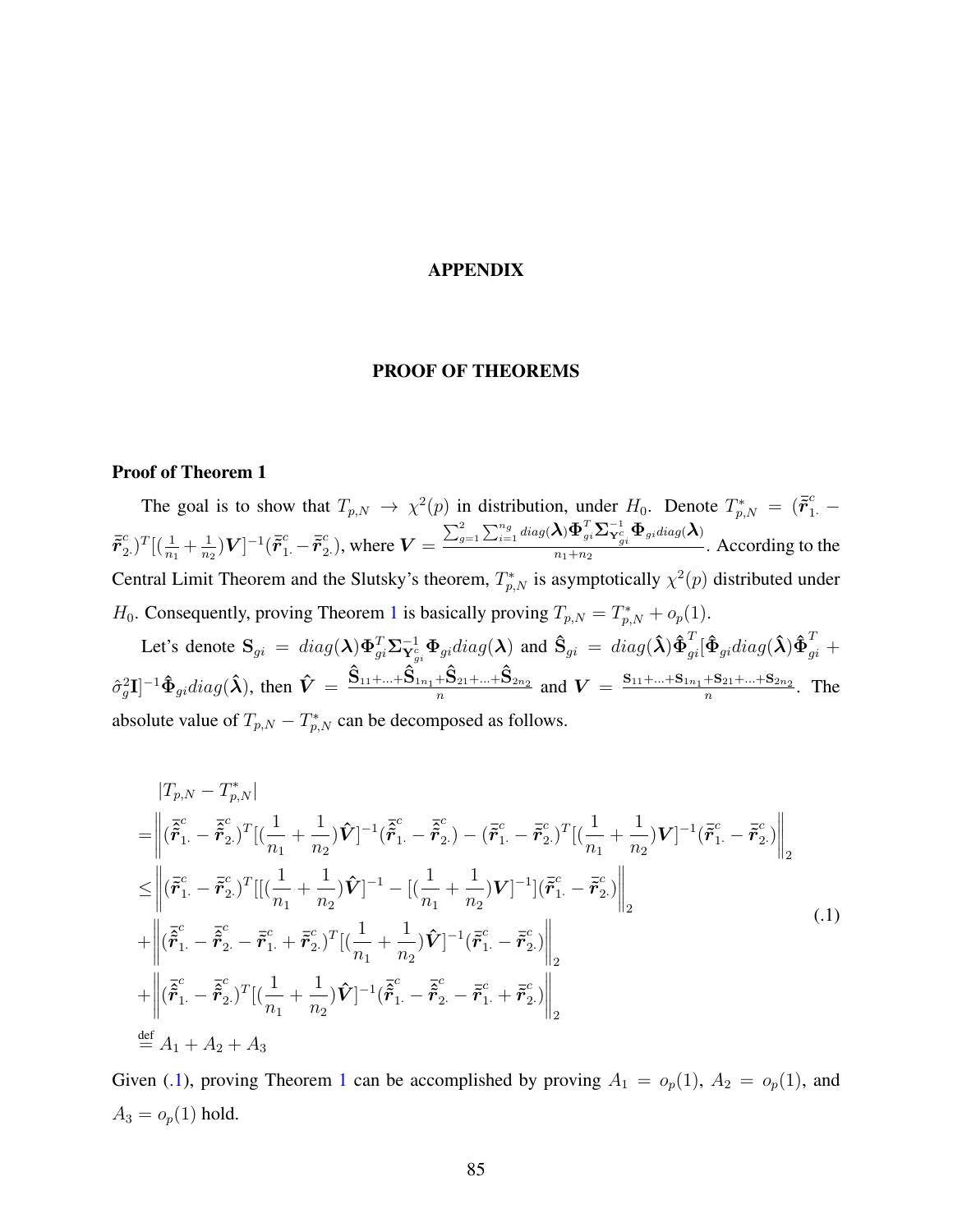First, let's start to show  $A_1 = o_p(1)$ . Under  $H_0$ , i.e.,  $\mu_1(t) = \mu_2(t) = \mu_{pool}(t)$ , we have

$$
\left(\frac{1}{n_1} + \frac{1}{n_2}\right)^{-1/2} (\vec{r}_{1.}^c - \vec{r}_{2.}^c) \sim N_p(\mathbf{0}, Cov(\tilde{r}_{gi}^c))
$$
\n(.2)

<span id="page-99-0"></span>So we have

$$
\left\| \left( \frac{1}{n_1} + \frac{1}{n_2} \right)^{-1/2} (\vec{r}_{1.}^c - \vec{r}_{2.}^c) \right\|_2 = O_p(1)
$$
 (3)

According to [\(Peng and Paul,](#page-114-0) [2009\)](#page-114-0), under condition 1 to 6 in Section [2.7](#page-45-0) and several other mild conditions for local linear smoothing [\(Zhang and Wang,](#page-115-1) [2016\)](#page-115-1), we have

$$
\left\|\hat{\mu}_{pool} - \mu_{pool}\right\|_{F} = o_{p}(1)
$$
  
\n
$$
\left\|diag(\hat{\lambda}) - diag(\lambda)\right\|_{2} = o_{p}(1)
$$
  
\n
$$
\left\|\hat{\phi}_{k} - \phi_{k}\right\|_{F} = o_{p}(1)
$$
  
\n
$$
\left\|\hat{\sigma}^{2} - \sigma^{2}\right\|_{2} = o_{p}(1)
$$
\n(.4)

<span id="page-99-1"></span>we have

$$
\begin{split}\n\left\|\hat{\mathbf{V}}-\mathbf{V}\right\|_{2} &\leq \max_{1\leq g\leq 2;1\leq i\leq n_{g}} \left\|\operatorname{diag}(\hat{\boldsymbol{\lambda}})\hat{\Phi}_{gi}^{T}\hat{\boldsymbol{\Sigma}}_{gi}^{-1}\hat{\Phi}_{gi}\operatorname{diag}(\hat{\boldsymbol{\lambda}})-\operatorname{diag}(\boldsymbol{\lambda})\Phi_{gi}^{T}\boldsymbol{\Sigma}_{gi}^{-1}\Phi_{gi}\operatorname{diag}(\boldsymbol{\lambda})\right\|_{2} \\
&\stackrel{\text{def}}{=} \max_{1\leq g\leq 2;1\leq i\leq n_{g}} \left\|\operatorname{diag}(\hat{\boldsymbol{\lambda}})\hat{\mathbf{M}}_{gi}\operatorname{diag}(\hat{\boldsymbol{\lambda}})-\operatorname{diag}(\boldsymbol{\lambda})\mathbf{M}_{gi}\operatorname{diag}(\boldsymbol{\lambda})\right\|_{2} \\
&\leq \max_{1\leq g\leq 2;1\leq i\leq n_{g}} \left\|\left(\operatorname{diag}(\hat{\boldsymbol{\lambda}})-\operatorname{diag}(\boldsymbol{\lambda})\right)\mathbf{M}_{gi}\operatorname{diag}(\boldsymbol{\lambda})\right\|_{2} \\
&\quad + \max_{1\leq g\leq 2;1\leq i\leq n_{g}} \left\|\operatorname{diag}(\hat{\boldsymbol{\lambda}})\mathbf{M}_{gi}(\operatorname{diag}(\hat{\boldsymbol{\lambda}})-\operatorname{diag}(\boldsymbol{\lambda}))\right\|_{2} \\
&\quad + \max_{1\leq g\leq 2;1\leq i\leq n_{g}} \left\|\operatorname{diag}(\hat{\boldsymbol{\lambda}})(\hat{\mathbf{M}}_{gi}-\mathbf{M}_{gi})\operatorname{diag}(\hat{\boldsymbol{\lambda}})\right\|_{2} \\
&\leq o_{p}(1) + o_{p}(1) + o_{p}(1) = o_{p}(1)\n\end{split} \tag{5}
$$

The last inequality requires more arguments. We need to show for any *g* and *i*, we have

$$
\left\| \hat{\mathbf{M}}_{gi} - \mathbf{M}_{gi} \right\|_{2} \leq \left\| (\hat{\Phi}_{gi} - \Phi_{gi})^{T} \Sigma_{gi}^{-1} \Phi_{gi} \right\|_{2} + \left\| \hat{\Phi}_{gi} \Sigma_{gi}^{-1} (\hat{\Phi}_{gi} - \Phi_{gi}) \right\|_{2} \n+ \left\| \hat{\Phi}_{gi} (\hat{\Sigma}_{gi}^{-1} - \Sigma_{gi}^{-1}) \hat{\Phi}_{gi} \right\|_{2} \n\leq o_{p}(1) + o_{p}(1) + \frac{\left\| \Sigma_{gi}^{-1} \right\|_{2}}{\left\| \Sigma_{gi}^{-1} \right\|_{2} \left\| \hat{\Sigma}_{gi} - \Sigma_{gi} \right\|_{2}^{-1} - 1}
$$
\n
$$
\leq o_{p}(1) + o_{p}(1) + o_{p}(1) = o_{p}(1)
$$
\n(.6)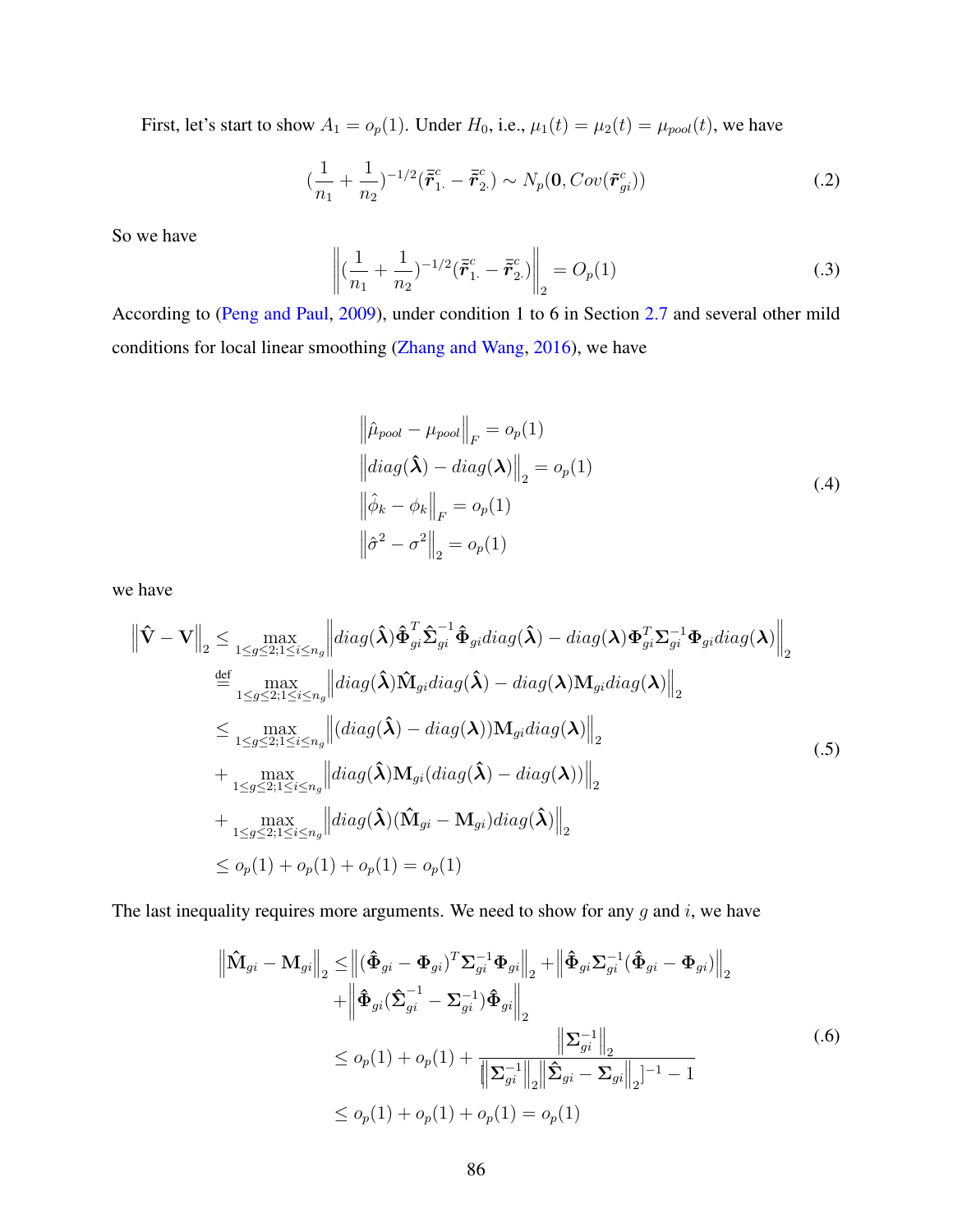Combine  $(.3)$  and  $(.5)$  together, we have

<span id="page-100-1"></span>
$$
A_1 \leq \left\| \left( \frac{1}{n_1} + \frac{1}{n_2} \right)^{-1/2} (\bar{\tilde{r}}_1^c - \bar{\tilde{r}}_2^c) \right\|_2^2 \left\| \hat{\mathbf{V}}^{-1} - \mathbf{V}^{-1} \right\|_2
$$
  
 
$$
\leq O_p(1) \times \frac{\left\| \mathbf{V}^{-1} \right\|_2}{\left\| \mathbf{V}^{-1} \right\|_2 \left\| \hat{\mathbf{V}} - \mathbf{V} \right\|_2 \left\| - 1 - 1 \right\|_2} = o_p(1)
$$
 (7)

Next, we start to show that  $A_2 = o_p(1)$ . Note that

$$
A_2 \leq \left\| \left( \frac{1}{n_1} + \frac{1}{n_2} \right)^{-1/2} (\bar{\tilde{\mathbf{r}}}^c_1 - \bar{\tilde{\mathbf{r}}}^c_2) \right\|_2 \left\| \hat{\mathbf{V}}^{-1} \right\|_2 \left\| (\frac{1}{n_1} + \frac{1}{n_2})^{-1/2} (\bar{\tilde{\mathbf{r}}}^c_1 - \bar{\tilde{\mathbf{r}}}^c_2 - \bar{\tilde{\mathbf{r}}}^c_1 + \bar{\tilde{\mathbf{r}}}^c_2) \right\|_2
$$
  
 
$$
\leq O_p(1) O_p(1) \left\| (\frac{1}{n_1} + \frac{1}{n_2})^{-1/2} (\bar{\tilde{\mathbf{r}}}^c_1 - \bar{\tilde{\mathbf{r}}}^c_2 - \bar{\tilde{\mathbf{r}}}^c_1 + \bar{\tilde{\mathbf{r}}}^c_2) \right\|_2
$$
 (8)

In order to prove  $A_2 = o_p(1)$ , we need to show  $\Big\|$  $\left(\frac{1}{n}\right)$  $\frac{1}{n_1} + \frac{1}{n_2}$  $\frac{1}{n_2}$ )<sup>-1/2</sup>( $\bar{\hat{\bm{r}}}^c_1$ . –  $\bar{\hat{\bm{r}}}^c_2$ . –  $\bar{\tilde{\bm{r}}}^c_1$ . +  $\bar{\tilde{\bm{r}}}^c_2$  $\left\| \frac{c}{2} \right\|_2 = o_p(1).$ We want to write out the explicit formula of  $\vec{\hat{r}}_g^c - \vec{r}_g^c$ *g*· :

$$
\hat{\boldsymbol{\tau}}_{gi}^{c} = diag(\hat{\boldsymbol{\lambda}}) \hat{\boldsymbol{\Phi}}_{gi}^{T} \hat{\boldsymbol{\Sigma}}_{\mathbf{Y}_{gi}}^{-1} (\mathbf{Y}_{gi} - \hat{\boldsymbol{\mu}}_{pool;gi})
$$
\n
$$
\stackrel{\text{def}}{=} diag(\hat{\boldsymbol{\lambda}}) \hat{\mathbf{Q}}_{gi} (\mathbf{Y}_{gi} - \hat{\boldsymbol{\mu}}_{pool;gi})
$$
\n
$$
= \tilde{\boldsymbol{r}}_{gi}^{c} + (diag(\hat{\boldsymbol{\lambda}}) - diag(\boldsymbol{\lambda})) \mathbf{Q}_{gik} (\mathbf{Y}_{gi} - \boldsymbol{\mu}_{pool;gi}) + diag(\hat{\boldsymbol{\lambda}}) (\hat{\mathbf{Q}}_{gik} - \mathbf{Q}_{gik}) (\mathbf{Y}_{gi} - \boldsymbol{\mu}_{pool;gi})
$$
\n
$$
+ diag(\hat{\boldsymbol{\lambda}}) \hat{\mathbf{Q}}_{gik} (\boldsymbol{\mu}_{pool;gi} - \hat{\boldsymbol{\mu}}_{pool;gi})
$$
\n(.9)

<span id="page-100-0"></span>i.e.,

$$
\begin{split}\n(\frac{1}{n_{1}} + \frac{1}{n_{2}})^{-1/2}(\tilde{\tilde{\boldsymbol{r}}}_{g.}^{c} - \tilde{\tilde{\boldsymbol{r}}}_{g.}^{c}) &= (\frac{1}{n_{1}} + \frac{1}{n_{2}})^{-1/2}(diag(\hat{\boldsymbol{\lambda}}) - diag(\boldsymbol{\lambda}))\frac{1}{n_{g}}\sum_{i=1}^{n_{g}}\mathbf{Q}_{gi}(\mathbf{Y}_{gi} - \boldsymbol{\mu}_{pool;gi}) \\
&+ (\frac{1}{n_{1}} + \frac{1}{n_{2}})^{-1/2}diag(\hat{\boldsymbol{\lambda}})\frac{1}{n_{g}}\sum_{i=1}^{n_{g}}(\hat{\mathbf{Q}}_{gi} - \mathbf{Q}_{gi})(\mathbf{Y}_{gi} - \boldsymbol{\mu}_{pool;gi}) \\
&+ (\frac{1}{n_{1}} + \frac{1}{n_{2}})^{-1/2}diag(\hat{\boldsymbol{\lambda}})\frac{1}{n_{g}}\sum_{i=1}^{n_{g}}\hat{\mathbf{Q}}_{gi}(\boldsymbol{\mu}_{pool;gi} - \hat{\boldsymbol{\mu}}_{pool;gi}) \\
&\stackrel{\text{def}}{=} B_{g1} + B_{g2} + B_{g3}\n\end{split} \tag{10}
$$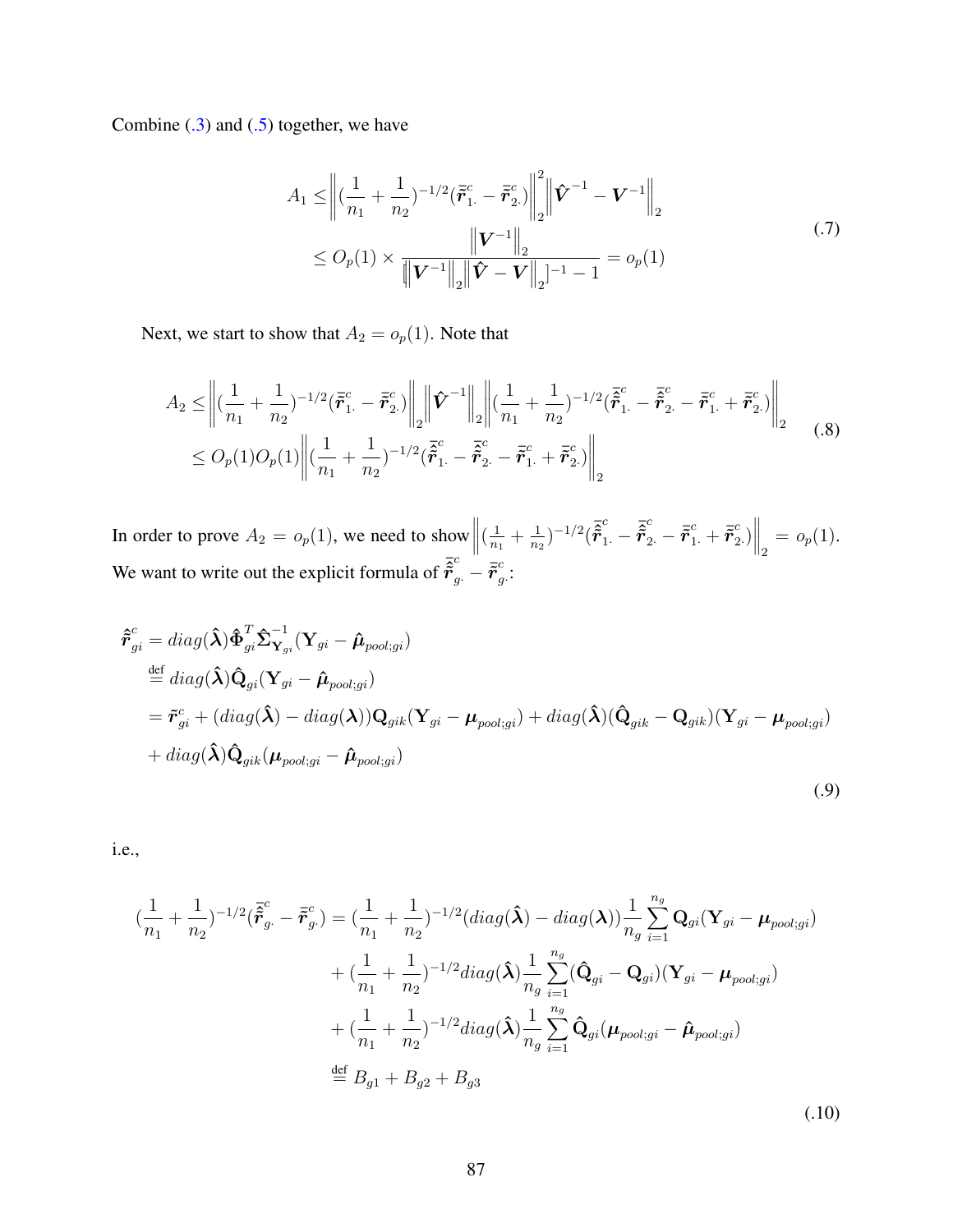According to [\(.10\)](#page-100-0), in order to ensure that  $\left(\frac{1}{n}\right)$  $\frac{1}{n_1} + \frac{1}{n_2}$  $\frac{1}{n_2}$ )<sup>-1/2</sup>( $\bar{\hat{\bm{r}}}^c_1$ . –  $\bar{\hat{\bm{r}}}^c_2$ . –  $\bar{\tilde{\bm{r}}}^c_1$ . +  $\bar{\tilde{\bm{r}}}^c_2$  $\begin{vmatrix} c \\ 2 \end{vmatrix}$  =  $o_p(1)$ , we need to examine  $B_{11} - B_{21}$ ,  $B_{12} - B_{22}$ , and  $B_{13} - B_{23}$ . Let's start with  $B_{11} - B_{21}$ , for each *g*,

<span id="page-101-0"></span>
$$
\|B_{g1}\|_{2} \leq (\frac{1}{n_{1}} + \frac{1}{n_{2}})^{-1/2} \left\| diag(\hat{\boldsymbol{\lambda}}) - diag(\boldsymbol{\lambda}) \right\|_{2} \left\| \frac{1}{n_{g}} \sum_{i=1}^{n_{g}} \mathbf{Q}_{gi} (\mathbf{Y}_{gi} - \boldsymbol{\mu}_{pool;gi}) \right\|_{2}
$$
  
=  $(\frac{1}{n_{1}} + \frac{1}{n_{2}})^{-1/2} o_{p}(1) \sqrt{\sum_{k=1}^{p} (\frac{1}{n_{g}} \sum_{i=1}^{n_{g}} \mathbf{Q}_{gik} (\mathbf{Y}_{gi} - \boldsymbol{\mu}_{pool;gi}))^{2}}$  (.11)  
=  $(\frac{1}{n_{1}} + \frac{1}{n_{2}})^{-1/2} o_{p}(1) \sqrt{O_{P}(\frac{1}{n_{g}})} = o_{P}(1)$ 

where Central Limit theorem is used to bound the second norm term. Under  $H_0$ , we have  $E[\mathbf{Q}_{gik}(\mathbf{Y}_{gi} \boldsymbol{\mu}_{pool;gi})[\mathbf{t}] = 0, Var[\mathbf{Q}_{gik}(\mathbf{Y}_{gi}-\boldsymbol{\mu}_{pool;gi})|\mathbf{t}] = \mathbf{Q}_{gik}\boldsymbol{\Sigma}_{Y_{gi}}\mathbf{Q}_{gik}^T = \boldsymbol{\Phi}_{gik}^T\boldsymbol{\Sigma}_{Y_{gi}}^{-1}\boldsymbol{\Phi}_{gik}.$  As a result, we have

$$
E[\mathbf{Q}_{gik}(\mathbf{Y}_{gi} - \boldsymbol{\mu}_{pool;gi})] = E[E[\mathbf{Q}_{gik}(\mathbf{Y}_{gi} - \boldsymbol{\mu}_{pool;gi})|\mathbf{t}]] = 0
$$
  
\n
$$
Var[\mathbf{Q}_{gik}(\mathbf{Y}_{gi} - \boldsymbol{\mu}_{pool;gi})] = Var[E[\mathbf{Q}_{gik}(\mathbf{Y}_{gi} - \boldsymbol{\mu}_{pool;gi})|\mathbf{t}]] + E[Var[\mathbf{Q}_{gik}(\mathbf{Y}_{gi} - \boldsymbol{\mu}_{pool;gi})|\mathbf{t}]]
$$
  
\n
$$
= 0 + E[\mathbf{\Phi}_{gik}^{T} \mathbf{\Sigma}_{Y_{gi}}^{-1} \mathbf{\Phi}_{gik}]
$$

So as long as we have  $E[\Phi_{gik}^T \Sigma_{Y_{gi}}^{-1} \Phi_{gik}] < \infty$ , based on the Central Limit Theorem, we have 1  $\frac{1}{n_g} \sum_{i=1}^{n_g} \mathbf{Q}_{gik}(\mathbf{Y}_{gi} - \boldsymbol{\mu}_{pool;gi}) = O_P(\frac{1}{\sqrt{n_g}})$ . From [\(.11\)](#page-101-0), we have

<span id="page-101-2"></span><span id="page-101-1"></span>
$$
||B_{11} - B_{21}||_2 \le ||B_{11}||_2 + ||B_{21}||_2 = o_p(1)
$$
\n(.12)

Now let's consider  $B_{12} - B_{22}$ . To simplify our arguments, we assume that we split the entire sample into two parts. We use the first part to estimate all the components needed in  $T_{p,N}$ , and use the second part to conduct the proposed test. Thus, we have independence between  $\mathbf{\hat{Q}}_{gi} - \mathbf{Q}_{gi}$  and  $\mathbf{Y}_{gi} - \boldsymbol{\mu}_{pool;gi}$ . Then we have

$$
\|B_{g2}\|_{2} \leq (\frac{1}{n_{1}} + \frac{1}{n_{2}})^{-1/2} \left\| diag(\hat{\boldsymbol{\lambda}}) \right\|_{2} \left\| \frac{1}{n_{g}} \sum_{i=1}^{n_{g}} (\hat{\mathbf{Q}}_{gi} - \mathbf{Q}_{gi}) (\mathbf{Y}_{gi} - \boldsymbol{\mu}_{pool;gi}) \right\|_{2}
$$
  
=  $(\frac{1}{n_{1}} + \frac{1}{n_{2}})^{-1/2} O_{p}(1) o_{p}(1/\sqrt{n_{g}}) = o_{p}(1),$  (13)

because  $E[(\hat{\bf Q}_{gi}-{\bf Q}_{gi})({\bf Y}_{gi}-{\bm\mu}_{pool;gi})]=E[(\hat{\bf Q}_{gi}-{\bf Q}_{gi})]E[({\bf Y}_{gi}-{\bm\mu}_{pool;gi})]={\bf 0},$  and for each  $k = 1, ..., p$ ,  $Var[(\hat{\mathbf{Q}}_{gik} - \mathbf{Q}_{gik})(\mathbf{Y}_{gi} - \boldsymbol{\mu}_{pool;gi})] = o_p(1)$ . Based on [\(.13\)](#page-101-1), we have

<span id="page-101-3"></span>
$$
||B_{12} - B_{22}||_2 \le ||B_{12}||_2 + ||B_{22}||_2 = o_p(1)
$$
\n(.14)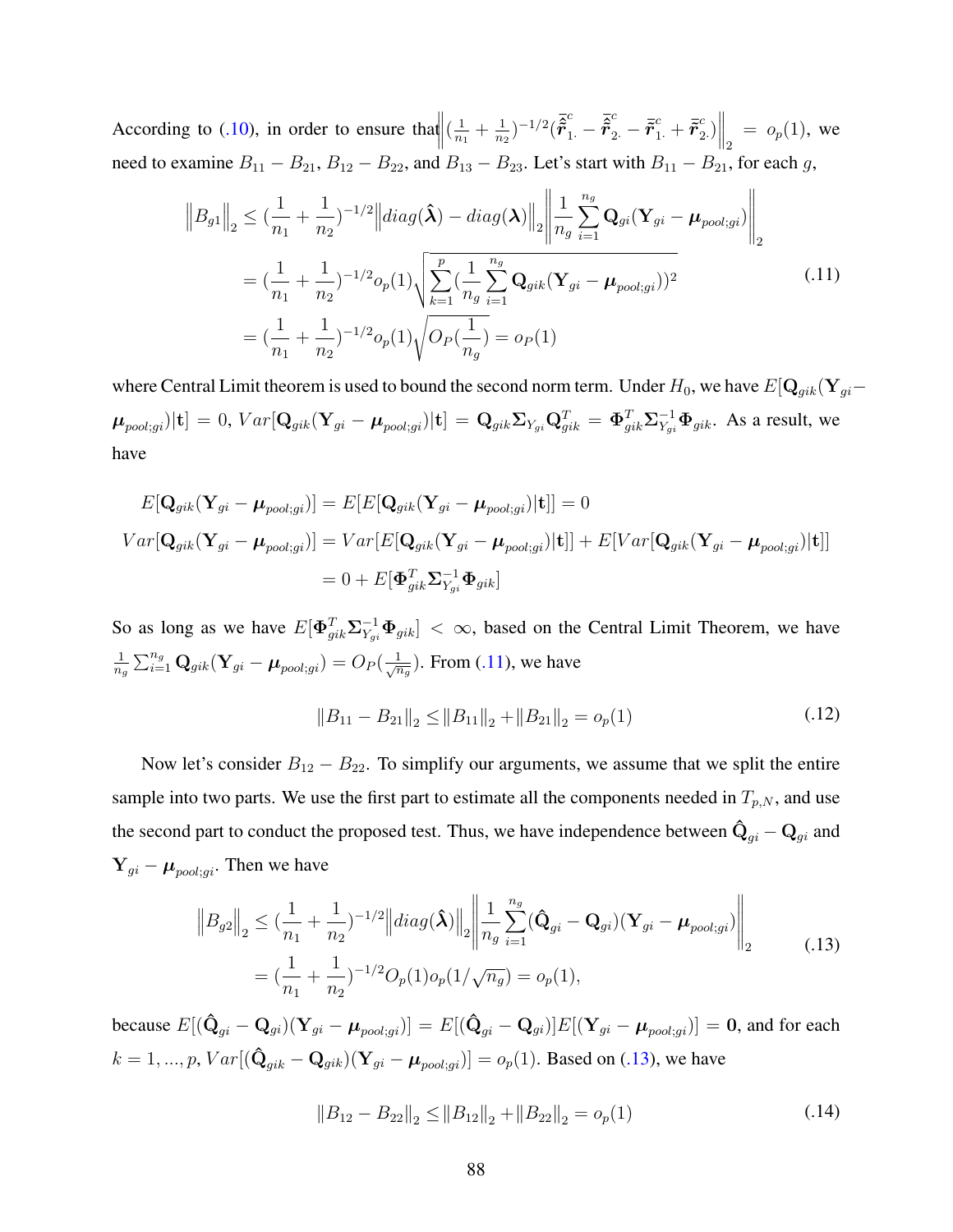Note that our simulation study demonstrates good performances of our proposed test statistic, without sample splitting.

For the last term in [\(.10\)](#page-100-0),  $B_{13}-B_{23}.$  Note that the randomness of  $\hat{\bf Q}_{gi}(\mu_{pool;gi}-\hat{\mu}_{pool;gi})$  come from random design, which are the same for group 1 and group 2. Consequently, we know that  $E_t[\hat{\bf Q}_{1i}(\mu_{pool;1i}-\hat{\mu}_{pool;1i})]=E_t[\hat{\bf Q}_{2i}(\mu_{pool;2i}-\hat{\mu}_{pool;g2})].$  Let's denote  $E_t[\hat{\bf Q}_{gi}(\mu_{pool;gi}-\hat{\mu}_{pool;gi})]$ as  $E_g$ , and we know  $E_1 = E_2$ , then

<span id="page-102-0"></span>
$$
\|B_{31} - B_{32}\|_2
$$
\n
$$
\leq (\frac{1}{n_1} + \frac{1}{n_2})^{-1/2} \|diag(\hat{\boldsymbol{\lambda}})\|_2 \left\| \frac{1}{n_1} \sum_{i=1}^{n_1} \hat{\mathbf{Q}}_{1i}(\boldsymbol{\mu}_{pool;1i} - \hat{\boldsymbol{\mu}}_{pool;1i}) - \frac{1}{n_2} \sum_{i=1}^{n_2} \hat{\mathbf{Q}}_{2i}(\boldsymbol{\mu}_{pool;2i} - \hat{\boldsymbol{\mu}}_{pool;2i}) \right\|_2
$$
\n
$$
\leq (\frac{1}{n_1} + \frac{1}{n_2})^{-1/2} O_p(1) \left\| \frac{1}{n_1} \sum_{i=1}^{n_1} [\hat{\mathbf{Q}}_{1i}(\boldsymbol{\mu}_{pool;1i} - \hat{\boldsymbol{\mu}}_{pool;1i}) - \mathbf{E}_1] - \frac{1}{n_2} \sum_{i=1}^{n_2} [\hat{\mathbf{Q}}_{2i}(\boldsymbol{\mu}_{pool;2i} - \hat{\boldsymbol{\mu}}_{pool;2i}) - \mathbf{E}_2] \right\|_2
$$
\n
$$
= (\frac{1}{n_1} + \frac{1}{n_2})^{-1/2} O_p(1) o_p(1/\sqrt{n_1} + 1/\sqrt{n_2}) = o_p(1)
$$
\n(15)

Combine  $(.12)$ ,  $(.14)$  and  $(.15)$ , we have

<span id="page-102-1"></span>
$$
\left\| \left( \frac{1}{n_1} + \frac{1}{n_2} \right)^{-1/2} \left( \tilde{\vec{r}}_1^c - \tilde{\vec{r}}_2^c - \bar{\vec{r}}_1^c + \bar{\vec{r}}_2^c \right) \right\|_2 \leq o_p(1) + o_p(1) + o_p(1) = o_p(1) \tag{16}
$$

Therefore,

<span id="page-102-2"></span>
$$
A_2 \le O_p(1)O_p(1)\left\| \left(\frac{1}{n_1} + \frac{1}{n_2}\right)^{-1/2} \left(\tilde{\tilde{r}}_1^c - \tilde{\tilde{r}}_2^c - \tilde{r}_1^c + \tilde{r}_2^c\right) \right\|_2
$$
  
=  $O_p(1)O_p(1)o_p(1) = o_p(1)$  (17)

Similarly, we have

$$
A_3 = o_p(1) \tag{18}
$$

Put  $(0.7)$ ,  $(0.17)$  and  $(0.18)$  together, we have

$$
T_{p,N} \xrightarrow{D} \chi^2(p) \tag{19}
$$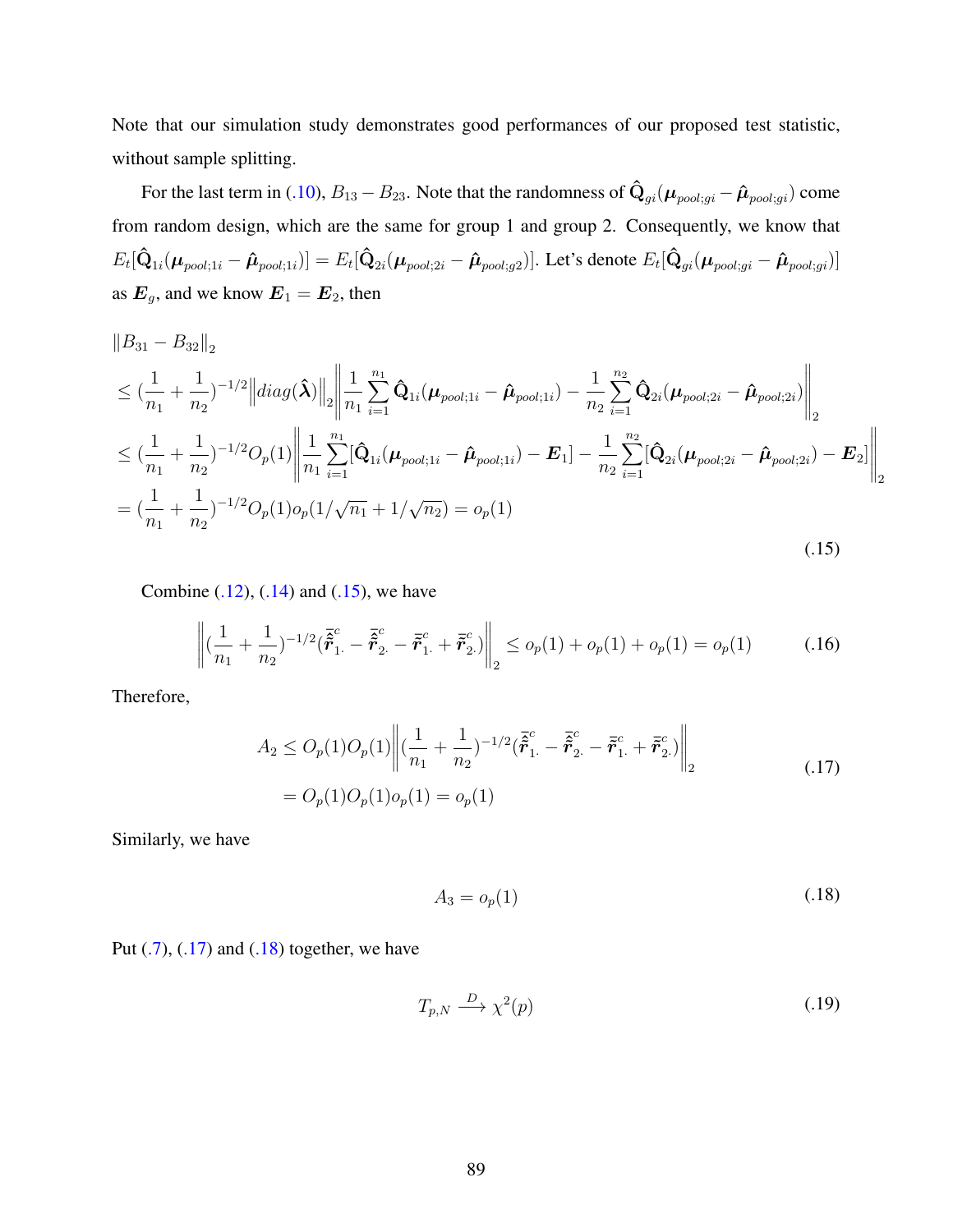# Proof of Theorem 2

Under  $H_a$  when  $E_t(diag(\lambda)\Phi_{gi}^T\Sigma_{Y_{gi}}^{-1}(\mu_{gi}-\mu_{pool;gi})) \neq 0$ , then with probability 1

$$
\bar{\tilde{r}}_{1}^{*} - \bar{\tilde{r}}_{2}^{*} \neq 0, \tag{.20}
$$

where  $\bar{\tilde{r}}_{g}^{*} = \frac{1}{n_e}$  $\frac{1}{n_g}\sum_{i=1}^{n_g}\tilde{\bm{r}}^*_{gi},$  with  $\tilde{\bm{r}}^*_{gi}=diag(\bm{\lambda})\bm{\Phi}^T_{gi}\bm{\Sigma}^{-1}_{Y_{gi}}(\bm{\mu}_{gi}-\bm{\mu}_{pool;gi})$ 

Next, we want to show that

$$
(\overline{\tilde{\vec{r}}}_{1.}^{c} - \overline{\tilde{\vec{r}}}_{2.}^{c})^T \hat{\boldsymbol{V}}^{-1} (\overline{\tilde{\vec{r}}}_{1.}^{c} - \overline{\tilde{\vec{r}}}_{2.}^{c}) \xrightarrow{p} (\overline{\tilde{r}}_{1.}^{*} - \overline{\tilde{r}}_{2.}^{*})^T \boldsymbol{V}^{-1} (\overline{\tilde{r}}_{1.}^{*} - \overline{\tilde{r}}_{2.}^{*})
$$
\n(.21)

Note that we have the following decomposition

$$
\begin{split}\n&|\langle \vec{\tilde{r}}_{1}^{c} - \vec{\tilde{r}}_{2}^{c}\rangle^{T}\hat{\mathbf{V}}^{-1}(\vec{\tilde{r}}_{1}^{c} - \vec{\tilde{r}}_{2}^{c}) - (\bar{r}_{1}^{*} - \bar{r}_{2}^{*})^{T}\mathbf{V}^{-1}(\bar{\tilde{r}}_{1}^{*} - \bar{\tilde{r}}_{2}^{*})| \\
&\leq \left\|(\bar{\tilde{r}}_{1}^{*} - \bar{\tilde{r}}_{2}^{*})^{T}[\hat{\mathbf{V}}^{-1} - \mathbf{V}^{-1}](\bar{\tilde{r}}_{1}^{*} - \bar{\tilde{r}}_{2}^{*})\right\|_{2} + \left\|(\bar{\tilde{r}}_{1}^{c} - \bar{\tilde{r}}_{2}^{c} - \bar{\tilde{r}}_{1}^{*} + \bar{\tilde{r}}_{2}^{*})^{T}\hat{\mathbf{V}}^{-1}(\bar{\tilde{r}}_{1}^{*} - \bar{\tilde{r}}_{2}^{*})\right\|_{2} \\
&+ \left\|(\bar{\tilde{r}}_{1}^{c} - \bar{\tilde{r}}_{2}^{c})^{T}\hat{\mathbf{V}}^{-1}(\bar{\tilde{r}}_{1}^{c} - \bar{\tilde{r}}_{2}^{c} - \bar{\tilde{r}}_{1}^{*} + \bar{\tilde{r}}_{2}^{*})\right\|_{2} \\
\overset{\text{def}}{=} C_{1} + C_{2} + C_{3}\n\end{split} \tag{22}
$$

As we have  $\hat{V} - V = o_p(1)$ , then

<span id="page-103-0"></span>
$$
C_1 \leq \left\| (\bar{\tilde{r}}_{1.}^* - \bar{\tilde{r}}_{2.}^*) \right\|_2^2 o_p(1) = o_p(1)
$$
 (.23)

For  $C_2$ , we have,

<span id="page-103-1"></span>
$$
\overline{\tilde{\vec{r}}}_{g.}^{c} - \overline{\tilde{r}}_{g.}^{*} = \overline{\tilde{\vec{r}}}_{g.}^{c} - \overline{\tilde{r}}_{g.}^{c} + diag(\boldsymbol{\lambda}) \frac{1}{n_{g}} \sum_{i=1}^{n_{g}} \mathbf{H}_{gi}(\mathbf{Y}_{gi} - \boldsymbol{\mu}_{gi}) = o_{p}(1)
$$
\n(.24)

Then we have

<span id="page-103-2"></span>
$$
C_2 \leq \left\| \tilde{\tilde{r}}_1^c - \bar{\tilde{r}}_1^* - \tilde{\tilde{r}}_2^c + \bar{\tilde{r}}_2^* \right\|_2 \left\| \tilde{\mathbf{V}}^{-1} \right\|_2 \left\| (\bar{\tilde{r}}_1^* - \bar{\tilde{r}}_2^*) \right\|_2
$$
  
 
$$
\leq o_p(1) O_p(1) \left\| \bar{r}_1^* - \bar{r}_2^* \right\|_2 = o_p(1)
$$
 (25)

Similarly, we have

$$
C_3 = o_p(1) \tag{.26}
$$

Combining  $(.23)$ ,  $(.25)$  and  $(.26)$ , and together with  $(.51)$ , we have

$$
(\overline{\tilde{\boldsymbol{r}}}_{1.}^{c} - \overline{\tilde{\boldsymbol{r}}}_{2.}^{c})^T \hat{\boldsymbol{V}}^{-1} (\overline{\tilde{\boldsymbol{r}}}_{1.}^{c} - \overline{\tilde{\boldsymbol{r}}}_{2.}^{c}) \xrightarrow{p} (\overline{\tilde{\boldsymbol{r}}}_{1.}^{*} - \overline{\tilde{\boldsymbol{r}}}_{2.}^{*})^T \boldsymbol{V}^{-1} (\overline{\tilde{\boldsymbol{r}}}_{1.}^{*} - \overline{\tilde{\boldsymbol{r}}}_{2.}^{*}) > 0
$$
\n(.27)

Thus,  $T_{p,N} \to \infty$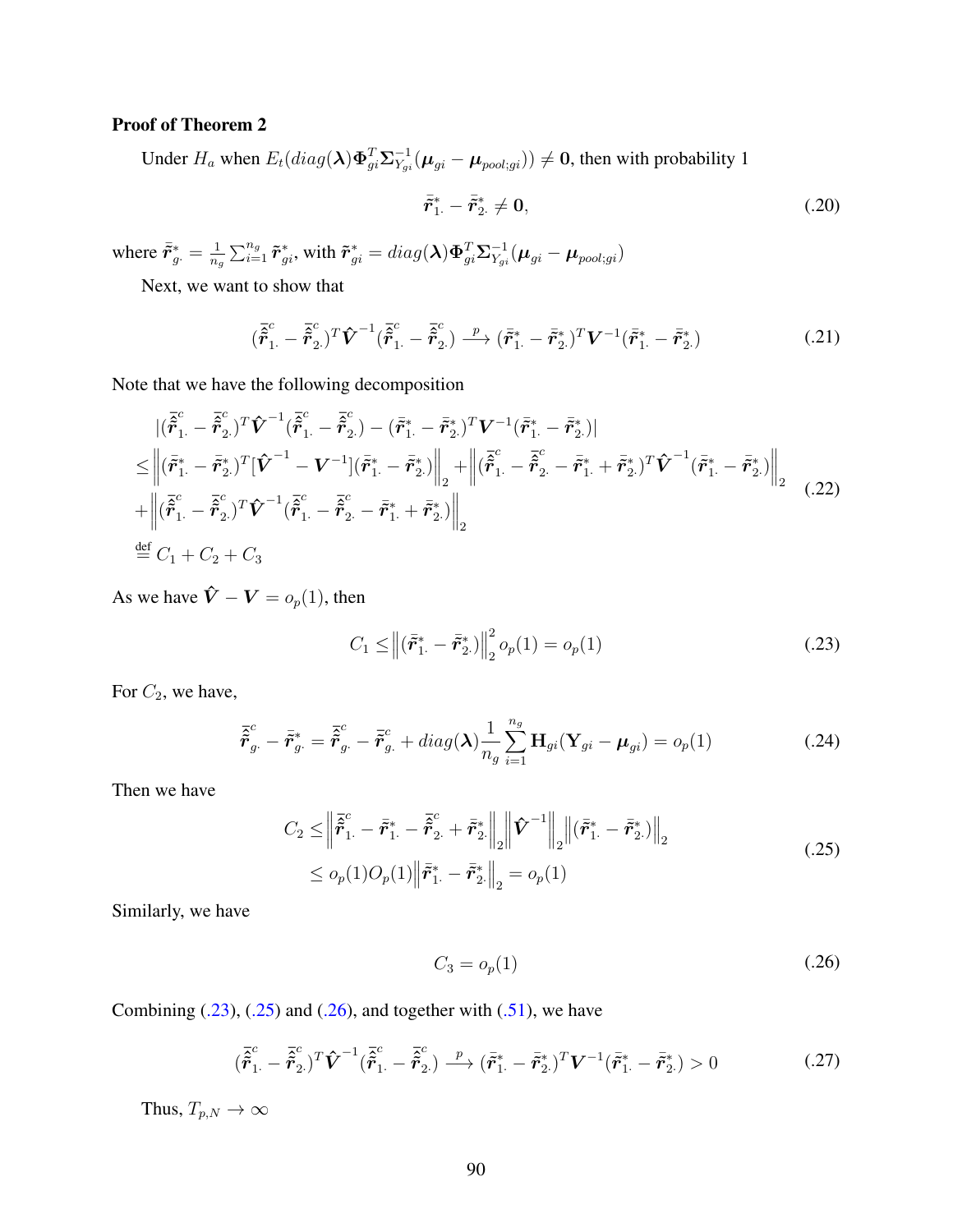## Proof of Theorem 5

Under the null hypothesis, for each of the independent shrinkage projection score vector  $\tilde{\xi}_i$ , we know that it has mean zero vectors and a covariance matrix

$$
Cov[\tilde{\xi}_i] = E_t[diag(\boldsymbol{\omega}) \boldsymbol{E}_i^T \boldsymbol{\Sigma}_{\mathbf{Y}_i}^{-1} \boldsymbol{\Psi}_i diag(\boldsymbol{\omega})]. \qquad (.28)
$$

The functional central limit theorem thus implies that

<span id="page-104-0"></span>
$$
n^{-1/2} \sum_{i=1}^{nz} \tilde{\xi}_i \stackrel{D}{\longrightarrow} \Delta_p(z), \ 0 \le z \le 1,
$$

where the process  $\Delta_p(z)$  takes value in  $R^p$ , and it has zero mean and covariance matrix  $Cov[\tilde{\xi}_i]$ . Given the convergence in  $(.29)$ , we have

$$
\frac{1}{n} \left[ \sum_{i=1}^{k} \tilde{\xi}_i - z \sum_{i=1}^{n} \tilde{\xi}_i \right]^T Cov[\tilde{\xi}_i]^{-1} \left[ \sum_{i=1}^{k} \tilde{\xi}_i - z \sum_{i=1}^{n} \tilde{\xi}_i \right] \xrightarrow{D} \sum_{l=1}^{p} B_l^2(z).
$$
 (30)

According to the Slutsky's Theorem, let's denote  $V_3 = \frac{\sum_{i=1}^n diag(\boldsymbol{\omega}) \boldsymbol{E}_i^T \boldsymbol{\Sigma}_{\mathbf{Y}_i}^{-1} \boldsymbol{E}_i diag(\boldsymbol{\omega})}{n}$  $\frac{1}{n} \frac{\sum Y_i \sum \text{diag}(\omega)}{n}$ , we also have

$$
S_{p,n,z}^* \stackrel{\text{def}}{=} \frac{1}{n} \left[ \sum_{i=1}^k \tilde{\xi}_i - z \sum_{i=1}^n \tilde{\xi}_i \right]^T \mathbf{V}_3^{-1} \left[ \sum_{i=1}^k \tilde{\xi}_i - z \sum_{i=1}^n \tilde{\xi}_i \right] \stackrel{D}{\longrightarrow} \sum_{l=1}^p B_l^2(z). \tag{31}
$$

Then in order to prove Theorem 5, we should prove that

<span id="page-104-1"></span>
$$
S_{p,n,z} = S_{p,n,z}^* + o_p(1),
$$
\n(.32)

where  $S_{p,n,z} = \frac{1}{n}$  $\frac{1}{n} [\sum_{i=1}^k \hat{\bar{\bm{\xi}}}_i - z \sum_{i=1}^n \hat{\bar{\bm{\xi}}}_i]^T \mathbf{\hat{V}}_3^{-1}$  $\int_3^{-1}[\sum_{i=1}^k\hat{\tilde{\xi}}_i - z\sum_{i=1}^n\hat{\tilde{\xi}}_i]$ , with  $\hat{\boldsymbol{V}}_3 = \frac{1}{n}$  $\frac{1}{n}\sum_{i=1}^n diag(\hat{\boldsymbol{\omega}})\hat{\boldsymbol{E}}_i^T\boldsymbol{\hat{\Sigma}}^{-1}\mathbf{\hat{E}}_idiag(\hat{\boldsymbol{\omega}}).$ The absolute value of  $S_{p,n,z} - S_{p,n,z}^*$  can be decomposed as follows.

$$
|S_{p,n,z} - S_{p,n,z}^{*}|
$$
\n=
$$
\left\| \frac{1}{n} \left[ \sum_{i=1}^{n} \hat{\xi}_{i} - z \sum_{i=1}^{n} \hat{\xi}_{i} \right]^{T} \hat{\mathbf{V}}_{3}^{-1} \left[ \sum_{i=1}^{n} \hat{\xi}_{i} - z \sum_{i=1}^{n} \hat{\xi}_{i} \right] - \frac{1}{n} \left[ \sum_{i=1}^{n} \tilde{\xi}_{i} - z \sum_{i=1}^{n} \tilde{\xi}_{i} \right]^{T} \mathbf{V}_{3}^{-1} \left[ \sum_{i=1}^{n} \tilde{\xi}_{i} - z \sum_{i=1}^{n} \tilde{\xi}_{i} \right] \right\|_{2}
$$
\n
$$
\leq \left\| \frac{1}{n} \left[ \sum_{i=1}^{n} \tilde{\xi}_{i} - z \sum_{i=1}^{n} \tilde{\xi}_{i} \right]^{T} \left[ \hat{\mathbf{V}}_{3}^{-1} - \mathbf{V}_{3}^{-1} \right] \left[ \sum_{i=1}^{n} \tilde{\xi}_{i} - z \sum_{i=1}^{n} \tilde{\xi}_{i} \right] \right\|_{2}
$$
\n
$$
+ \left\| \frac{1}{n} \left( \sum_{i=1}^{n} \hat{\xi}_{i} - z \sum_{i=1}^{n} \hat{\xi}_{i} - \sum_{i=1}^{n} \tilde{\xi}_{i} + z \sum_{i=1}^{n} \tilde{\xi}_{i} \right)^{T} \hat{\mathbf{V}}_{3}^{-1} \left[ \sum_{i=1}^{n} \tilde{\xi}_{i} - z \sum_{i=1}^{n} \tilde{\xi}_{i} \right] \right\|_{2}
$$
\n
$$
+ \left\| \frac{1}{n} \left( \sum_{i=1}^{n} \hat{\xi}_{i} - z \sum_{i=1}^{n} \hat{\xi}_{i} \right)^{T} \hat{\mathbf{V}}_{3}^{-1} \left( \sum_{i=1}^{n} \hat{\xi}_{i} - z \sum_{i=1}^{n} \hat{\xi}_{i} - \sum_{i=1}^{n} \tilde{\xi}_{i} + z \sum_{i=1}^{n} \tilde{\xi}_{i} \right) \right\|_{2}
$$
\n
$$
\stackrel{\text{
$$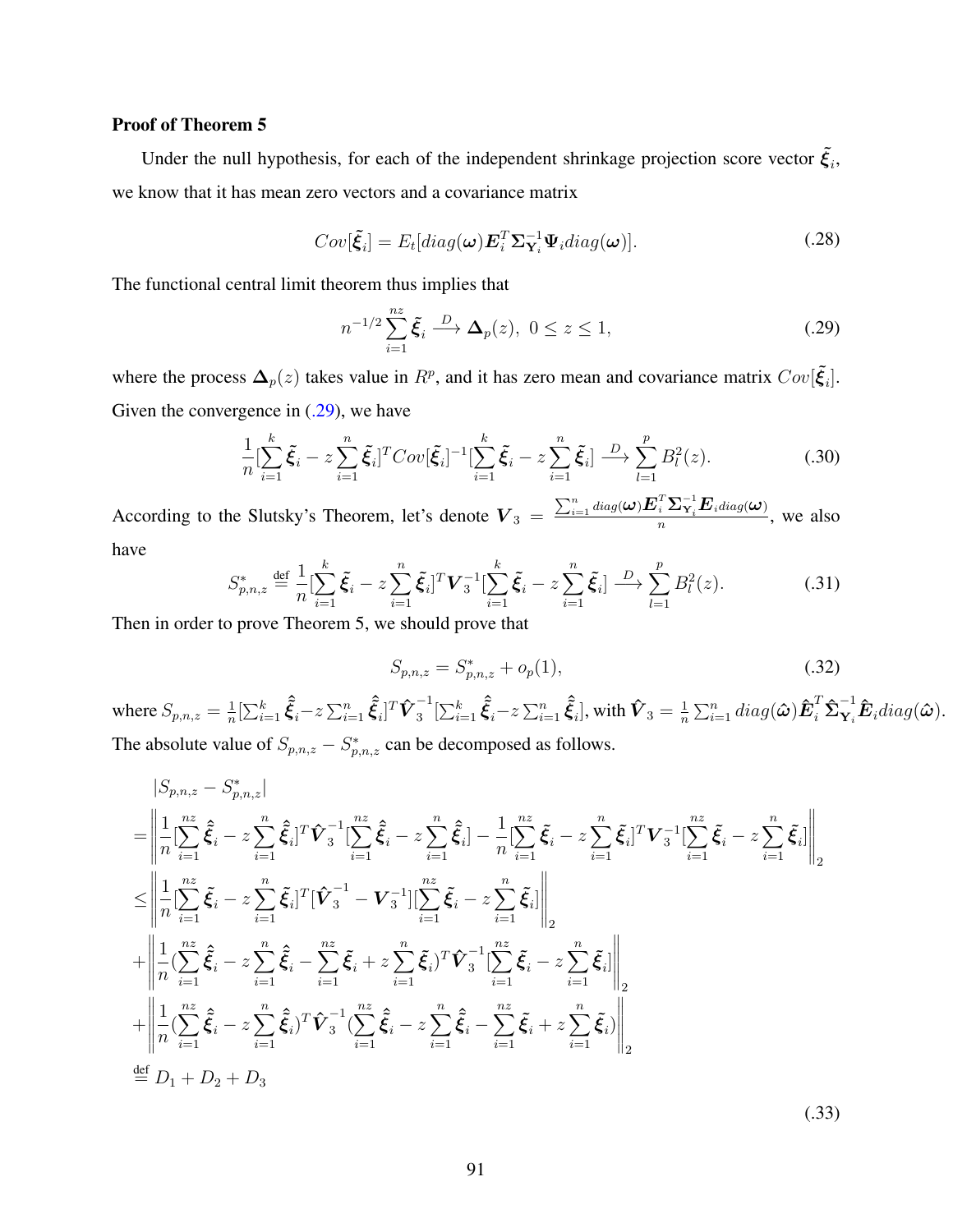Given [\(.33\)](#page-104-1), proving Theorem 5 can be accomplished by proving  $D_1 = o_p(1)$ ,  $D_2 = o_p(1)$ , and  $D_3 = o_p(1)$  hold.

First, let's start to show  $D_1 = o_p(1)$ . Under  $H_0$ , for any fixed *z*, we have

$$
\frac{1}{n}^{1/2} (\sum_{i=1}^{nz} \tilde{\xi}_i - z \sum_{i=1}^n \tilde{\xi}_i)
$$
\n
$$
= \frac{1}{n}^{1/2} \frac{nz(n - nz)}{n} (\bar{\xi}_{nz} - \bar{\xi}_{n - nz})
$$
\n
$$
\xrightarrow{D} N_p(\mathbf{0}, Cov[\tilde{\xi}_i])
$$
\n(.34)

Consequently,

$$
\left\| \frac{1}{n} \sum_{i=1}^{n/2} (\sum_{i=1}^{n} \tilde{\xi}_i - z \sum_{i=1}^{n} \tilde{\xi}_i) \right\|_2 = O_p(1).
$$
 (35)

And similar to [\(.5\)](#page-99-1), we have  $\left\| \mathbf{\hat{V}}_3 - \mathbf{V}_3 \right\|_2 = o_p(1)$ , then

$$
D_1 \leq \left\| \frac{1}{n}^{1/2} (\sum_{i=1}^{nz} \tilde{\xi}_i - z \sum_{i=1}^n \tilde{\xi}_i) \right\|_2^2 \left\| \hat{\mathbf{V}}_3^{-1} - \mathbf{V}_3^{-1} \right\|_2
$$
  
 
$$
\leq O_p(1) \times \frac{\left\| \mathbf{V}_3^{-1} \right\|_2}{\left\| \mathbf{V}_3^{-1} \right\|_2 \left\| \hat{\mathbf{V}}_3 - \mathbf{V}_3 \right\|_2^{-1} - 1} = o_p(1)
$$
 (36)

Next, we consider  $D_2$ . Note that

$$
D_2 \leq \left\| \frac{1}{n}^{1/2} (\sum_{i=1}^{nz} \hat{\xi}_i - z \sum_{i=1}^n \hat{\xi}_i - \sum_{i=1}^{nz} \tilde{\xi}_i + z \sum_{i=1}^n \tilde{\xi}_i) \right\|_2 \left\| \hat{\mathbf{V}}_3^{-1} \right\|_2 \left\| \frac{1}{n}^{1/2} \sum_{i=1}^{nz} (\tilde{\xi}_i - z \sum_{i=1}^n \tilde{\xi}_i) \right\|_2
$$
  
\n
$$
\leq O_p(1) O_p(1) \left\| \frac{1}{n}^{1/2} (\sum_{i=1}^{nz} \hat{\xi}_i - z \sum_{i=1}^n \hat{\xi}_i - \sum_{i=1}^n \tilde{\xi}_i + z \sum_{i=1}^n \tilde{\xi}_i) \right\|_2
$$
  
\n
$$
= O_p(1) O_p(1) \left\| \frac{1}{n}^{1/2} \frac{nz(n - nz)}{n} [(\tilde{\hat{\xi}}_{nz} - \tilde{\hat{\xi}}_{n - nz}) - (\tilde{\xi}_{nz} - \tilde{\xi}_{n - nz})] \right\|_2
$$
  
\n
$$
= O_p(1) O_p(1) \left\| n^{1/2} [(\tilde{\hat{\xi}}_{nz} - \tilde{\hat{\xi}}_{n - nz}) - (\tilde{\xi}_{nz} - \tilde{\xi}_{n - nz})] \right\|_2
$$
  
\n(0.37)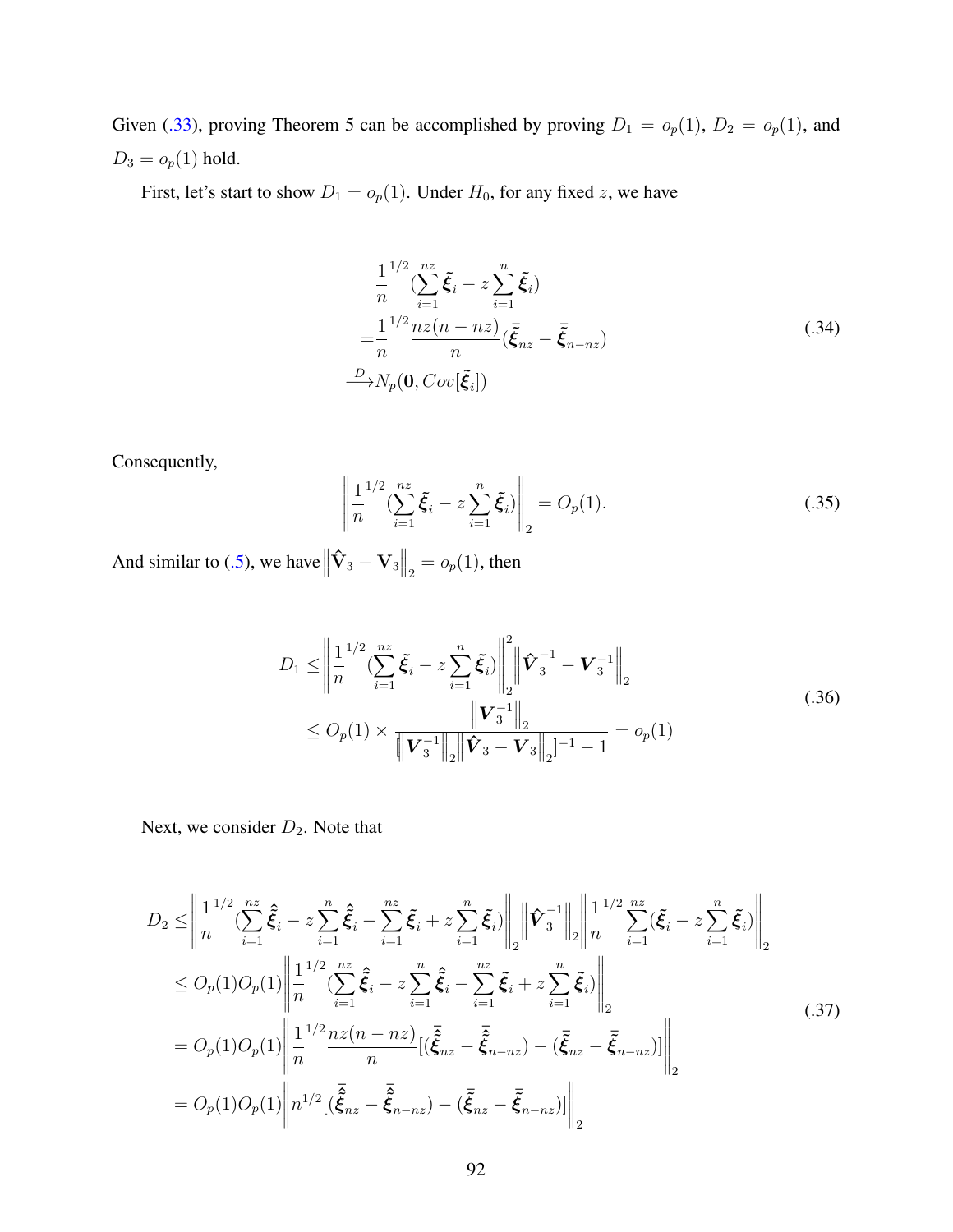In order to prove  $D_2 = o_p(1)$ , we need to show  $n^{1/2}[(\bar{\hat{\xi}}_{nz} - \bar{\hat{\xi}}_{n-nz}) - (\bar{\tilde{\xi}}_{nz} - \bar{\tilde{\xi}}_{n-nz})]$  $\bigg\|_2$  $= o_p(1)$ . We want to write out the explicit formula of  $\vec{\hat{\xi}}_{nz} - \vec{\hat{\xi}}_{nz}$ :

$$
\hat{\tilde{\xi}}_i = diag(\hat{\omega}) \hat{\boldsymbol{E}}_i^T \hat{\boldsymbol{\Sigma}}_{\mathbf{Y}_i}^{-1} (\mathbf{Y}_i - \hat{\boldsymbol{\mu}}_{pool;i}) \n\stackrel{\text{def}}{=} diag(\hat{\omega}) \hat{\mathbf{U}}_i (\mathbf{Y}_i - \hat{\boldsymbol{\mu}}_{pool;i}) \n= \tilde{\boldsymbol{\xi}}_i + (diag(\hat{\omega}) - diag(\omega)) \mathbf{U}_i (\mathbf{Y}_i - \boldsymbol{\mu}_{pool;i}) + diag(\hat{\omega}) (\hat{\mathbf{U}}_i - \mathbf{U}_i) (\mathbf{Y}_i - \boldsymbol{\mu}_{pool;i}) \n+ diag(\hat{\omega}) \hat{\mathbf{U}}_i (\boldsymbol{\mu}_{pool;i} - \hat{\boldsymbol{\mu}}_{pool;i})
$$
\n(.38)

<span id="page-106-0"></span>i.e.,

$$
n^{1/2}(\tilde{\tilde{\xi}}_{nz} - \tilde{\xi}_{nz}) = n^{1/2}(diag(\hat{\omega}) - diag(\omega))\frac{1}{nz}\sum_{i=1}^{nz} \mathbf{U}_i(\mathbf{Y}_i - \boldsymbol{\mu}_{pool;i})
$$
  
+  $n^{1/2}diag(\hat{\omega})\frac{1}{nz}\sum_{i=1}^{nz} (\hat{\mathbf{U}}_i - \mathbf{U}_i)(\mathbf{Y}_i - \boldsymbol{\mu}_{pool;i})$   
+  $n^{1/2}diag(\hat{\omega})\frac{1}{nz}\sum_{i=1}^{nz} \hat{\mathbf{U}}_i(\boldsymbol{\mu}_{pool;i} - \hat{\boldsymbol{\mu}}_{pool;i})$   

$$
\stackrel{\text{def}}{=} E_1 + E_2 + E_3
$$
 (39)

<span id="page-106-1"></span>
$$
n^{1/2}(\tilde{\tilde{\xi}}_{n-nz} - \tilde{\xi}_{n-nz}) = n^{1/2}(diag(\hat{\omega}) - diag(\omega))\frac{1}{n-nz}\sum_{i=nz+1}^{n} \mathbf{U}_{i}(\mathbf{Y}_{i} - \boldsymbol{\mu}_{pool;i})
$$
  
+ 
$$
n^{1/2}diag(\hat{\omega})\frac{1}{n-nz}\sum_{i=nz+1}^{n} (\hat{\mathbf{U}}_{i} - \mathbf{U}_{i})(\mathbf{Y}_{i} - \boldsymbol{\mu}_{pool;i})
$$
  
+ 
$$
n^{1/2}diag(\hat{\omega})\frac{1}{n-nz}\sum_{i=nz+1}^{n} \hat{\mathbf{U}}_{i}(\boldsymbol{\mu}_{pool;i} - \hat{\boldsymbol{\mu}}_{pool;i})
$$
  

$$
\stackrel{\text{def}}{=} F_{1} + F_{2} + F_{3}
$$
 (40)

According to  $(.39)$  and  $(.40)$ , in order to ensure that  $n^{-1/2}[(\bar{\hat{\xi}}_{nz} - \bar{\hat{\xi}}_{n-nz}) - (\bar{\tilde{\xi}}_{nz} - \bar{\tilde{\xi}}_{n-nz})]$  $\bigg\|_2$ =  $o_p(1)$ , we need to examine  $E_1 - F_1$ ,  $E_2 - F_2$ , and  $E_3 - F_3$ . Let's start with  $E_1 - F_1$ , we have

<span id="page-106-2"></span>
$$
||E_1||_2 \le n^{1/2} ||diag(\hat{\boldsymbol{\omega}}) - diag(\boldsymbol{\omega})||_2 \left\| \frac{1}{nz} \sum_{i=1}^{nz} \mathbf{U}_i (\mathbf{Y}_i - \boldsymbol{\mu}_{pool;i}) \right\|_2
$$
  
=  $n^{1/2} o_p(1) \sqrt{\sum_{k=1}^{p} (\frac{1}{nz} \sum_{i=1}^{nz} \mathbf{U}_i (\mathbf{Y}_i - \boldsymbol{\mu}_{pool;i}))^2}$  (.41)  
=  $n^{1/2} o_p(1) \sqrt{O_P(\frac{1}{nz})} = o_P(1)$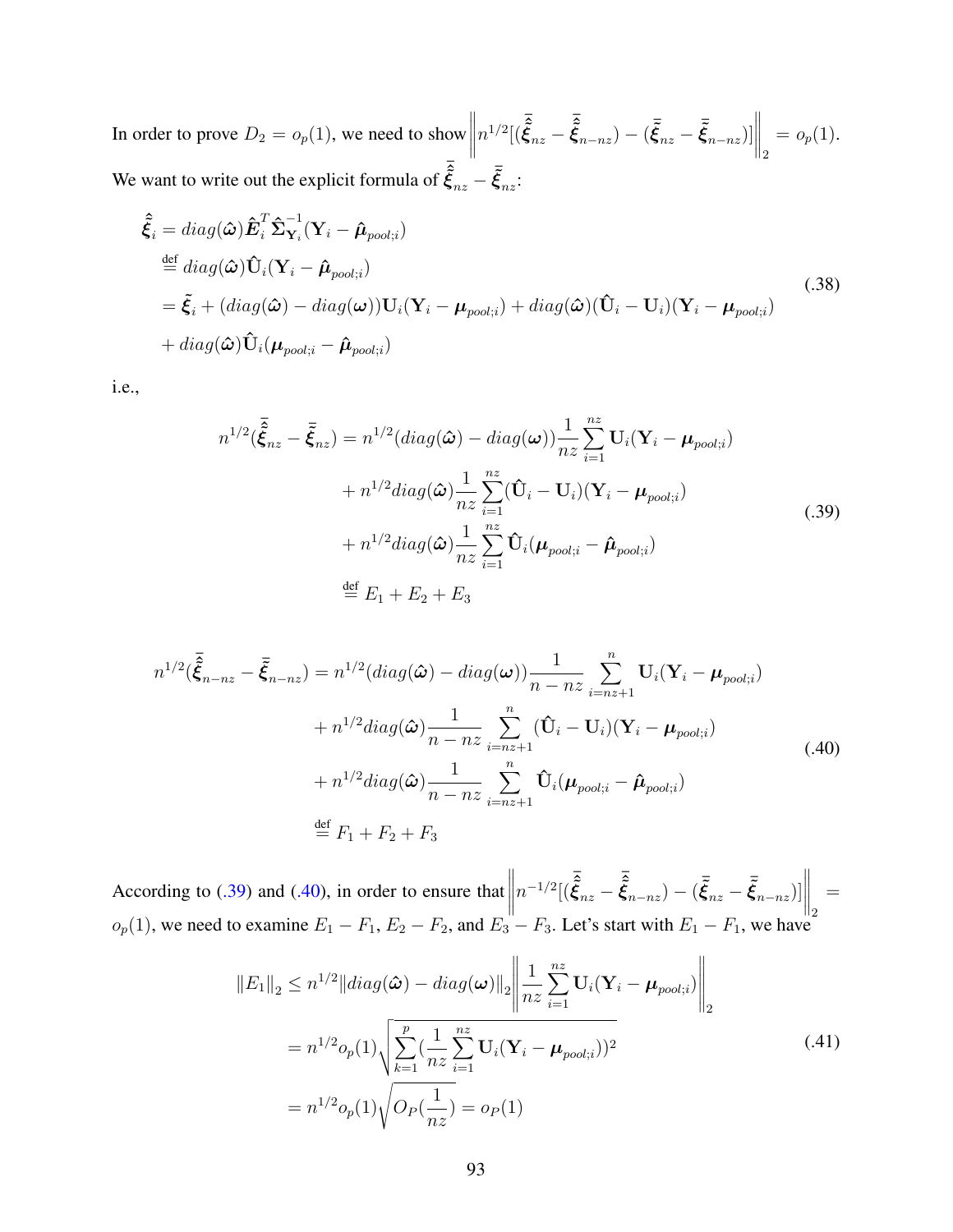where Central Limit theorem is used to bound the second norm term. Under  $H_0$ , we have  $E[\mathbf{U}_i(\mathbf{Y}_i-\mathbf{U}_i)]$  $\bm{\mu}_{pool;i})[\mathbf{t}]=0, Var[\mathbf{Q}_i(\mathbf{Y}_i-\bm{\mu}_{pool;i})|\mathbf{t}]=\mathbf{U}_i\Sigma_{Y_i}\mathbf{U}_i^T=\bm{E}_i^T\bm{\Sigma}_{Y_i}^{-1}\bm{E}_i.$  As a result, we have

$$
E[\mathbf{U}_i(\mathbf{Y}_i - \boldsymbol{\mu}_{pool;i})] = E[E[\mathbf{U}_i(\mathbf{Y}_i - \boldsymbol{\mu}_{pool;i})|\mathbf{t}]] = 0
$$
  
\n
$$
Var[\mathbf{U}_i(\mathbf{Y}_i - \boldsymbol{\mu}_{pool;i})] = Var[E[\mathbf{U}_i(\mathbf{Y}_i - \boldsymbol{\mu}_{pool;i})|\mathbf{t}]] + E[Var[\mathbf{U}_i(\mathbf{Y}_i - \boldsymbol{\mu}_{pool;i})|\mathbf{t}]]
$$
  
\n
$$
= 0 + E[\mathbf{E}_i^T \mathbf{\Sigma}_{Y_i}^{-1} \mathbf{E}_i]
$$

So as long as we have  $E[\mathbf{E}_i^T \Sigma_{Y_i}^{-1} \mathbf{E}_i] < \infty$ , based on the Central Limit Theorem, we have 1  $\frac{1}{nz}\sum_{i=1}^{nz}\mathbf{U}_i(\mathbf{Y}_i - \boldsymbol{\mu}_{pool;i}) = O_P(\frac{1}{\sqrt{n}})$  $\frac{1}{nz}$ ). Similarly, we have

<span id="page-107-0"></span>
$$
||F_1||_2 = o_P(1)
$$
\n(.42)

Combining  $(.41)$  and  $(.42)$ , we have

$$
||E_1 - F_1||_2 \le ||E_1||_2 + ||F_1||_2 = o_p(1)
$$
\n(.43)

For the second term in [\(.39\)](#page-106-0) and [\(.40\)](#page-106-1),  $E_3 - F_3$ . We use sample splitting techniques. We randomly select a proportion among the *n* random subjects, then with probability 1 that we will have data from both the former and the latter parts of the series. We utilize these data to estimate all the components, and use the remaining data to calculate the test statistics. Then we have that  $(\hat{\mathbf{U}}_i - \mathbf{U}_i)(\mathbf{Y}_i \text{ and } \boldsymbol{\mu}_{pool;i})$  are independent. Then we have

$$
||E_2||_2 \le n^{1/2} ||diag(\hat{\boldsymbol{\omega}})||_2 \left\| \frac{1}{nz} \sum_{i=1}^{nz} (\hat{\mathbf{U}}_i - \mathbf{U}_i)(\mathbf{Y}_i - \boldsymbol{\mu}_{pool;i}) - \frac{1}{n - nz} \sum_{i=nz+1}^{n} (\hat{\mathbf{U}}_i - \mathbf{U}_i)(\mathbf{Y}_i - \boldsymbol{\mu}_{pool;i}) \right\|_2
$$
  
=  $n^{1/2} O_p(1) o_p(1/\sqrt{n}) = o_p(1),$  (.44)

because  $E[(\mathbf{\hat{U}}_i - \mathbf{U}_i)(\mathbf{Y}_i - \boldsymbol{\mu}_{pool;i})] = E[(\mathbf{\hat{U}}_i - \mathbf{U}_i)]E[(\mathbf{Y}_i - \boldsymbol{\mu}_{pool;i})] = \mathbf{0},$  and for each  $k = 1,...,p,$  $Var[(\mathbf{\hat{U}}_i - \mathbf{U}_i)(\mathbf{Y}_i - \boldsymbol{\mu}_{pool;i})] = o_p(1)$ . Based on [\(.45\)](#page-107-1), we have

<span id="page-107-1"></span>
$$
||E_2 - F_2||_2 \le ||E_2||_2 + ||F_2||_2 = o_p(1)
$$
\n(.45)

Note that our simulation study demonstrates good performances of our proposed test statistic, without sample splitting.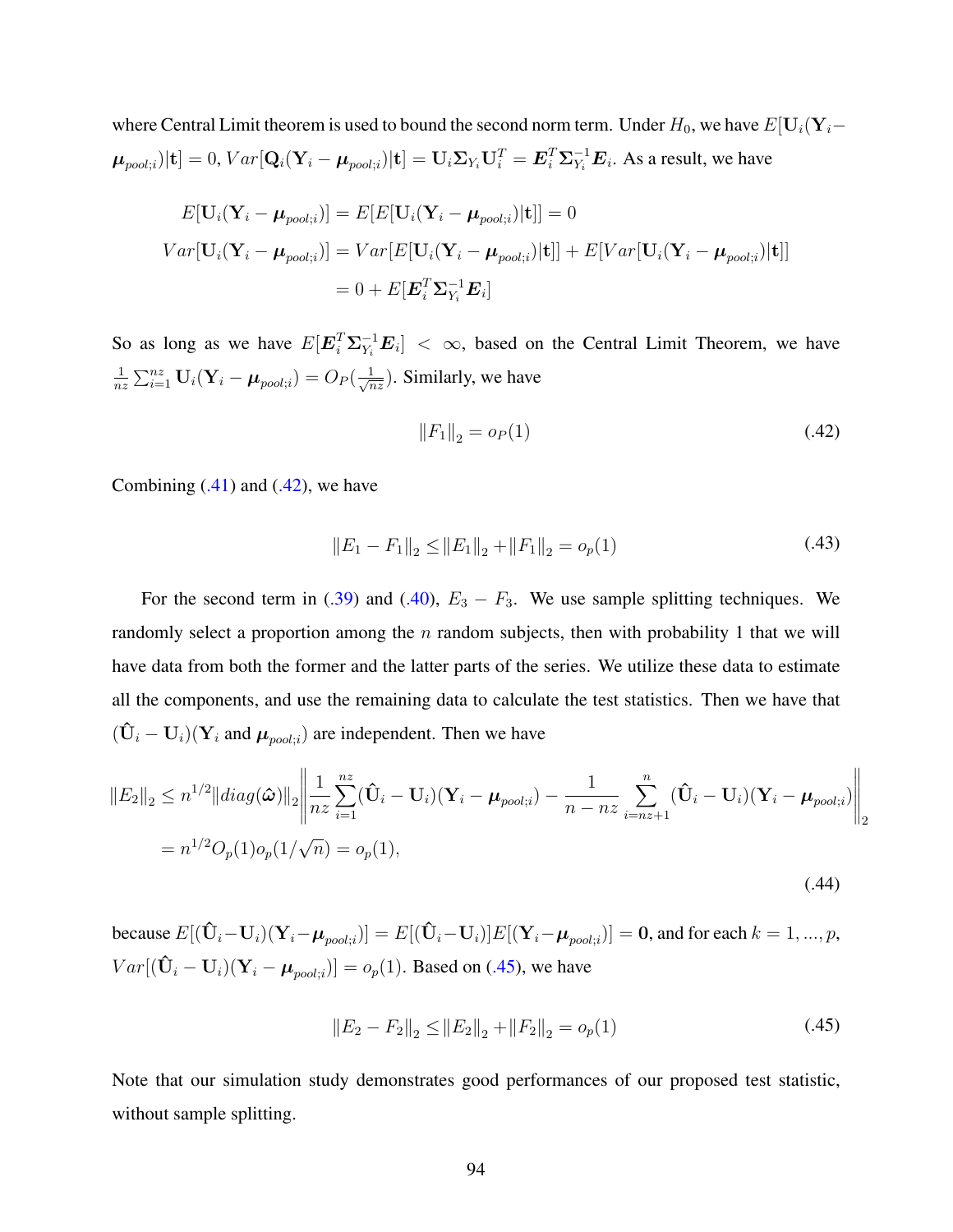For the last term in [\(.39\)](#page-106-0) and [\(.40\)](#page-106-1),  $E_3 - F_3$ , note that the randomness of  $\mathbf{\hat{U}}_i(\mathbf{Y}_i - \boldsymbol{\mu}_{pool;i})$ come from random design, which are the same for the former part and latter part. Let's denote the common expectation as  $E_0$ , then

<span id="page-108-0"></span>
$$
||E_3 - F_3||_2
$$
  
\n
$$
\leq n^{1/2} ||diag(\hat{\omega})||_2 \left\| \frac{1}{nz} \sum_{i=1}^{nz} \hat{\mathbf{U}}_i (\boldsymbol{\mu}_{pool;i} - \hat{\boldsymbol{\mu}}_{pool;i}) - \frac{1}{n - nz} \sum_{i=nz+1}^{n - nz} \hat{\mathbf{U}}_i (\boldsymbol{\mu}_{pool;i} - \hat{\boldsymbol{\mu}}_{pool;i}) \right\|_2
$$
  
\n
$$
\leq n^{1/2} O_p(1) \left\| \frac{1}{nz} \sum_{i=1}^{nz} [\hat{\mathbf{U}}_i (\boldsymbol{\mu}_{pool;i} - \hat{\boldsymbol{\mu}}_{pool;i}) - \mathbf{E}_0] - \frac{1}{n - nz} \sum_{i=nz+1}^{n} [\hat{\mathbf{U}}_i (\boldsymbol{\mu}_{pool;i} - \hat{\boldsymbol{\mu}}_{pool;i}) - \mathbf{E}_0] \right\|_2
$$
  
\n
$$
= n^{1/2} O_p(1) o_p(1/\sqrt{nz} + 1/\sqrt{n - nz}) = o_p(1)
$$
\n(.46)

Combining  $(.43)$ ,  $(.45)$  and  $(.46)$ , we have

<span id="page-108-1"></span>
$$
\left\| n^{1/2} [(\bar{\hat{\xi}}_{nz} - \bar{\hat{\xi}}_{n-nz}) - (\bar{\xi}_{nz} - \bar{\xi}_n)] \right\|_2 \leq o_p(1) + o_p(1) + o_p(1) = o_p(1)
$$
 (.47)

Therefore,

<span id="page-108-2"></span>
$$
D_2 \le O_p(1)O_p(1)\left\|n^{1/2}[(\bar{\hat{\xi}}_{nz} - \bar{\hat{\xi}}_{n-nz}) - (\bar{\xi}_{nz} - \bar{\hat{\xi}}_{n-nz})]\right\|_2
$$
  
=  $O_p(1)O_p(1)o_p(1) = o_p(1)$  (.48)

Similarly, we have

$$
D_3 = o_p(1) \tag{.49}
$$

Put  $(.36)$ ,  $(.48)$  and  $(.49)$  together, we have

$$
S_{p,n,z} \xrightarrow{D} \sum_{l=1}^{p} B_l^2(z) \tag{.50}
$$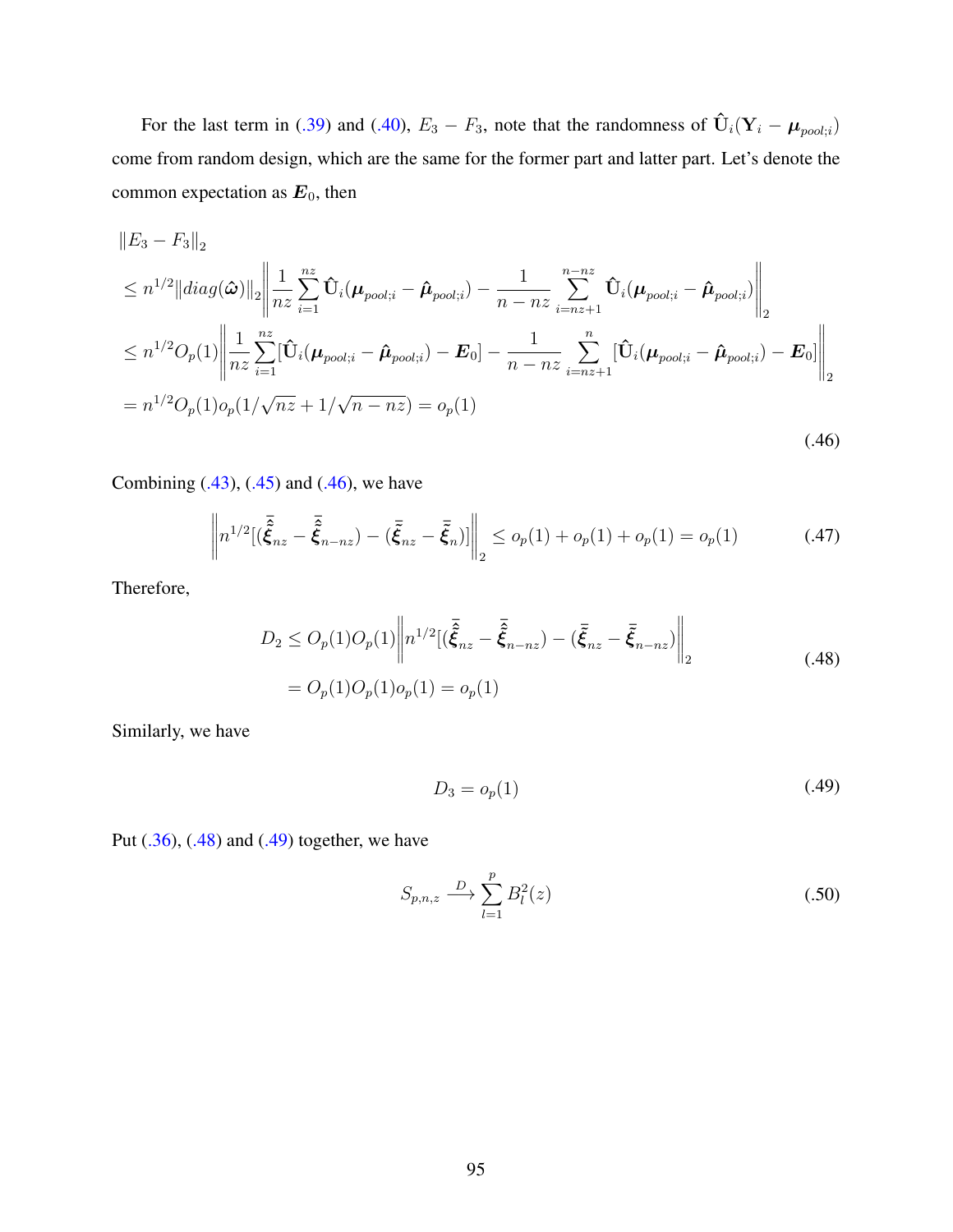## Proof of Theorem 6

Under  $H_a$  when  $E_t(diag(\omega)E_i^T\Sigma_{Y_i}^{-1}(\mu_i-\mu_{pool;i})) \neq 0$ , then with probability 1 that there exists *z* such that

$$
\bar{\tilde{\xi}}_{nz}^* - \bar{\tilde{\xi}}_{n-nz}^* \neq 0, \tag{.51}
$$

where  $\bar{\tilde{\xi}}_{nz}^* = \frac{1}{n^2}$  $\frac{1}{nz}\sum_{i=1}^{nz}\tilde{\boldsymbol{\xi}}_{i}^{*}$  $\sum_{i=1}^{n}$  and  $\bar{\xi}_{n-nz}^{*} = \frac{1}{n-z}$  $\frac{1}{n-nz}\sum_{i=nz+1}^{n}\tilde{\boldsymbol{\xi}}_{i}^{*}$  $\bm{\tilde{\xi}}_i^* = diag(\bm{\omega}) \bm{E}_i^T \bm{\Sigma}_{Y_i}^{-1} (\bm{\mu}_i - \bm{\mu}_{pool;i})$ 

Next, we want to show that

$$
(\bar{\hat{\xi}}_{nz} - \bar{\hat{\xi}}_{n-nz})^T \hat{\mathbf{V}}_3^{-1} (\bar{\hat{\xi}}_{nz} - \bar{\hat{\xi}}_{n-nz}) \xrightarrow{p} (\bar{\xi}_{nz}^* - \bar{\xi}_{n-nz}^*)^T \mathbf{V}_3^{-1} (\bar{\xi}_{nz}^* - \bar{\xi}_{n-nz}^*)
$$
(.52)

Note that we have the following decomposition

$$
\begin{split}\n&|\langle\bar{\hat{\xi}}_{nz} - \bar{\hat{\xi}}_{n-nz}\rangle^{T}\hat{\mathbf{V}}_{3}^{-1}(\bar{\hat{\xi}}_{nz} - \bar{\hat{\xi}}_{n-nz}) - (\bar{\xi}_{nz}^{*} - \bar{\hat{\xi}}_{n-nz})^{T}\mathbf{V}_{3}^{-1}(\bar{\hat{\xi}}_{nz}^{*} - \bar{\hat{\xi}}_{n-nz})| \\
&\leq \left\|(\bar{\hat{\xi}}_{nz}^{*} - \bar{\hat{\xi}}_{n-nz}^{*})^{T}[\hat{\mathbf{V}}_{3}^{-1} - \mathbf{V}_{3}^{-1}](\bar{\hat{\xi}}_{nz}^{*} - \bar{\hat{\xi}}_{n-nz}^{*})\right\|_{2} + \left\|(\bar{\hat{\xi}}_{nz} - \bar{\hat{\xi}}_{n-nz} - \bar{\hat{\xi}}_{nz}^{*} + \bar{\hat{\xi}}_{n-nz}^{*})^{T}\hat{\mathbf{V}}_{3}^{-1}(\bar{\hat{\xi}}_{nz}^{*} - \bar{\hat{\xi}}_{n-nz})\right\|_{2} \\
&+ \left\|(\bar{\hat{\xi}}_{nz} - \bar{\hat{\xi}}_{n-nz})^{T}\hat{\mathbf{V}}_{3}^{-1}(\bar{\hat{\xi}}_{nz} - \bar{\hat{\xi}}_{n-nz} - \bar{\hat{\xi}}_{nz}^{*} + \bar{\hat{\xi}}_{n-nz}^{*})\right\|_{2} \\
&\stackrel{\text{def}}{=} G_{1} + G_{2} + G_{3} \tag{53}\n\end{split}
$$

Note that  $\hat{V}_3 - V_3 = o_p(1)$ , then

<span id="page-109-0"></span>
$$
G_1 \le \left\| \bar{\tilde{\xi}}_{nz}^* - \bar{\tilde{\xi}}_{n-nz}^* \right\|_2^2 o_p(1) = o_p(1)
$$
\n(.54)

For  $G_2$ , we have,

$$
\overline{\tilde{\xi}}_{nz} - \overline{\tilde{\xi}}_{nz}^* = \overline{\tilde{\xi}}_{nz} - \overline{\tilde{\xi}}_{nz} + diag(\omega) \frac{1}{n} \sum_{i=1}^{nz} \mathbf{U}_i (\mathbf{Y}_i - \boldsymbol{\mu}_i) = o_p(1)
$$
\n
$$
\overline{\tilde{\xi}}_{n-nz} - \overline{\tilde{\xi}}_{n-nz}^* = \overline{\tilde{\xi}}_{n-nz} - \overline{\tilde{\xi}}_{n-nz} + diag(\omega) \frac{1}{n} \sum_{i=nz+1}^{n} \mathbf{U}_i (\mathbf{Y}_i - \boldsymbol{\mu}_i) = o_p(1)
$$
\n(.55)

Then we have

<span id="page-109-1"></span>
$$
G_2 \leq \left\| \tilde{\tilde{\xi}}_{nz} - \tilde{\tilde{\xi}}_{n-nz} - \bar{\tilde{\xi}}_{nz}^* + \bar{\tilde{\xi}}_{n-nz}^* \right\|_2 \left\| \tilde{\mathbf{V}}_3^{-1} \right\|_2 \left\| \bar{\tilde{\xi}}_{nz}^* - \bar{\tilde{\xi}}_{n-nz}^* \right\|_2
$$
  

$$
\leq o_p(1)O_p(1) \left\| \hat{\mathbf{V}}_3^{-1} \right\|_2 \left\| \bar{\tilde{\xi}}_{nz}^* - \bar{\tilde{\xi}}_{n-nz}^* \right\|_2 = o_p(1)
$$
 (56)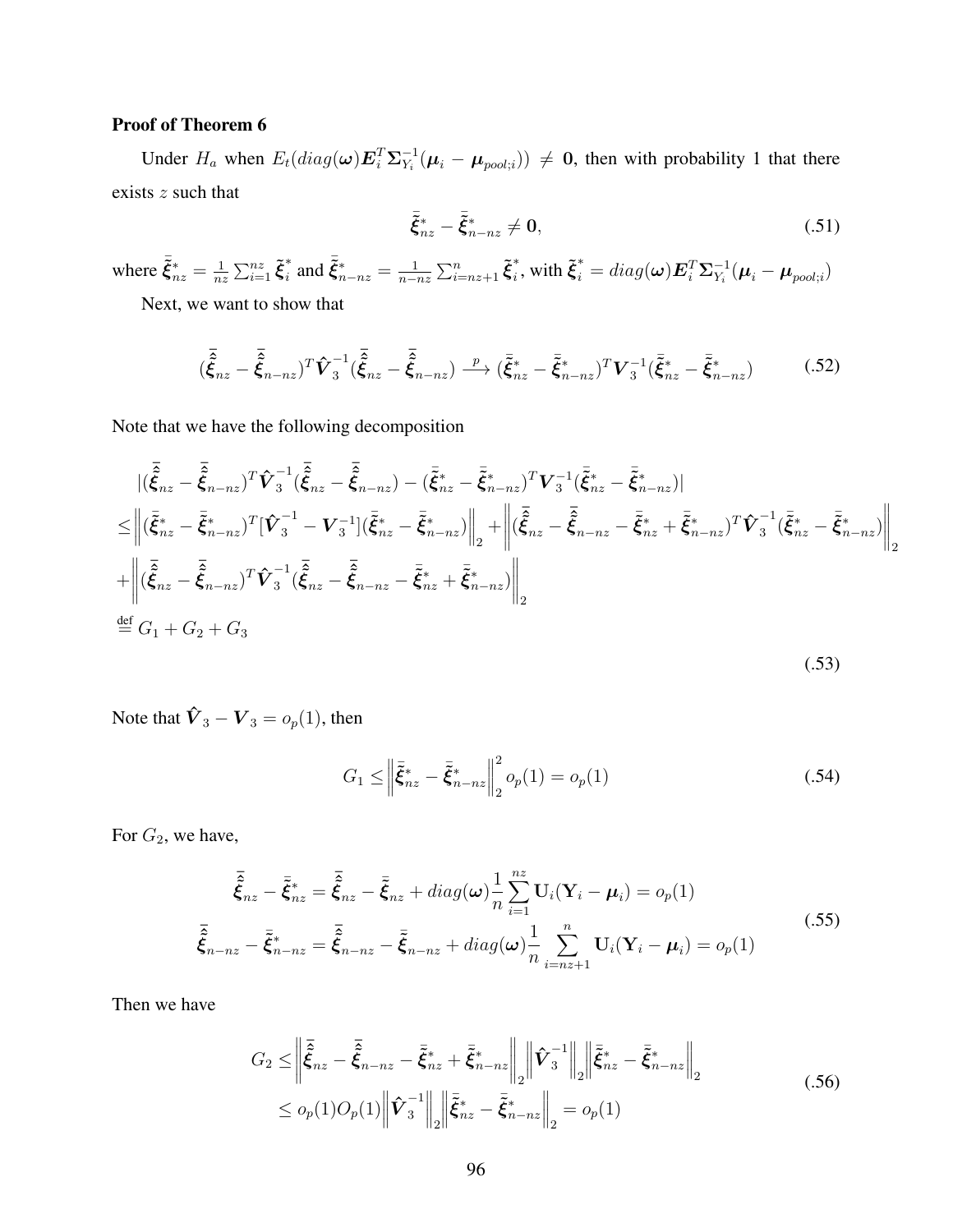<span id="page-110-0"></span>Similarly, we have

$$
G_3 = o_p(1) \tag{.57}
$$

Combining  $(.54)$ ,  $(.56)$  and  $(.57)$ , we have

$$
(\bar{\hat{\xi}}_{nz} - \bar{\hat{\xi}}_{n-nz})^T \hat{\mathbf{V}}_3^{-1} (\bar{\hat{\xi}}_{nz} - \bar{\hat{\xi}}_{n-nz}) \xrightarrow{p} (\bar{\xi}_{nz}^* - \bar{\xi}_{n-nz}^*)^T \mathbf{V}_3^{-1} (\bar{\xi}_{nz}^* - \bar{\xi}_{n-nz}^*) > 0 \tag{.58}
$$

Thus

$$
C_{p,n}^{(1)} \xrightarrow{p} \infty
$$
  
\n
$$
C_{p,n}^{(2)} \xrightarrow{p} \infty
$$
\n(.59)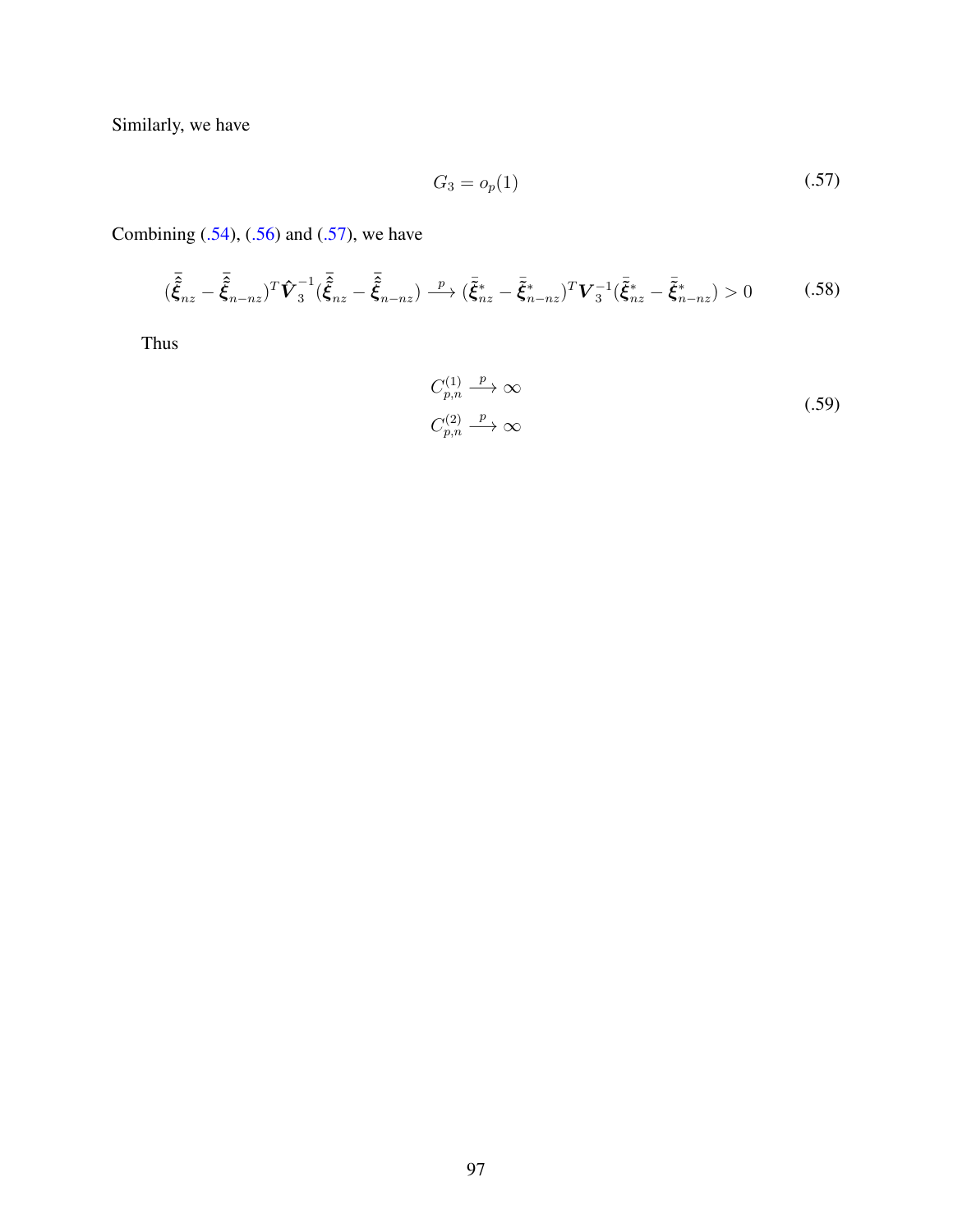## BIBLIOGRAPHY

- Felix Abramovich, Anestis Antoniadis, Theofanis Sapatinas, and Brani Vidakovic. Optimal testing in a fixed-effects functional analysis of variance model. *International Journal of Wavelets, Multiresolution and Information Processing*, 2(04):323–349, 2004.
- John AD Aston and Claudia Kirch. Detecting and estimating changes in dependent functional data. *Journal of Multivariate Analysis*, 109:204–220, 2012.
- Alexander Aue, Robertas Gabrys, Lajos Horváth, and Piotr Kokoszka. Estimation of a changepoint in the mean function of functional data. *Journal of Multivariate Analysis*, 100(10):2254– 2269, 2009.
- Michal Benko, Wolfgang Härdle, and Alois Kneip. Common functional principal components. *The Annals of Statistics*, 37(1):1–34, 2009.
- István Berkes, Robertas Gabrys, Lajos Horváth, and Piotr Kokoszka. Detecting changes in the mean of functional observations. *Journal of the Royal Statistical Society: Series B (Statistical Methodology)*, 71(5):927–946, 2009.
- Graciela Boente, Daniela Rodriguez, and Mariela Sued. Inference under functional proportional and common principal component models. *Journal of Multivariate Analysis*, 101(2):464–475, 2010.
- T Tony Cai, Peter Hall, et al. Prediction in functional linear regression. *The Annals of Statistics*, 34(5):2159–2179, 2006.
- Hervé Cardot, Frédéric Ferraty, and Pascal Sarda. Spline estimators for the functional linear model. *Statistica Sinica*, pages 571–591, 2003.
- Hervé Cardot, Christophe Crambes, and Pascal Sarda. Quantile regression when the covariates are functions. *Nonparametric Statistics*, 17(7):841–856, 2005.
- Hervé Cardot, Camelia Goga, and Pauline Lardin. Uniform convergence and asymptotic confidence bands for model-assisted estimators of the mean of sampled functional data. *Electronic journal of statistics*, 7:562–596, 2013.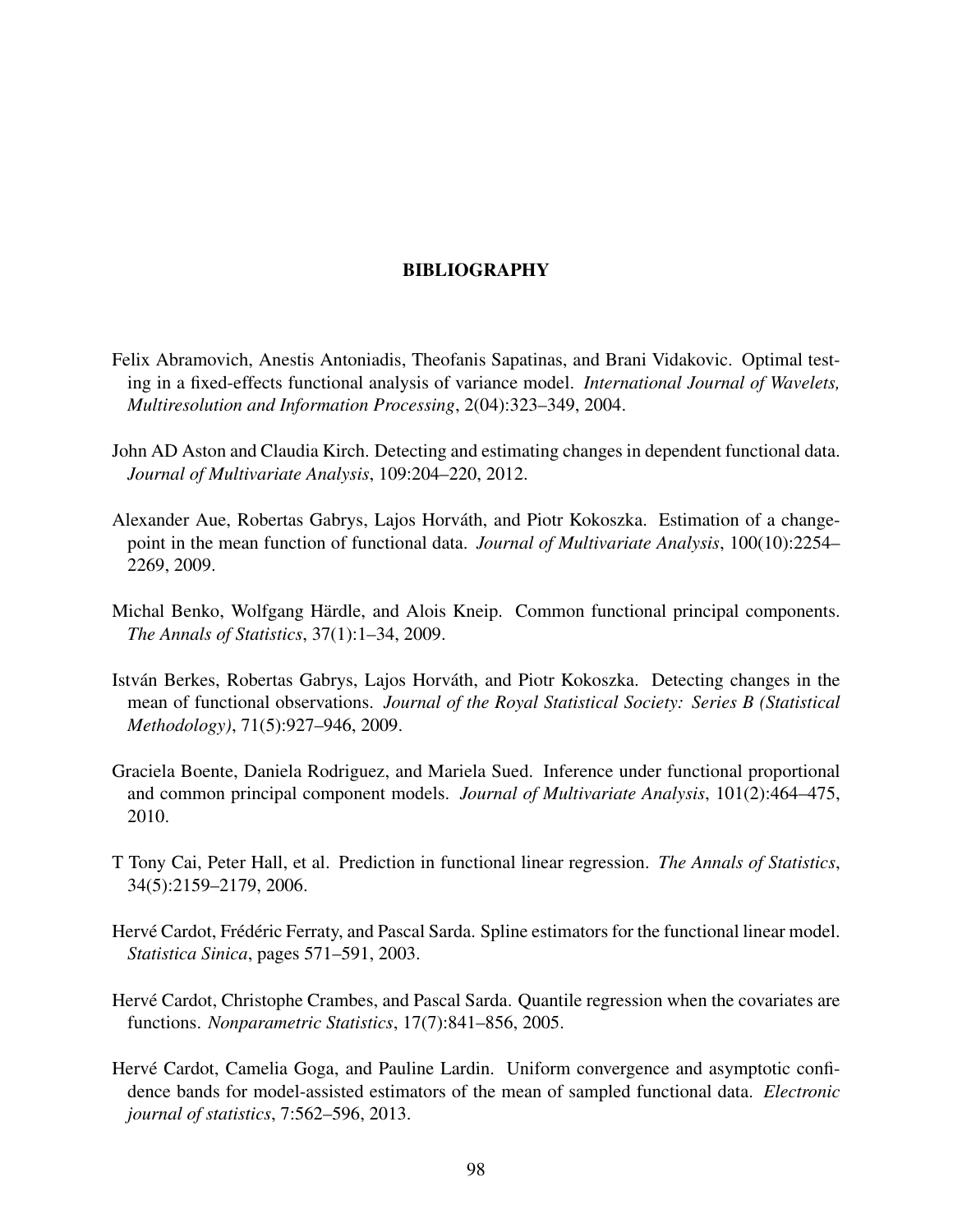- K. Chen and H.-G Müller. Modeling conditional distributions for functional responses, with application to traffic monitoring via gps-enabled mobile phones. *Technometrics*, 2013. [http:](http://www.tandfonline.com/doi/abs/10.1080/00401706.2013.842933) [//www.tandfonline.com/doi/abs/10.1080/00401706.2013.842933](http://www.tandfonline.com/doi/abs/10.1080/00401706.2013.842933).
- Kehui Chen and Hans-Georg Müller. Conditional quantile analysis when covariates are functions, with application to growth data. *Journal of the Royal Statistical Society: Series B (Statistical Methodology)*, 74(1):67–89, 2012a.
- Kehui Chen and Hans-Georg Müller. Modeling repeated functional observations. *Journal of the American Statistical Association*, 107(500):1599–1609, 2012b.
- Kehui Chen, Pedro Delicado, and Hans-Georg Müller. Modelling function-valued stochastic processes, with applications to fertility dynamics. *Journal of the Royal Statistical Society: Series B (Statistical Methodology)*, 79(1):177–196, 2017.
- Antonio Cuevas, Manuel Febrero, and Ricardo Fraiman. An anova test for functional data. *Computational statistics & data analysis*, 47(1):111–122, 2004.
- Ebay.com. *Ebay website*, 1995. <http://www.ebay.com/>.
- Jianqing Fan and Irene Gijbels. *Local polynomial modelling and its applications: monographs on statistics and applied probability 66*, volume 66. CRC Press, 1996.
- Jianqing Fan and Sheng-Kuei Lin. Test of significance when data are curves. *Journal of the American Statistical Association*, 93(443):1007–1021, 1998.
- Julian J Faraway. Regression analysis for a functional response. *Technometrics*, 39(3):254–261, 1997.
- Frédéric Ferraty, Abbes Rabhi, and Philippe Vieu. Conditional quantiles for dependent functional data with application to the climatic" el niño" phenomenon. *Sankhyā: The Indian Journal of Statistics*, pages 378–398, 2005.
- Garrett M Fitzmaurice, Nan M Laird, and James H Ware. *Applied longitudinal analysis*, volume 998. John Wiley & Sons, 2012.
- Bernhard N Flury. Common principal components in k groups. *Journal of the American Statistical Association*, 79(388):892–898, 1984.
- Stefan Fremdt, Josef G Steinebach, Lajos Horváth, and Piotr Kokoszka. Testing the equality of covariance operators in functional samples. *Scandinavian Journal of Statistics*, 40(1):138–152, 2013.
- G Gaines, K Kaphle, and F Ruymgaart. Application of a delta-method for random operators to testing equality of two covariance operators. *Mathematical Methods of Statistics*, 20(3):232–245, 2011.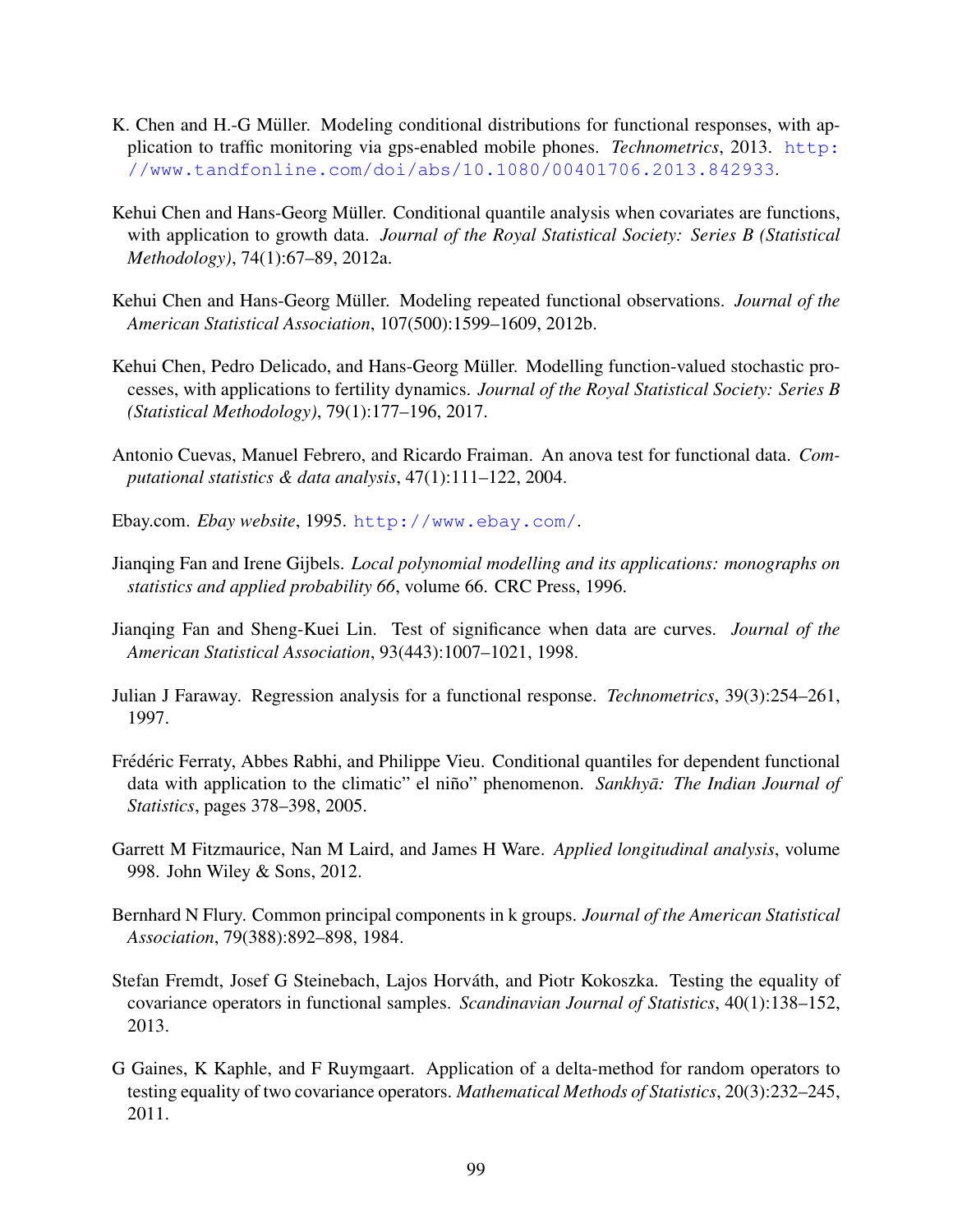- Peter Hall and Ingrid Van Keilegom. Two-sample tests in functional data analysis starting from discrete data. *Statistica Sinica*, 17(4):1511, 2007.
- Douglas M Hawkins. Testing a sequence of observations for a shift in location. *Journal of the American Statistical Association*, 72(357):180–186, 1977.
- Robin Henderson. Change-point problem with correlated observations, with an application in material accountancy. *Technometrics*, 28(4):381–389, 1986.
- Lajos Horváth and Piotr Kokoszka. *Inference for functional data with applications*, volume 200. Springer Science & Business Media, 2012.
- Lajos Horváth and Gregory Rice. Testing equality of means when the observations are from functional time series. *Journal of Time Series Analysis*, 36(1):84–108, 2015.
- Gareth M James and Catherine A Sugar. Clustering for sparsely sampled functional data. *Journal of the American Statistical Association*, 98(462):397–408, 2003.
- Gareth M James, Trevor J Hastie, and Catherine A Sugar. Principal component models for sparse functional data. *Biometrika*, 87(3):587–602, 2000.
- Jank and Shmueli. *Modeling Online Auctions*, 2010. [http://www.](http://www.modelingonlineauctions.com/datasets) [modelingonlineauctions.com/datasets](http://www.modelingonlineauctions.com/datasets).
- Wolfgang Jank, Galit Shmueli, Catherine Plaisant, and Ben Shneiderman. Visualizing functional data with an application to ebayos online auctions. In *Handbook of Data Visualization*, pages 873–898. Springer, 2008.
- Lawrence Joseph, Alain C Vandal, and David B Wolfson. Estimation in the multipath change point problem for correlated data. *Canadian Journal of Statistics*, 24(1):37–53, 1996.
- J Kiefer. K-sample analogues of the kolmogorov-smirnov and cramer-v. mises tests. ´ *The Annals of Mathematical Statistics*, pages 420–447, 1959.
- Hyune-Ju Kim. Change-point detection for correlated observations. *Statistica Sinica*, pages 275– 287, 1996.
- Yehua Li and Tailen Hsing. Uniform convergence rates for nonparametric regression and principal component analysis in functional/longitudinal data. *The Annals of Statistics*, pages 3321–3351, 2010.
- Rosa E Lillo, Pedro Galeano, and Esdras Joseph. Two-sample hotelling's  $t^2$  statistics based on the functional mahalanobis semi-distance. Technical report, Universidad Carlos III de Madrid. Departamento de Estadística, 2015.
- Bitao Liu and Hans-Georg Müller. Functional data analysis for sparse auction data. Statistical *Methods in eCommerce Research*, pages 269–290, 2008.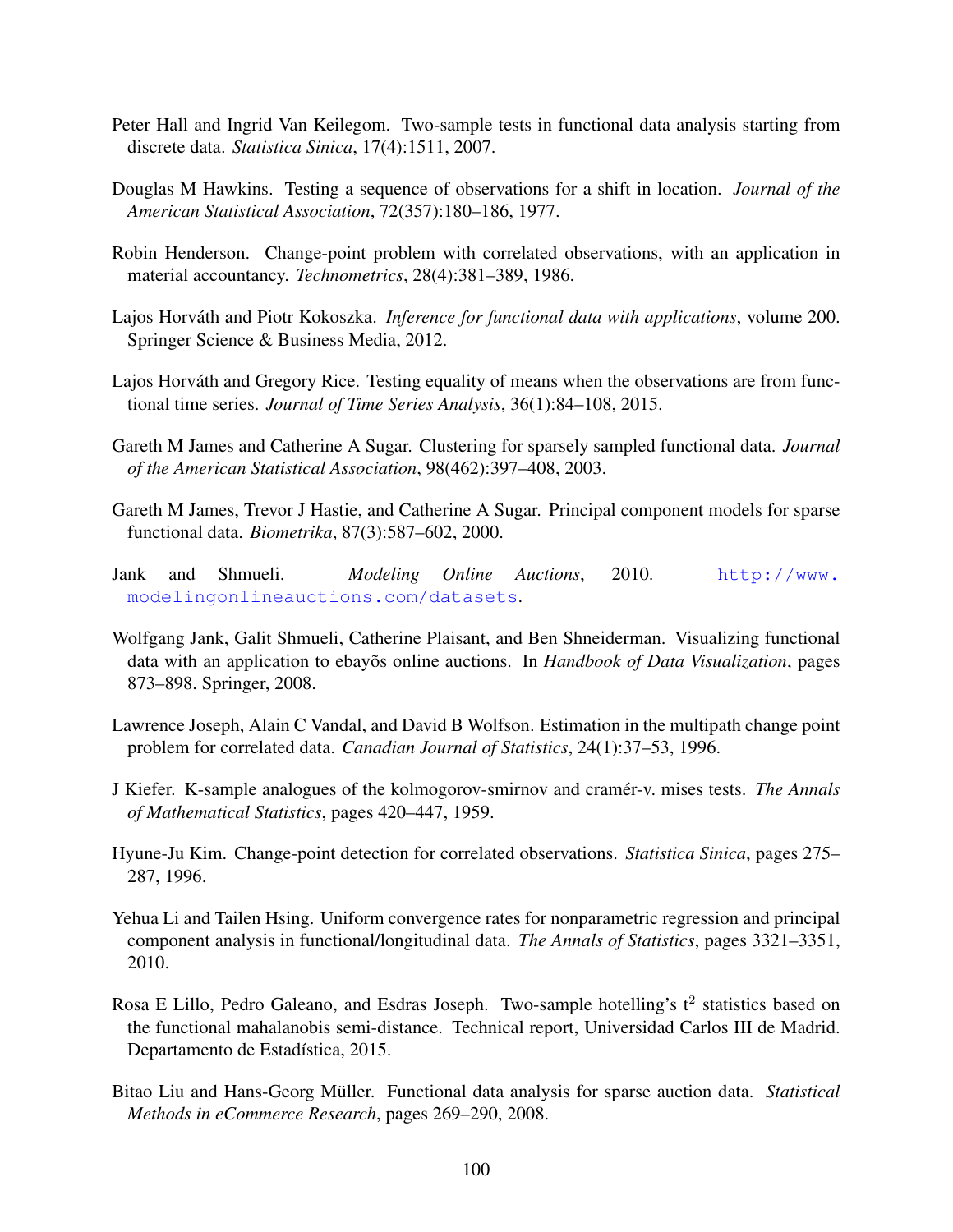- Shujie Ma, Lijian Yang, and Raymond J Carroll. A simultaneous confidence band for sparse longitudinal regression. *Statistica Sinica*, 22:95, 2012.
- Jeffrey S Morris and Raymond J Carroll. Wavelet-based functional mixed models. *Journal of the Royal Statistical Society: Series B (Statistical Methodology)*, 68(2):179–199, 2006.
- H.-G. Muller. Functional modelling and classification of longitudinal data\*. ¨ *Scandinavian Journal of Statistics*, 32(2):223–240, 2005.
- Efstathios Paparoditis and Theofanis Sapatinas. Bootstrap-based testing for functional data. *arXiv preprint arXiv:1409.4317*, 2014.
- Debashis Paul and Jie Peng. Consistency of restricted maximum likelihood estimators of principal components. *The Annals of Statistics*, 37(3):1229–1271, 2009.
- Jie Peng and Hans-Georg Muller. Distance-based clustering of sparsely observed stochastic pro- ¨ cesses, with applications to online auctions. *The Annals of Applied Statistics*, pages 1056–1077, 2008.
- Jie Peng and Debashis Paul. A geometric approach to maximum likelihood estimation of the functional principal components from sparse longitudinal data. *Journal of Computational and Graphical Statistics*, 18(4), 2009.
- Moshe Pollak. Optimal detection of a change in distribution. *The Annals of Statistics*, pages 206–227, 1985.
- Gina-Maria Pomann, Ana-Maria Staicu, and Sujit Ghosh. A two-sample distribution-free test for functional data with application to a diffusion tensor imaging study of multiple sclerosis. *Journal of the Royal Statistical Society: Series C (Applied Statistics)*, 2016.
- Alfredas Račkauskas and Charles Suquet. Testing epidemic changes of infinite dimensional parameters. *Statistical Inference for Stochastic Processes*, 9(2):111–134, 2006.
- Asoka Ramanayake and Arjun K Gupta. Tests for an epidemic change in a sequence of exponentially distributed random variables. *Biometrical journal*, 45(8):946–958, 2003.
- James O Ramsay. *Functional data analysis*. Wiley Online Library, 2006.
- Jaxk Reeves, Jien Chen, Xiaolan L Wang, Robert Lund, and Qi Qi Lu. A review and comparison of changepoint detection techniques for climate data. *Journal of Applied Meteorology and Climatology*, 46(6):900–915, 2007.
- Fabian Scheipl, Sonja Greven, and Helmut Küchenhoff. Size and power of tests for a zero random effect variance or polynomial regression in additive and linear mixed models. *Computational statistics & data analysis*, 52(7):3283–3299, 2008.
- Qing Shen and Juliana Faraway. An f test for linear models with functional responses. *Statistica Sinica*, 14(4):1239–1258, 2004.